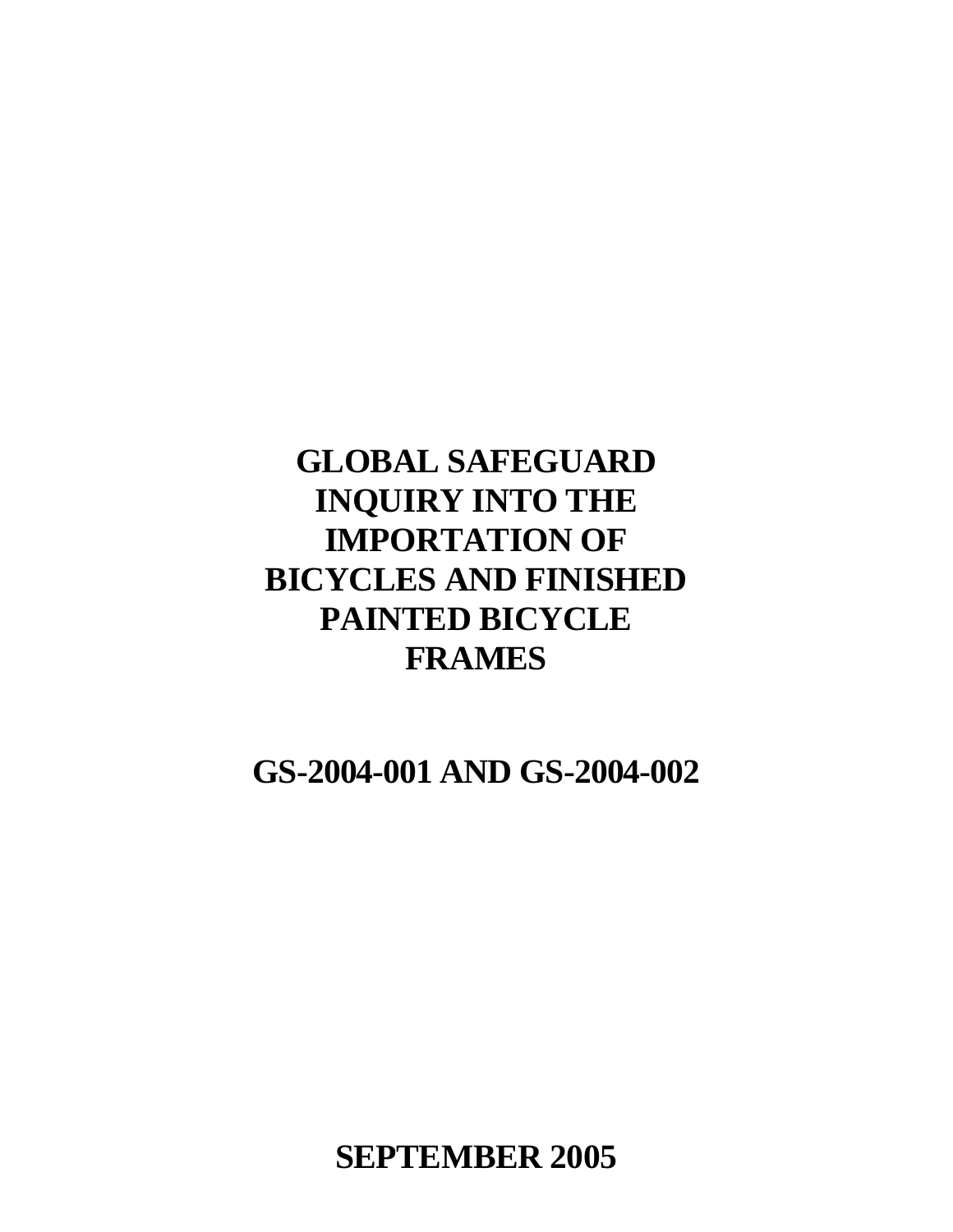© Minister of Public Works and Government Services Canada 2005

Catalogue No. F42-15/2005 ISBN 0-662-69204-7 Available on the Tribunal's Web site at www.citt-tcce.gc.ca Exemplaires en français aussi disponibles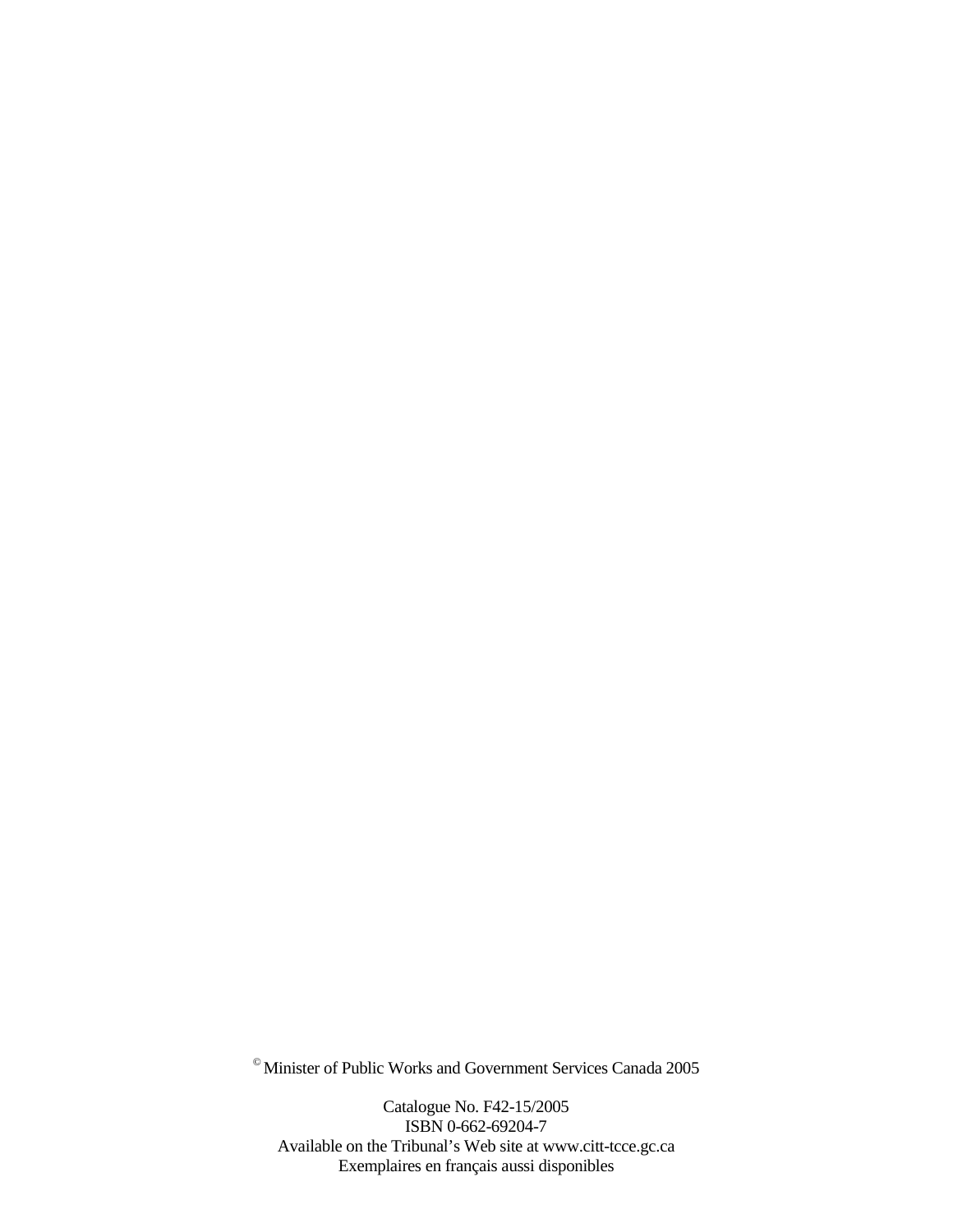### **FOREWORD**

On February 10, 2005, following a complaint filed by the Canadian Bicycle Manufacturers Association, the Canadian International Trade Tribunal commenced a global safeguard inquiry into the importation of certain bicycles and certain bicycle frames. On March 24, 2005, following a second complaint filed by the Canadian Bicycle Manufacturers Association regarding certain bicycle frames, the Canadian International Trade Tribunal issued its notice of decision to commence a global safeguard inquiry into the importation of certain finished painted bicycle frames. Also on March 24, 2005, the Canadian International Trade Tribunal decided, pursuant to rule 6.1 of the *Canadian International Trade Tribunal Rules*, to combine the proceedings with respect to the two complaints.

On May 10, 2005, the Governor General in Council, on the recommendation of the Minister of Finance and the Minister for International Trade, pursuant to subsection 27(3) of the *Canadian International Trade Tribunal Act*, referred to the Canadian International Trade Tribunal two matters concerning certain bicycles and certain finished painted bicycle frames. The first matter was that of determining whether, in the event of an affirmative injury determination, the determination would remain the same if goods imported from a country subject to the *North American Free Trade Agreement*, Israel or another beneficiary of the *Canada-Israel Free Trade Agreement*, or Chile were excluded. The second matter was that of recommending the most appropriate remedy to address any injury or threat of injury over a period of three years, in accordance with Canada's rights and obligations under international trade agreements. The Canadian International Trade Tribunal dealt with the matters referred by the Governor General in Council in the same proceedings as those into the complaints filed by the Canadian Bicycle Manufacturers Association.

The purpose of the global safeguard inquiry was to determine whether the goods subject to the inquiry are being imported into Canada in such increased quantities and under such conditions as to be a principal cause of serious injury, or threat thereof, to domestic producers of like or directly competitive goods and to make a recommendation on the appropriate remedy in the event of an affirmative injury determination. This report contains the Canadian International Trade Tribunal's determinations and recommendations.

Fifty parties filed notices with the Canadian International Trade Tribunal indicating that they wished to participate in the global safeguard inquiry. Participants included domestic and foreign producers, importers, mass merchants, independent bicycle dealers, domestic and foreign trade associations, a union and the governments of several countries.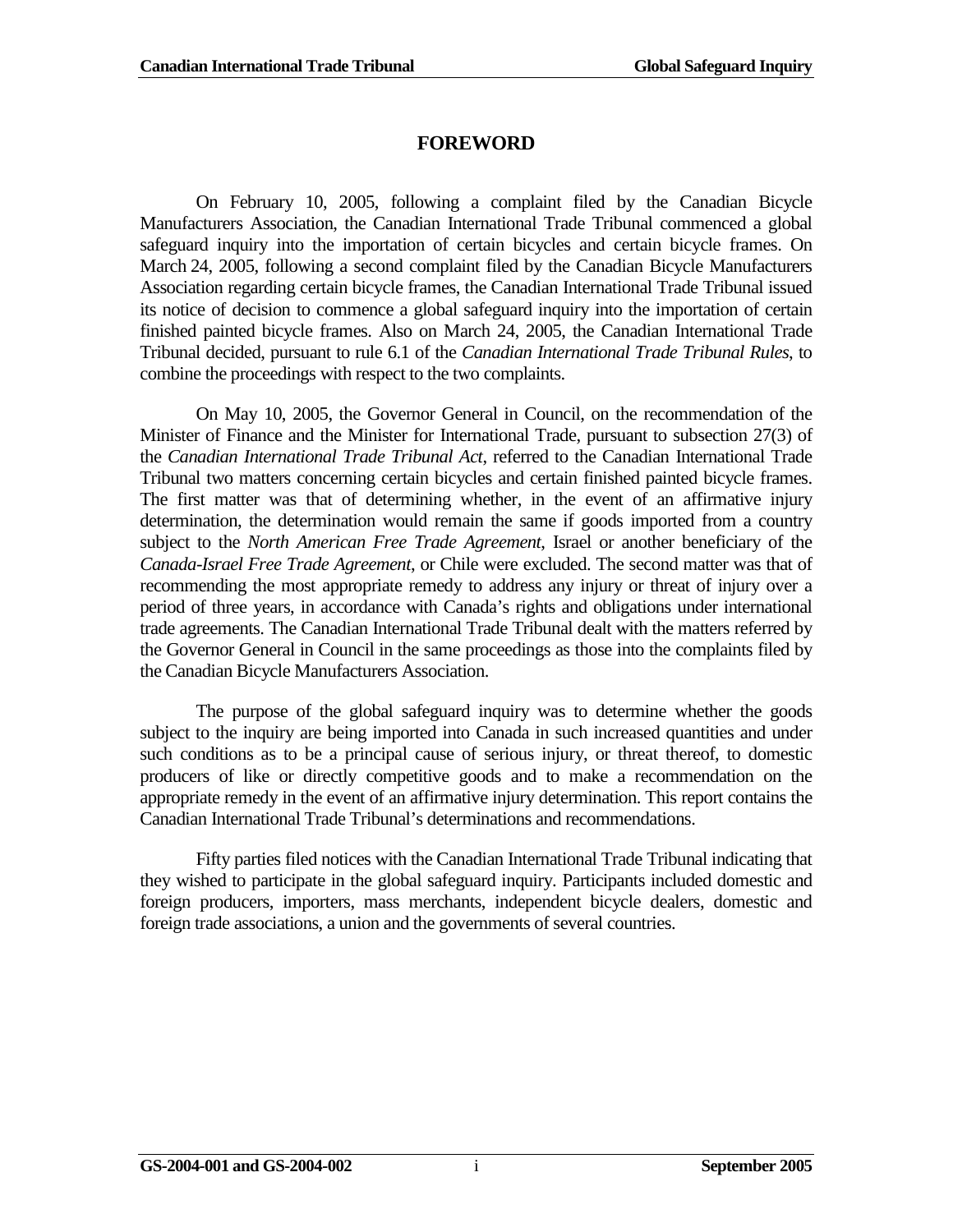The Canadian International Trade Tribunal thanks all the parties and their counsel and witnesses who participated in this inquiry. The members would like to thank the team of the Canadian International Trade Tribunal staff that responded to the demands of this global safeguard inquiry for its dedication and professionalism and the excellent quality of its work.

> Ellen Fry Ellen Fry Presiding Member

Pierre Gosselin Richard Lafontaine Pierre Gosselin Richard Lafontaine Member Member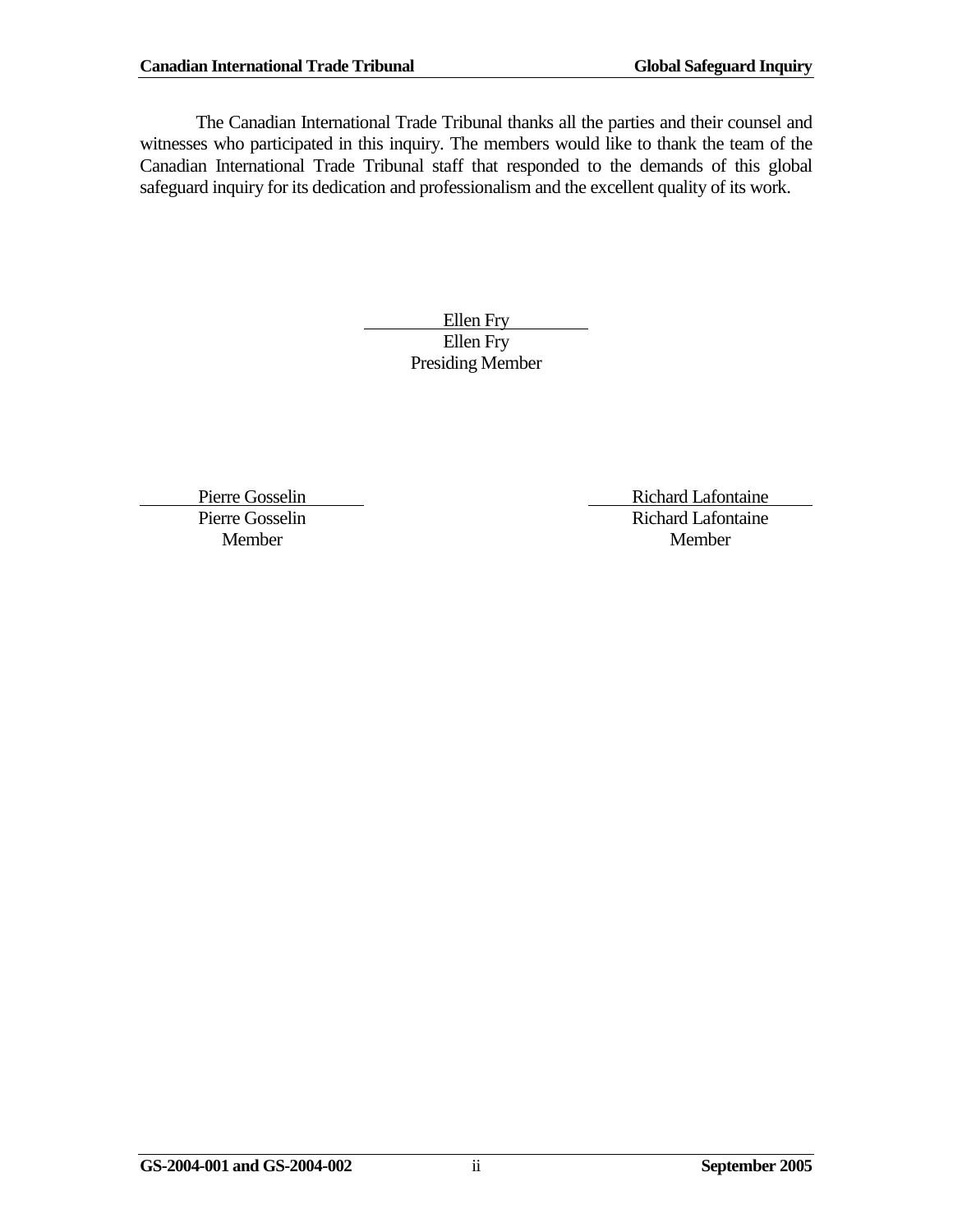### **EXECUTIVE SUMMARY**

Following the receipt of complaints filed by the Canadian Bicycle Manufacturers Association (CBMA) and a referral by the Governor General in Council, the Canadian International Trade Tribunal (the Tribunal) has completed a global safeguard inquiry into the importation of bicycles, assembled or unassembled, with a wheel diameter greater than 38.1 centimetres (15 inches) and finished painted bicycle frames, whether assembled or unassembled.

The purpose of this global safeguard inquiry is to determine whether the goods subject to the inquiry are being imported into Canada in such increased quantities and under such conditions as to be a principal cause of serious injury, or threat thereof, to domestic producers of like or directly competitive goods and, in the event of an affirmative injury determination, to make a recommendation on the appropriate remedy.

On May 10, 2005, the Governor General in Council referred to the Tribunal two matters concerning bicycles and finished painted bicycle frames: (1) to determine whether an affirmative injury determination by the Tribunal would remain the same if goods imported from a country subject to the *North American Free Trade Agreement*<sup>[1](#page-4-0)</sup>, Israel or another beneficiary of the *Canada-Israel Free Trade Agreement*,<sup>[2](#page-4-1)</sup> or Chile were excluded; and (2) to recommend to the Government the most appropriate remedy to address any injury or threat of injury over a period of three years, in accordance with Canada's rights and obligations under international trade agreements.

The Tribunal issued questionnaires to 12 potential bicycle and finished painted bicycle frame producers, 31 importers, 41 foreign producers and 26 purchasers. Although the Tribunal sent out questionnaires to only 26 purchasers, it received responses from 155 purchasers. The Tribunal held a nine-day public hearing from June 20 to 24 and June 27 to 30, 2005. During the hearing, the Tribunal heard and questioned witnesses for domestic and foreign producers, importers, mass merchants, independent bicycle dealers (IBDs), domestic and foreign trade associations, a union and the governments of several countries on the key issues being addressed in the inquiry. Counsel for parties were provided with the opportunity to examine and cross-examine witnesses and make argument.

### **SUMMARY OF DETERMINATIONS AND REASONS**

The Tribunal's determinations are summarized as follows.

#### **Bicycles**

 $\overline{a}$ 

The Tribunal determined that increased imports of bicycles (as defined in Chapter II) were a principal cause of serious injury to domestic producers of like or directly competitive

<span id="page-4-0"></span><sup>1.</sup> *North American Free Trade Agreement Between the Government of Canada, the Government of the United Mexican States and the Government of the United States of America*, 17 December 1992, 1994 Can. T.S. No. 2 (entered into force 1 January 1994) [*NAFTA*].

<span id="page-4-1"></span><sup>2.</sup> *Free Trade Agreement between the Government of Canada and the Government of the State of Israel*, 31 July 1996, 1997 Can. T.S. No. 49 (entered into force 1 January 1997) [*CIFTA*].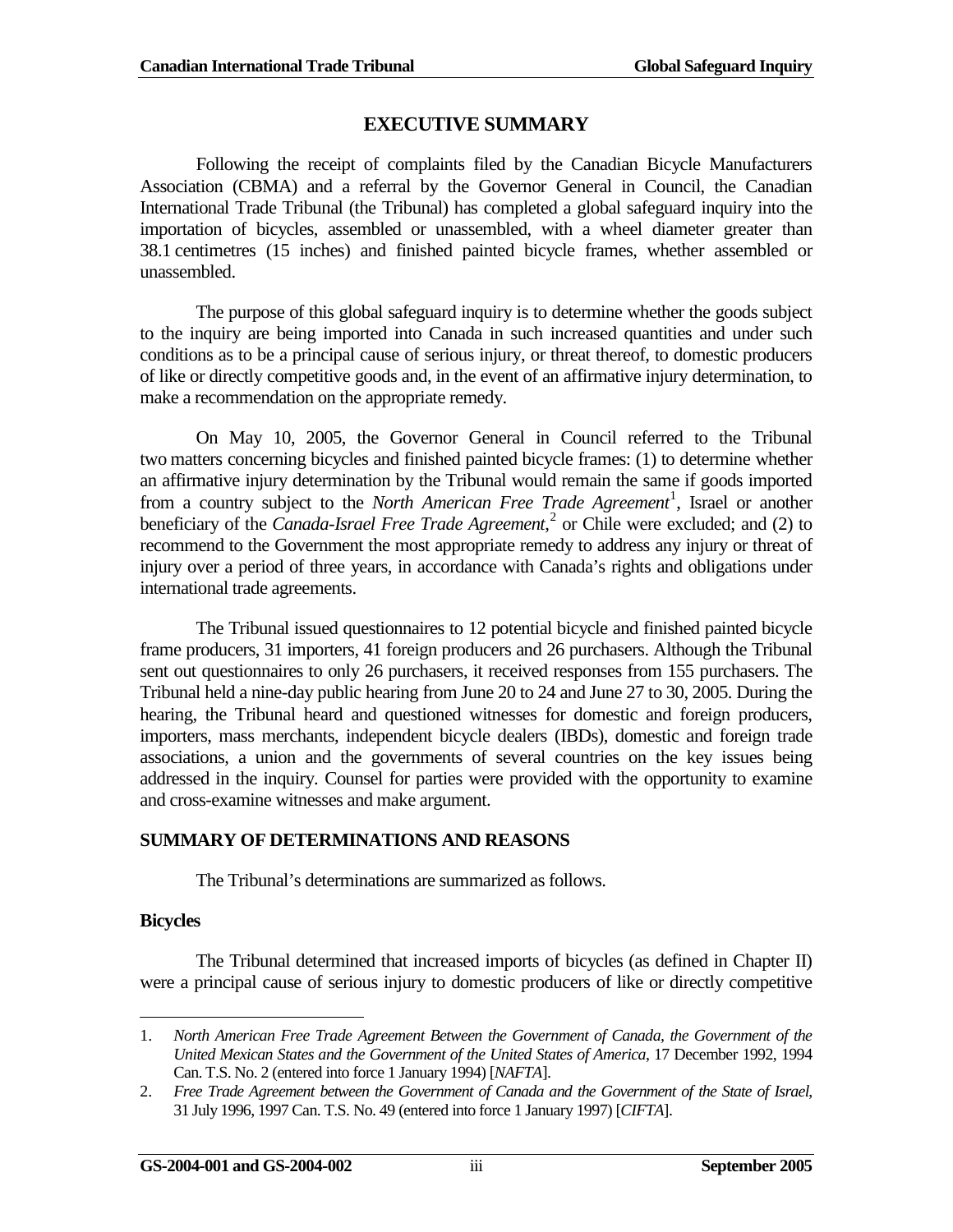goods. A review of the import trends during the period of inquiry indicated that total imports of bicycles increased in each year, such that, by 2004, imports of bicycles had grown by almost 98 percent compared to the volume of imports in 2000. In particular, two significant surges in imports occurred, one in 2001 and the other in 2003. Accordingly, the Tribunal found that there had been a recent, sharp, sudden and significant increase in imports of bicycles into Canada, both in absolute terms and relative to the production in Canada of like goods.

The Tribunal found that the domestic producers of bicycles suffered significant overall impairment and, thus, incurred serious injury. This injury took the form of a serious deterioration in production, capacity utilization, sales volume, market share, sales revenue, cash flow, employment, and ability to invest. As well, gross margins and net income were not at the levels that the domestic producers could have achieved in the absence of the increased imports. In addition to examining the impact of increased imports on domestic producers of like or directly competitive goods, the Tribunal examined the following factors alleged to have caused injury to domestic producers: brand management decisions; intra-industry competition; the availability of licensed products; and the failure of domestic producers to offer innovative designs and features. The Tribunal found that none of these factors constituted a principal cause of the injury suffered by the domestic producers.

Based on the evidence on the record, the Tribunal determined that the increase in imports of bicycles was a principal cause of the serious injury suffered by the domestic producers of like or directly competitive goods. (See Chapter II)

With respect to Canada's obligations under the *General Agreement on Tariffs and Trade 1994*, [3](#page-5-0) the Tribunal found that the significant increase in imports of bicycles was due to unforeseen developments and resulted from the effect of the obligations incurred by Canada under *GATT 1994*.

### **Finished Painted Bicycle Frames**

The Tribunal found that there had been a recent, sharp, sudden and significant increase in imports of finished painted bicycle frames (as defined in Chapter III) in absolute terms and relative to the production in Canada of like or directly competitive goods. The imports increased by 133 percent over the period of inquiry. While imports increased, domestic production of finished painted bicycle frames declined dramatically. Over the period of inquiry, imports of finished painted bicycle frames relative to domestic production increased from 5 percent in 2001 to 21 percent in 2004.

The CBMA did not allege serious injury to the production of finished painted bicycle frames, nor did the evidence indicate that such injury had occurred. However, in its complaints, the CBMA submitted that, if imported finished painted bicycle frames were not subject to safeguard protection, their importation would pose a threat of circumvention of the protection afforded to complete bicycles because the assembly in Canada of bicycles from imported

<span id="page-5-0"></span><sup>3.</sup> Hereinafter *GATT 1994.* This agreement includes notably the provisions in the *General Agreement on Tariffs and Trade 1947*.  $\overline{a}$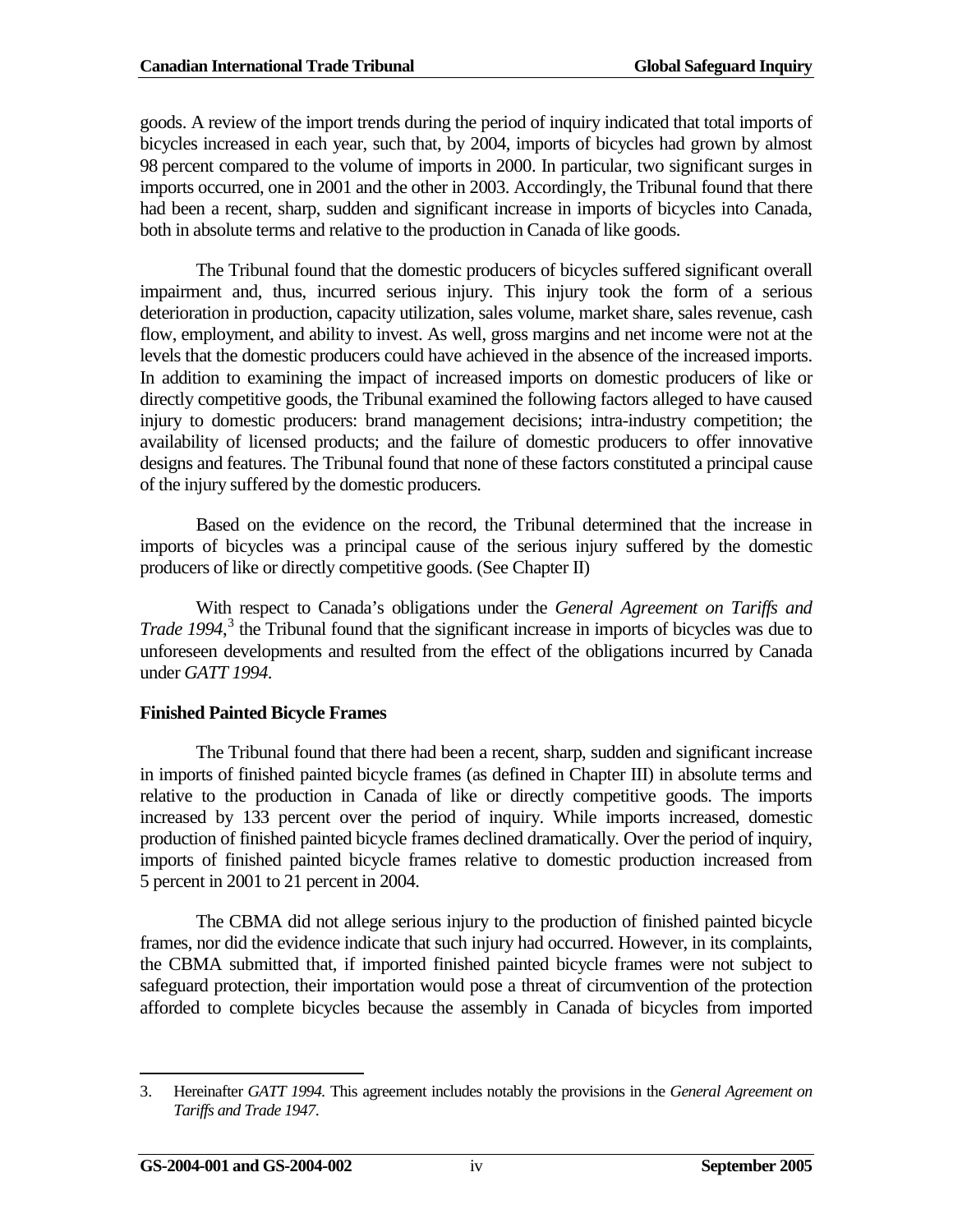finished painted bicycle frames could quickly and easily be established and that these assembled bicycles would displace Canadian production of finished painted bicycle frames.

The Tribunal found that domestic producers accounted for an increasing proportion of total imports each year during the period of inquiry. The Tribunal considered that there can be no threat of injury to domestic producers by goods imported by domestic producers themselves. After deducting imports of finished painted bicycle frames by domestic producers, the remaining volume and increase in imported finished painted bicycle frames were not sufficient, relative to the volume of domestic frame production, to threaten injury. Therefore, the Tribunal determined that finished painted bicycle frames were not being imported in such increased quantities and under such conditions as to be a principal cause of threat of serious injury to the domestic producers of finished painted bicycle frames. (See Chapter III)

### *NAFTA* **AND OTHER FREE TRADE AGREEMENT PROVISIONS**

In accordance with *NAFTA*, *CIFTA*, the *Canada-Chile Free Trade Agreement*<sup>[4](#page-6-0)</sup> and the *Canadian International Trade Tribunal Act*, [5](#page-6-1) the Tribunal determined that the quantity of bicycles imported from each of the United States, Mexico, Israel or another *CIFTA* beneficiary, and Chile does not account for a substantial share of total imports of bicycles. Accordingly, imports from these countries should be excluded from a safeguard remedy.

The Tribunal also determined that its finding was not changed by the exclusion of imports from the United States, Mexico, Israel or another *CIFTA* beneficiary, and Chile.

### **DEVELOPING COUNTRIES**

Article 9.1 of the World Trade Organization (WTO) *Agreement on Safeguards* provides that a safeguard measure "shall not be applied against a product originating in a developing country Member as long as its share of imports . . . does not exceed 3 per cent, provided that developing country Members with less than 3 per cent import share collectively account for not more than 9 per cent of total imports".

According to the import data, China, Mexico, the Philippines, Thailand and Vietnam were the only other developing countries whose individual shares of total imports exceeded the 3 percent threshold during the 2001-2004 period. As discussed above, Mexico should be excluded from any safeguard remedy.

For all other developing countries, the data indicate that their individual shares of total imports of bicycles were below the 3 percent threshold and that their collective imports did not exceed 9 percent of total imports during the 2001-2004 period. Therefore, imports from these other developing countries should be excluded from any safeguard remedy.

<span id="page-6-0"></span><sup>4.</sup> *Free Trade Agreement between the Government of Canada and the Government of the Republic of Chile*, 4 December 1996, 1997 Can. T.S. No. 50 (entered into force 5 July 1997) [*CCFTA*].  $\overline{a}$ 

<span id="page-6-1"></span><sup>5.</sup> R.S.C. 1985 (4th Supp.), c. 47 [*CITT Act*].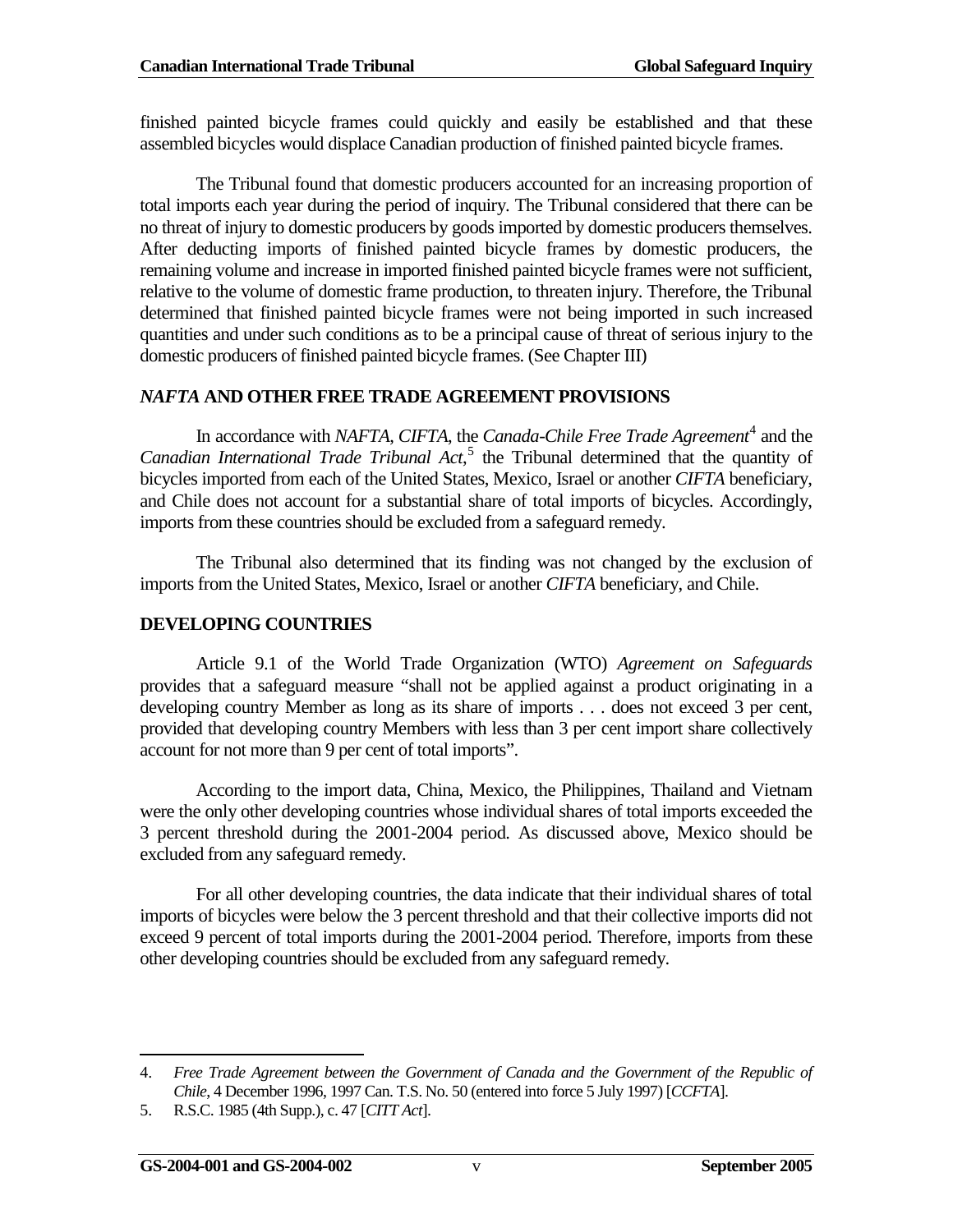#### **PRODUCT EXCLUSIONS**

The Tribunal received 26 requests to exclude certain types of bicycles from the remedy. These exclusion requests covered the following types of bicycles: bicycles above certain FOB selling prices (at foreign point of direct shipment), folding bicycles, tandem bicycles, recumbent bicycles, bicycles made with specific materials, specific models, custom-designed bicycles, bicycles with a patented suspension and bicycles made with tungsten inert gas (TIG) welded frames. After considering the submissions of both the requesters and the domestic producers, the Tribunal recommends that the Government grant, in full or in part, 12 requests that certain types of bicycles be excluded from any safeguard remedy. (See Chapter IV)

### **REMEDY RECOMMENDATION**

Having regard to all the relevant factors, the Tribunal considers the most appropriate remedy in this case to be a surtax set at 30 percent in the first year of application, 25 percent in the second year and 20 percent in the third year.

The Tribunal recommends that the surtax be applied to imports of bicycles, assembled or unassembled, with a wheel diameter greater than 38.1 centimetres (15 inches) with an FOB value of CAN\$225 or less (equivalent to CAN\$400 retail), subject to the exclusion of imports from free-trade agreement partners and certain developing countries (see Chapter V), and the exclusion of certain types of bicycles (see Chapter IV). The recommended remedy is set at a level that, in the Tribunal's view, does not exceed what is necessary to remove the serious injury.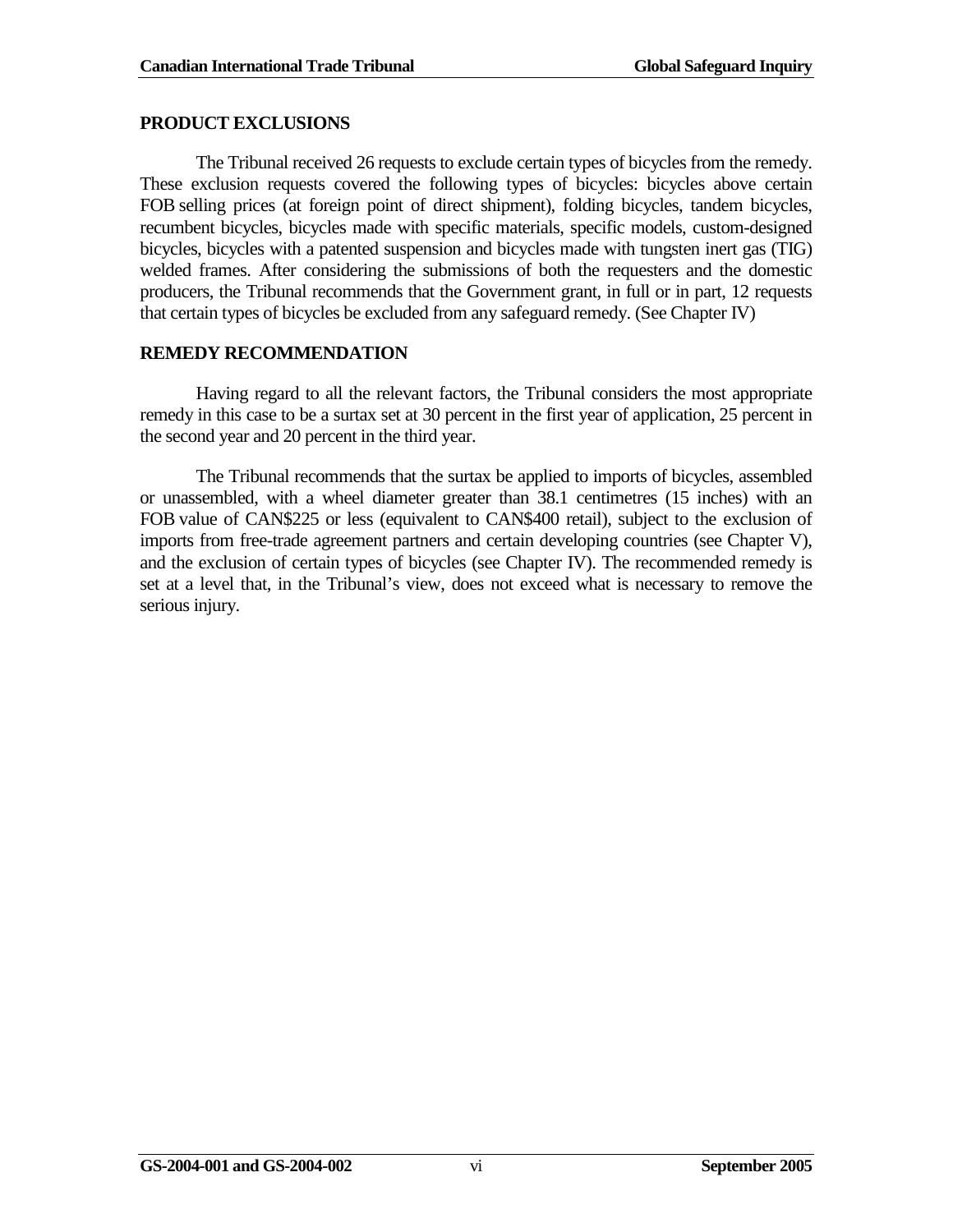### **TABLE OF CONTENTS**

|                                                                                                                                                                           | Page                                                  |
|---------------------------------------------------------------------------------------------------------------------------------------------------------------------------|-------------------------------------------------------|
| <b>FOREWORD</b>                                                                                                                                                           | $\mathbf i$                                           |
| <b>EXECUTIVE SUMMARY</b>                                                                                                                                                  | iii                                                   |
| <b>CHAPTER I - INTRODUCTION</b>                                                                                                                                           | $\mathbf{1}$                                          |
| <b>BACKGROUND</b><br><b>REFERRAL ORDER</b><br>CONDUCT OF THE GLOBAL SAFEGUARD INQUIRY<br>SUMMARY OF MEASURES REGARDING BICYCLES AND BICYCLE<br><b>FRAMES</b>              | $\mathbf{1}$<br>$\overline{2}$<br>$\overline{2}$<br>6 |
| <b>CHAPTER II - BICYCLES</b>                                                                                                                                              | $\boldsymbol{9}$                                      |
| PRODUCT AND MARKET<br><b>ANALYSIS</b><br>PRINCIPAL CAUSE OF INJURY<br>NAFTA AND OTHER FREE TRADE AGREEMENTS<br><b>INJURY CAUSED BY IMPORTS FROM THE REST OF THE WORLD</b> | 9<br>11<br>20<br>28<br>29                             |
| <b>CHAPTER III — FINISHED PAINTED BICYCLE FRAMES</b>                                                                                                                      | 33                                                    |
| PRODUCT AND MARKET<br><b>ANALYSIS</b>                                                                                                                                     | 33<br>34                                              |
| <b>CHAPTER IV — RECOMMENDATIONS ON REQUESTS FOR PRODUCT</b><br><b>EXCLUSIONS</b>                                                                                          | 37                                                    |
| <b>INTRODUCTION</b><br>TRIBUNAL RECOMMENDATIONS FOR THE EXCLUSION OF CERTAIN<br><b>BICYCLES</b>                                                                           | 37<br>37                                              |
| <b>CHAPTER V — RECOMMENDATION ON APPROPRIATE REMEDY</b>                                                                                                                   | 43                                                    |
| <b>INTRODUCTION</b><br><b>CHOICE OF REMEDY</b><br>RATE OF SURTAX PROPOSED<br>IMPORTS FROM THE UNITED STATES, MEXICO, ISRAEL OR ANOTHER                                    | 43<br>43<br>45                                        |
| CIFTA BENEFICIARY, AND CHILE<br><b>DEVELOPING COUNTRIES</b>                                                                                                               | 49<br>49                                              |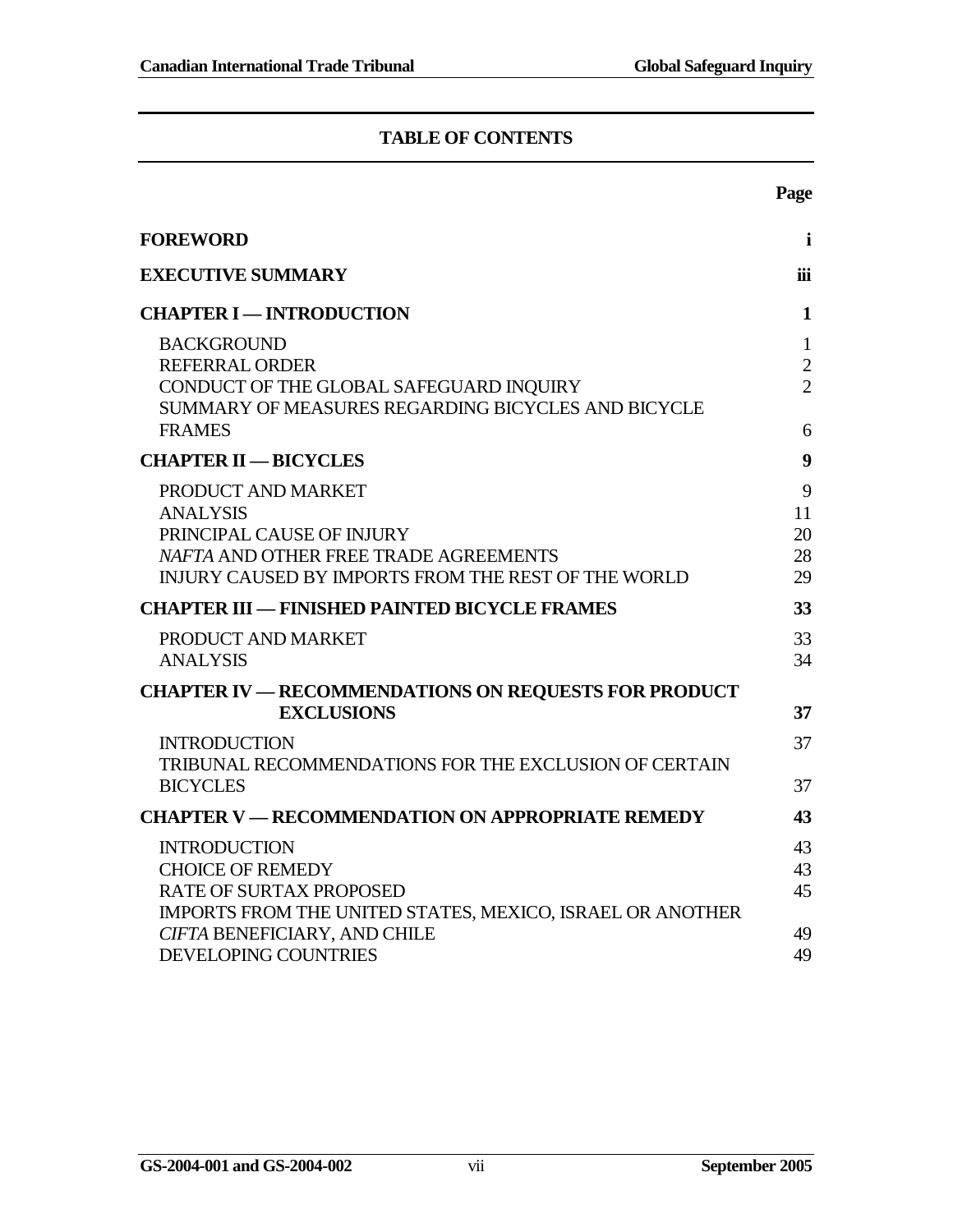### **LIST OF TABLES**

| Table 1 — Total Apparent Imports and Domestic Production of Bicycles         | 14  |
|------------------------------------------------------------------------------|-----|
| Table $2$ — Economic Indicators                                              | 16  |
| Table 3 — Bicycles - Consolidated Income Statement - Domestic Sales          | 18  |
| Table 4 — Sales From Imports and Domestic Production - Unit Value            | 21. |
| Table 5 — Total Apparent Imports and Domestic Production of Finished Painted |     |
| <b>Bicycle Frames</b>                                                        | 35  |
| Table 6 — Recommendations Concerning Requests for Product Exclusions         | 41  |
|                                                                              |     |

### **LIST OF APPENDICES**

| $Appendix I \quad - Order in Council$                                         | 51 |
|-------------------------------------------------------------------------------|----|
| Appendix $II$ — Participants                                                  | 52 |
| Appendix $III \sim$ Witnesses at the Public Hearing                           | 54 |
| Appendix IV — Companies That Responded to the Various Tribunal Questionnaires | 56 |
| Appendix $V \sim$ Imports of Bicycles From Developing Countries               | 59 |
| Appendix $VI$ — Tribunal Staff                                                | 60 |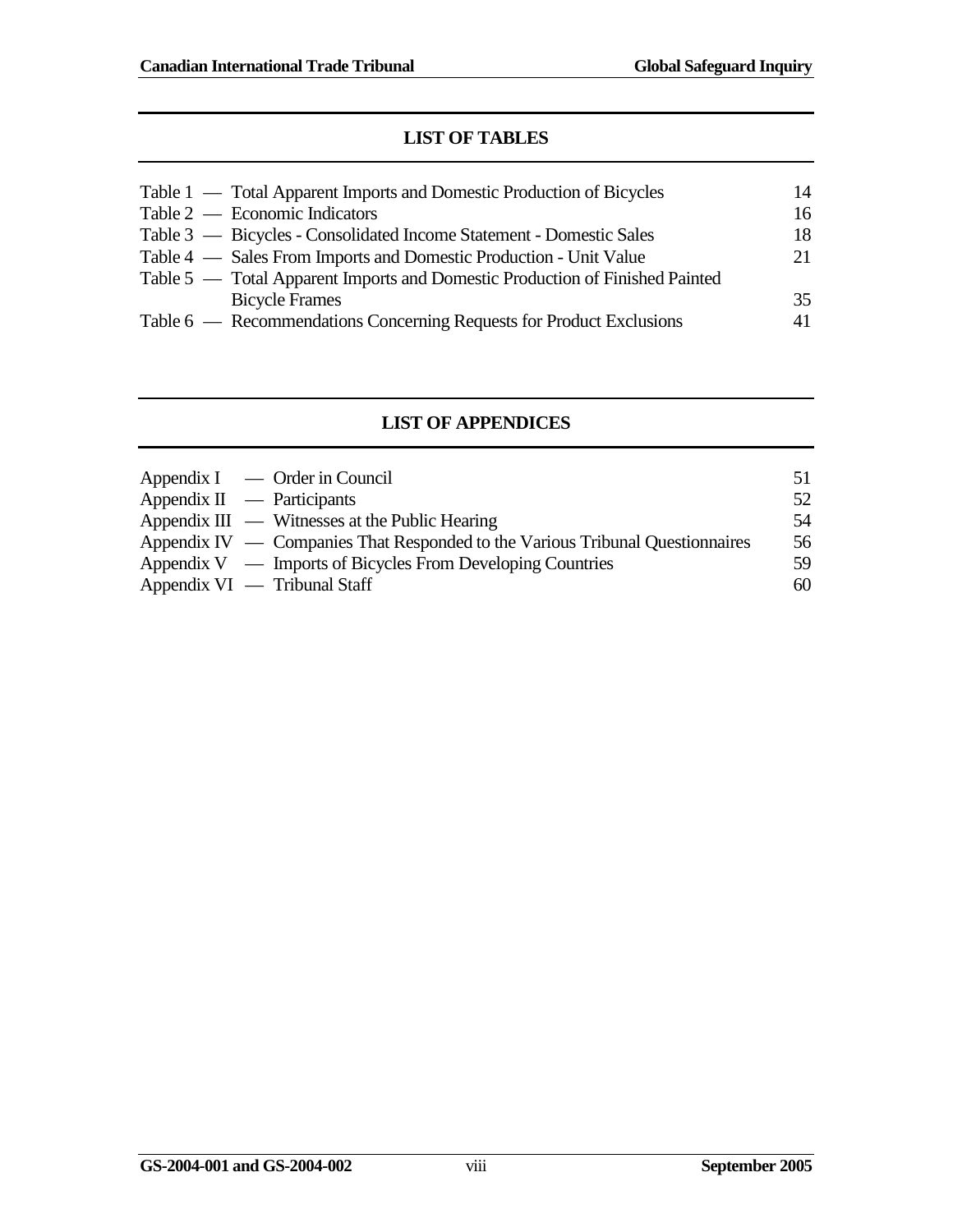# **CHAPTER I**

# **INTRODUCTION**

### <span id="page-10-1"></span><span id="page-10-0"></span>**BACKGROUND**

1. On November 22, 2004, pursuant to subsection 23(1) of the *CITT Act*, the CBMA submitted a complaint to the Tribunal alleging that certain bicycles and certain finished painted bicycle frames were being imported in such increased quantities and under such conditions as to cause or threaten serious injury to domestic producers of like or directly competitive goods and requesting that the Tribunal initiate a global safeguard inquiry into the complaint. The CBMA represents two domestic producers, Groupe Procycle Inc. (Groupe Procycle) and Raleigh Canada Limited (Raleigh).

2. Upon consideration of the complaint and additional information subsequently provided by the CBMA, the Tribunal determined, on January 11, 2005, pursuant to subsection 25(1) of the *CITT Act*, that the complaint was properly documented.

3. On February 10, 2005, the Tribunal commenced a global safeguard inquiry into the complaint (GS-2004-001). In its statement of reasons supporting its decision to commence an inquiry, the Tribunal noted that the only allegation in the complaint with respect to certain finished painted bicycle frames was that these imports were threatening to cause injury to domestic producers of bicycles. The Tribunal indicated that it would only have jurisdiction to inquire into this allegation if bicycles were determined to be "like or directly competitive goods" in relation to finished painted bicycle frames.

4. In a letter dated February 17, 2005, the CBMA indicated that, in its view, bicycles and finished painted bicycle frames were not "like goods".

5. On March 3, 2005, the CBMA submitted a second complaint to the Tribunal alleging that certain finished painted bicycle frames were being imported in such increased quantities and under such conditions as to threaten serious injury to domestic producers of like or directly competitive goods and requesting that the Tribunal initiate a global safeguard inquiry into the complaint.

6. The Tribunal determined, on March 24, 2005, pursuant to subsection 25(1) of the *CITT Act*, that the complaint was properly documented. The notice of receipt of a properly documented complaint and the notice of decision to commence a global safeguard inquiry (GS-2004-002) were issued on March 24, 2005. On April 8, 2005, the Tribunal issued its statement of reasons for the decision.

7. On March 24, 2005, the Tribunal decided, pursuant to rule 6.1 of the *Canadian International Trade Tribunal Rules*, [6](#page-10-2) to combine the proceedings of Safeguard Inquiry No. GS-2004-002 with those of Safeguard Inquiry No. GS-2004-001.

 $\overline{a}$ 

<span id="page-10-2"></span><sup>6.</sup> S.O.R./91-499 [*Rules*].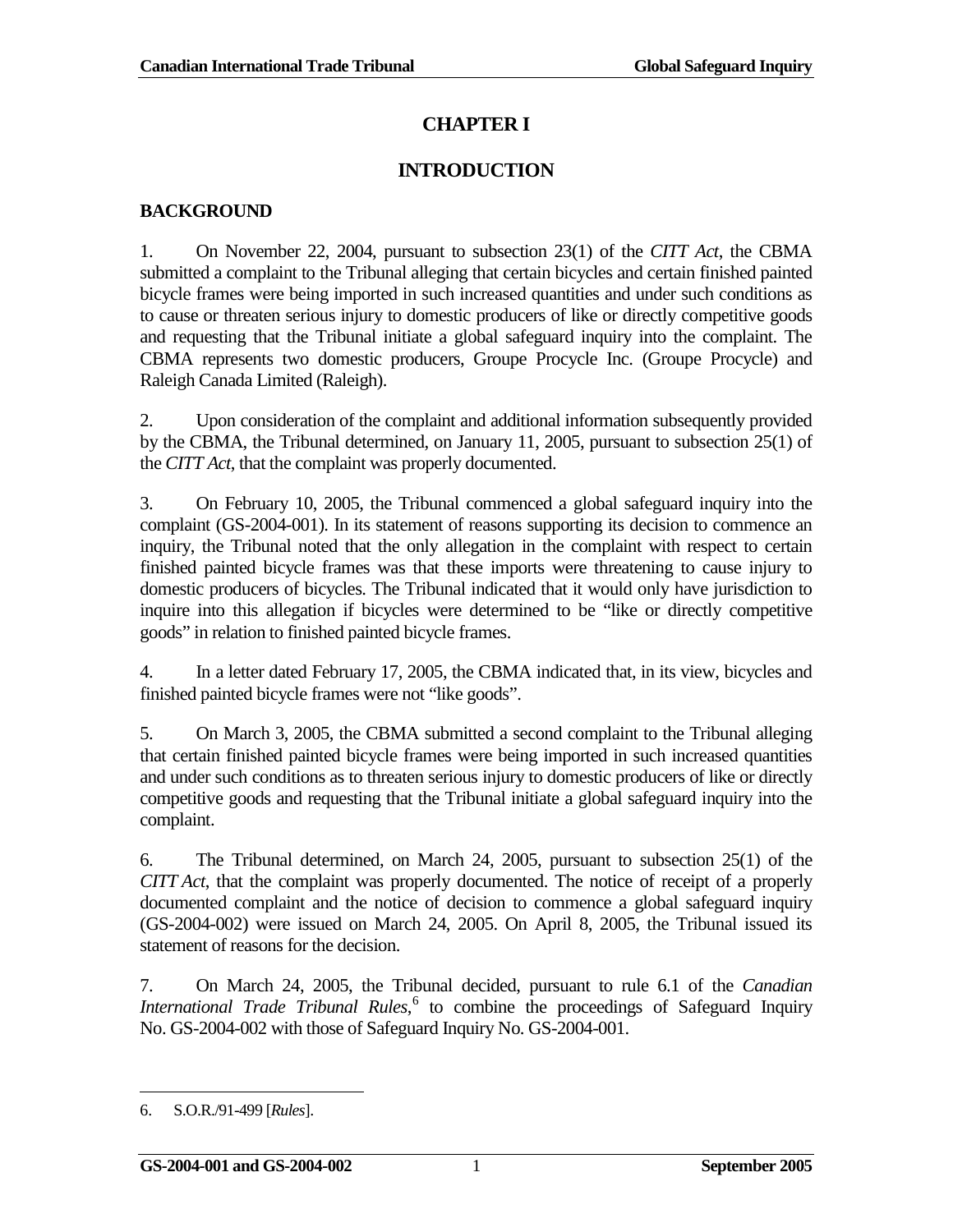#### <span id="page-11-0"></span>**REFERRAL ORDER**

8. On May 10, 2005, pursuant to subsection 27(3) of the *CITT Act*, the Governor General in Council, on the recommendation of the Minister of Finance and the Minister for International Trade, referred to the Tribunal the two matters concerning bicycles and finished painted bicycle frames set out in the Order in Council (the Referral Order) reproduced in Appendix I.

9. The first matter in the Referral Order concerns the issue of whether any injury determination by the Tribunal would remain the same if goods imported from a country subject to *NAFTA*, Israel or another beneficiary of *CIFTA*, or Chile were excluded. The second matter is that of recommending the most appropriate remedy to address any injury or threat of injury over a period of three years, in accordance with Canada's rights and obligations under international trade agreements.

10. The Tribunal decided to conduct its proceedings as required under the Referral Order concurrently with its proceedings into injury, given that the injury and remedy questions in this global safeguard inquiry were likely to require similar background information and many of the same witnesses. The Tribunal considered that this would be less burdensome on the parties and would allow for a more timely recommendation on remedy in the event of an injury determination. Throughout this report, the Tribunal will refer to the concurrent proceedings collectively as the "global safeguard inquiry".

### <span id="page-11-1"></span>**CONDUCT OF THE GLOBAL SAFEGUARD INQUIRY**

### **Participation**

11. Fifty parties filed notices with the Tribunal indicating that they wished to participate in the global safeguard inquiry. Participants included domestic and foreign producers, importers, mass merchants, IBDs, domestic and foreign trade associations, a union and the governments of several countries. The CBMA and the Syndicat des Métallos filed briefs supporting an injury determination and the associated remedy, while 35 parties filed submissions opposing any injury determination or remedy.<sup>[7](#page-11-2)</sup> Appendix II lists all the parties that participated in the global safeguard inquiry.

12. The Tribunal received 37 requests for exclusions from any remedy imposed on bicycles or finished painted bicycle frames. The CBMA responded to several of these requests, and parties requesting the exclusions were given the opportunity to reply to the CBMA's response.

### **Public Hearing**

13. The Tribunal held a public hearing from June 20 to 24 and June 27 to 30, 2005. The Tribunal heard and questioned witnesses for the domestic and foreign producers, importers, mass merchants, IBDs, associations and other related organizations on the key issues being

<span id="page-11-2"></span><sup>7.</sup> During the course of this global safeguard inquiry, the Tribunal also received nine letters from non-parties opposing the complaints.  $\overline{a}$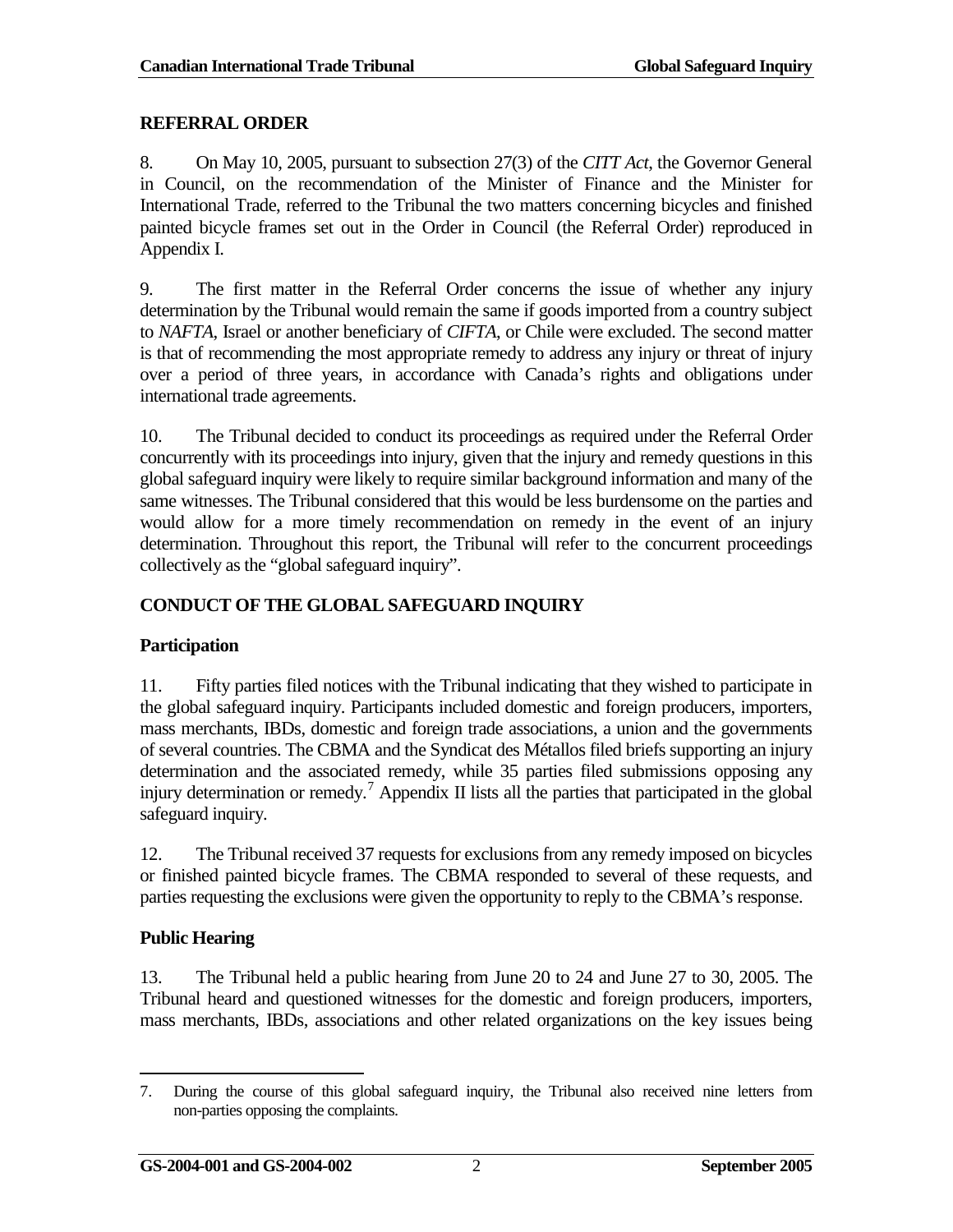addressed in the inquiry. Counsel for parties were provided with the opportunity to examine and cross-examine witnesses and make argument.

14. Appendix III lists the witnesses who appeared before the Tribunal at the public hearing.

#### **Information Gathered by the Tribunal**

15. The Tribunal gathered basic data through a survey of domestic producers, importers, foreign producers, and purchasers of bicycles and finished painted bicycle frames. The Tribunal issued questionnaires to 12 potential bicycle and finished painted bicycle frame producers, 31 importers, 41 foreign producers and 26 purchasers. The Tribunal received 4 replies to its domestic producers' questionnaire, 32 replies to its importers' questionnaire and 29 replies to its foreign producers' questionnaire. Although the Tribunal sent out only 26 questionnaires to purchasers of bicycles and finished painted bicycle frames, it received 155 replies. The names of those that responded to the various Tribunal questionnaires can be found in Appendix IV.

16. Questionnaire respondents were asked to provide information for the period covering the years 2000 to 2004 inclusive.

17. On May 12, 2005, the Tribunal issued a pre-hearing staff report for parties to use as a common factual starting point in addressing the issues in the inquiry. $\frac{8}{3}$  $\frac{8}{3}$  $\frac{8}{3}$ 

#### **Preliminary Matters**

#### Motion for an Adjournment of the Global Safeguard Inquiry

18. On May 9, 2005, Specialized Bicycle Components Canada, Inc. (Specialized) filed a motion under subsection 28(1) of the *CITT Act*, requesting that the Tribunal adjourn the global safeguard inquiry and refer the complaints to the Canada Border Services Agency (CBSA) for consideration under the *Special Import Measures Act*[9](#page-12-1) on the basis that the injury alleged in the complaints appeared to be caused by dumping.

19. Subsection 28(1) of the *CITT Act* provides as follows:

**28.** (1) Where, at any time during an inquiry into a complaint, the Tribunal forms the opinion that the injury or threat of injury alleged in the complaint appears to be caused by the dumping or subsidizing of goods within the meaning of the *Special Import Measures Act*, the Tribunal shall forthwith adjourn the inquiry, give notice thereof to the complainant and each other interested party and, by notice in writing, refer the complaint to the [President of the CBSA] for consideration under the *Special Import Measures Act*.

20. On May 27, 2005, the Tribunal advised parties that it was denying the motion. The reasons for that decision follow.

<span id="page-12-0"></span><sup>8.</sup> On May 24 and June 3, 2005, the Tribunal issued revisions to the pre-hearing staff report. On May 31, 2005, the Tribunal issued supplemental information on the features and prices of bicycles and finished painted bicycle frames. On June 13, 2005, the Tribunal issued supplemental quarterly import data and first quarter financial data for 2004 and 2005.  $\overline{a}$ 

<span id="page-12-1"></span><sup>9.</sup> R.S.C. 1985, c. S-15 [*SIMA*].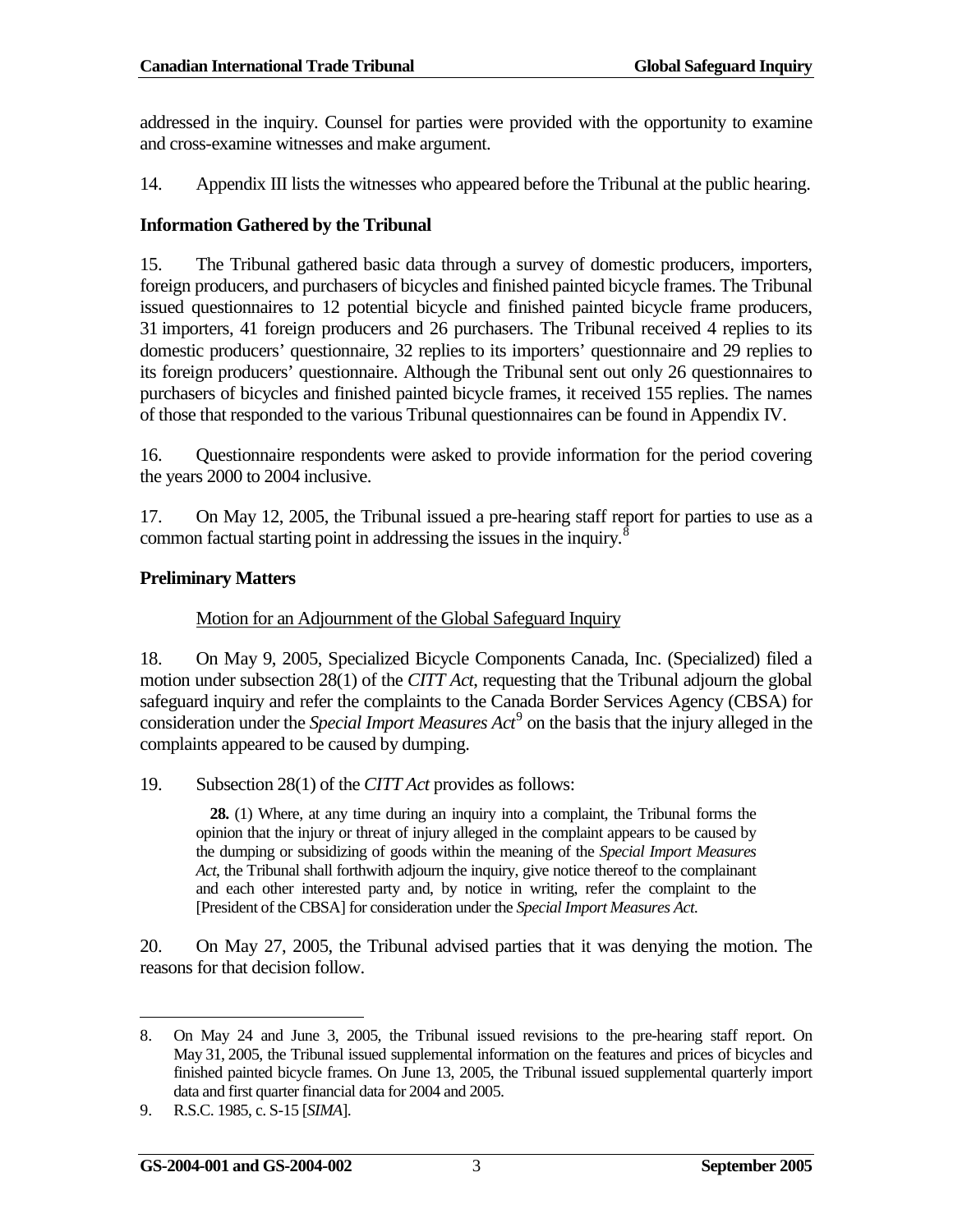21. Pursuant to subsection 2(1) of *SIMA*, goods are dumped when their normal value exceeds their export price. When the motion was filed, there was little or no information on the record concerning normal values or related costs of foreign producers with respect to their exports to Canada. The Tribunal further notes that no significant additional information on these matters was filed after the motion was filed by Specialized. Therefore, without the necessary information on normal values or foreign producer costs, the Tribunal could not form an opinion as to whether imports were dumped or not.

Request for an Order Regarding the Participation of Heenan Blaikie LLP

22. On March 18, 2005, the CBMA made a request to the Tribunal, pursuant to section 23.1 of the *Rules*, for an order regarding the participation of Heenan Blaikie LLP (Heenan Blaikie), a law firm representing parties opposed to the complaints in these proceedings. The order sought would have required Heenan Blaikie to establish an "ethical screen" to isolate Mr. Paul Lalonde, and certain other lawyers alleged to be in a position of conflict of interest, from work relating to these proceedings. The Tribunal notes that, on March 7 and 29, 2005, Heenan Blaikie notified the Tribunal that it had erected ethical screens to isolate from the proceedings the lawyers subject to the request pending its determination.

23. With respect to the establishment of an ethical screen to isolate Mr. Lalonde, the CBMA argued that, previously, while a partner with Flavell Kubrick & Lalonde (FKL), Mr. Lalonde had acted on behalf of members of the CBMA in a matter relating to the current proceedings, that is, Review No. RR-97-003 (the 1997 Review).<sup>[10](#page-13-0)</sup> In addition, the CBMA argued that Mr. Lalonde had obtained relevant confidential information in his capacity as counsel for the CBMA up to the date of his departure from the firm in January 2000. The CBMA, citing subrules 2.04(4) and (5) of the Ontario *Rules of Professional Conduct*, contended that Mr. Lalonde's role as past counsel for the CBMA placed him and Heenan Blaikie in a conflict of interest position relative to these proceedings, given that, in this global safeguard inquiry, Heenan Blaikie represented parties adverse in interest to the CBMA.

24. The CBMA also requested that a similar ethical screen be established to isolate some lawyers at Heenan Blaikie who, allegedly, had provided, and continued to provide, advice to Raleigh, one of the two current members of the CBMA. The CBMA submitted that, by representing clients with adverse interests, Heenan Blaikie offended the *Rules of Professional Conduct* and contravened the common law duty of loyalty owed to a client by a lawyer.

25. On April 29, 2005, Heenan Blaikie indicated that it was prepared to maintain, for the duration of the proceedings, the ethical screen isolating lawyers and staff involved in the representation of Raleigh. Accordingly, it was not necessary for the Tribunal to make a ruling concerning this portion of the CBMA's request.

26. On May 3, 2005, the Tribunal denied the request to order Heenan Blaikie to establish an ethical screen to isolate Mr. Lalonde from these proceedings. The reasons for this decision follow.

<span id="page-13-0"></span><sup>10.</sup> *Bicycles and Frames*(10 December 1997) (CITT).  $\overline{a}$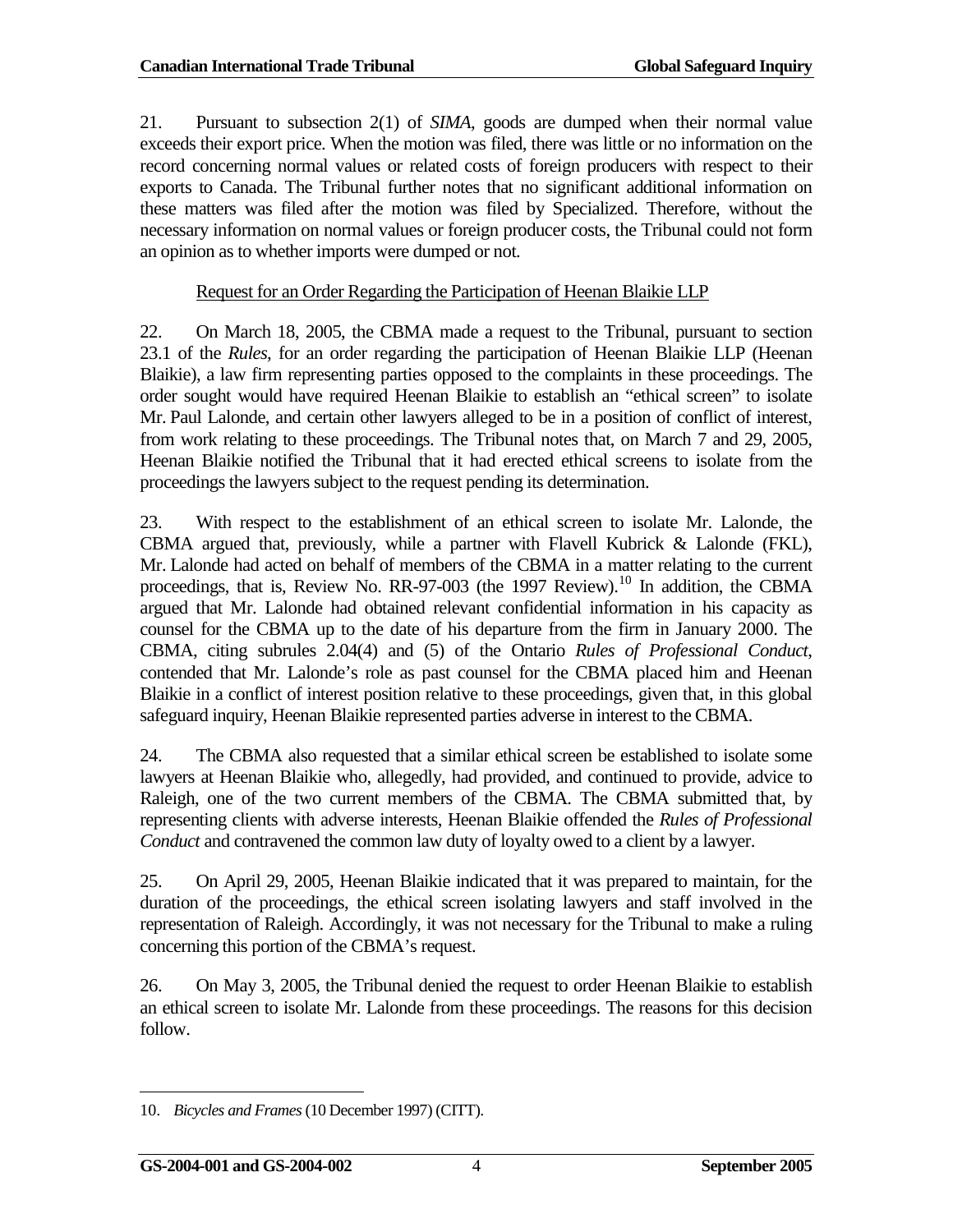27. The Tribunal considers it very important that counsel who appear before it be free from conflicts of interest.<sup>[11](#page-14-0)</sup> Because the Tribunal is a court of record, its jurisdiction to consider all issues necessary to the fulfillment of its mandate includes the ability to consider matters regarding participation and appearance of parties and counsel before the Tribunal.<sup>[12](#page-14-1)</sup>

28. A lawyer's duty to avoid conflicts of interest includes, notably, a general duty of loyalty and a duty of confidentiality. With respect to the duty of loyalty, it is recognized that lawyers must act in the best interests of their clients by avoiding conflict situations. Pursuant to that duty, a lawyer who has acted for clients in previous matters must not act against those clients in a related matter. With respect to the duty of confidentiality, a lawyer who has acted for a client must not thereafter act against the client in a new matter, if the confidential information received during the previous relationship is relevant to the matter at hand.<sup>[13](#page-14-2)</sup>

29. While a member of FKL, Mr. Lalonde was one of the counsel of record representing the CBMA in the 1997 Review. This was a case heard by the Tribunal in 1997 to review the injury findings concerning certain bicycles and frames imported from the People's Republic of China (China) and Chinese Taipei. At that time, the CBMA consisted of its two current members and also of Victoria Precision Inc. (Victoria Precision). The outcome of this case was the issuance of an order continuing the finding for five years. In January 2000, Mr. Lalonde left FKL to join Heenan Blaikie. In 2002, the Tribunal reviewed its order concerning bicycles and frames in Expiry Review No. RR-2002-001 (the 2002 Review).<sup>[14](#page-14-3)</sup> Mr. Lalonde was not a counsel of record in the 2002 Review.

30. With respect to the duty of loyalty, the key issue is whether the current proceedings are related to those in the 1997 Review. The goods in that review and this global safeguard inquiry are similar, and a number of parties have been involved in both proceedings. Both the 1997 Review and this global safeguard inquiry cover goods imported from China and Chinese Taipei, although this inquiry has a significantly greater geographical and product scope. While the issues in an expiry review of injury findings and in a global safeguard inquiry are not the same, they have common elements, given that, in both proceedings, the Tribunal's analysis concerns the relationship between imports and any injury to domestic producers.

31. However, a crucial point to consider is that the period covered by this global safeguard inquiry differs significantly from the period covered by the 1997 Review. In the 1997 Review, the period of review was from 1993 to 1996. The parties had to rely on data from that period as the basis for arguments to the Tribunal on the likelihood of resumed dumping and injury within a horizon of 18 to 24 months. In the current proceedings, the period of inquiry is from 2000 to 2004, and it is this period that the Tribunal must examine. Thus, there is no overlap between the periods covered by this global safeguard inquiry and the 1997 Review.

 $\overline{a}$ 

<span id="page-14-0"></span><sup>11.</sup> "The sine qua non of the justice system is that there be an unqualified perception of its fairness in the eyes of the general public." *O'Dea v. O'Dea* (1987), 68 Nfld. & P.E.I.R. 67 (Nfld. Unif. Fam. Ct.) at 75, aff'd Nfld. C.A., June 6, 1988; cited with approval in *MacDonald Estate* v. *Martin*, [1990] 3 S.C.R. 1235 at 1256.

<span id="page-14-1"></span><sup>12.</sup> *466353 Ontario Ltd. v. Ontario (Municipal Board)*, [2005] O.J. No. 979 (Ont. Sup. Ct.).

<sup>13.</sup> *MacDonald Estate v. Martin*, [1990] 3 S.C.R. 1235 at 1260-61.

<span id="page-14-3"></span><span id="page-14-2"></span><sup>14.</sup> *Bicycles and Frames*(9 December 2002) (CITT).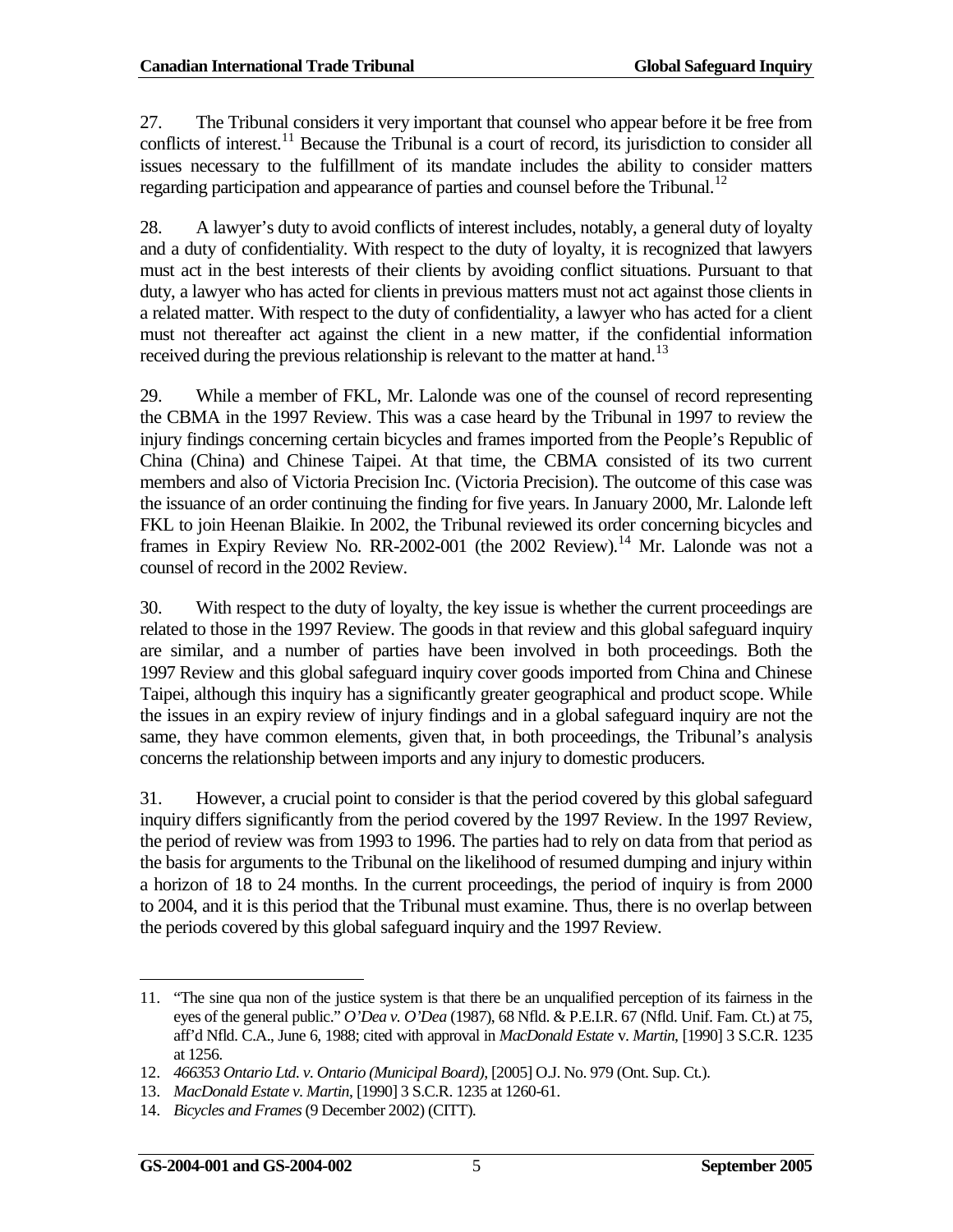32. Therefore, in the Tribunal's view, for the purposes of determining whether Mr. Lalonde would be in breach of his duty of loyalty if he acted for parties opposed to the complaints in these proceedings, the 1997 Review and the current proceedings should not be considered to be related proceedings. Consequently, the Tribunal would not consider the representation by Mr. Lalonde of parties opposed to the complaints as a breach of his duty of loyalty.

33. With respect to the duty of confidentiality, the Tribunal notes that Mr. Lalonde left FKL in January 2000, the first month of the five-year period of inquiry in these proceedings, and more than four years before the complaints were filed that initiated this inquiry. Consequently, any confidential information to which Mr. Lalonde may have had access during that month would be highly unlikely to have more than trivial relevance to this inquiry. As a consequence, the Tribunal is of the view that the representation by Mr. Lalonde of parties opposed to the complaints would not constitute a breach of his duty of confidentiality.

### <span id="page-15-0"></span>**SUMMARY OF MEASURES REGARDING BICYCLES AND BICYCLE FRAMES**

### **Canada**

34. Anti-dumping measures on imports of certain bicycles and certain bicycle frames have been in place in Canada since December 1992. The following is a brief summary.

### Inquiry No. NQ-92-002

35. On December 11, 1992, in Inquiry No. NQ-92-002, the Tribunal found that the dumping in Canada of bicycles, assembled or unassembled, with wheel diameters of 16 inches (40.64 cm) and greater, originating in or exported from Chinese Taipei and China, excluding bicycles with an FOB Chinese Taipei or China selling price exceeding CAN\$325, had caused, was causing and was likely to cause material injury to the production in Canada of like goods and that the dumping in Canada of the subject bicycle frames<sup>[15](#page-15-1)</sup> originating in or exported from the aforementioned countries had not caused, was not causing, but was likely to cause material injury to the production in Canada of like goods.

### The 1997 Review

36. On December 10, 1997, in the 1997 Review, the Tribunal continued its finding in Inquiry No. NQ-92-002, with an amendment to exclude bicycle frames with an FOB Chinese Taipei or China selling price exceeding CAN\$100.

### The 2002 Review

37. On December 9, 2002, the Tribunal conducted an expiry review of its order in the 1997 Review. The Tribunal continued its order concerning bicycles, with an amendment to exclude bicycles with an FOB Chinese Taipei or China selling price exceeding CAN\$225 and to exclude bicycles with foldable frames and stems.

<span id="page-15-1"></span><sup>15.</sup> The subject goods included both painted and unpainted bicycle frames.  $\overline{a}$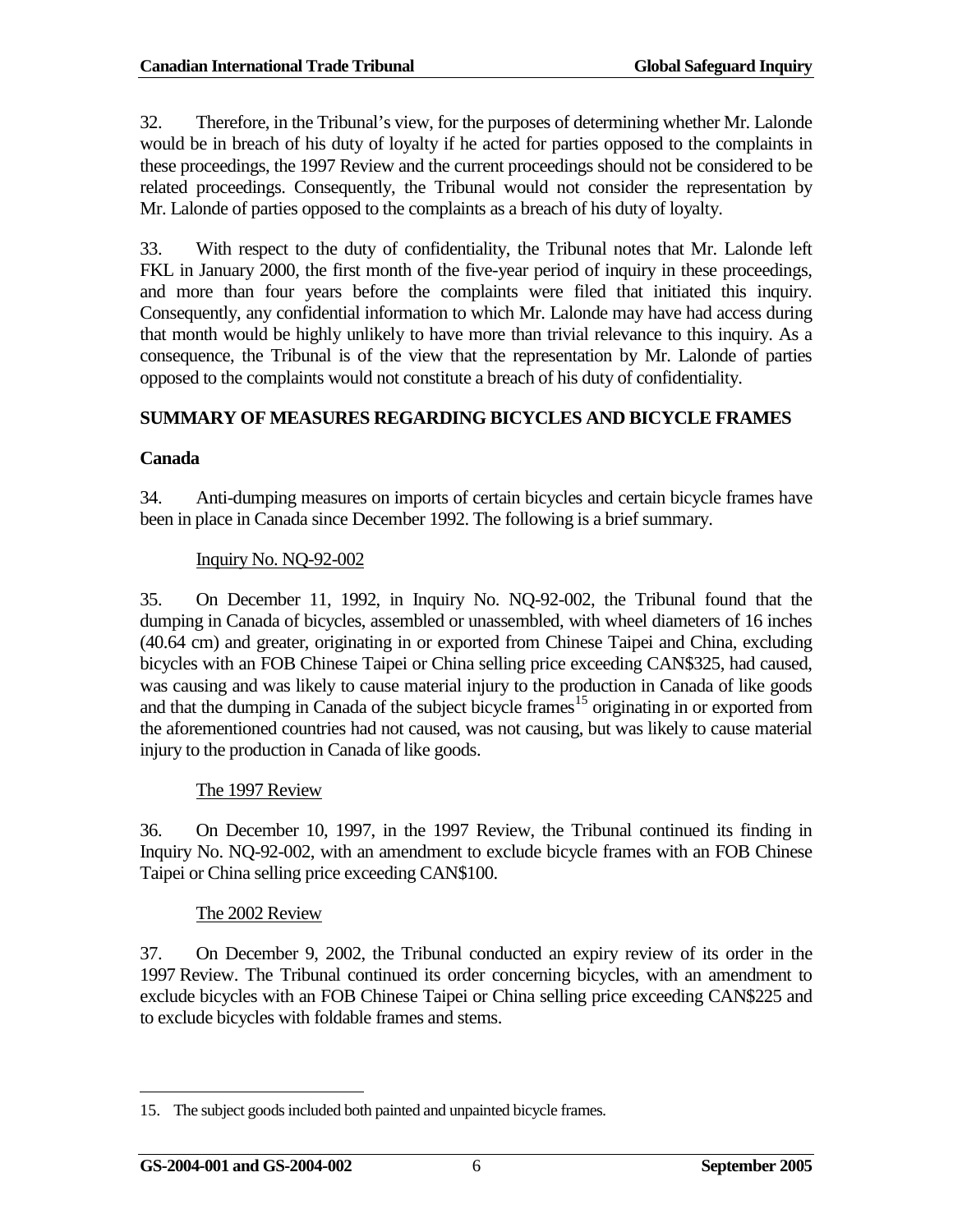38. The Tribunal also continued its order concerning bicycle frames, with an amendment to exclude bicycle frames with an FOB Chinese Taipei or China selling price exceeding CAN\$50.

### The CBSA's Reinvestigation

39. On March 8, 2004, the CBSA initiated a reinvestigation to update the normal values and export prices of bicycles and bicycle frames from Chinese Taipei and China being exported to Canada. In the past, China had been considered a non-market economy; therefore, normal values for Chinese exporters had been established on the basis of costs or prices of bicycles sold in a third country with a market economy (i.e. a "surrogate" country, which, in this case, was Chinese Taipei). On September 1, 2004, the CBSA concluded that it found no evidence to demonstrate that the Government of China substantially controlled the pricing of bicycles and bicycle frames. Therefore, normal values were based on prices or costs in China, not on prices or costs of bicycles sold in a third country with a market economy. As a result of the reinvestigation, the Chinese exporters with specific normal values are now able to sell to Canada at lower prices than previously without being subject to an anti-dumping duty.

### **Other Jurisdictions**

### Europe

40. On April 29, 2004, the European Union initiated an interim review of its anti-dumping measures applicable to imports of bicycles originating in China.<sup>[16](#page-16-0)</sup> The products under review are bicycles and other cycles (including delivery tricycles), not motorized. The investigation will determine whether or not there is a need for the continuation, removal or amendment of the existing measures.

### Mexico

41. On September 22, 1994, the Government of Mexico<sup>[17](#page-16-1)</sup> imposed an anti-dumping duty of 144 percent on certain bicycles imported from China.<sup>[18](#page-16-2)</sup>

42. On December 15, 2000, Mexico decided to maintain the duties for an additional five years. An expiry review of this anti-dumping duty was in process at the date of the Tribunal's hearing.

<span id="page-16-0"></span><sup>16.</sup> 29 April 2004, O.J.C. 103/04.  $\overline{a}$ 

<span id="page-16-1"></span><sup>17.</sup> Through the *Secretaría de Economía* (formerly the *Secretaría de Comercio y Fomento Industrial*).

<span id="page-16-2"></span><sup>18.</sup> The subject goods are classified under tariff item Nos. 8712.00.01, 8712.00.02, 8712.00.03, 8712.00.04 and 8712.00.99 of the *Ley de los Impuestos Generales de Importación y de Exportación* (Mexican tariff schedule).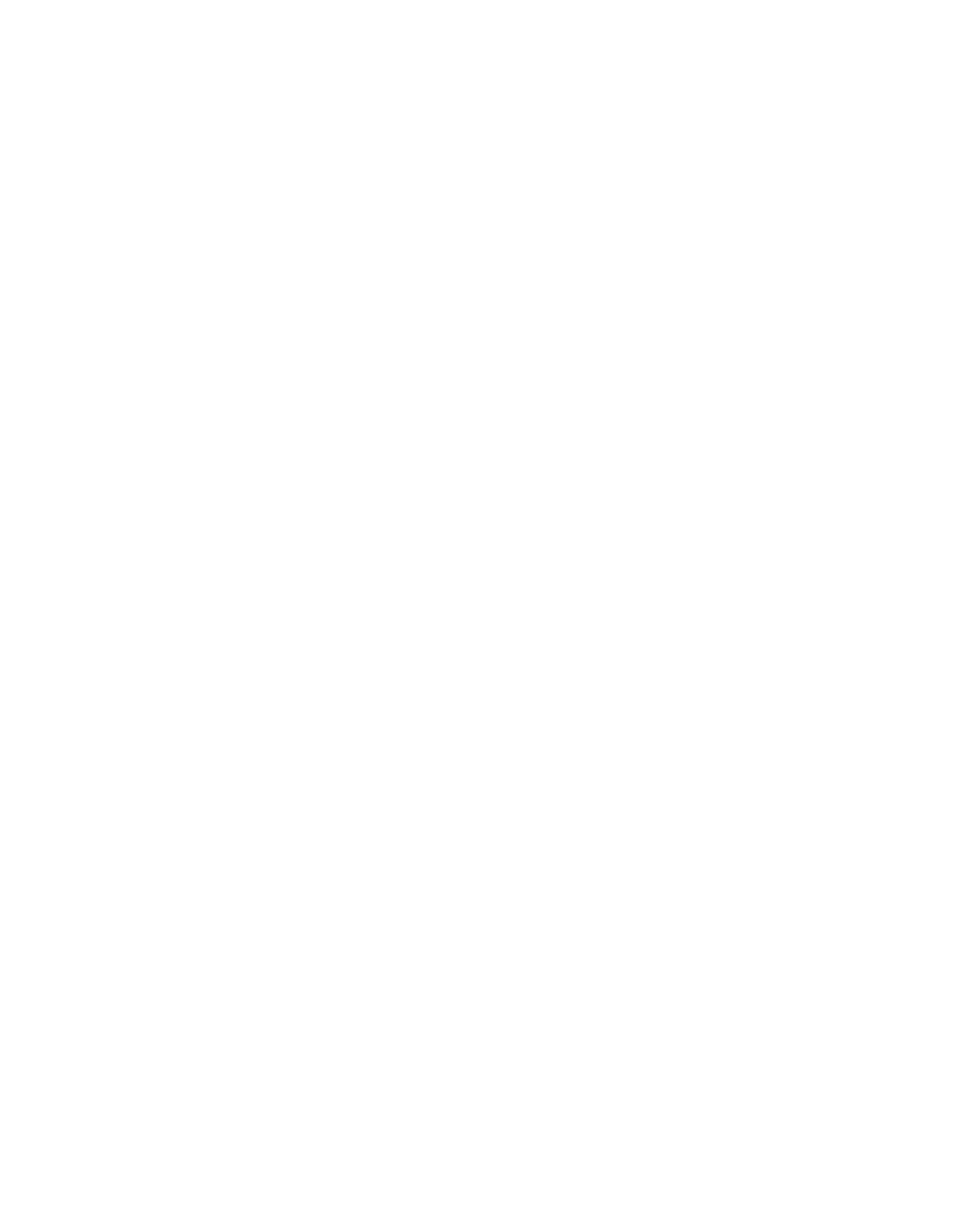# **CHAPTER II**

# **BICYCLES**

### <span id="page-18-1"></span><span id="page-18-0"></span>**PRODUCT AND MARKET**

### **Product Description**

43. The goods subject to the inquiry are bicycles, assembled or unassembled, with wheel diameters greater than 38.1 centimetres (15 inches).

44. Bicycles consist of a frame, a fork, a drive train, wheels, a seat, handlebars and brakes, each of which, in turn, consists of several parts. Differences in materials and technology employed and quality of the frame, drive train and wheels are factors that account for a wide range of bicycle models and prices.

45. The design, appearance and construction of bicycles have been evolving rapidly in recent years. In addition to steel and its various alloys, aluminum, carbon and titanium frames are becoming more common, as well as front and rear shock absorbers and disk brakes. Types of bicycles that are generally marketed in Canada include: BMX, road, cruiser, mountain, comfort, hybrid, race, tandem, folding and touring bicycles.

### **Bicycle Producers**

46. Respondents to the domestic producers' questionnaire are listed in Appendix IV. The following provides a brief description of the major producers of bicycles.

47. **Groupe Procycle** is a Canadian corporation with a manufacturing facility and head office in Saint-Georges, Quebec. Groupe Procycle began producing bicycles in 1971. It produces bicycles with wheel diameters ranging from 16 to 26 inches. In 1997, Groupe Procycle acquired the assets of Rocky Mountain Bicycle Co. Ltd. (Rocky Mountain), of Delta, British Columbia. Rocky Mountain specializes in the production of high-end mountain bicycles. It also produces road and hybrid bicycles with wheel diameters of 26 inches and 700C, using frames constructed of steel, aluminum or carbon fibre. Currently, Groupe Procycle<sup>[19](#page-18-2)</sup> markets its products under the CCM, Miele and Rocky Mountain brand names. The Miele and Rocky Mountain brands are available exclusively at IBDs. Groupe Procycle also produces private-label bicycles.

48. **Raleigh** is a Canadian corporation with its manufacturing facility in Waterloo, Quebec, and head office in Oakville, Ontario. It began the production of bicycles in 1973. Raleigh is part of the International Raleigh organization. The company markets bicycles under the Raleigh, Diamondback and Triumph brand names. Raleigh also produces private-label bicycles. Raleigh produces a full range of bicycle sizes, from 16- to 26-inch wheel sizes.

49. **Cycles Devinci Inc.** (Cycles Devinci) is a Canadian corporation with its head office and manufacturing facility in Chicoutimi, Quebec. Founded in 1987, the company

<span id="page-18-2"></span><sup>19.</sup> References to Groupe Procycle throughout this report include its division, Rocky Mountain, unless otherwise noted.  $\overline{a}$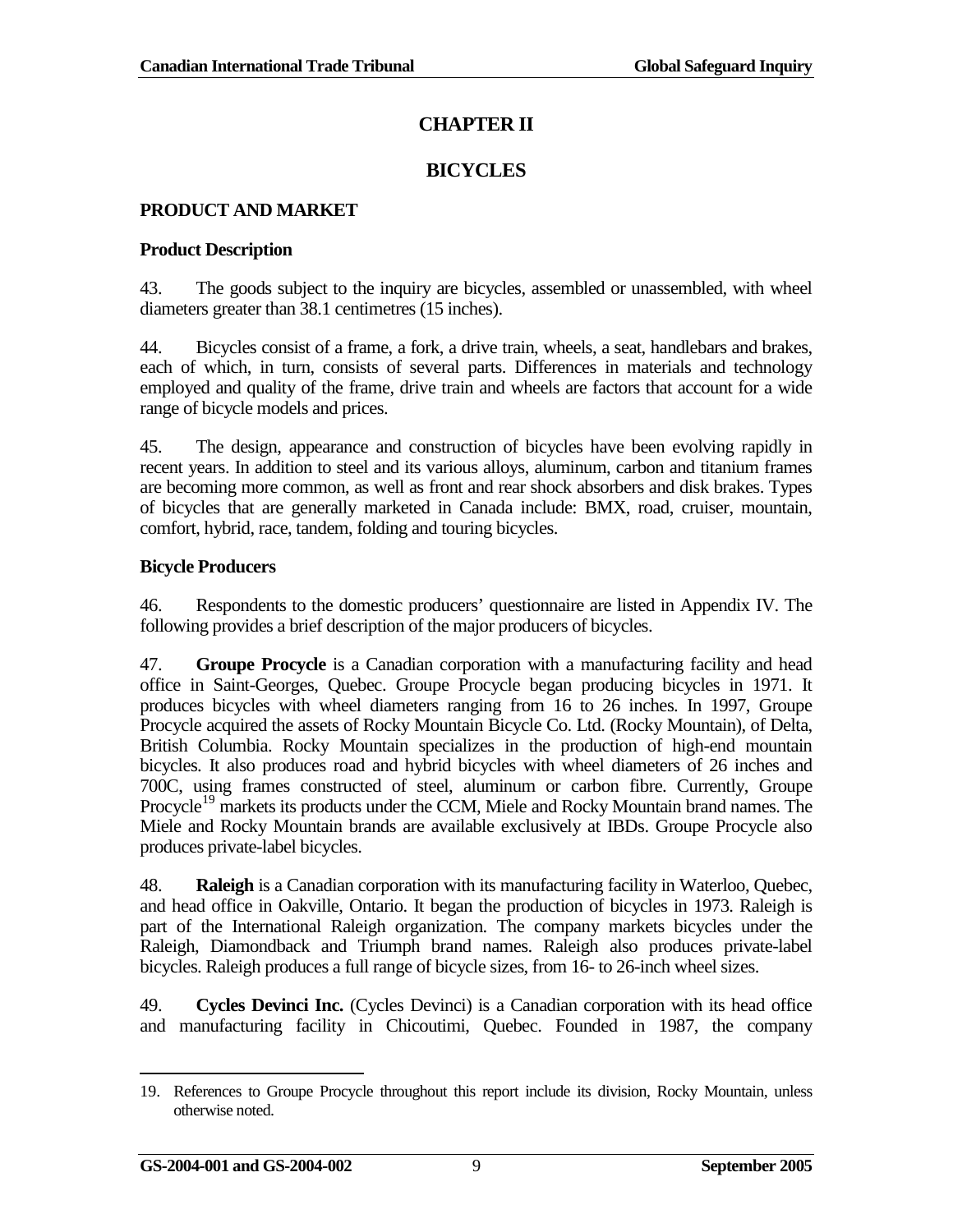manufactures high-end bicycles for sale under its own brand name. Cycles Devinci only produces bicycles with wheel diameters over 24 inches.

50. **Norco Products Ltd. (**Norco**)** is a Canadian corporation with its head office in Port Coquitlam, British Columbia, and its manufacturing facility in Langley, British Columbia. It began manufacturing bicycles in 1977. Its domestically assembled bicycles are primarily adult-sized bicycles and are marketed under the Norco, Nishiki and Caribou brand names. Norco products are sold through IBDs. Since 2000, Norco has manufactured bicycles in the 20- to 26-inch and 700C wheel size range.

51. **Victoria Precision** ceased operations as a result of bankruptcy in May 2004. It was located in Montréal, Quebec. In the early 1980s, the company extended its production line to include adult bicycles. In 1999, the company was purchased by V. P. Sports Inc., of Florida. Victoria Precision marketed its bicycles under the Leader, Minelli and Precision brand names.

52. In addition, the following companies reported to the Tribunal that, during the period of inquiry, they assembled high-end bicycles and sold them through IBDs: Cycles Argon 18 Inc. (Cycles Argon) of Montréal, Quebec, Cervélo Cycles Inc. (Cervélo), of Toronto, Ontario, and Italcycle Inc. (Italcycle), of Westmount, Quebec. Accessoires pour Vélo O.G.D. Ltée (dba Outdoor Gear Canada) (Outdoor Gear Canada), of Saint-Laurent, Quebec, is also an assembler and supplier of bicycles.

### **Importers**

53. Importers of bicycles can be broadly categorized into two groups: importer-retailers and importer-distributors. Appendix IV lists the importers that responded to the importers' questionnaire.

### Importer-retailers

54. Canadian Tire Corporation, Limited (CTC), Wal-Mart Canada Corp. (Wal-Mart) and Zellers Inc. (Zellers) accounted for over 40 percent of total imports in 2004. Costco Wholesale Canada Ltd. (Costco), London Drugs Ltd. (London Drugs) and Toys "R" Us Canada Ltd. (Toys "R" Us) are also major retailers that sell imported bicycles; however, these companies are not importers of record.

### Importer-distributors

55. A. Mordo & Son Ltd., Giant Bicycle Canada, Inc., Iron Horse Bicycle Company, LLC, Specialized and Trek Bicycle Corporation (Trek) accounted for approximately 33 percent of total imports in 2004.

56. Although not an importer of record, Pride International Inc. works with several companies to import a significant volume of bicycles into Canada.

# **Foreign Producers**

57. The Tribunal received 29 questionnaire responses from foreign producers, as listed in Appendix IV.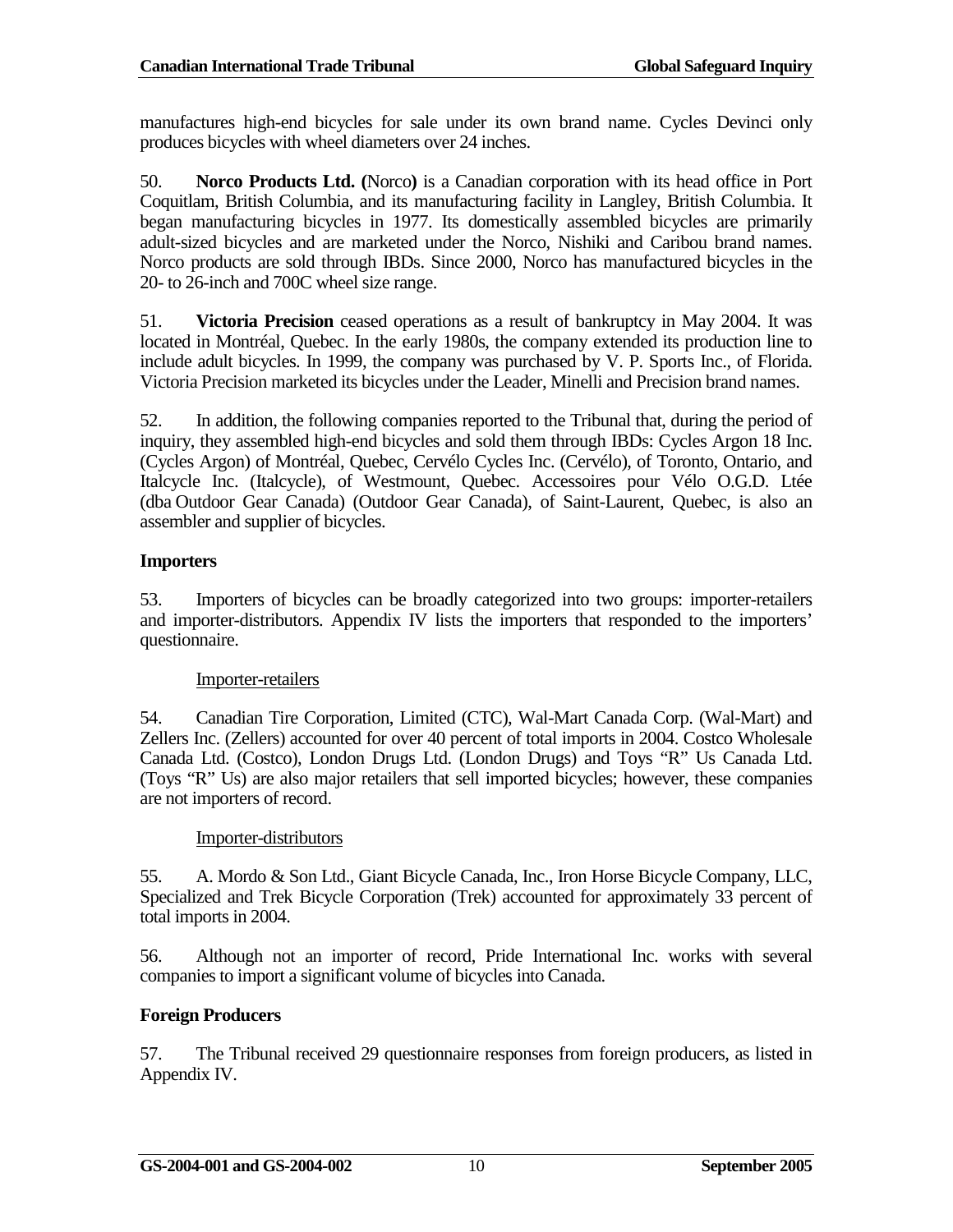58. Major foreign producers that exported the subject goods to Canada during the period of inquiry include: Always Co., Ltd., Asama Yuh Jium International Vietnam Co., Ltd. and Liyang (Vietnam) Industries Co., Ltd. of Vietnam; Bangkok Cycle Industrial Company Limited of Thailand; Giant Manufacturing Co., Ltd. (Giant Manufacturing) and United Engineering Corp. (United Engineering) of Chinese Taipei; Liyang (Shen Zhen) Machinery Co., Ltd. of China; and Trek of the United States.

#### **Marketing and Distribution**

59. The Canadian market for bicycles consists of two main marketing channels, namely, mass merchants, together with general sporting equipment retailers, and IBDs.

60. Mass merchants, such as CTC, Wal-Mart, Zellers, Costco, London Drugs and Federated Co-operatives Limited, accounted for approximately 68 percent of bicycle sales in Canada in 2004. These companies sell both imported and domestically produced bicycles. General sporting equipment retailers include companies such as Sport Chek, Sports Mart and Sports Experts, which are all part of The Forzani Group Ltd. General sporting equipment retailers source their bicycles both from Canadian manufacturers and directly from offshore suppliers, or through importer-distributors.

61. According to the Bicycle Trade Association of Canada, there are over 1,000 IBDs in Canada. These companies source their bicycles from domestic producers and/or from importer-distributors.

### <span id="page-20-0"></span>**ANALYSIS**

62. Pursuant to paragraph 27(1)(*a*) of the *CITT Act*, the Tribunal is required to determine whether bicycles are being imported in such increased quantities and under such conditions as to be a principal cause of serious injury, or threat thereof, to domestic producers of like or directly competitive goods.

63. Before proceeding with its analysis concerning increased imports and serious injury, the Tribunal will first determine: (1) what are the domestically produced like or directly competitive goods in relation to the bicycles subject to the inquiry; (2) whether there is a single class of goods; and (3) what constitutes domestic production of like or directly competitive goods and who are the domestic producers of those goods.

#### **Like or Directly Competitive Goods**

64. The definition of "like or directly competitive goods" found at section 3 of the *Canadian International Trade Tribunal Regulations*[20](#page-20-1) reads as follows:

(*a*) goods that are identical in all respects to the goods that are the subject of a complaint, or

(*b*) in the absence of any identical goods referred to in paragraph (*a*), goods the uses and other characteristics of which closely resemble those goods that are the subject of a complaint.

 $\overline{a}$ 

<span id="page-20-1"></span><sup>20.</sup> S.O.R./93-602 [*Regulations*].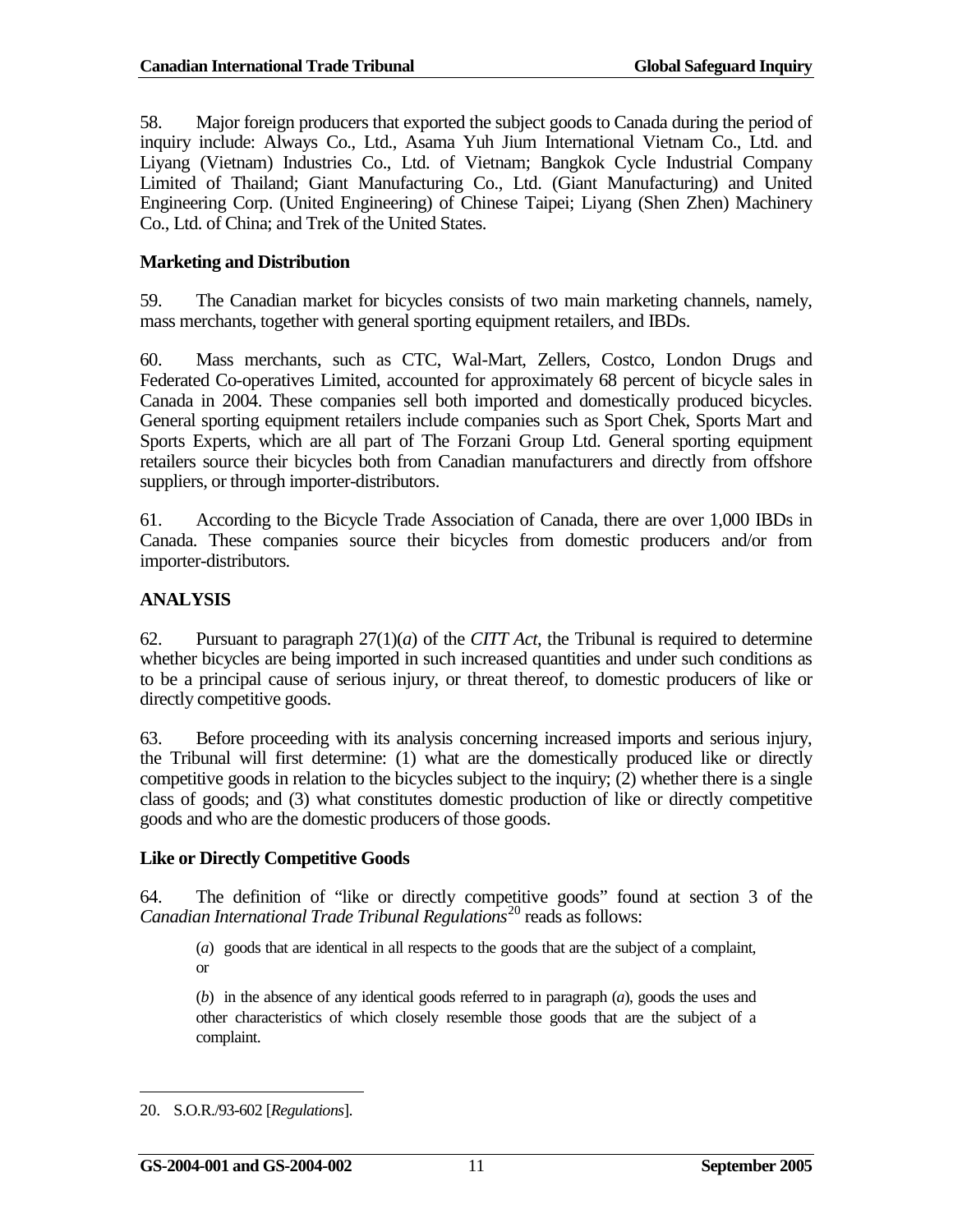65. In considering the issue of like or directly competitive goods, the Tribunal has looked at a number of factors, including the physical characteristics of the goods, their method of manufacture, their market characteristics (such as substitutability, pricing and distribution) and whether the goods fulfill the same customer needs. $^{21}$  $^{21}$  $^{21}$ 

66. On the basis of the evidence on the record, the Tribunal finds that domestically produced bicycles closely resemble the imported bicycles in terms of method of manufacture, physical and market characteristics, and customer needs being fulfilled. Therefore, the Tribunal concludes that bicycles produced in Canada are like or directly competitive goods in relation to the imported bicycles subject to this global safeguard inquiry.

#### **Classes of Goods**

67. In their submissions, a number of parties argued that there is more than one class of goods. Parties submitted that classes of goods should be created based on: (1) the materials used to produce bicycles (e.g. steel, aluminum); (2) the types of bicycles (e.g. road, mountain, BMX); (3) the different channels of distribution (mass merchants, IBDs); and (4) price points.

68. In addressing the issue of classes of goods, the Tribunal determines whether the goods that are subject to a global safeguard inquiry constitute like or directly competitive goods in relation to one another. To conduct this analysis, the Tribunal looks at the factors that have been mentioned above in connection with the issue of like or directly competitive goods. It is only when the goods that are part of an alleged class of goods do not constitute "like or directly competitive goods" in relation to other goods that are subject to a global safeguard inquiry that separate classes of goods are established. $^{22}$  $^{22}$  $^{22}$ 

69. First, the Tribunal is not convinced that classes of goods should be created in this case based on the materials used in the production of the bicycles. While a bicycle with a steel frame has different physical characteristics from a bicycle with an aluminum frame, the two bicycles may have similar methods of manufacture, may be substitutable for one another, may have pricing that is not markedly different and may be found in the same channel of distribution.

70. Second, while different types of bicycles, such as road bicycles and mountain bicycles, may exhibit differences in some physical characteristics, are not fully substitutable and can be seen as fulfilling different customer needs, they still have a significant number of similar physical characteristics and remain substitutable to a certain extent. In addition, they generally have a similar method of manufacture, may have similar pricing and can often be found in the same channels of distribution. Accordingly, it is the Tribunal's view that the resemblance between bicycles of different types remains sufficiently close for them to be part of a single class of goods.

 $\overline{a}$ 

<span id="page-21-0"></span><sup>21.</sup> *Safeguard Inquiry into the Importation of Certain Steel Goods* (August 2002), GC-2001-001 at 15 (CITT) [*Steel Safeguard*]. The Tribunal has considered the same factors in the context of inquiries and expiry reviews conducted under *SIMA*, e.g. *Laminate Flooring* (16 June 2005), NQ-2004-006 (CITT) at para. 65, and *Hot-rolled Carbon Steel Plate* (27 June 2005), RR-2004-004 (CITT) at para. 50 [*Carbon Steel Plate*].

<span id="page-21-1"></span><sup>22.</sup> *Steel Safeguard* at 12. The Tribunal has considered the same factors in the context of inquiries and expiry reviews conducted under *SIMA,* e.g. *Laminate Flooring* at para. 65, and *Carbon Steel Plate* at para. 50.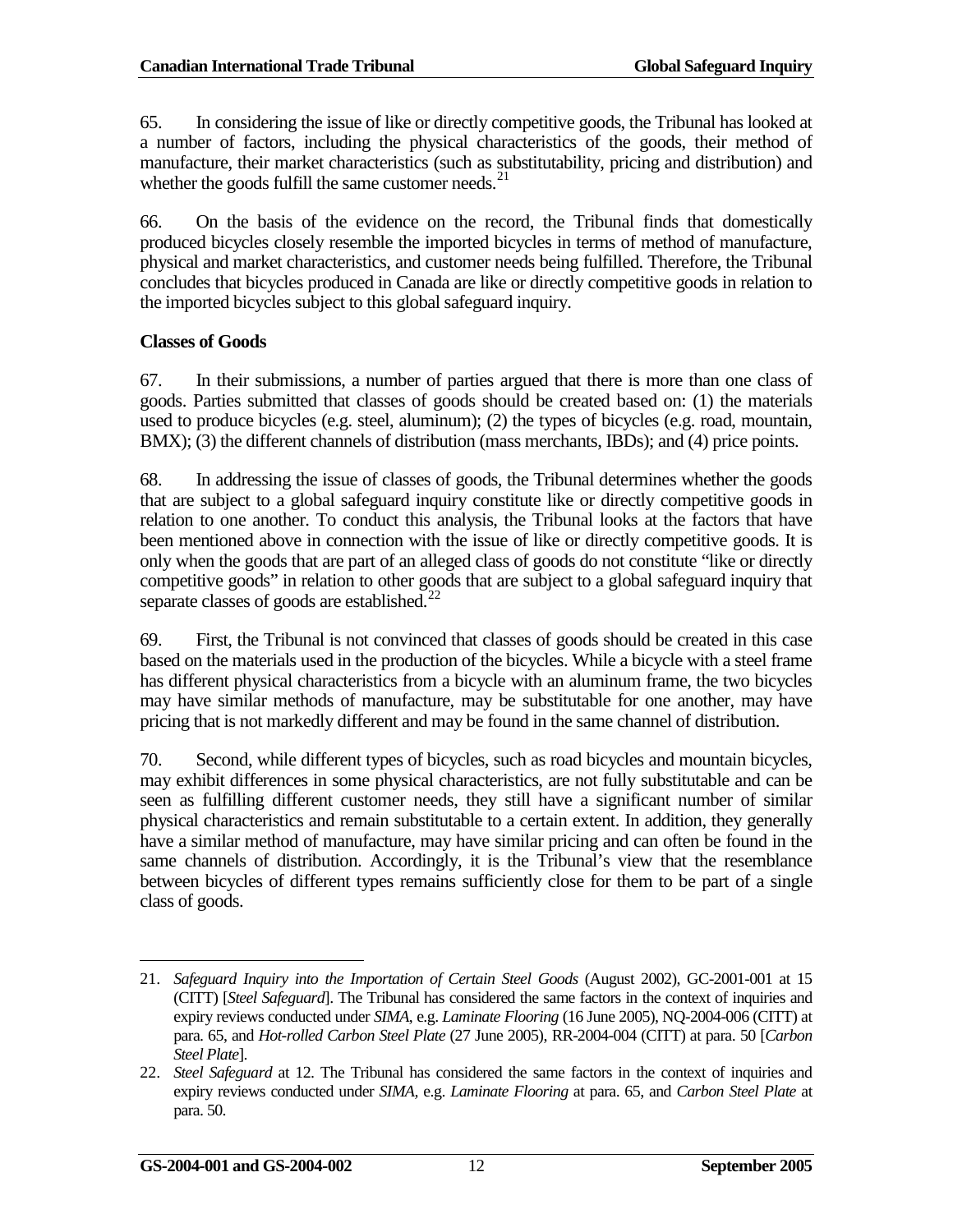71. Third, the Tribunal is not convinced that classes of goods should be constituted in this case along the lines of channels of distribution. The Tribunal heard evidence that an identical bicycle may be found for sale at a mass merchant and at an IBD.<sup>[23](#page-22-0)</sup> Further, bicycles sold by mass merchants may be very similar to those sold by IBDs in terms of physical characteristics and method of manufacture. Although their prices may differ, those bicycles may also be of the same type and, therefore, may have a high degree of substitutability.

72. Finally, the Tribunal is not of the view that the establishment of separate classes of goods along the lines of price points is warranted. Bicycles sold at different prices may share physical characteristics, methods of manufacture and channels of distribution and may be substitutable for one another.

73. Given the above, the Tribunal finds that the bicycles subject to the inquiry constitute a single class of goods.

### **Domestic Producers**

74. Some parties opposed to the complaint argued that the members of the CBMA are not domestic producers of bicycles because they simply assemble bicycles without manufacturing the major components of a bicycle. Other parties, including the CBMA, submitted that all companies that assembled bicycles in Canada during the period of inquiry should constitute "domestic producers" for the purpose of this inquiry.

75. The *Canadian Oxford Dictionary* defines "produce" as follows: "**1** bring (something) into existence. **2** manufacture (goods) from raw materials etc."[24](#page-22-1) The *Gage Canadian Dictionary* defines "produce" as follows: "make; bring into existence".<sup>[25](#page-22-2)</sup> In the Tribunal's view, the assembly of bicycles constitutes production of bicycles, since it does constitute making bicycles or bringing them into existence. $^{26}$  $^{26}$  $^{26}$ 

76. Accordingly, the domestic producers of bicycles during the period of inquiry were the companies listed in the "Bicycle Producers" section at the beginning of this chapter.

### **Increased Imports**

77. Paragraph 5(1)(*a*) of the *Regulations* provides that the Tribunal shall examine the volume of the goods imported into Canada. Subsection 5(2) indicates that, when examining the volume of imports, the Tribunal shall consider whether there has been a significant increase in the importation into Canada of the goods. If there has been such an increase, subsection 5(2) requires that the Tribunal consider the rate and amount of the increase, either absolutely or relative to the production in Canada of like or directly competitive goods.

78. Parties supporting the complaint argued that there was a surge in imports of bicycles over the period of inquiry and, in particular, significant surges in 2001 and 2003. The CBMA

<sup>23.</sup> *Transcript of Public Hearing*, Vol. 1, 20 June 2005, at 227.  $\overline{a}$ 

<span id="page-22-1"></span><span id="page-22-0"></span><sup>24.</sup> Second ed., *s.v.* "produce".

<span id="page-22-2"></span><sup>25.</sup> 2000, *s.v.* "produce".

<span id="page-22-3"></span><sup>26.</sup> In *Wood Venetian Blinds and Slats*(18 June 2004), NQ-2003-003 (CITT) at para. 63, the Tribunal found that the assembly of custom blinds using imported components constituted domestic production of custom blinds.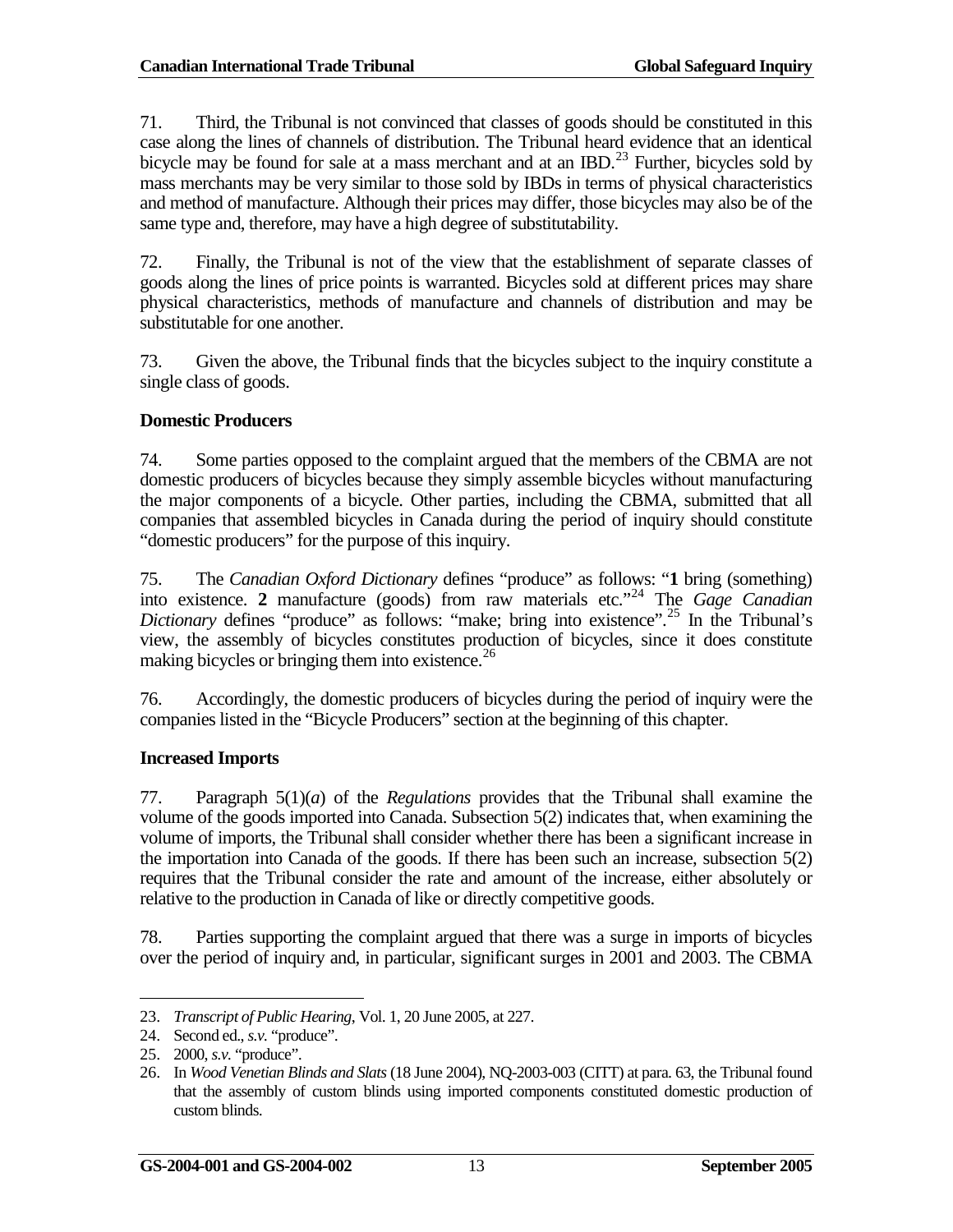submitted that, at the start of the period of inquiry, domestic producers were the dominant force in the overall bicycle market, but that, as a result of a significant surge in imports in 2001, Canadian production dropped dramatically. This decline continued throughout the period of inquiry and into 2005, while, at the same time, the market share of imports increased.

79. Parties opposing the imposition of safeguard measures argued that there has been no recent, sharp, sudden and significant increase in imports of bicycles into Canada.

80. Further, the Retail Council of Canada submitted that, while imports increased year to year throughout the period of inquiry, the increase was gradual, contrary to the legal safeguard requirement, which is intended to protect domestic producers from sudden and significant increases in imports.

81. Table 1 shows total apparent imports of bicycles into Canada compared to levels of domestic production for the years 2000 to 2004. Unless otherwise specified, the data presented in this section include information for the following domestic producers: Outdoor Gear Canada, Cycles Argon, Cervélo, Cycles Devinci, Groupe Procycle, Italcycle, Norco, Raleigh and Victoria Precision.

| <b>Table 1</b><br><b>Total Apparent Imports and Domestic Production of Bicycles</b> |              |                     |                     |                     |                     |
|-------------------------------------------------------------------------------------|--------------|---------------------|---------------------|---------------------|---------------------|
|                                                                                     | (units)      |                     |                     |                     |                     |
|                                                                                     | 2000         | 2001                | 2002                | 2003                | 2004                |
| <b>Total Apparent Imports</b><br>% Change                                           | 538,523      | 718,631<br>33       | 807,907<br>12       | 1,002,279<br>24     | 1,063,768<br>6      |
| Producers' Imports<br>% Share<br>% Change                                           | 78,098<br>15 | 104,792<br>15<br>34 | 99.664<br>12<br>(5) | 128,184<br>13<br>29 | 94,429<br>9<br>(26) |
| Net Imports <sup>1</sup><br>% Change                                                | 460,425      | 613,839<br>33       | 708,243<br>15       | 874,095<br>23       | 969,339<br>11       |
| <b>Total Domestic Production</b><br>% Change                                        | 740,150      | 757,348<br>2        | 581,851<br>(23)     | 598,141<br>3        | 480,878<br>(20)     |
| <b>Total Imports Relative to Domestic</b><br><b>Production</b> $(\% )$              | 73           | 95                  | 139                 | 168                 | 221                 |

1. Net imports equals total imports less producers' imports.

Source: *Pre-hearing Staff Report*, Tribunal Exhibit GS-2004-001/002-07, Administrative Record, Vol. 1.1 at 37; *Pre-hearing Staff Report*, revised 3 June 2005, Tribunal Exhibit GS-2004-001/002-07C, Administrative Record, Vol. 1.1 at 328.

82. A review of the import trends during the period of inquiry indicates that total apparent imports of bicycles increased in each year, such that, by 2004, apparent imports of bicycles had grown by almost 98 percent compared with the volume of imports in 2000. Over the five-year period, the Tribunal notes that, in particular, there were two significant surges in imports, one in 2001 and the other in 2003. Imports in 2001 increased by over 180,000 units, or 33 percent, compared with imports in 2000. Imports increased a further 12 percent in 2002. Then, in 2003,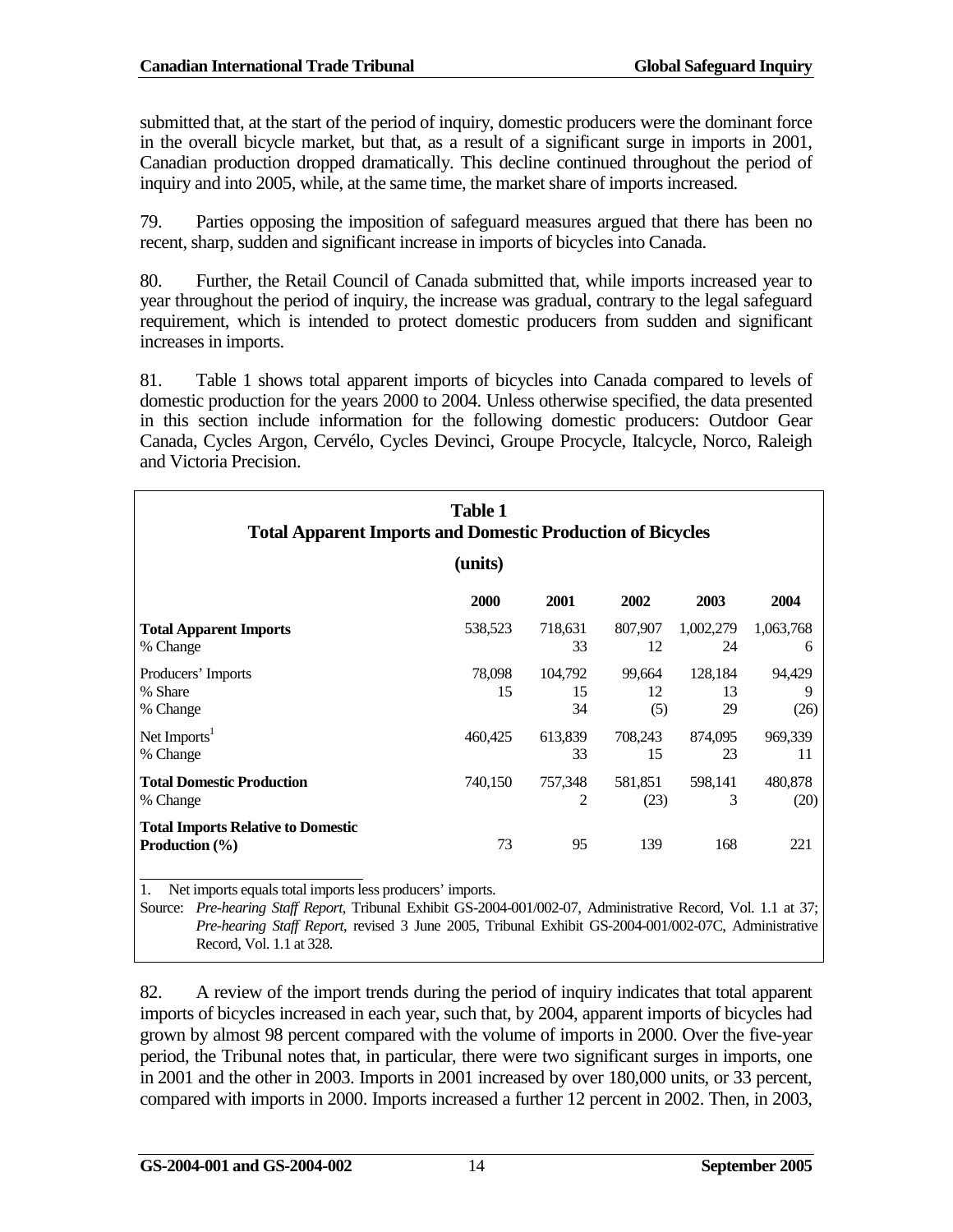imports increased by over 194,000 units, or 24 percent, compared with 2002, and in 2004, imports of bicycles increased by over 61,000 units, or 6 percent.

83. Although producers' imports increased by almost 21 percent over the period of inquiry, their share of total apparent imports declined from approximately 15 percent in 2000 to just under 9 percent in 2004. The Tribunal notes that removing imports by domestic producers from its analysis of increased imports does not materially change the trend in total apparent imports discussed above.

84. Between 2001 and 2002, domestic production of bicycles declined by 23 percent, with production experiencing another 20 percent decline in 2004 compared with 2003. Over the entire period of inquiry, production declined by just over 259,000 units, or 35 percent. As imports grew over the period and production declined, bicycle imports relative to domestic production of bicycles increased greatly, from 73 percent in 2000 to 221 percent in 2004.

85. Based on the above, the Tribunal finds that there has been a recent, sharp, sudden and significant increase in imports of bicycles into Canada, both in absolute volume and relative to the production in Canada of like goods.

86. The Tribunal notes that Article XIX of *GATT 1994* imposes certain requirements in the context of Canada's international trade obligations in addition to the requirements under the *CITT Act* that are addressed above. In the Tribunal's view, these additional requirements have also been fulfilled and are discussed at the end of this chapter.

### **Serious Injury**

87. Section 2 of the *CITT Act* defines "serious injury" as meaning, in relation to domestic producers of like or directly competitive goods, a significant overall impairment in the position of the domestic producers.

88. Paragraph 5(1)(*b*) and subsection 5(3) of the *Regulations* provide that the Tribunal shall examine the effect of the imported goods on prices of like or directly competitive goods and consider:

- whether the prices of the imported goods have significantly undercut the prices of like or directly competitive goods produced and sold in Canada; and
- whether the effect of the importation of those goods into Canada has been (1) to depress significantly the prices of like or directly competitive goods produced and sold in Canada, or (2) to limit to a significant degree increases in the prices of like or directly competitive goods produced and sold in Canada.

89. The Tribunal has considered the price effects of imported goods in a subsequent section of this chapter, which analyzes the principal cause of serious injury.

90. In addition, in accordance with paragraph  $5(1)(c)$  and subsection  $5(4)$  of the *Regulations*, in its examination as to whether domestic producers suffered serious injury, the Tribunal is required to evaluate all relevant factors that have a bearing on domestic producers of like or directly competitive goods, including the actual changes in the level of production,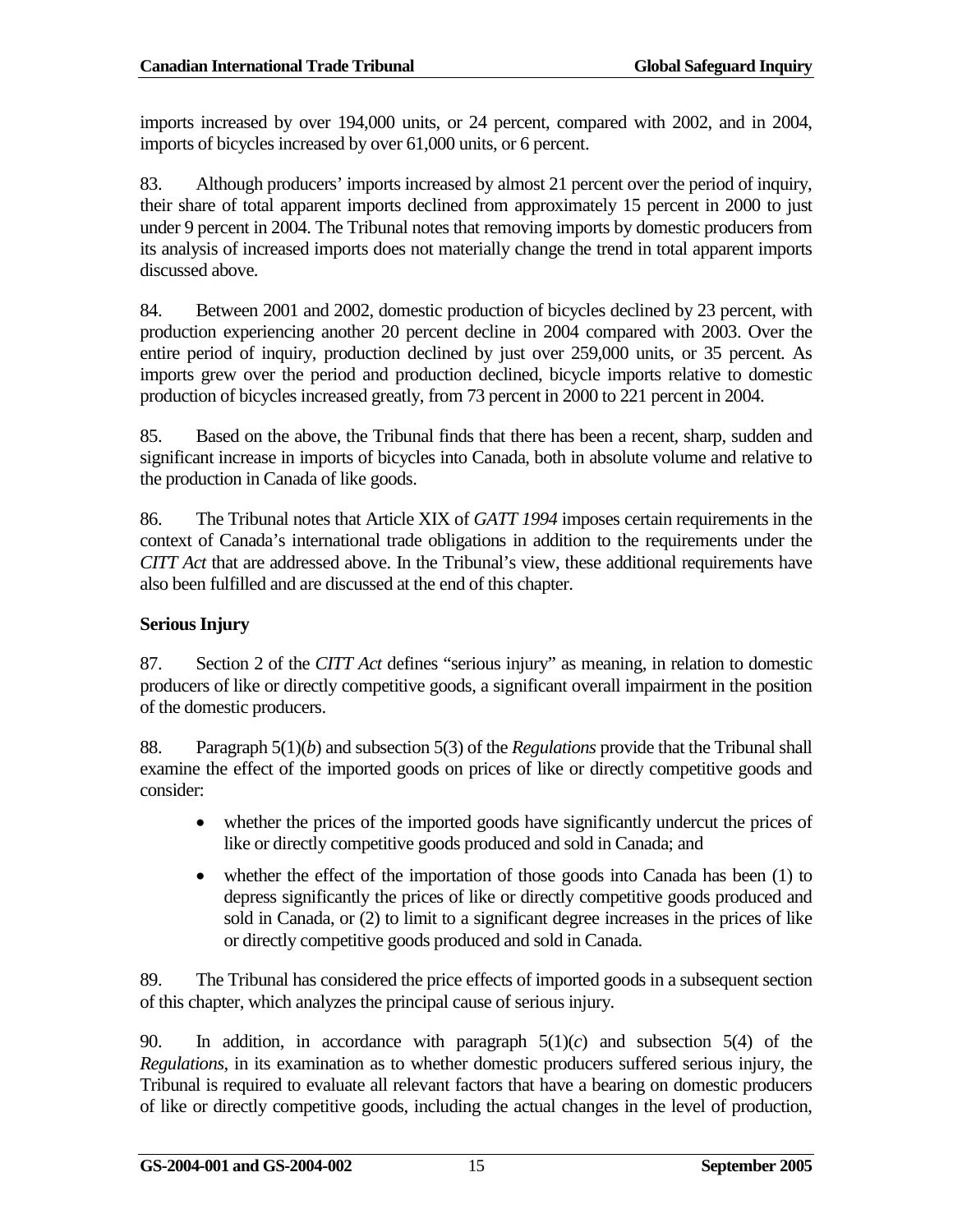employment, sales, market share, profits and losses, productivity, return on investments, utilization of production capacity, cash flow, inventories, wages, growth or the ability to raise capital or investments. The following sections analyze the relevant non-price factors with respect to the domestic production of bicycles.

91. Table 2 presents key economic indicators for domestic bicycle producers. The financial performance of domestic producers is shown in a separate table.

| <b>Table 2</b><br><b>Economic Indicators</b>                                  |               |                      |                       |                      |                       |
|-------------------------------------------------------------------------------|---------------|----------------------|-----------------------|----------------------|-----------------------|
|                                                                               | 2000          | 2001                 | 2002                  | 2003                 | 2004                  |
| <b>Production (units)</b>                                                     | 740,150       | 757,348              | 581,851               | 598,141              | 480,878               |
| % Change                                                                      |               | $\overline{2}$       | (23)                  | 3                    | (20)                  |
| Practical Capacity <sup>1</sup> (indexed - units)                             | 100           | 100                  | 100                   | 103                  | 106                   |
| Capacity Utilization Rate <sup>1</sup> (indexed - %)                          | 100           | 95                   | 68                    | 69                   | 65                    |
| Inventories <sup>1</sup> (units)                                              | 112,511       | 122,391              | 89,604                | 85,068               | 85,768                |
| % Change                                                                      |               | 9                    | (27)                  | (5)                  | 1                     |
| Direct Employment                                                             | 671           | 628                  | 514                   | 467                  | 478                   |
| % Change                                                                      |               | (6)                  | (18)                  | (9)                  | 2                     |
| Total Employment <sup>1</sup>                                                 | 830           | 784                  | 704                   | 661                  | 637                   |
| % Change                                                                      |               | (6)                  | (10)                  | (6)                  | (4)                   |
| Hours Worked - Total Employment <sup>1</sup> (000)                            | 1,087         | 1,010                | 846                   | 765                  | 797                   |
| % Change                                                                      |               | (7)                  | (16)                  | (10)                 | 4                     |
| Productivity <sup>1</sup> (units/direct employment hour)                      | 0.72          | 0.76                 | 0.71                  | 0.80                 | 0.71                  |
| % Change                                                                      |               | 5                    | (7)                   | 13                   | (11)                  |
| Average Hourly Wage Rate <sup>1,2</sup> (\$/hour)                             | 13.79         | 13.86                | 14.09                 | 15.86                | 15.42                 |
| % Change                                                                      |               | $\theta$             | 2                     | 13                   | (3)                   |
| <b>Apparent Market (units)</b>                                                | 1,275,527     | 1,445,388            | 1,414,440             | 1,573,991            | 1,549,834             |
| % Change                                                                      |               | 13                   | (2)                   | 11                   | (2)                   |
| <b>Sales From Domestic Production (units)</b><br>% Change<br>Market Share (%) | 738,774<br>58 | 729,009<br>(1)<br>50 | 607,877<br>(17)<br>43 | 592,774<br>(2)<br>38 | 471,318<br>(20)<br>30 |

1. Includes Cycles Devinci, Groupe Procycle, Norco and Raleigh.

2. Wages paid before deductions of any kind (e.g. Canada Pension Plan, Employment Insurance, union dues), including wages paid directly for overtime, holidays, vacations and sick leave.

Source: *Pre-hearing Staff Report*, Tribunal Exhibit GS-2004-001/002-07, Administrative Record, Vol. 1.1 at 55, 120, 123, 126; *Pre-hearing Staff Report*, revised 3 June 2005, Tribunal Exhibit GS-2004-001/002-07C, Administrative Record, Vol. 1.1 at 328; *Protected Pre-hearing Staff Report*, Tribunal Exhibit GS-2004-001/002-08 (protected), Administrative Record, Vol. 2.1 at 127, 129.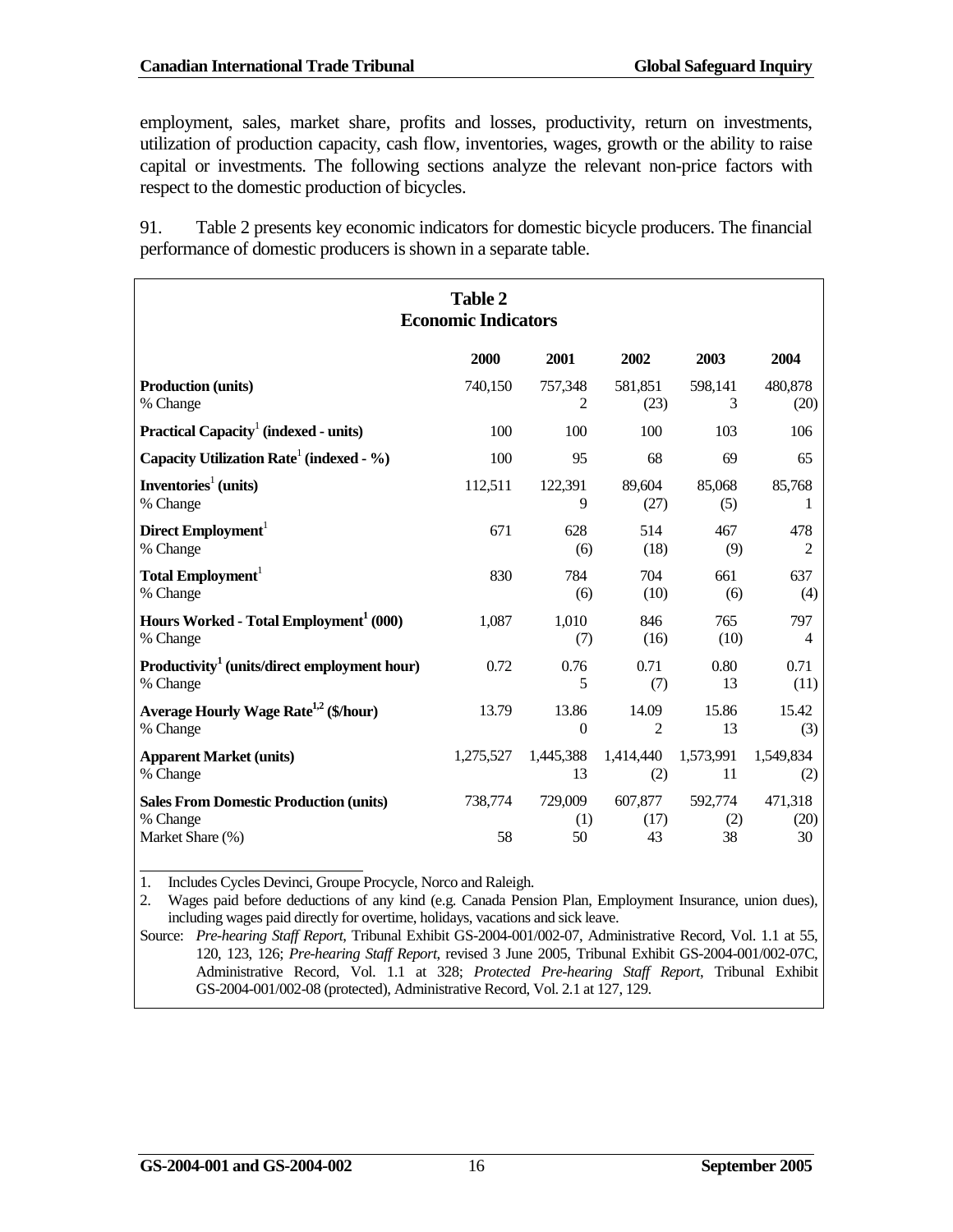#### Production, Capacity, Capacity Utilization and Inventories

92. As noted above, domestic production of bicycles declined over the period of inquiry, from 740,000 units in 2000 to 481,000 units in 2004, a decline of 259,000 units, or 35 percent.

93. Table 2 shows the annual changes in practical capacity and capacity utilization of bicycles in Canada for the period from 2000 to  $2004^{27}$  $2004^{27}$  $2004^{27}$  for the producers that provided these data to the Tribunal. These producers represented, on average, 75 percent of total production over the period of inquiry.

94. Total practical capacity remained constant between 2000 and 2002. In 2003, practical capacity increased by 3 percentage points and then increased by an additional 3 percentage points in 2004. The capacity utilization rate for the domestic production of bicycles declined over the period of inquiry to 65 percent of its 2000 level. The Tribunal notes that these data do not reflect the decrease of capacity as a result of the closure of Victoria Precision in 2004.<sup>[28](#page-26-1)</sup>

95. The level of inventories held by the domestic producers during the 2000-2004 period was relatively stable, representing between 14 and 18 percent of sales from domestic production.

### Employment, Hours Worked, Productivity and Wages

96. Over the period of inquiry, direct employment by domestic producers declined by 193 employees, or [29](#page-26-2) percent.<sup>29</sup> Total employment and hours worked followed a similar pattern to direct employment. The Tribunal notes that productivity declined by 7 and 11 percent, respectively, after the surges of imports in 2001 and 2003, although productivity in 2004 was essentially the same as in 2000. Average hourly wages declined by 3 percent in 2004 after the second surge, although there was a net increase in wages from 2000 to 2004.

#### Sales and Market Share

97. The total apparent market increased throughout the period of inquiry and demonstrated two notable increases that coincided with the increases in imports in 2001 and 2003.

98. Although the domestic market grew by over 274,000 units, or 22 percent, between 2000 and 2004, domestic producers did not benefit from this growth. Sales from domestic production accounted for 58 percent of the apparent market in 2000 and declined significantly to 30 percent in 2004.

<span id="page-26-0"></span><sup>27.</sup> *Protected Pre-hearing Staff Report*, Tribunal Exhibit GS-2004-001/002-08 (protected), Administrative Record, Vol. 2.1 at 127.  $\overline{a}$ 

<span id="page-26-1"></span><sup>28.</sup> The capacity figure for Victoria Precision can be found at Tribunal Exhibit GS-2004-001/002-30.04 (protected), Administrative Record, Vol. 2A at 60.

<span id="page-26-2"></span><sup>29.</sup> Does not include Victoria Precision. The Tribunal notes that the losses in employment and hours worked would have been significantly greater had the effect of Victoria Precision's bankruptcy been included.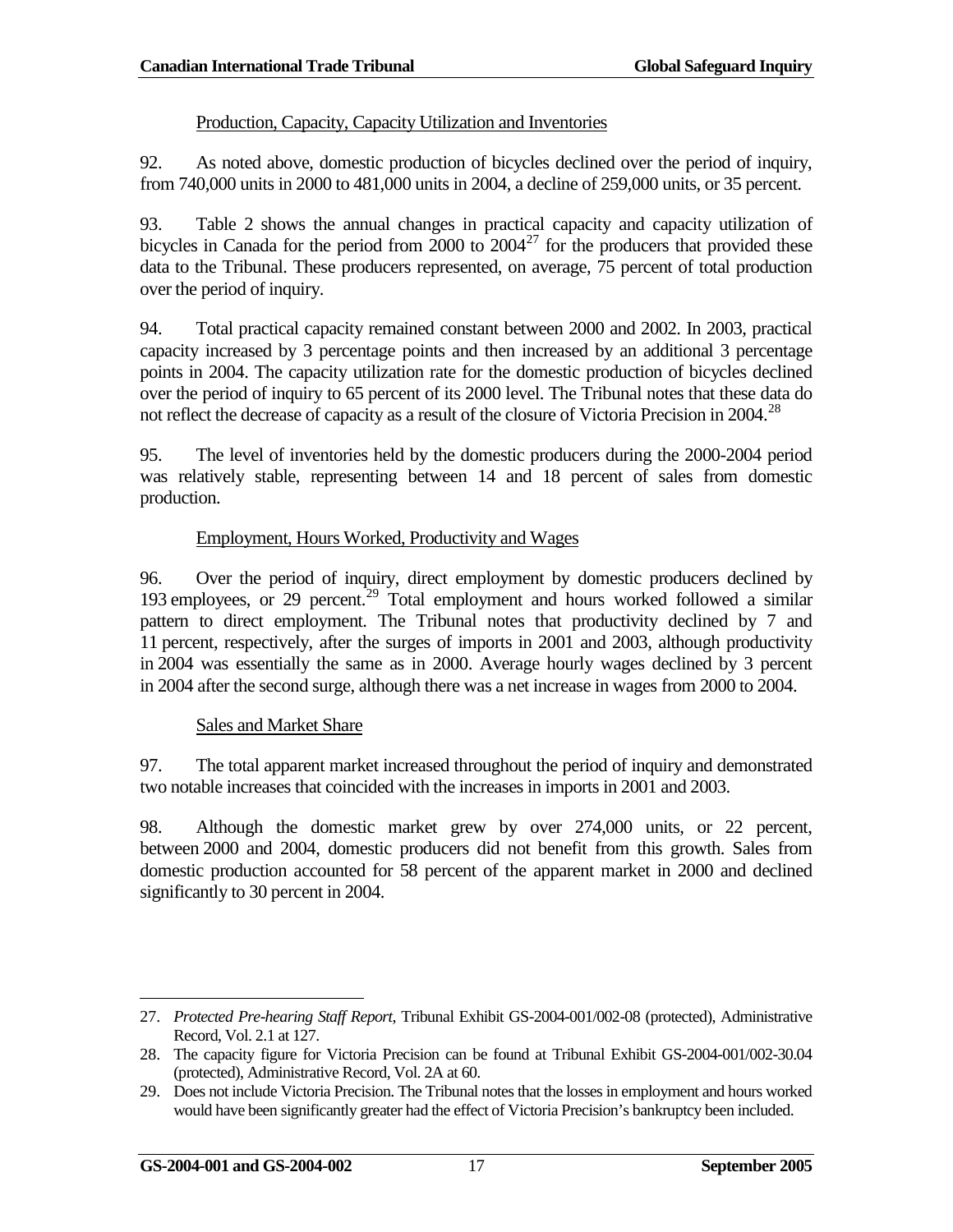#### Financial Performance Indicators

99. Table 3 presents financial performance indicators for domestic producers of bicycles.

| Table 3<br><b>Bicycles</b><br><b>Consolidated Income Statement</b><br><b>Domestic Sales</b>                                                                                                                                                                        |                  |                  |                  |                  |                  |
|--------------------------------------------------------------------------------------------------------------------------------------------------------------------------------------------------------------------------------------------------------------------|------------------|------------------|------------------|------------------|------------------|
|                                                                                                                                                                                                                                                                    | $(\$000)$        |                  |                  |                  |                  |
|                                                                                                                                                                                                                                                                    | 2000             | 2001             | 2002             | 2003             | 2004             |
| Volume of Sales (units)                                                                                                                                                                                                                                            | 612,149          | 562,018          | 448.278          | 436,761          | 420.880          |
| <b>Net Sales</b>                                                                                                                                                                                                                                                   | 97,069           | 94,078           | 79,363           | 81,963           | 76,075           |
| Cost of Goods Sold                                                                                                                                                                                                                                                 | 79,322           | 74,115           | 65,392           | 61,704           | 56,451           |
| <b>Gross Margin</b>                                                                                                                                                                                                                                                | 17,747<br>16,568 | 19,963<br>19,340 | 13,971           | 20,259           | 19,624<br>18,296 |
| GS&A Expenses<br><b>Financial Expenses</b>                                                                                                                                                                                                                         | 3,030            | 2,470            | 14,048<br>1,563  | 18,833<br>1,670  | 1,693            |
| <b>Net Income (Loss) Before Taxes</b>                                                                                                                                                                                                                              | (1, 851)         | (1,847)          | (1,640)          | (244)            | (365)            |
|                                                                                                                                                                                                                                                                    |                  |                  |                  |                  |                  |
| % CHANGE                                                                                                                                                                                                                                                           |                  |                  |                  |                  |                  |
| Volume of Sales (units)                                                                                                                                                                                                                                            |                  | (8)              | (20)             | (3)              | (4)              |
| <b>Net Sales</b>                                                                                                                                                                                                                                                   |                  | (3)              | (16)             | 3                | (7)              |
| Cost of Goods Sold                                                                                                                                                                                                                                                 |                  | (7)              | (12)             | (6)              | (9)              |
| <b>Gross Margin</b><br>GS&A Expenses                                                                                                                                                                                                                               |                  | 12<br>17         | (30)<br>(27)     | 45<br>34         | (3)<br>(3)       |
| <b>Financial Expenses</b>                                                                                                                                                                                                                                          |                  | (18)             | (37)             | 7                | 1                |
| <b>Net Income (Loss) Before Taxes</b>                                                                                                                                                                                                                              |                  | $\Omega$         | 11               | 85               | (50)             |
|                                                                                                                                                                                                                                                                    |                  |                  |                  |                  |                  |
| % SHARE                                                                                                                                                                                                                                                            |                  |                  |                  |                  |                  |
| Volume of Sales (units)                                                                                                                                                                                                                                            |                  |                  |                  |                  |                  |
| <b>Net Sales</b>                                                                                                                                                                                                                                                   | 100              | 100              | 100              | 100              | 100              |
| Cost of Goods Sold                                                                                                                                                                                                                                                 | 82<br>18         | 79<br>21         | 82<br>18         | 75<br>25         | 74<br>26         |
| <b>Gross Margin</b><br>GS&A Expenses                                                                                                                                                                                                                               | 17               | 21               | 18               | 23               | 24               |
| <b>Financial Expenses</b>                                                                                                                                                                                                                                          | $\mathfrak 3$    | 3                | $\overline{2}$   | 2                | $\sqrt{2}$       |
| <b>Net Income (Loss) Before Taxes</b>                                                                                                                                                                                                                              | (2)              | (2)              | $\overline{(2)}$ | $\overline{(0)}$ | (0)              |
|                                                                                                                                                                                                                                                                    |                  |                  |                  |                  |                  |
| \$/UNIT                                                                                                                                                                                                                                                            |                  |                  |                  |                  |                  |
| <b>Net Sales</b><br>Cost of Goods Sold                                                                                                                                                                                                                             | 158.57<br>129.58 | 167.39<br>131.87 | 177.04<br>145.87 | 187.66<br>141.28 | 180.75<br>134.13 |
| <b>Gross Margin</b>                                                                                                                                                                                                                                                | 28.99            | 35.52            | 31.17            | 46.38            | 46.63            |
| GS&A Expenses                                                                                                                                                                                                                                                      | 27.07            | 34.41            | 31.34            | 43.12            | 43.47            |
| <b>Financial Expenses</b>                                                                                                                                                                                                                                          | 4.95             | 4.39             | 3.49             | 3.82             | 4.02             |
|                                                                                                                                                                                                                                                                    |                  |                  |                  |                  |                  |
| <b>Net Income (Loss) Before Taxes</b><br>(3.02)<br>(3.29)<br>(0.56)<br>(0.87)<br>(3.66)<br>Note:<br>Includes Groupe Procycle, Norco and Raleigh.<br>Source: Pre-hearing Staff Report, Tribunal Exhibit GS-2004-001/002-07, Administrative Record, Vol. 1.1 at 107. |                  |                  |                  |                  |                  |

100. The Tribunal notes that total net sales revenue for domestic producers declined over the period of inquiry, falling by more than 21 percent between 2000 and 2004. In 2001, net sales declined by 3 percent and then, following the surge in imports in that year, net sales declined by 16 percent in 2002. Net sales revenue increased by 3 percent in 2003, and then in 2004,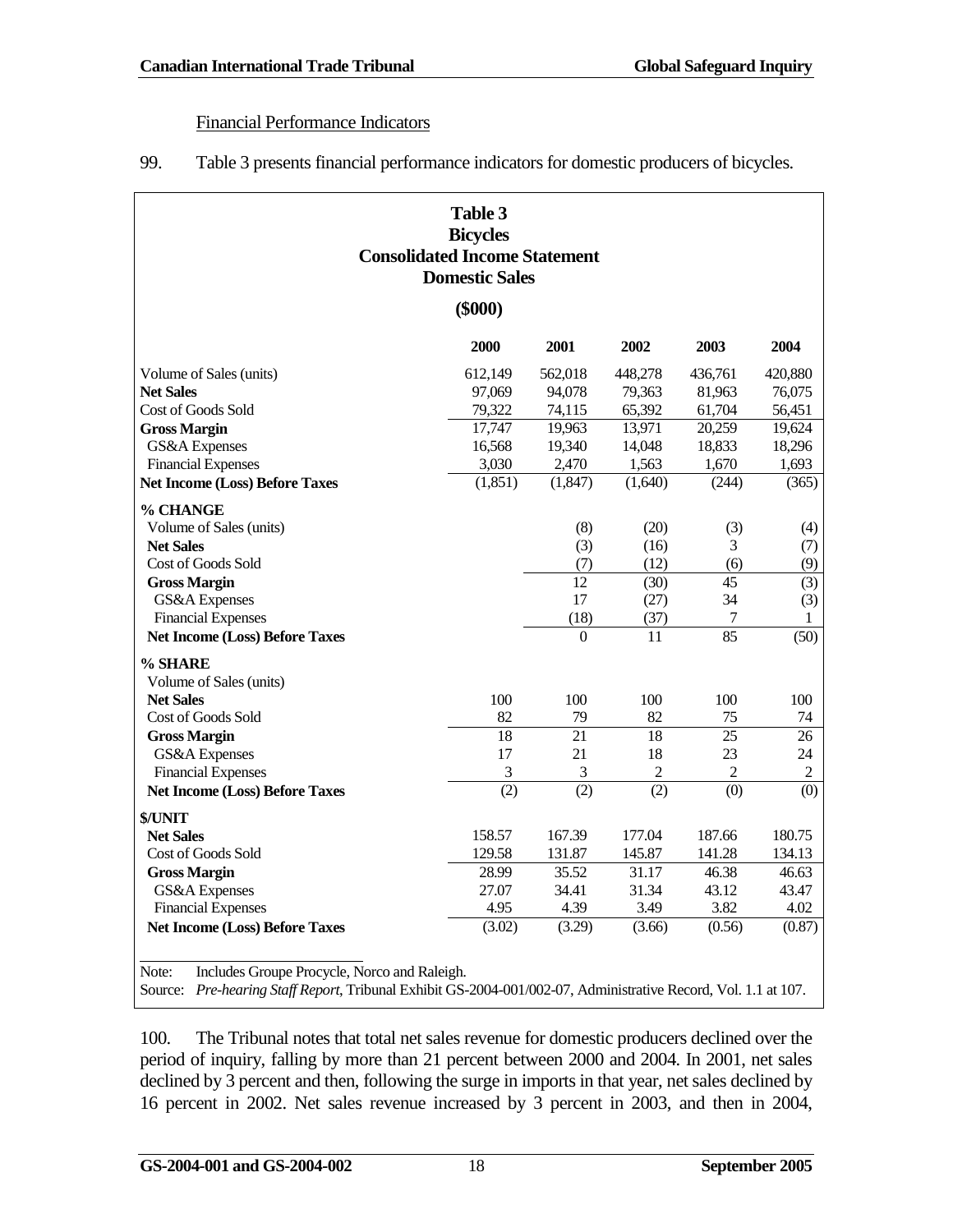following the surge in imports in 2003, net sales revenue declined by 7 percent. The two years in which net sales revenue declined most, that is, in 2002 and 2004, coincide with declines in gross margins. The Tribunal notes that domestic producers were in a loss position, continuously, throughout the period of inquiry and, in total, lost over CAN\$5.9 million.

101. Concurrent with the major increase in imports in 2001, the data show an increase in net losses before taxes on a per unit basis of 9 percent, followed by an additional increase in per unit losses of 11 percent in 2002. Domestic producers of bicycles continued to incur losses on a per unit net income basis in 2003 and 2004.

102. The net loss of the domestic producers was smaller in 2004 than in 2000, both overall and on a per unit basis. In addition, their overall and unit gross margins were greater in 2004 than in 2000. However, the Tribunal notes that, in 2004 alone, had domestic producers been able to maintain the 58 percent market share that they held in 2000, this would have represented 426,000 additional units, or 91 percent more sales than actually realized that year. Similarly, if the domestic producers had lost market share, but been able to maintain the sales volume that they had in 2000, this would have represented 267,000 additional units in 2004, or 57 percent more sales than actually realized in that year. In either case, this substantial additional sales volume would have enabled the domestic producers to achieve unit costs, gross margin and net income from 2001 to 2004 that were substantially better than the results that they were actually able to achieve.

103. The Tribunal notes that domestic producers, as a whole, have not earned any profit in the past five years. Given the overall poor financial performance of domestic producers, there is no doubt that the loss of sales volumes and the loss of revenues and net income had a direct negative impact on cash flow and their ability to invest.<sup>[30](#page-28-0)</sup>

### Tribunal's Conclusion on Serious Injury

104. On the basis of the above analysis of performance indicators, the Tribunal finds that the domestic producers of bicycles suffered significant overall impairment and, thus, incurred serious injury. This injury took the form of a serious deterioration in production, capacity utilization, sales volume, market share, sales revenue, cash flow, employment and ability to invest, as well as a serious decrease in the gross margins and net income that the domestic producers would otherwise have been able to achieve.

105. Parties opposed submitted that, in the absence of injury or threat of injury to one of its members, Raleigh, the CBMA cannot be said to have suffered serious injury in the sense of "significant overall impairment". In this regard, the Tribunal notes that the performance of individual domestic producers may have varied over the period, with some producers being injured more than others. However, the *CITT Act* requires the Tribunal to determine whether there has been serious injury to the domestic producers as a whole, rather than to each individual producer. This is the approach taken in the Tribunal's analysis.

<span id="page-28-0"></span><sup>30.</sup> *Protected Pre-hearing Staff Report*, Tribunal Exhibit GS-2004-001/002-08 (protected), Administrative Record, Vol. 2.1 at 131; *Transcript of Public Hearing*, Vol. 2, 21 June 2005, at 459-63.  $\overline{a}$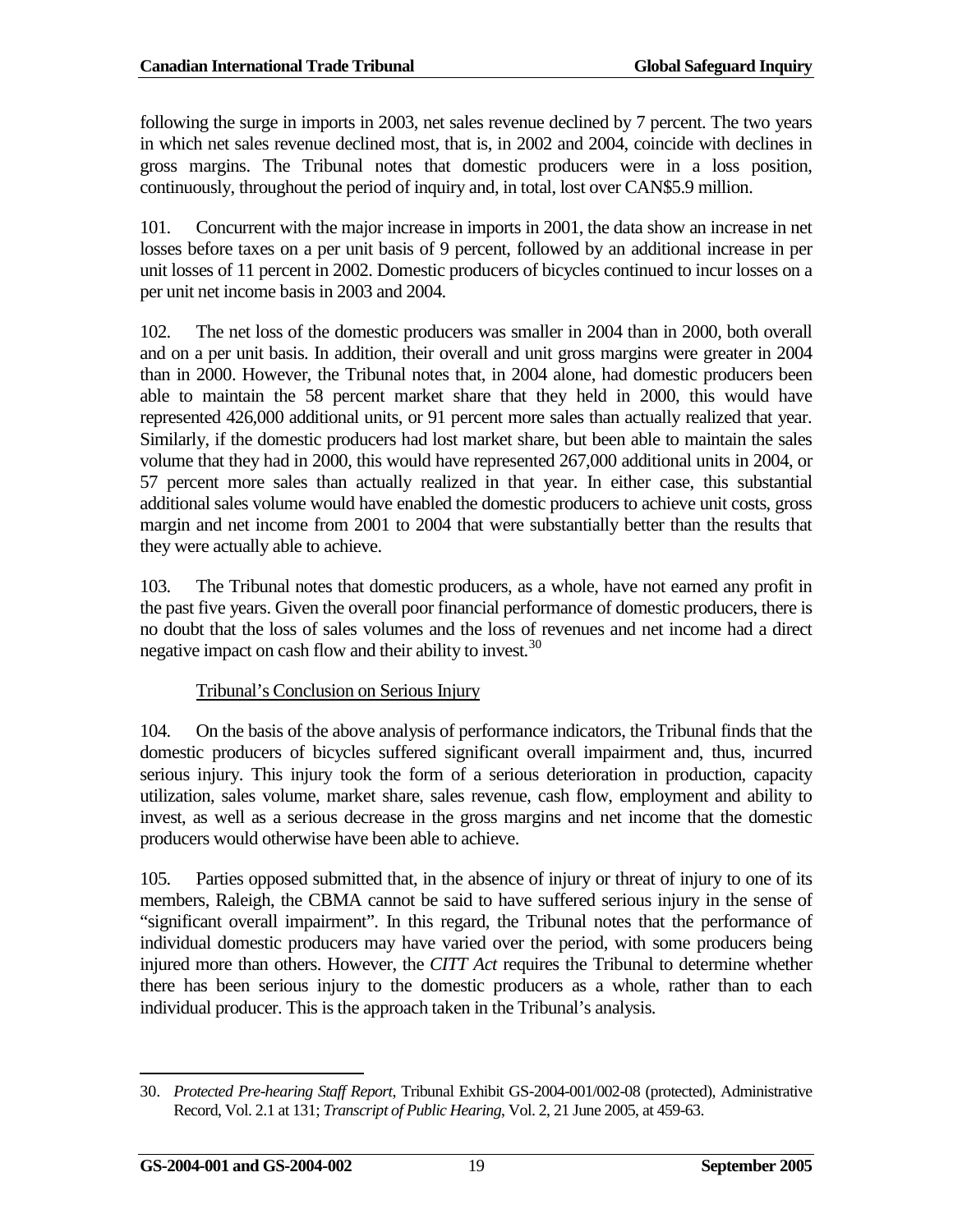### <span id="page-29-0"></span>**PRINCIPAL CAUSE OF INJURY**

106. Given that the Tribunal has found that the domestic producers have suffered serious injury, it must now assess whether the increased imports are a principal cause of that serious injury. Pursuant to subsection 19.01(1) of the *CITT Act*, "principal cause" is defined as meaning an important cause that is no less important than any other cause of the serious injury.

107. For the purposes of determining whether there is a causal link between the increased imports and the serious injury, the Tribunal will first examine the effect of the increased imports on the domestic producers. In order to ensure that any injury caused by other factors is not attributed to the increase in imports, the Tribunal will also examine other factors potentially causing injury. The Tribunal will then evaluate whether the impact of any of the other injurious factors was more important than the impact of the increase in imports.

#### **Injury Due to Increased Imports**

108. As previously noted, the total apparent market for bicycles in Canada increased by 22 percent between 2000 and 2004. Over that period, the market share of imports increased continuously, from 42 percent in 2000 to 70 percent in 2004, whereas sales from domestic production declined from 58 percent of the apparent market in 2000 to 30 percent in 2004. Producers' sales from imports remained relatively stable, fluctuating between 6 and 8 percent of the apparent market.

109. Following the surge in imports in 2001, domestic producers' sales from domestic production declined by 121,000 units, or 17 percent. While domestic producers' sales declined by a further 2 percent in 2003, the surge in imports in that year led to an additional decline of 121,000 units, or 20 percent, in sales from domestic production in 2004. Although this decline in sales from domestic production is mainly reflective of the loss of sales due to Victoria Precision's bankruptcy, the fact remains that domestic producers were largely unable to capture Victoria Precision's former sales volume, [31](#page-29-1) as it was effectively captured by increased imports.

110. The evidence clearly indicates that domestic producers were not able to take advantage of any of the growth that occurred in the apparent market over the period of inquiry. They lost sales while the market was growing. As noted above, had domestic producers been able to maintain the 58 percent market share that they held in 2000, the growth in the apparent market would have provided domestic producers with more than 1 million units of additional bicycle sales over the period of inquiry. In 2004 alone, this would have represented 426,000 additional units, or 91 percent more sales than actually realized that year.

111. As noted above, the *Regulations* require that the Tribunal examine the effect of the imported goods on prices of like or directly competitive goods. In this respect, the Tribunal examined the data and evidence on the record relating to the impact of imported goods on the prices of bicycles in Canada.

<span id="page-29-1"></span><sup>31.</sup> *Transcript of In Camera Hearing*, Vol. 3, 23 June 2005, at 173; *Protected Pre-hearing Staff Report*, Tribunal Exhibit GS-2004-001/002-08 (protected), Administrative Record, Vol. 2.1 at 46.  $\overline{a}$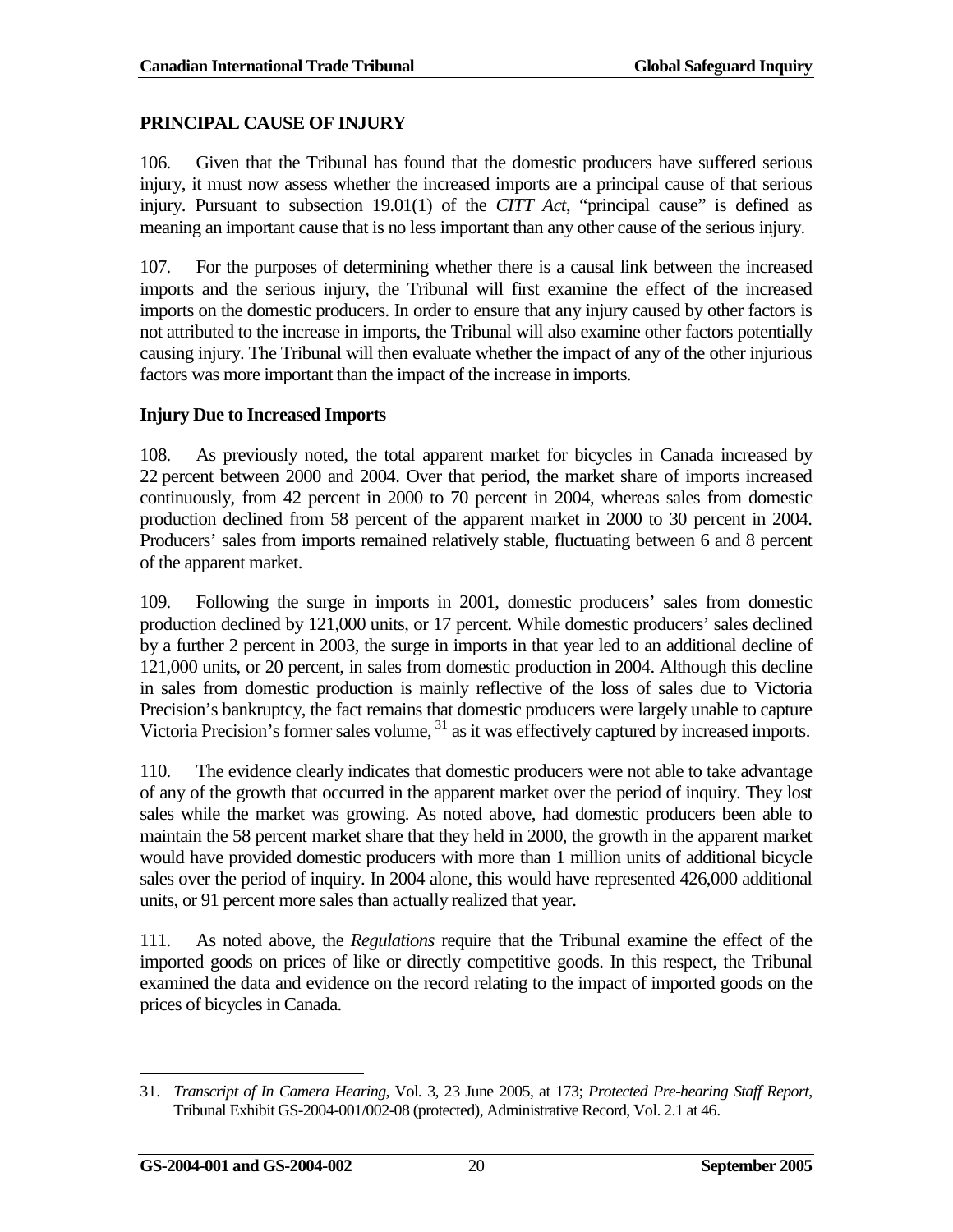| <b>Table 4</b><br><b>Sales From Imports and Domestic Production - Unit Value</b>                              |           |      |             |      |      |
|---------------------------------------------------------------------------------------------------------------|-----------|------|-------------|------|------|
|                                                                                                               | (\$/unit) |      |             |      |      |
|                                                                                                               | 2000      | 2001 | <b>2002</b> | 2003 | 2004 |
| <b>LEVELS</b>                                                                                                 |           |      |             |      |      |
| <b>Sales From Domestic Production</b>                                                                         | 167       | 171  | 181         | 190  | 209  |
| Sales/Purchases From Imports <sup>1</sup>                                                                     | 239       | 231  | 208         | 196  | 187  |
| % CHANGE                                                                                                      |           |      |             |      |      |
| <b>Sales From Domestic Production</b>                                                                         |           | 3    | 6           | 5    | 10   |
| Sales/Purchases From Imports <sup>1</sup>                                                                     |           | (3)  | (10)        | (6)  | (5)  |
| Excludes sales of imports by domestic producers.<br>1.                                                        |           |      |             |      |      |
| Source: Pre-hearing Staff Report, Tribunal Exhibit GS-2004-001/002-07, Administrative Record, Vol. 1.1 at 46, |           |      |             |      |      |
| 49, 55; Pre-hearing Staff Report, revised 3 June 2005, Tribunal Exhibit GS-2004-001/002-07C,                  |           |      |             |      |      |
| Administrative Record, Vol. 1.1 at 320, 321.                                                                  |           |      |             |      |      |

112. Table 4 presents the average unit values of sales by importers (and purchases by retailers that import directly) and domestic producers.

113. Over the period of inquiry, the average unit value of imports by importers declined continuously, from an average of CAN\$239 per unit in 2000 to CAN\$187 per unit in 2004. The average unit selling price of domestic producers, on the other hand, increased from CAN\$167 per unit in 2000 to CAN\$209 per unit in 2004.

114. In determining whether the prices of the imported goods have significantly undercut the prices of like or directly competitive goods produced and sold in Canada, the Tribunal observes that the declining average unit value of imports and the increasing average unit value of sales from domestic production are indicative of the injury caused by the increased imports. Witnesses for the CBMA testified that they lost sales and faced severe competition from imports in the low-priced segment of the market. In this respect, the witness from Raleigh stated that sales of opening price point (OPP) bicycles represent significant volumes and that these volumes are important to the absorption of domestic producers' factory overhead costs.<sup>[32](#page-30-0)</sup> The loss of sales at the lower price points is therefore a major concern for domestic producers.[33](#page-30-1)

115. Further, the Tribunal notes that the loss of volume of sales at the low-priced end of the market, in particular the highly price-competitive OPP segment, is reflected in the significant increase in the total average unit selling values by domestic producers, as shown in Table 4. In contrast, the declining average unit selling values of importers clearly reflect their use of low-priced imports to gain volume and market share, such that, by 2004, the average unit selling value of imports dropped below that of domestic producers for the first time since 2000.

<sup>32.</sup> *Transcript of Public Hearing*, Vol. 1, 20 June 2005, at 24-25.  $\overline{a}$ 

<span id="page-30-1"></span><span id="page-30-0"></span><sup>33.</sup> *Transcript of Public Hearing*, Vol. 1, 20 June 2005, at 183.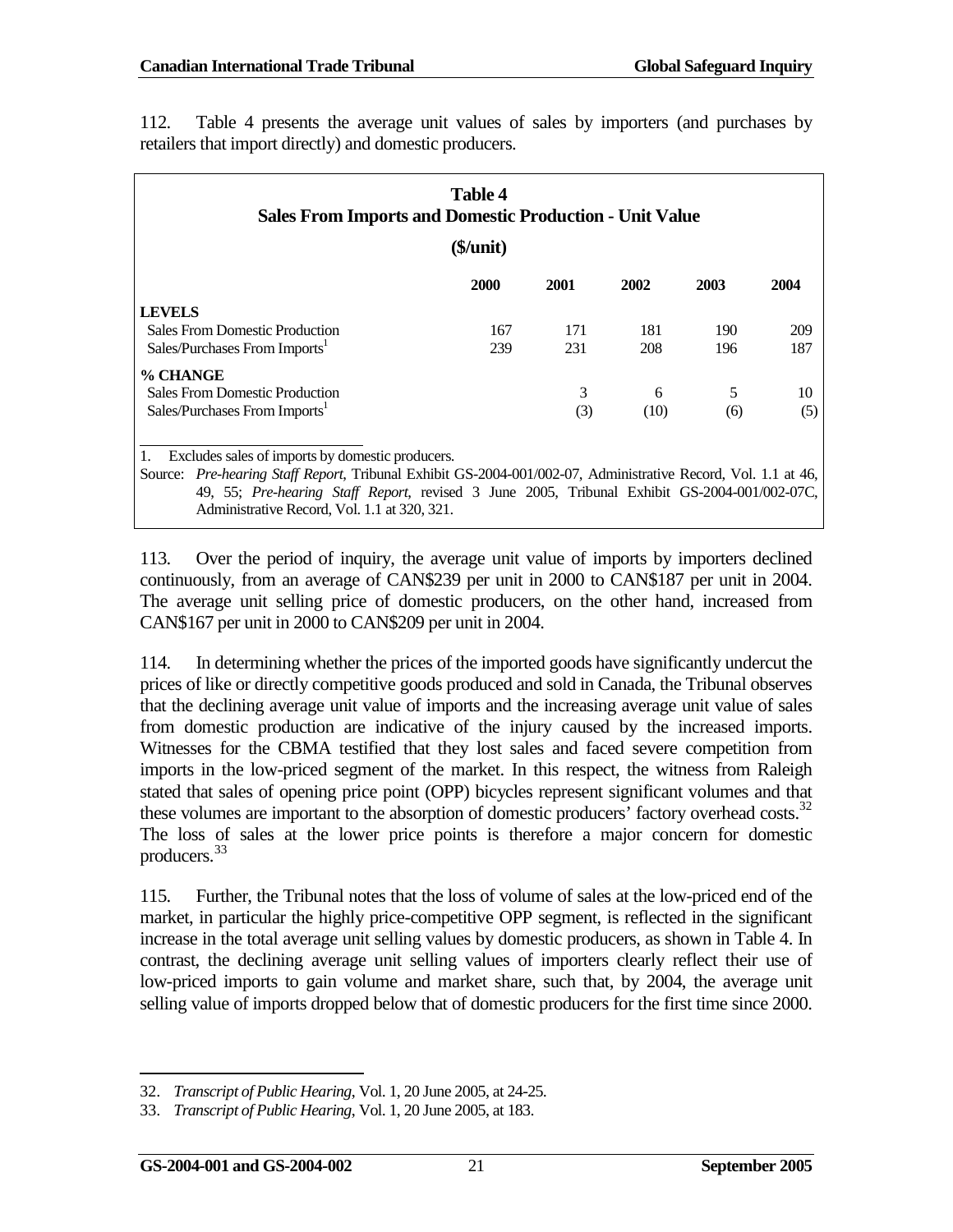A witness from Groupe Procycle testified that it was no longer competitive in the OPP because of the price of imports. $34$ 

116. The importance of price in the high-volume, mass merchant segment of the market is clear. For example, the witness from  $\text{Costco}^{35}$  $\text{Costco}^{35}$  $\text{Costco}^{35}$  stated that  $\text{Costco}$ 's marketing philosophy over the last number of years has been to provide high-quality branded products at prices that are lower than the competition. The witness from Wal-Mart stated that Wal-Mart's marketing philosophy is to offer the lowest price on competing products.[36](#page-31-2) Zellers noted that a lower price offering by its competitors would be met through either a price reduction or a special promotion that lowered the price to the consumer. $37$  Indeed, even CTC, which competes primarily through product differentiation and branding, stated that, if faced with a competitive offering of a similar product at a lower price, it would have to respond to that price competition.<sup>[38](#page-31-4)</sup>

117. The Tribunal observes that the evidence clearly demonstrates that major mass merchants, Wal-Mart, Zellers and Costco, compete strongly on price and that the lower cost of imports is one of the main factors that have fuelled this competition.<sup>[39](#page-31-5)</sup>

118. The Tribunal also notes that, over the period of inquiry, imported bicycles offered more features at a given price than domestic bicycles.<sup>[40](#page-31-6)</sup> In selecting their bicycle offerings, mass merchants seek to offer a bicycle with the most features for the lowest possible price. As the witness from Wal-Mart testified, Wal-Mart sourced from imports because domestic producers could not produce a bicycle with the desired features that met the required price point.<sup>[41](#page-31-7)</sup> The pressure among mass merchants to seek the lowest-cost product in order to remain competitive was also evident when Zellers submitted that it must be able to match or better the price of similarly specified bicycles offered by competitors and to offer differentiated products with strong value and quality incentives for its customers.<sup>[42](#page-31-8)</sup> Wal-Mart submitted that it has a policy to respond to competitive offers by providing an additional 5 percent discount. In this regard, the witness from Wal-Mart testified that, if the necessary price concession could not be obtained from the domestic producers, Wal-Mart would have no hesitation in sourcing the lower-cost product from offshore.<sup>[43](#page-31-9)</sup>

119. Based on the above, the Tribunal is convinced that the high-volume, price-sensitive OPP segment of the market was captured by low-priced imports that undercut domestic prices. An analysis of the evidence concerning the degree of price undercutting by imports follows in Chapter V.

- <span id="page-31-1"></span>35. *Transcript of Public Hearing,* Vol. 5, 24 June 2005, at 790-91.
- <span id="page-31-2"></span>36. *Transcript of Public Hearing*, Vol. 5, 24 June 2005, at 860-61.

<span id="page-31-4"></span>38. *Transcript of Public Hearing,* Vol. 7, 28 June 2005, at 1265-67.

42. Importer's Exhibit Q-11, para. 3, Administrative Record, Vol. 13E.

 $\overline{a}$ 

<span id="page-31-0"></span><sup>34.</sup> *Transcript of Public Hearing*, Vol. 1, 20 June 2005, at 183.

<span id="page-31-3"></span><sup>37.</sup> *Transcript of Public Hearing,* Vol. 5, 24 June 2005, at 871-72.

<span id="page-31-5"></span><sup>39.</sup> *Transcript of In Camera Hearing*, Vol. 7, 28 June 2005, at 1283-84.

<span id="page-31-6"></span><sup>40.</sup> *Protected Supplemental Information on Features of Bicycles and Finished Painted Frames*, Tribunal Exhibit GS-2004-001/002-08B (protected), Administrative Record, Vol. 2.1 at 263-313.

<span id="page-31-8"></span><span id="page-31-7"></span><sup>41.</sup> Importer's Exhibit Q-09, paras. 28, 29, Administrative Record, Vol. 13E.

<span id="page-31-9"></span><sup>43.</sup> *Transcript of Public Hearing*, Vol. 5, 24 June 2005, at 860-63.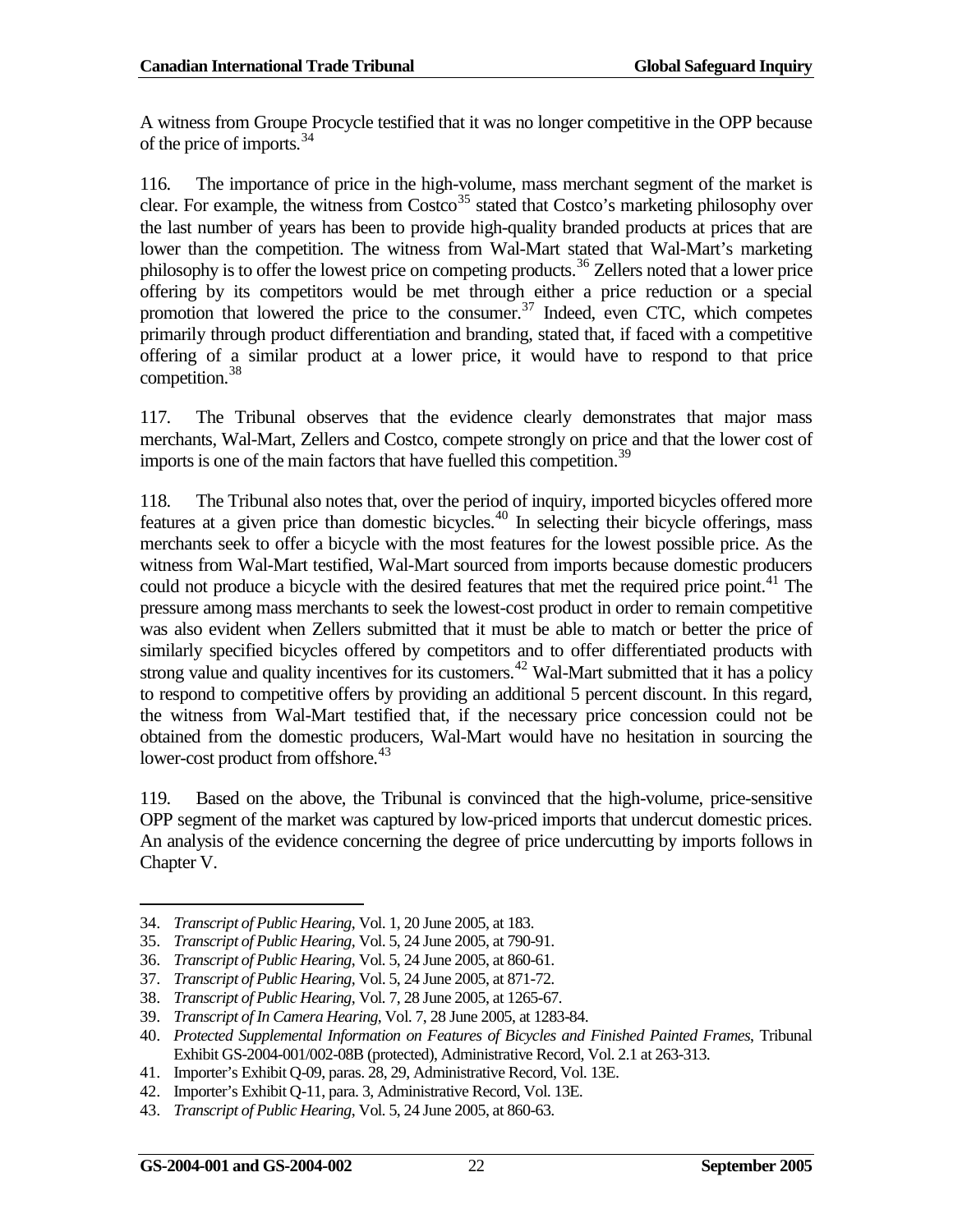120. In determining whether the effect of the importation of bicycles into Canada has either depressed or suppressed the prices of like or directly competitive goods produced and sold in Canada, the Tribunal observes that domestic producers could not compete head on with price in the low-priced segment of the market and, therefore, lost significant volume and market share rather than reduce prices.

121. In the Tribunal's view, the decreases in production, sales and market share of the domestic producers explain their poor financial performance throughout the period of inquiry. As indicated above, if the domestic producers had been able to maintain their production and sales or market share, their financial results would have been significantly better than what they actually have been.

122. Accordingly, the Tribunal is convinced that the increase in imports is an important cause of the serious injury suffered by the domestic producers.

### **Other Causes of Injury**

123. Parties opposing the complaint argued that there were factors other than imports that caused injury to the domestic producers. The principal factors are discussed below.

### Brand Management Decisions

– Restricting National Brand

124. Mass merchants submitted that the importance of obtaining a national brand grew over the period of inquiry and that access to national brands was important to maintaining their competitive market position. The domestic producers' refusal to make their national brands available to some mass merchants was cited as an invitation by domestic producers for mass merchants to source product from imports.

125. As noted by the Tribunal in the 2002 Review, a decision by producers to protect the value of their national brands is not unique to the bicycle industry and can form part of a normal commercial marketing strategy that seeks to diversify and maximize the return on sales. For each brand, in order to maintain its value, there needs to be a match between the retailer's marketing strategy and the supplier's brand strategy. Raleigh explained that, in its view, supplying its Raleigh brand to mass merchants such as Zellers and Wal-Mart, with very low OPPs, would cannibalize other sales of the brand and diminish its value.<sup>[44](#page-32-0)</sup> Groupe Procycle indicated that it has only made the CCM brand available to mass merchants when it made commercial sense to do so.  $45$ 

126. The Tribunal accepts that brands are important in bicycle retailing. However, it does not consider that domestic producers' refusal to supply the CCM or Raleigh brand at particular accounts was a significant factor that caused the increase in imports. The Tribunal notes that mass merchants submitted that, in order to remain competitive, they need to offer unique and

<span id="page-32-0"></span><sup>44.</sup> *Transcript of Public Hearing*, Vol. 1, 20 June 2005, at 270-72; Manufacturer's Exhibit A-13, para. 13, Administrative Record, Vol. 11.  $\overline{a}$ 

<span id="page-32-1"></span><sup>45.</sup> Manufacturer's Exhibit A-11, para. 2, Administrative Record, Vol. 11.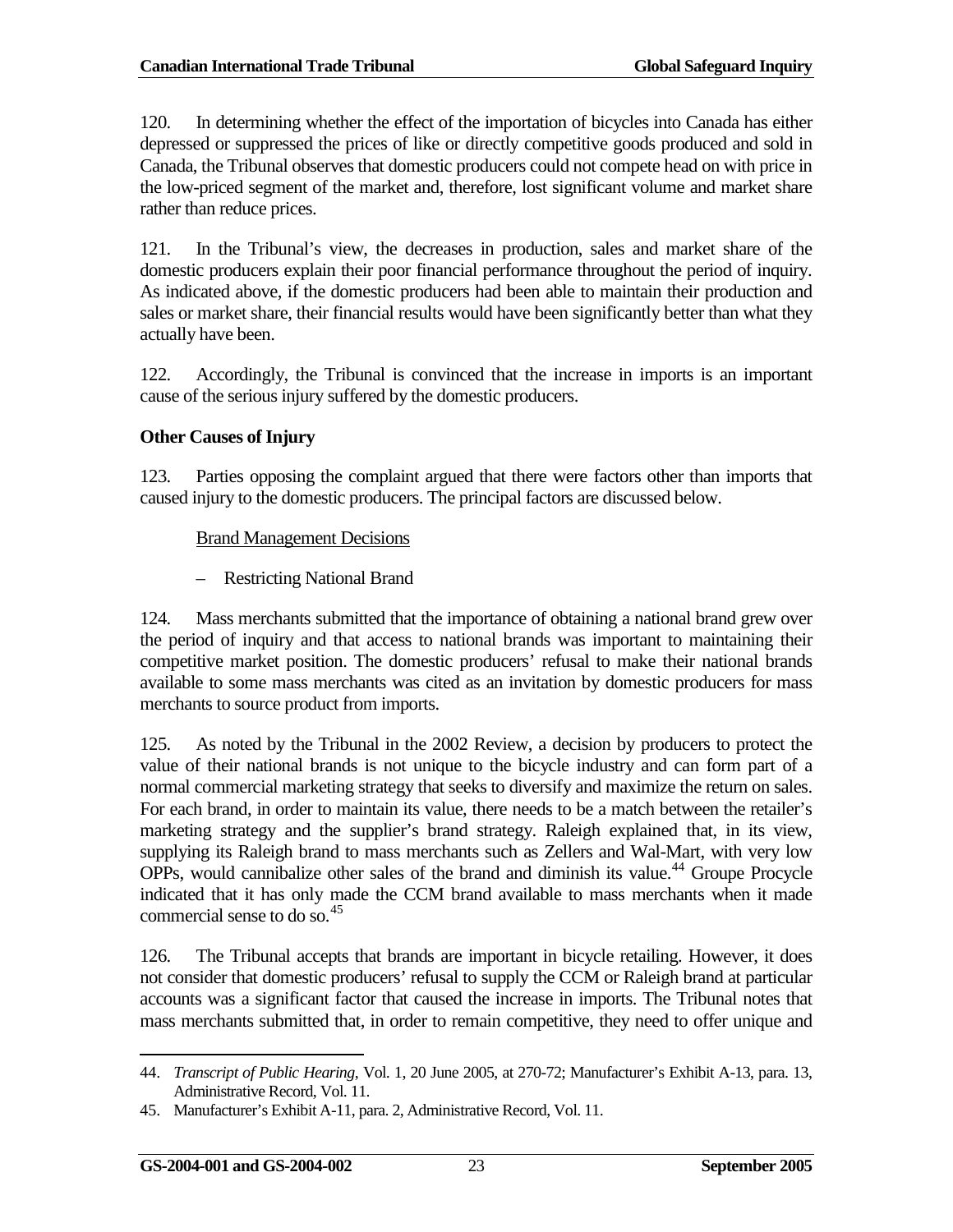exclusive products.<sup>[46](#page-33-0)</sup> Given the large number of mass merchants and the limited number of domestically produced national brands, it would not be possible for each of the mass merchants to have exclusive access to a domestic national brand. However, the evidence indicates that access by a mass merchant to a national brand does not necessarily need to be exclusive, given that, in some instances during the period of inquiry, domestic or imported national brands, such as CCM and Dyno, were marketed by more than one mass merchant over the same time period.[47](#page-33-1)

127. The Tribunal is not convinced that mass merchants increased their imports principally as a result of their desire to have a national brand. The argument that mass merchants need national brands does not explain their shift from domestically sourced private labels to offshore sources. The Tribunal notes that, prior to acquiring the CTC account, when Raleigh first began selling its Raleigh brand to mass merchants, Raleigh had lost a significant volume of sales and that most of this lost volume was private-label business at mass merchant accounts.

128. The evidence indicates that CTC increased its imports more than fourfold over the period of inquiry, with significant increases in imports in both 2001 and 2003. The Tribunal notes that CTC's imports increased notwithstanding the fact that it had access to the CCM and Raleigh brands during the period of inquiry.<sup>[48](#page-33-2)</sup>

129. The behaviour of the mass merchants confirms the fact that national brands were not as important a factor in the switch to imports, as alleged.<sup>[49](#page-33-3)</sup> CTC dropped CCM Pro, its "best" brand in 1999, and went without a "best" brand until it acquired the Schwinn brand in 2003, while maintaining the CCM brand for its "better" brand. The evidence suggests that Zellers went without a national brand until it introduced Mongoose in 2003. Similarly, Wal-Mart did not market a national brand until it began selling CCM and Dyno in 2004.<sup>[50](#page-33-4)</sup> Furthermore, the evidence suggests that the sale of private-label bicycles by mass merchants accounts for a large portion of their total bicycle sales from imports.<sup>[51](#page-33-5)</sup>

130. Based on the above, it is clear to the Tribunal that the volume of bicycle sales lost by the domestic producers to imports is far more significant than the volume of imported nationalbrand bicycles. The Tribunal is therefore convinced that the loss of this significant volume was not principally a result of mass merchants' need for national brands.

<span id="page-33-0"></span><sup>46.</sup> *Transcript of Public Hearing*, Vol. 5, 24 June 2005, at 906; Importer's Exhibit G-01, paras. 9-10, Administrative Record, Vol. 13.  $\overline{a}$ 

<span id="page-33-1"></span><sup>47.</sup> *Transcript of Public Hearing*, Vol. 1, 20 June 2005, at 64; *Transcript of Public Hearing*, Vol. 5, 24 June 2005, at 840; *Transcript of Public Hearing*, Vol. 8, 29 June 2005, at 1605*.*

<span id="page-33-2"></span><sup>48.</sup> Tribunal Exhibit GS-2004-001/002-14.23B (protected), Administrative Record, Vol. 6C at 208.4.

<span id="page-33-3"></span><sup>49.</sup> Importer's Exhibit Q-11, para. 37, Administrative Record, Vol. 13E; Importer's Exhibit Q-05, para. 24, Administrative Record, Vol. 13E.

<span id="page-33-4"></span><sup>50.</sup> Tribunal Exhibit GS-2004-001/002-14.27 (protected), Administrative Record, Vol. 6D at 126-69.

<span id="page-33-5"></span><sup>51.</sup> Tribunal Exhibit GS-2004-001/002-14.04 (protected), Administrative Record, Vol. 6 at 85, 86; Tribunal Exhibit GS-2004-001/002-14.30 (protected), Administrative Record, Vol. 6E at 180, 181.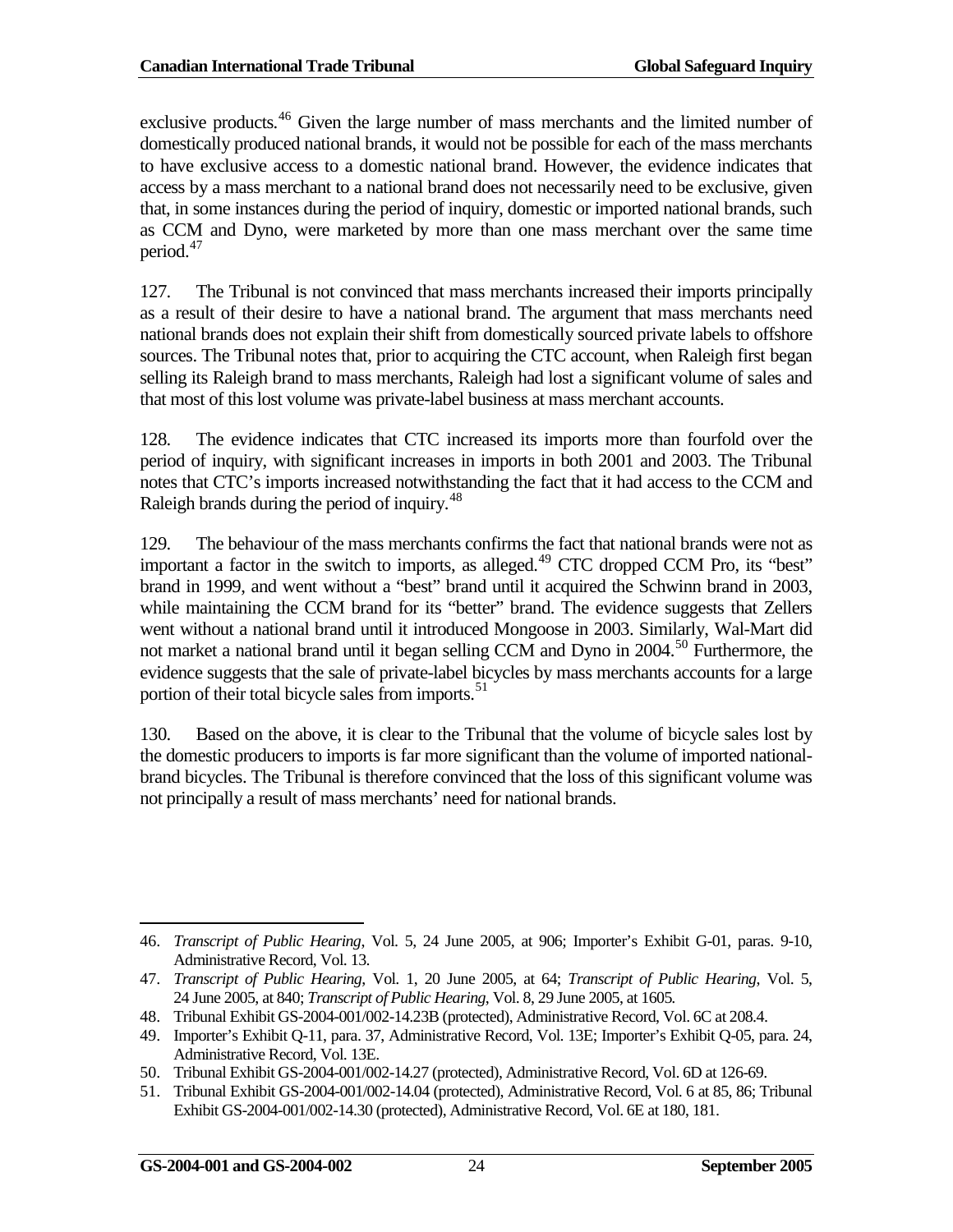– Movement of National Brands to the Mass Merchant Distribution Channel

131. Parties opposed to the complaint argued that moving national brands to the mass merchant distribution channel cost domestic producers sales in the IBD channel of distribution. For example, the witness from Trek submitted that national brands that cross over to the mass merchant market lose value in the IBD channel. According to the witness, nobody has successfully transitioned a brand from the IBD to the mass merchant market and maintained the value of that brand in the IBD channel.<sup>[52](#page-34-0)</sup>

132. The Tribunal agrees that there are certain differences between the needs of mass merchants and IBDs. However, despite these differences, the Tribunal notes that both Raleigh and Groupe Procycle successfully sold bicycles to IBDs during the period of inquiry, demonstrating their ability to service both channels of distribution, although not necessarily with the same brand at the same time.

133. As mentioned below, Groupe Procycle's sales to IBDs did not fluctuate significantly over the period of inquiry. Raleigh acknowledged that it lost sales to IBDs following its decision to sell the Raleigh brand to CTC. The Tribunal notes however that Raleigh's sales to IBDs were on the decline prior to the introduction of the Raleigh brand at CTC and that obtaining the CTC account occurred only in the last year of the period of inquiry, after a substantial portion of the increase in imports had occurred.<sup>[53](#page-34-1)</sup>

134. Based on the above, the Tribunal finds that the movement of the Raleigh brand to the mass merchant channel does not explain the steady and significant loss of sales by domestic producers over the period of inquiry and prior to Raleigh's move to CTC.

– Groupe Procycle's Brand Proliferation

135. The Tribunal heard submissions from parties opposed to the complaint that Groupe Procycle was the author of its own injury due to the proliferation of brands that it marketed in the IBD distribution channel at one time or another. These brands have included Peugeot, Vélo Sport, Mikado, Miele, Oryx, Balfa and CCM.

136. The Peugeot brand was produced under licence from the French automaker of the same name and later sublicensed from Cycle-Europe. The licensing agreement was phased out by the licensor over a two- to three-year period, which led Groupe Procycle to create the Oryx brand as a replacement for Peugeot. The Oryx, Mikado and Vélo Sport brands were primarily marketed in IBDs in Quebec and, therefore, generally did not compete with Groupe Procycle's more global brand, Rocky Mountain. Groupe Procycle, following a market study, decided to optimize its brand portfolio. Groupe Procycle's resulting brand rationalization strategy was implemented in 2004 and has resulted in the CCM brand being exclusive to the mass merchant channel of distribution, the Miele brand being the entry level product in the IBD channel, and Rocky Mountain being its high-end product.

<span id="page-34-0"></span><sup>52.</sup> *Transcript of Public Hearing,* Vol. 6, 27 June 2005, at 1149-50.  $\overline{a}$ 

<span id="page-34-1"></span><sup>53.</sup> Tribunal Exhibit GS-2004-001/002-11.04E (protected), Administrative Record, Vol. 4A at 322-23.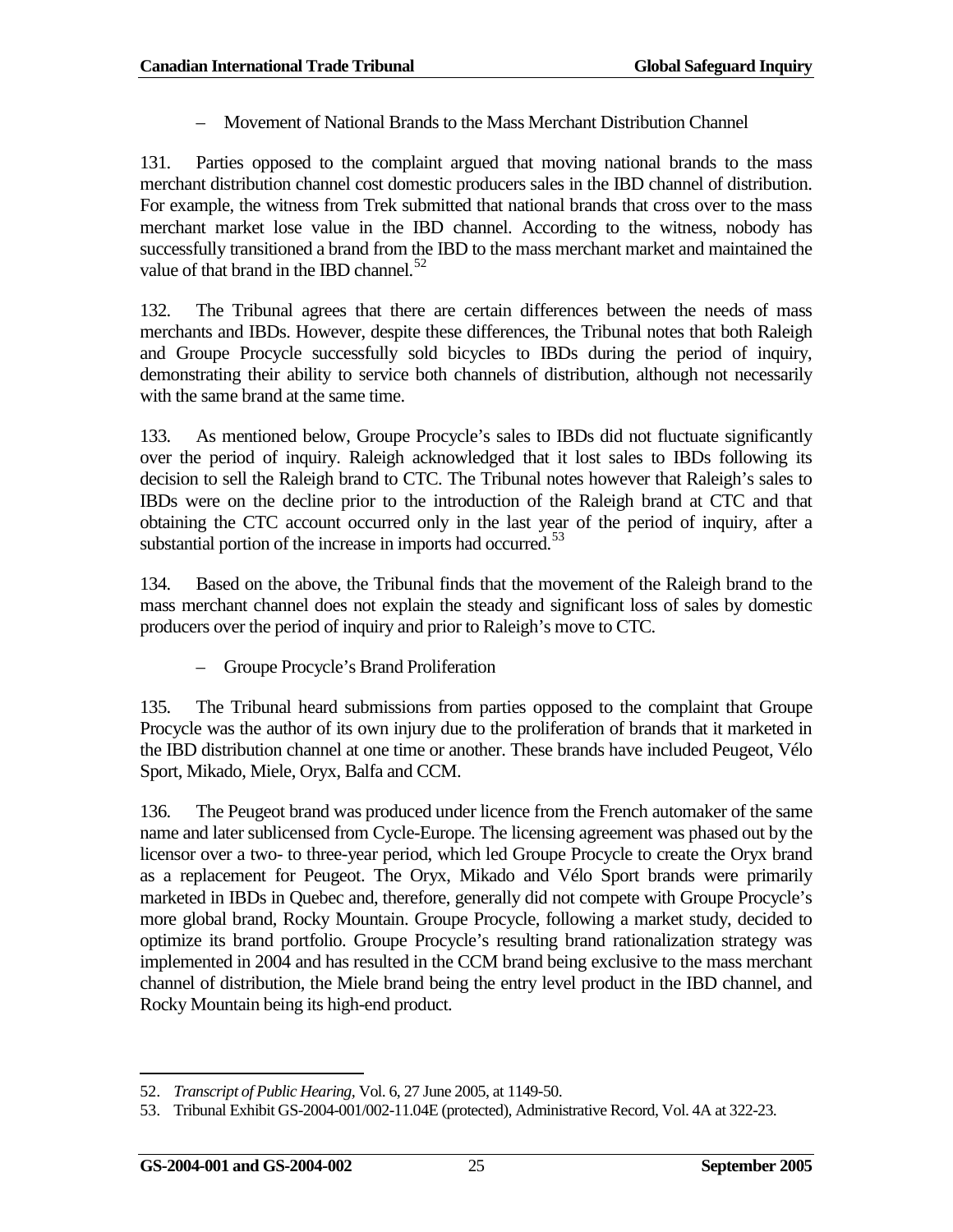137. The Tribunal notes that, prior to the rationalization of brands by Groupe Procycle, its sales to IBDs fluctuated over the 2000-2003 period by less than 10 percent of its average sales over the period, indicating that its portfolio of brands did not lead to declining sales. The Tribunal also notes that Groupe Procycle's sales to IBDs in 2004 were in line with its sales throughout the 2000-2003 period.<sup>[54](#page-35-0)</sup> This demonstrates that the number of brands offered by Groupe Procycle did not have any significant negative impact on its sales.

138. In summary, in the Tribunal's opinion, the brand management issues raised by parties opposed to the complaint did not contribute significantly to the serious injury suffered by domestic producers of bicycles.

#### Intra-industry Competition

139. Parties opposing the complaint argued that the injury to the domestic producers was caused by intra-industry competition, specifically, the shift of the CTC account from Groupe Procycle to Raleigh, as well as shifts at other accounts, such as Wal-Mart.

140. While there is no doubt in the Tribunal's mind that the loss of the CTC account was a blow to Groupe Procycle and that there was some shifting of volumes between Raleigh, Victoria Precision and Groupe Procycle at various accounts over the period of inquiry, the shifting of volumes between domestic producers does not explain the poor performance of domestic producers as a whole throughout the period of inquiry. The surge in imports, which captured a significant share of the apparent market, left domestic producers as a whole with significantly less volume. Domestic producers lost more than 267,000 units over the period of inquiry. Indeed, the Tribunal notes that Raleigh and Groupe Procycle had already lost a significant proportion of these sales to imports before the transfer of the CTC account.

141. Based on the above, the Tribunal finds that intra-industry competition did not play a significant role in the serious injury suffered by domestic producers of bicycles.

### Availability of Licensed Product

142. Parties opposing the complaint submitted that Raleigh and Groupe Procycle's reluctance to supply licensed bicycles has resulted in lost sales to imported product.

143. The Tribunal notes that the type of licensed product being referred to is "toy" licences that allow a manufacturer to use the name and depiction of popular toy or movie personalities, such as Barbie, Spiderman and the Incredible Hulk, on their products. Neither Groupe Procycle nor Raleigh offers "toy" licensed products.<sup>[55](#page-35-1)</sup>

144. Witnesses for the CBMA submitted that a large portion of the market for licensed products is for bicycles with wheel diameters of 12 inches, which are non-subject bicycles.<sup>[56](#page-35-2)</sup> This was supported by various mass merchants. The witness from Toys "R" Us testified that 100 percent of that company's sales of licensed bicycles were bicycles with wheel diameters

<sup>54.</sup> Tribunal Exhibit GS-2004-001/002-11.05A (protected), Administrative Record, Vol. 4B at 263.18-263.19.  $\overline{a}$ 

<span id="page-35-1"></span><span id="page-35-0"></span><sup>55.</sup> *Transcript of Public Hearing*, Vol. 2, 21 June 2005, at 443-44.

<span id="page-35-2"></span><sup>56.</sup> *Transcript of Public Hearing*, Vol. 2, 21 June 2005, at 442.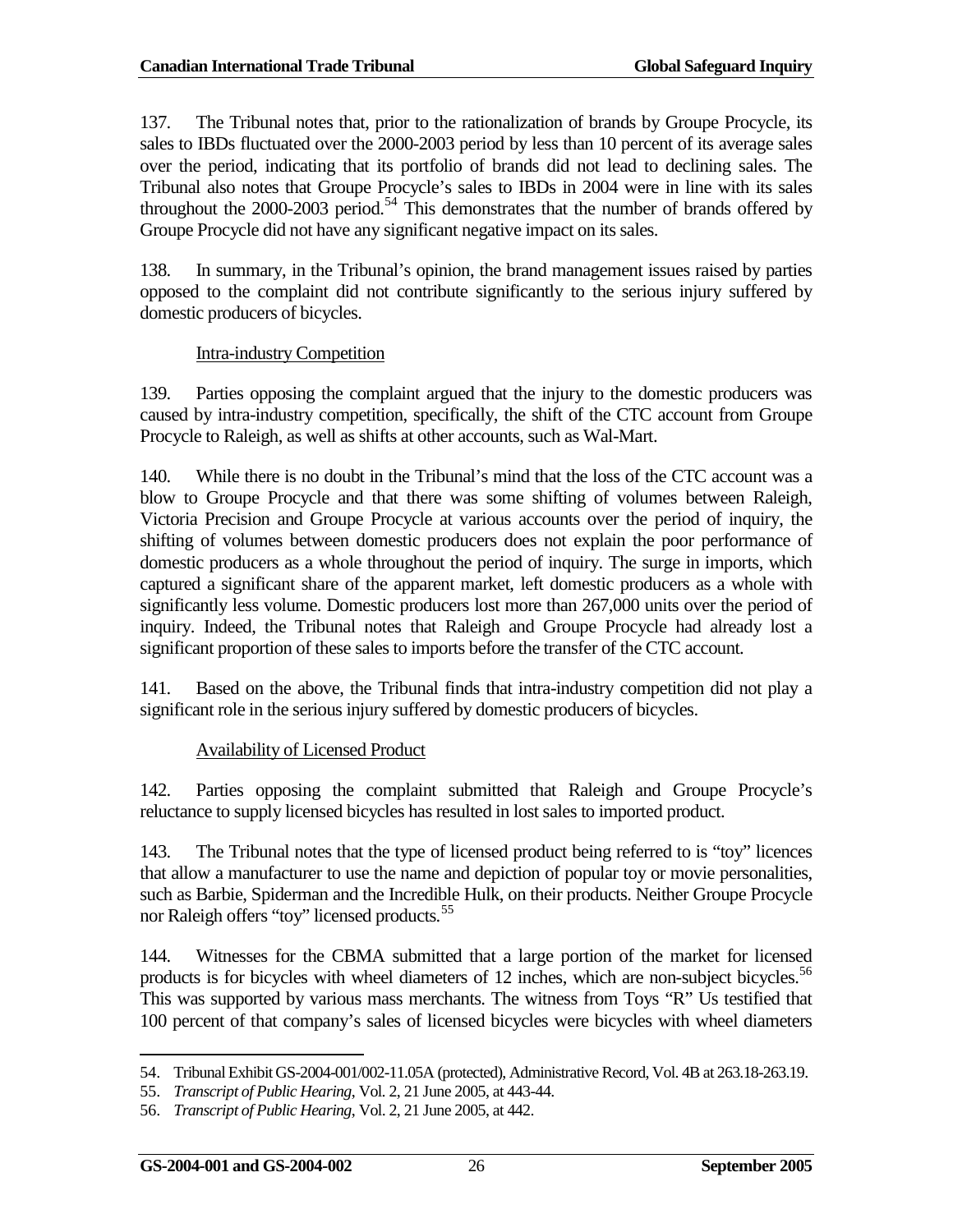under 16 inches. $57$  Evidence submitted by Zellers and Wal-Mart also indicates that the volume of licensed product in sizes that are subject to the inquiry is not large in relation to the rest of the market.[58](#page-36-1)

145. Based on the evidence before it, the Tribunal is of the opinion that the market for licensed bicycles with wheel diameters of 16 inches and 20 inches is very limited. Therefore, the failure of the domestic producers to produce these bicycles could only have a small impact on them.

#### Failure to Offer Innovative Designs and Features

146. Several parties opposing the complaint submitted that Groupe Procycle and Raleigh lost sales to imports because of their failure to offer the innovative designs and features comparable to those available from imports. Zellers testified that Raleigh was consistently one or two seasons behind Zellers' overseas vendors with respect to introducing innovative designs and components on bicycles at price points carried by Zellers.<sup>[59](#page-36-2)</sup> Wal-Mart testified that domestic producers have not been aggressive enough in introducing innovative designs, styles and trends, whereas their overseas suppliers have provided innovative designs and exclusivity.<sup>[60](#page-36-3)</sup> The witnesses from Costco indicated that the bicycles sourced from Groupe Procycle have not offered sufficient high-quality features at certain price points.<sup>[61](#page-36-4)</sup>

147. Evidence on the record with regard to Zellers, a very significant account of Raleigh prior to being lost to imports in 2002, indicated that the lower prices of imports were a determinative factor in Zellers' purchasing decision. In the Tribunal's opinion, it is not entirely coincidental that Zellers switched its purchasing completely to imports around the same time that it made a corporate decision to move to an "everyday low price" marketing strategy.

148. Notwithstanding the repeated allegations by mass merchants that domestic producers were consistently behind importer offerings in terms of innovative designs and features, mass merchants also repeatedly noted their efforts to source CCM or Raleigh bicycles.<sup>[62](#page-36-5)</sup> If the domestic producers could not be relied upon to introduce the innovative designs and features demanded by the consumer, the Tribunal would not have expected their brands to be so eagerly sought after. The Tribunal also notes that CTC has chosen Raleigh as a major supplier. In this connection, the witness from CTC testified that Raleigh continues to drive innovation in the marketplace.<sup>[63](#page-36-6)</sup> The Tribunal notes that Wal-Mart, as recently as 2003, welcomed the CCM brand to its line-up as its house brand.<sup>[64](#page-36-7)</sup> The witness from Wal-Mart stated the following: "our

 $\overline{a}$ 

<span id="page-36-0"></span><sup>57.</sup> *Transcript of Public Hearing*, Vol. 5, 24 June 2005, at 887. The next bicycle size with a wheel diameter of under 16 inches typically sold in Canada is a bicycle size with a wheel diameter of 12 inches.

<span id="page-36-1"></span><sup>58.</sup> Tribunal Exhibit GS-2004-001/002-14.04 (protected), Administrative Record, Vol. 6 at 85; Tribunal Exhibit GS-2004-001/002-14.30 (protected), Administrative Record, Vol. 6E at 180.

<span id="page-36-2"></span><sup>59.</sup> Importer's Exhibit Q-11, para. 18, Administrative Record, Vol. 13E.

<span id="page-36-3"></span><sup>60.</sup> *Transcript of Public Hearing*, Vol. 5, 24 June 2005, at 899-900.

<span id="page-36-4"></span><sup>61.</sup> *Transcript of Public Hearing*, Vol. 5, 24 June 2005, at 793-95.

<span id="page-36-5"></span><sup>62.</sup> Importer's Exhibit Q-11, paras. 18-19, Administrative Record, Vol. 13E; *Transcript of Public Hearing*, Vol. 5, 24 June 2005, at 809-10.

<span id="page-36-6"></span><sup>63.</sup> *Transcript of Public Hearing*, Vol. 7, 28 June 2005, at 1268.

<span id="page-36-7"></span><sup>64.</sup> *Transcript of Public Hearing*, Vol. 5, 24 June 2005, at 808.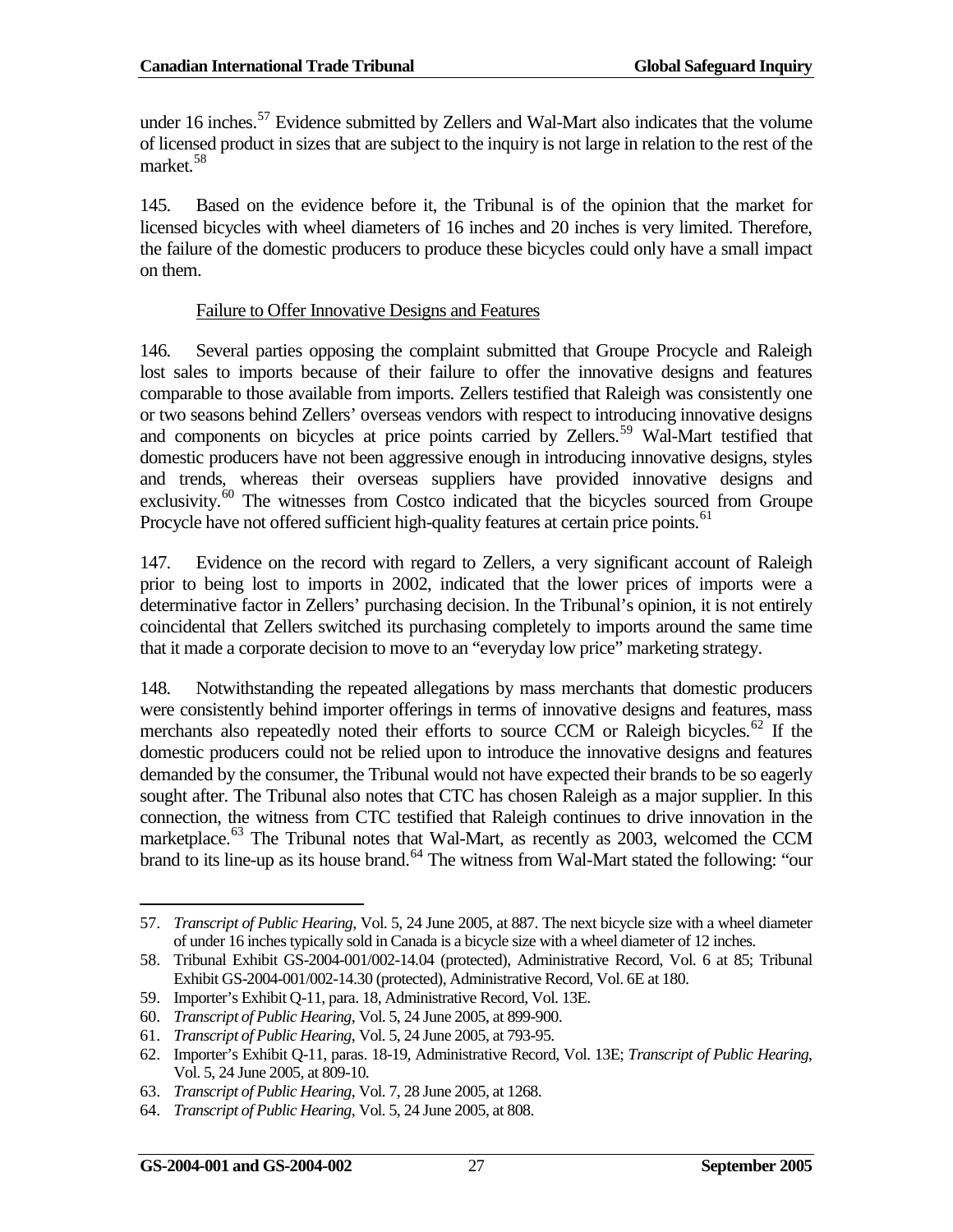customers have reached out and told us basically that they are happy that we have CCM in Wal-Mart Canada and we continue [to purchase from Groupe Procycle] and will grow their business."[65](#page-37-1) The Tribunal also notes that, although Costco indicated that it was not happy with sales of CCM bicycles, it continued to sell a CCM model into 2005.<sup>[66](#page-37-2)</sup>

149. Moreover, the Tribunal notes that retailers, in particular mass merchants, work with producers to develop and select their product line.<sup> $67$ </sup> Accordingly, the Tribunal is of the view that, if a particular domestically produced model did not sell well, this is probably more indicative of the buyer's failure to fully understand current demand and trends in the marketplace rather than domestic producers not properly designing the product or providing the right features.

150. As noted above, the highly price-competitive mass merchant channel of distribution is primarily concerned with the value offered to consumers, that is, the most and best innovative designs and features at the lowest possible price. In the Tribunal's opinion, lower cost for comparable features rather than superior features per se is essentially why imports gained volume and market share. Further, evidence before the Tribunal indicates that imports tend to offer additional features at a price that is the same as the comparable domestically produced bicycle, or lower. Thus, in the competitive bicycle retail environment, retailers were increasingly moving their purchasing offshore in order to obtain the value demanded in the marketplace.

151. Based on the above, the Tribunal concludes that any injury caused by a failure of domestic producers to offer innovative designs and features has not been significant.

### **Tribunal's Conclusion on Principal Cause**

152. As indicated above, the Tribunal has found that the increase in imports of bicycles is an important cause of the serious injury to the domestic producers of bicycles. Having examined other factors potentially causing injury, the Tribunal found that no single other factor was an important cause of the serious injury to the domestic producers of bicycles.

153. Accordingly, it is clear that the increased imports constitute an important cause that is no less important than any other cause of serious injury. Therefore, the Tribunal determines that bicycles are being imported in such increased quantities and under such conditions as to be a principal cause of serious injury to domestic producers of bicycles.

### <span id="page-37-0"></span>*NAFTA* **AND OTHER FREE TRADE AGREEMENTS**

154. In accordance with sections 20.01, 20.02 and 20.03 of the *CITT Act*, where the Tribunal determines that imports of a good from all sources are a principal cause of serious injury, the Tribunal shall determine whether imports of the good from a *NAFTA* country, Israel or another

<sup>65.</sup> *Transcript of Public Hearing*, Vol. 5, 24 June 2005, at 809.  $\overline{a}$ 

<span id="page-37-2"></span><span id="page-37-1"></span><sup>66.</sup> *Transcript of Public Hearing*, Vol. 5, 24 June 2005, at 793-94.

<span id="page-37-3"></span><sup>67.</sup> *Transcript of In Camera Hearing*, Vol. 6, 28 June 2005, at 665-66; *Transcript of In Camera Hearing,* Vol. 3, 23 June 2005, at 369; Importer's Exhibit M-05A, paras. 3-4, Administrative Record, Vol. 13D.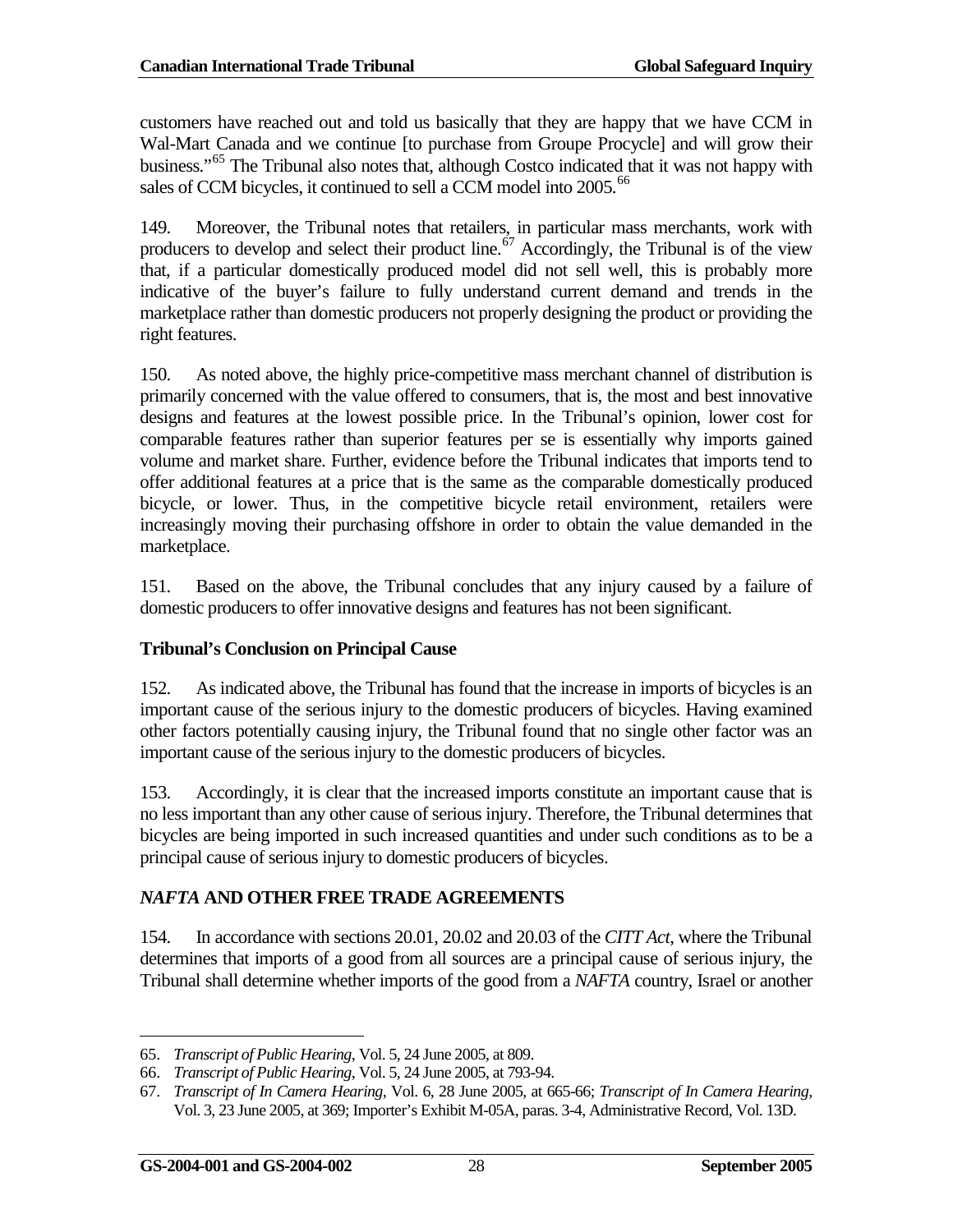*CIFTA* beneficiary,[68](#page-38-1) and Chile each account for a substantial share of total imports of that good and contribute importantly to the serious injury.

155. Subsections 20.01(3), 20.02(4) and 20.03(5) of the *CITT Act* require that the Tribunal take fully into account the provisions of *NAFTA*, *CIFTA* and the *CCFTA* that establish criteria to determine whether imports from a party, considered individually, account for a substantial share of total imports. Article 802(2)(a) of *NAFTA* provides that imports from a *NAFTA* party normally shall not be considered to account for a substantial share of total imports if that party is not among the top five suppliers of the good subject to the proceedings, measured in terms of import share during the most recent three-year period. Article 4.6(2)(a) of *CIFTA* and Article F-02(2)(a) of the *CCFTA* provide for the same requirements. Therefore, the Tribunal examined the import volumes in order to determine whether the United States, Mexico, Israel or another *CIFTA* beneficiary, and Chile were among the top five suppliers of bicycles.

156. Data on the record<sup>[69](#page-38-2)</sup> indicate that, for the most recent three-year period, the United States, Mexico, Israel or another *CIFTA* beneficiary, and Chile were not among the top five suppliers of bicycles to Canada. Accordingly, the Tribunal determines that the quantity of bicycles imported from each of the United States, Mexico, Israel or another *CIFTA* beneficiary, and Chile does not account for a substantial share of total imports of the subject bicycles.

157. As indicated by Article 802(1) of *NAFTA*, Article 4.6(2) of *CIFTA* and Article F-02(2) of the *CCFTA*, as implemented by subsection 59(1) of the *Customs Tariff*[70](#page-38-3) and subsection 5(4) of the *Export and Import Permits Act*, [71](#page-38-4) imports from a *NAFTA* country, Israel or another *CIFTA* beneficiary, or Chile must be excluded unless they meet both of the following criteria: (1) account for a substantial share of total imports; and (2) contribute importantly to the serious injury. Given that the first criterion is not met by the imports of any of the free trade partners just mentioned, it is not necessary to consider the second criterion for purposes of their exclusion.

### <span id="page-38-0"></span>**INJURY CAUSED BY IMPORTS FROM THE REST OF THE WORLD**

158. The Referral Order directs the Tribunal, when it determines that imports of a good from a *NAFTA* country, Israel or another *CIFTA* beneficiary, or Chile do not account for a substantial share of total imports, to determine whether that good is imported into Canada from all sources not covered by such determination in such increased quantities and under such conditions as to be a principal cause of serious injury or threat thereof to domestic producers of like or directly competitive goods.

<span id="page-38-1"></span><sup>68.</sup> The *Regulations Defining Certain Expressions for the Purposes of the Customs Tariff*, S.O.R./97-62, provide, under section 1, that "Israel or another CIFTA beneficiary" means "the territory where the customs laws of Israel are applied and includes the territory where those laws are applied in accordance with Article III of the Protocol on Economic Relations set out in Annex V of the Israeli-Palestinian Interim Agreement on the West Bank and the Gaza Strip, dated September 28, 1995, as that Protocol is amended from time to time."  $\overline{a}$ 

<span id="page-38-2"></span><sup>69.</sup> *Pre-hearing Staff Report*, Tribunal Exhibit GS-2004-001/002-07, Administrative Record, Vol. 1.1 at 40.

<span id="page-38-3"></span><sup>70.</sup> S.C. 1997, c. 36.

<span id="page-38-4"></span><sup>71.</sup> R.S.C. 1985, c. E-19.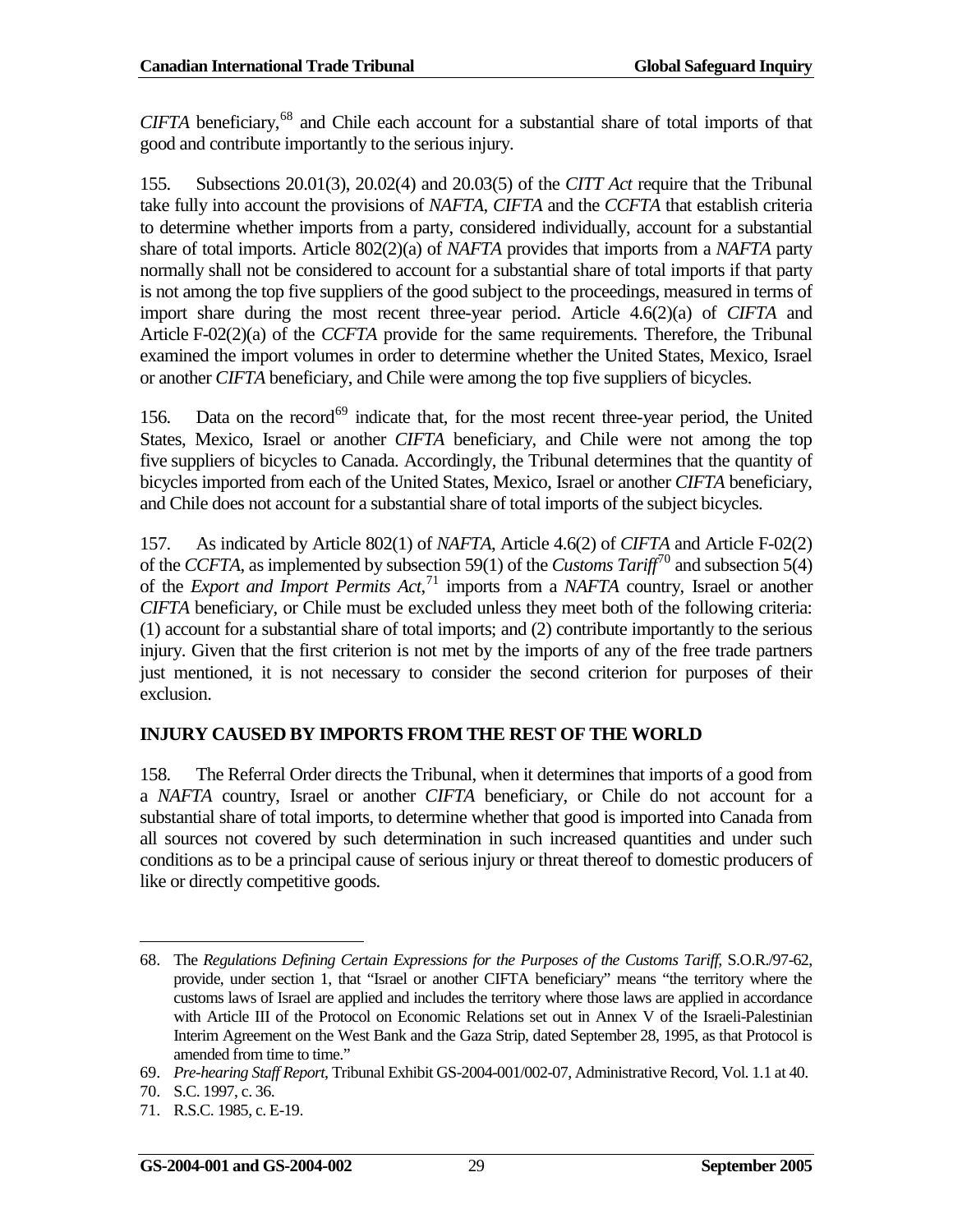159. Imports into Canada from the United States decreased by close to 30 percent over the 2000-2004 period, representing only 1 percent of imports in 2004. The imports from Israel or another *CIFTA* beneficiary and Chile each represented an even smaller proportion of overall imports.

160. The Tribunal notes that imports from Mexico did increase in 2001 and 2003, but decreased substantially in 2004, representing only 1 percent of total imports. In addition, the majority of Mexican bicycles were imported by domestic producers and, by definition, have not caused injury to domestic producers.

161. In light of the above, the Tribunal's finding that increased imports were a principal cause of serious injury is not changed by the exclusion of imports from the United States, Mexico, Israel or another *CIFTA* beneficiary, and Chile.

162. Therefore, the Tribunal determines that bicycles are being imported from all sources other than the United States, Mexico, Israel or another *CIFTA* beneficiary, and Chile in such increased quantities and under such conditions as to be a principal cause of serious injury to domestic producers of bicycles.

### **Article XIX of** *GATT 1994*

163. Article XIX of *GATT 1994* provides in part as follows:

1. (*a*) If, *as a result of unforeseen developments and of the effect of the obligations incurred by a contracting party under this Agreement, including tariff concessions*, any product is being imported into the territory of that contracting party in such increased quantities and under such conditions as to cause or threaten serious injury to domestic producers in that territory of like or directly competitive products, the contracting party shall be free, in respect of such product, and to the extent and for such time as may be necessary to prevent or remedy such injury, to suspend the obligation in whole or in part or to withdraw or modify the concession. [Emphasis added]

#### Unforeseen Developments

164. Article XIX:1(*a*) of *GATT 1994* prescribes that safeguard measures can only be imposed where the increase in imports that caused the serious injury to the domestic producers results from "unforeseen developments". Unforeseen developments are "developments occurring after the negotiation of the relevant tariff concession which it would not be reasonable to expect that the negotiators of the country making the concession could and should have foreseen at the time when the concession was negotiated."[72](#page-39-0) In this case, the issue is therefore whether the increase in imports that caused serious injury resulted from

<span id="page-39-0"></span><sup>72.</sup> *Report of the Intersessional Working Party on the Complaint of Czechoslovakia Concerning the Withdrawal by the United States of a Tariff Concession under the Terms of Article XIX*, ("*Hatters*' *Fur*"), GATT/CP/106, adopted 22 October 1951, cited by the Appellate Body in *Argentina – Safeguard Measures on Imports of Footwear*(14 December 1999), WTO Doc. WT/DS121/AB/R at para. 96.  $\overline{a}$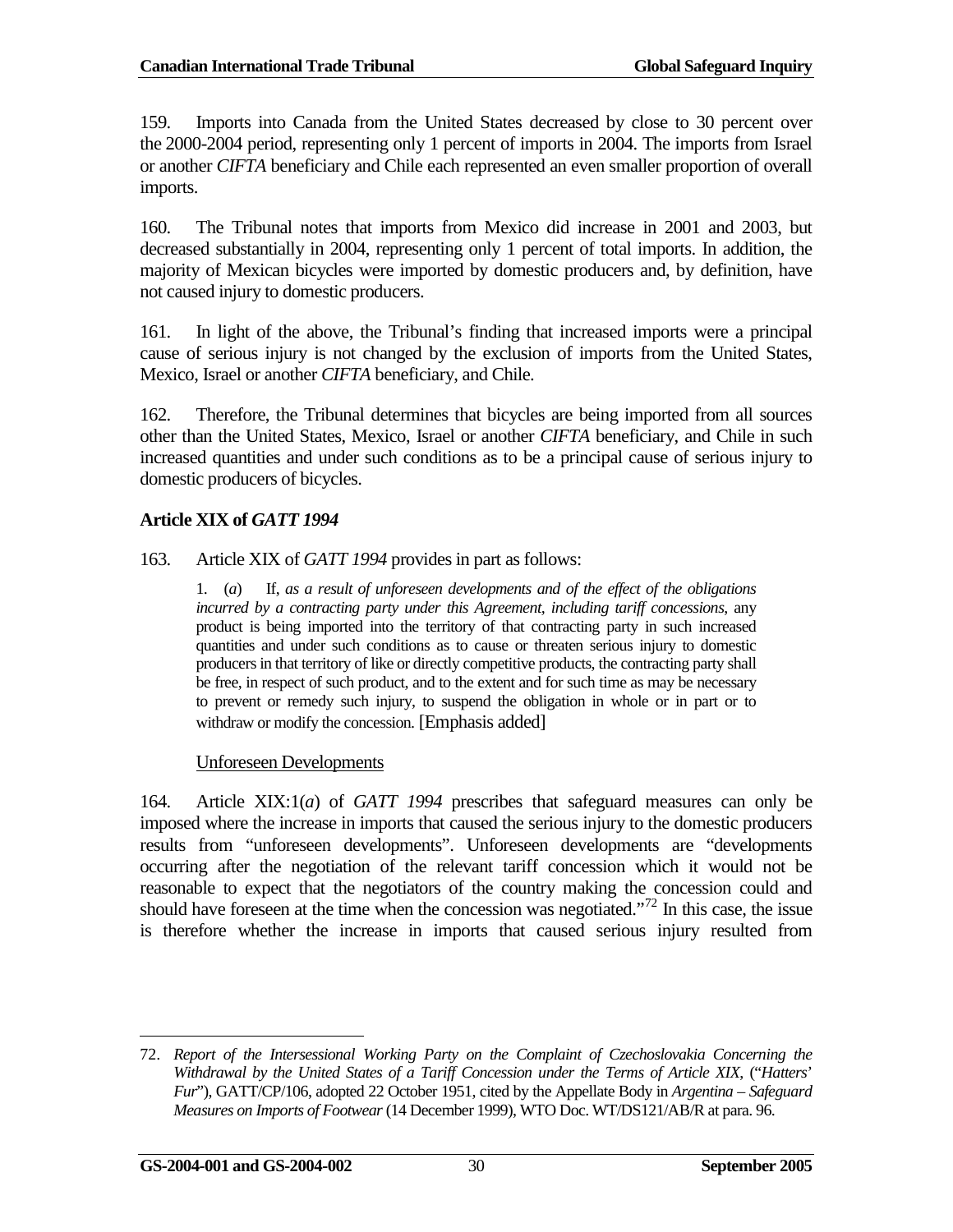developments that could not have been reasonably foreseen by Canadian trade negotiators in 1994, the time that Canada bound the tariff applicable to bicycles.<sup>[73](#page-40-0)</sup>

165. The CBMA submitted that, in this case, import penetration into the Canadian bicycle market resulted from a number of unforeseen developments that have occurred since 1994, notably: (1) the collapse of production in the United States in 2001; (2) the appearance of countries that did not traditionally export bicycles; (3) the status and capacity of China as a major player in the bicycle market; (4) the change in policy by the CBSA towards China and the flood of Chinese exports; (5) the removal of tariff protection as it existed in 1947; (6) the provision of the GPT to China; (7) the continued increase in imports despite anti-dumping protection; and (8) the surge of low-end imported bicycles into the IBD sector.

166. Parties opposed to the complaint submitted that the developments proposed by the CBMA were neither "unforeseen" nor linked to an increase in imports.

167. On the basis of the record in these proceedings, the Tribunal finds that the significant increase in imports during the period of inquiry was due to unforeseen developments concerning the global production of bicycles. Key developments were: (1) the increase in capacity and production of China;  $^{74}$  $^{74}$  $^{74}$  and (2) the increase in capacity and production of new emerging countries that did not traditionally export significant quantities of bicycles, such as the Philippines<sup>[75](#page-40-2)</sup> and Vietnam.<sup>[76](#page-40-3)</sup>

168. In the Tribunal's view, these unforeseen developments have resulted in the significant increase in imports of bicycles that caused serious injury to the domestic producers of bicycles. The increased capacity and production of bicycles in China resulted directly in increased exports by that country to Canada.<sup>[77](#page-40-4)</sup> Similarly, the expansion of bicycle industries in countries such as the Philippines and Vietnam, which historically were not major exporters of bicycles, and the increase in their production capacity and actual production resulted in significantly increased exports to Canada.[78](#page-40-5) Canadian trade negotiators could not reasonably have foreseen these developments in 1994.

<span id="page-40-0"></span><sup>73.</sup> *Argentina – Definitive Safeguard Measure on Imports of Preserved Peaches – Report of the Panel* (14 February 2003), WTO Doc. WT/DS238/R at paras. 7.25-7.29; *United States – Definitive Safeguard Measures on Imports of Certain Steel Products* (11 July 2003), WTO Docs. WT/DS248/R, WT/DS249/R, WT/DS251/R, WT/DS252/R, WT/DS253/R, WT/DS254/R, WT/DS258/R, WT/DS259/R at para. 10.74 [*United States – Steel Safeguard*].  $\overline{a}$ 

<span id="page-40-1"></span><sup>74.</sup> *Protected Pre-hearing Staff Report*, Tribunal Exhibit GS-2004-001/002-08 (protected), Administrative Record, Vol. 2.1 at 134, 139.

<span id="page-40-2"></span><sup>75.</sup> *Protected Pre-hearing Staff Report*, Tribunal Exhibit GS-2004-001/002-08 (protected), Administrative Record, Vol. 2.1 at 141.

<span id="page-40-3"></span><sup>76.</sup> *Protected Pre-hearing Staff Report*, Tribunal Exhibit GS-2004-001/002-08 (protected), Administrative Record, Vol. 2.1 at 142.

<span id="page-40-4"></span><sup>77.</sup> *Protected Pre-hearing Staff Report*, Tribunal Exhibit GS-2004-001/002-08 (protected) Administrative Record, Vol. 2.1 at 40, 134, 139.

<span id="page-40-5"></span><sup>78.</sup> *Protected Pre-hearing Staff Report*, Tribunal Exhibit GS-2004-001/002-08 (protected), Administrative Record, Vol. 2.1 at 40, 141, 142.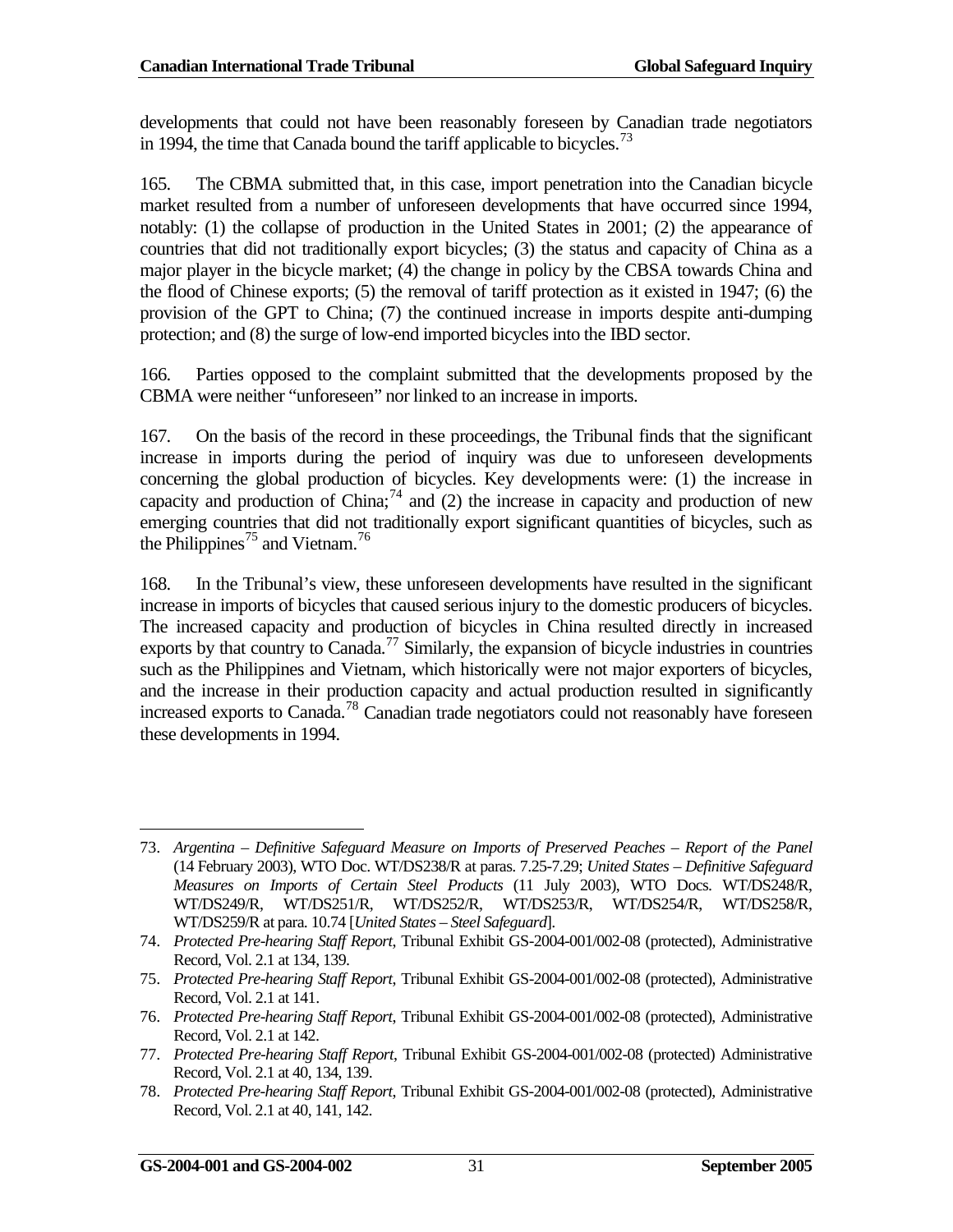#### Obligations Incurred Under *GATT 1994*

169. Parties opposing the complaint argued that increased imports did not result from tariff concessions made by Canada, as contemplated under Article XIX of *GATT 1994*. They argued that tariff concessions are limited to tariff reductions and do not include the binding of tariffs. In this connection, parties opposed to the complaint submitted that, while tariffs were bound against an increase, tariff rates with respect to bicycles remained virtually unchanged in the last 10 years.

170. The CBMA submitted that the mere existence of a bound tariff rate does constitute a tariff concession in the sense of Article XIX of *GATT 1994*.

171. The Tribunal notes that, in 1994, at the conclusion of the Uruguay Round of Multilateral Trade Negotiations, Canada bound the tariff applicable to bicycles at 13.2 percent.<sup>[79](#page-41-0)</sup>

172. In the Tribunal's view, the binding of a tariff constitutes a tariff concession. The WTO *Dictionary of Trade Policy Terms* defines "binding" in part as follows:

**Binding:** also called *concession*. A legal obligation not to raise tariffs on particular products above the specified rate agreed in *WTO* negotiations and incorporated in a country's **s***chedule of concessions*. [80](#page-41-1)

173. The fact that the binding of a tariff constitutes a tariff concession is also supported by the wording of Article XXVIII bis 2(*a*) of *GATT 1994*, which states in part: "The binding against increase of low duties or of duty-free treatment shall, in principle, be recognized as a concession equivalent in value to the reduction of high duties."

174. With respect to the issue of whether the increase in imports of bicycles results from Canada's tariff concessions with respect to bicycles, the Tribunal notes that, were it not for the binding of the tariff applicable to bicycles, it would have been possible for Canada to unilaterally increase that tariff to stem the flow of increased imports. Therefore, in the Tribunal's opinion, the increase in imports did result from Canada's tariff concessions with respect to bicycles.[81](#page-41-2) This view is consistent with the statement by the WTO Panel in *United States – Steel Safeguard* that the logical connection between tariff concessions and increased imports causing serious injury is proven once there is evidence that the importing member has tariff concessions for the relevant product. $82$ 

175. On the basis of the above, the Tribunal finds that the significant increase in imports of bicycles that caused serious injury to the domestic producers of bicycles resulted from the effect of the obligations incurred by Canada under *GATT 1994*, more specifically, the tariff concessions granted with respect to bicycles.

<span id="page-41-0"></span><sup>79.</sup> *Marrakesh Protocol to the General Agreement on Tariffs and Trade 1994*, April 15, 1994, Schedule V – Canada, Part 1, Section II.  $\overline{a}$ 

<span id="page-41-1"></span><sup>80.</sup> W. Goode, 4th ed. (Cambridge: Cambridge University Press, 2003) at 44.

<span id="page-41-2"></span><sup>81.</sup> *Steel Safeguard* at 18-19.

<span id="page-41-3"></span><sup>82.</sup> Panel Report, *United States – Steel Safeguard*, paras. 10.139-10.140.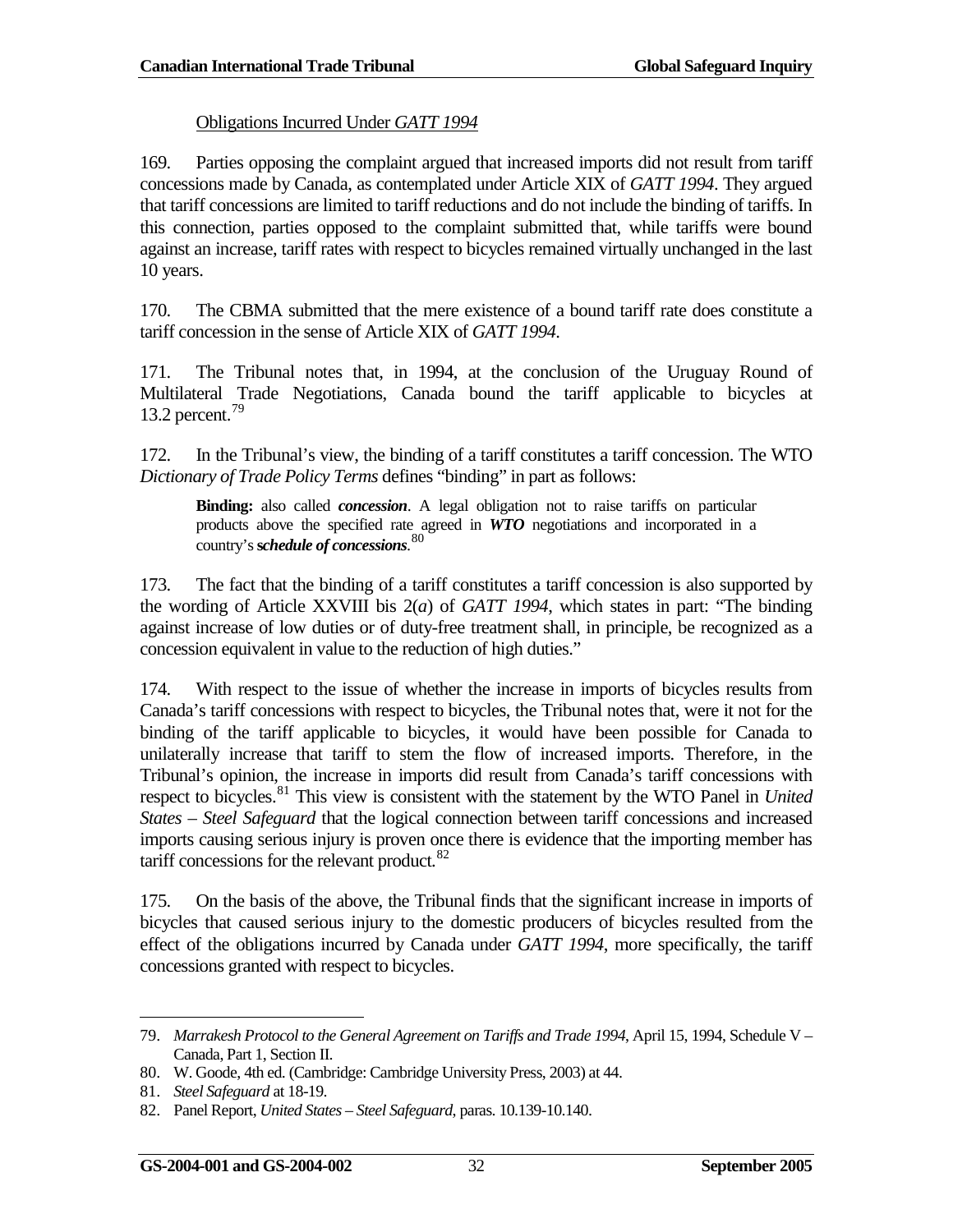# **CHAPTER III**

### **FINISHED PAINTED BICYCLE FRAMES**

### <span id="page-42-1"></span><span id="page-42-0"></span>**PRODUCT AND MARKET**

### **Product Description**

176. The goods subject to the inquiry are finished painted bicycle frames, whether assembled or unassembled.

177. Bicycle frames generally consist of tubes welded together to create the structure of a bicycle, part of which includes the back triangle, which consists of backstays and chain stays that hold the rear wheel.

#### **Domestic Producers**

178. In response to the domestic producers' questionnaire, the following companies indicated that they produce finished painted bicycle frames.<sup>[83](#page-42-2)</sup>

179. **Groupe Procycle** began producing steel bicycle frames in 1977. Currently, it imports unpainted frames, which are painted, decorated and then assembled into bicycles at its Saint-Georges, Quebec, facility. Rocky Mountain uses the bicycle frames that it constructs of steel, aluminum or carbon fibre to produce mountain, road and hybrid bicycles with wheel diameters of 26 inches and 700C. It also sells finished painted bicycle frames, primarily for export.

180. **Raleigh** manufactures steel bicycle frames. Most of the steel frames used in the production of bicycles by Raleigh are produced at its Waterloo, Ontario, factory. Unpainted aluminum frames and some finished painted frames are imported from Asian, European and North American sources.

181. **Cycles Devinci** manufactures high-end aluminum frames for bicycles that it sells under its own brand name. Cycles Devinci only produces frames with wheel diameters over 24 inches.

### **Importers**

182. Domestic producers of bicycles that produced finished painted bicycle frames were the largest importers of finished painted bicycle frames during the period of inquiry. In 2004, these companies represented close to half of the total volume of imports of finished painted bicycle frames. Domestic producers of bicycles that did not produce finished painted bicycle frames accounted for the vast majority of the other imports of finished painted bicycle frames. A large

<span id="page-42-2"></span><sup>83.</sup> During the period of inquiry, Victoria Precision also produced bicycle frames.  $\overline{a}$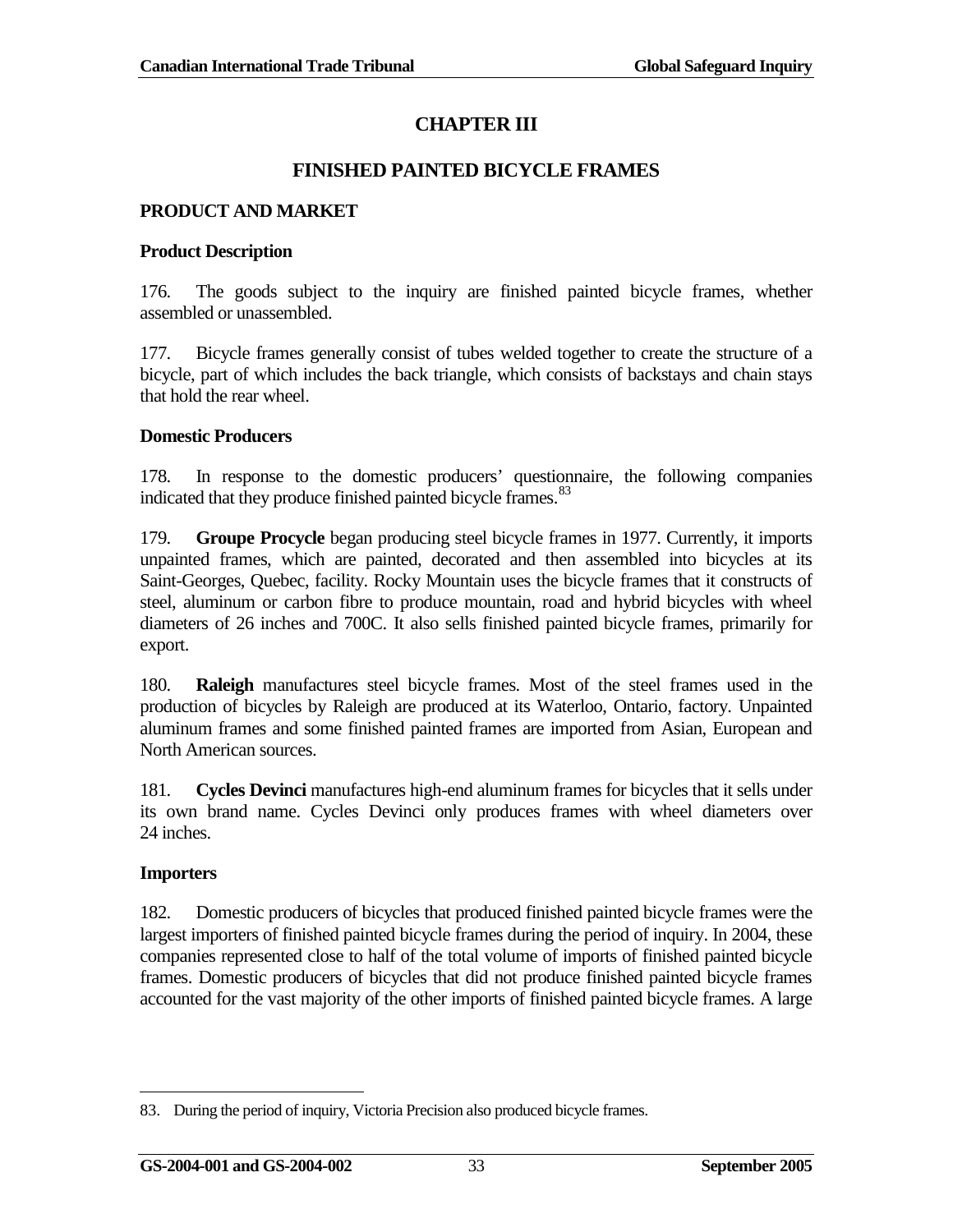number of importers, most of which represented approximately 1 percent or less of total imports, accounted for the remainder of imports.<sup>[84](#page-43-1)</sup>

#### **Foreign Producers**

183. The Tribunal received 29 responses to its foreign producers' questionnaire, as listed in Appendix IV. Eleven of these companies reported exporting finished painted bicycle frames to Canada. These companies are identified with an asterisk in the appendix.

#### **Marketing and Distribution**

184. Finished painted bicycle frames manufactured by domestic producers are primarily used internally for the production of bicycles. Whether domestically produced or imported, very limited quantities of finished painted bicycle frames are sold to third parties.

### <span id="page-43-0"></span>**ANALYSIS**

185. Pursuant to paragraph 27(1)(*a*) of the *CITT Act*, the Tribunal is required to determine whether finished painted bicycle frames are being imported in such increased quantities and under such conditions as to be a principal cause of serious injury, or threat thereof, to domestic producers of like or directly competitive goods.

186. Before proceeding with its analysis concerning the increased imports and serious injury, the Tribunal will first determine what are like or directly competitive goods to the subject imports and who are the domestic producers of those goods.

### **Like or Directly Competitive Goods**

187. The evidence indicates that finished painted bicycle frames produced in Canada are like or directly competitive goods in relation to the finished painted bicycle frames subject to the inquiry.

#### **Domestic Producers of Like or Directly Competitive Goods**

188. The Tribunal finds that, according to the evidence on the record, the major domestic producers of finished painted bicycle frames during the period of inquiry were the following companies: Cycles Devinci, Groupe Procycle, Raleigh and Victoria Precision.

#### **Increased Imports**

189. Table 5 shows total apparent imports and domestic production of finished painted bicycle frames into Canada for the years 2000 to 2004.

<span id="page-43-1"></span><sup>84.</sup> *Protected Pre-hearing Staff Report*, Tribunal Exhibit GS-2004-001/002-08 (protected), Administrative Record, Vol. 2.1 at 67.  $\overline{a}$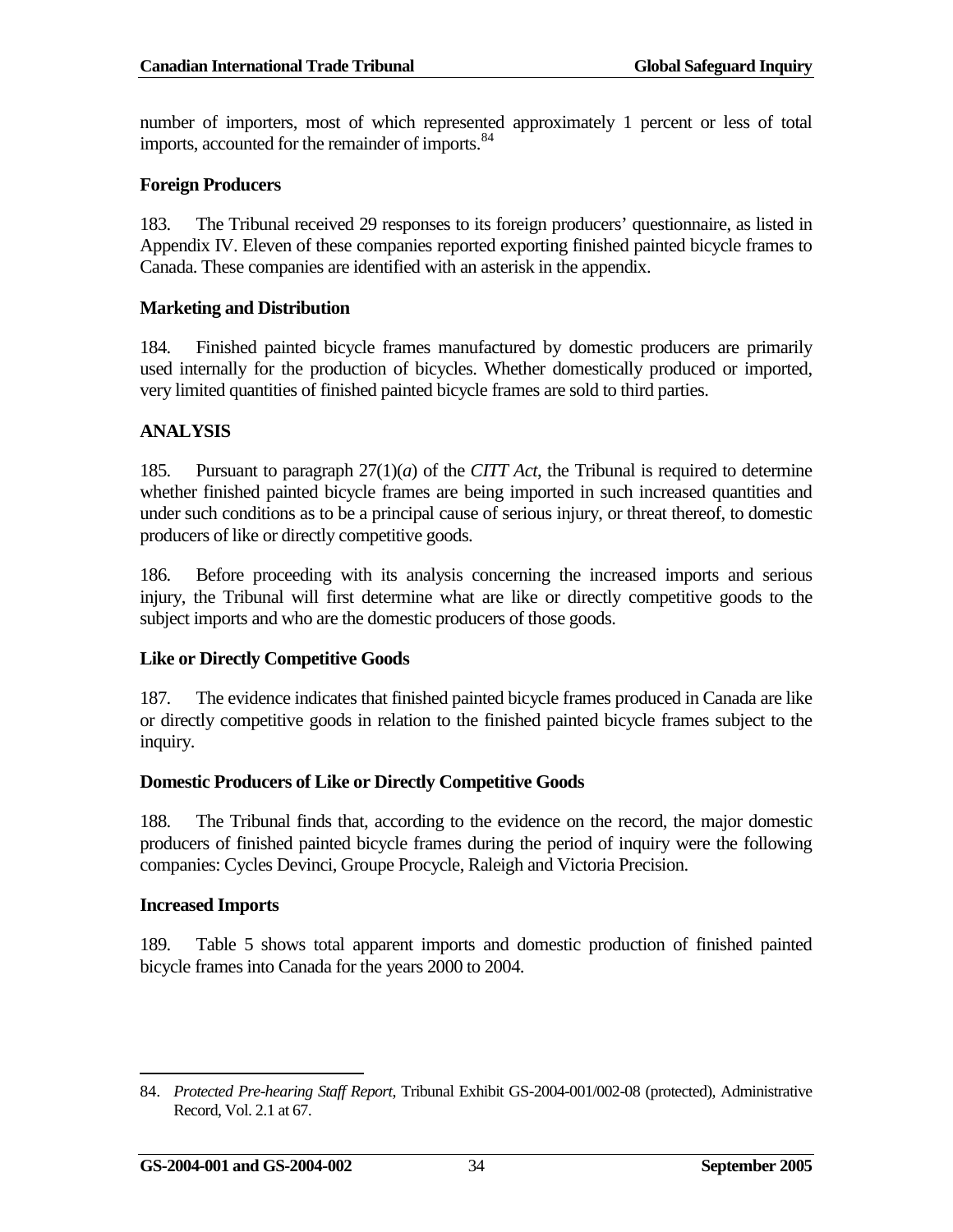| Table 5<br><b>Total Apparent Imports and Domestic Production of</b><br><b>Finished Painted Bicycle Frames</b>                                                                        |                     |                     |                 |               |              |
|--------------------------------------------------------------------------------------------------------------------------------------------------------------------------------------|---------------------|---------------------|-----------------|---------------|--------------|
| (units)                                                                                                                                                                              |                     |                     |                 |               |              |
|                                                                                                                                                                                      | 2000                | 2001                | 2002            | 2003          | 2004         |
| <b>Total Apparent Imports</b><br>% Change                                                                                                                                            | 35,642              | 56,319<br>58        | 55,729<br>(1)   | 54,835<br>(2) | 83,223<br>52 |
| Producers' Imports<br>% Change                                                                                                                                                       | 16,795              | 27,084<br>61        | 29,372<br>8     | 30,352<br>3   | 50,854<br>68 |
| Net Imports <sup>1</sup><br>% Change                                                                                                                                                 | 18,847              | 29,235<br>55        | 26,357<br>(10)  | 24,482<br>(7) | 32,369<br>32 |
| % Share of Producers' Imports<br>% Share of Net Imports <sup>1</sup>                                                                                                                 | 47<br>53            | 48<br>52            | 53<br>47        | 55<br>45      | 61<br>39     |
|                                                                                                                                                                                      | 100                 | 100                 | 100             | 100           | 100          |
| <b>Total Domestic Production</b><br>% Change                                                                                                                                         | 698,063             | 698,898<br>$\theta$ | 390,837<br>(44) | 401,001<br>3  | 405,003      |
| Total Imports Relative to Production (%)<br>Net Imports <sup>1</sup> Relative to Production $(\% )$                                                                                  | 5<br>$\overline{2}$ | 8<br>$\overline{4}$ | 14<br>7         | 14<br>6       | 21<br>8      |
| 1.<br>Net imports equals total imports less producers' imports.<br>Source: Pre-hearing Staff Report, Tribunal Exhibit GS-2004-001/002-07, Administrative Record, Vol. 1.1 at 64, 67. |                     |                     |                 |               |              |

190. Total imports of finished painted bicycle frames increased by 48,000 units, or 133 percent, during the period of inquiry. Over the five-year period, the Tribunal notes that there were two significant surge periods, one in 2001 and the other in 2004. Between 2000 and 2001, imports of finished painted bicycle frames increased by 21,000 units, or 58 percent. Imports then remained fairly stable at this higher level in 2002 and 2003, before increasing by 28,000 units, or 52 percent, in 2004.

191. While imports increased, domestic production of finished painted bicycle frames declined over the period of inquiry, from 698,000 units in 2000, to 405,000 units in 2004, a decline of 293,000 units, or 42 percent. The vast majority of the decline took place in 2002, the year following the first significant increase in imports.

192. Imports of finished painted bicycle frames relative to domestic production increased from 5 percent in 2001 to 21 percent in 2004.

193. Based on the foregoing, the Tribunal finds that there has been a recent, sharp, sudden and significant increase in imports of finished painted bicycle frames in absolute terms and relative to the production in Canada of like or directly competitive goods.

# **Serious Injury**

194. The CBMA did not allege serious injury to the production of finished painted bicycle frames, and the evidence did not indicate that such injury has occurred. Therefore, the Tribunal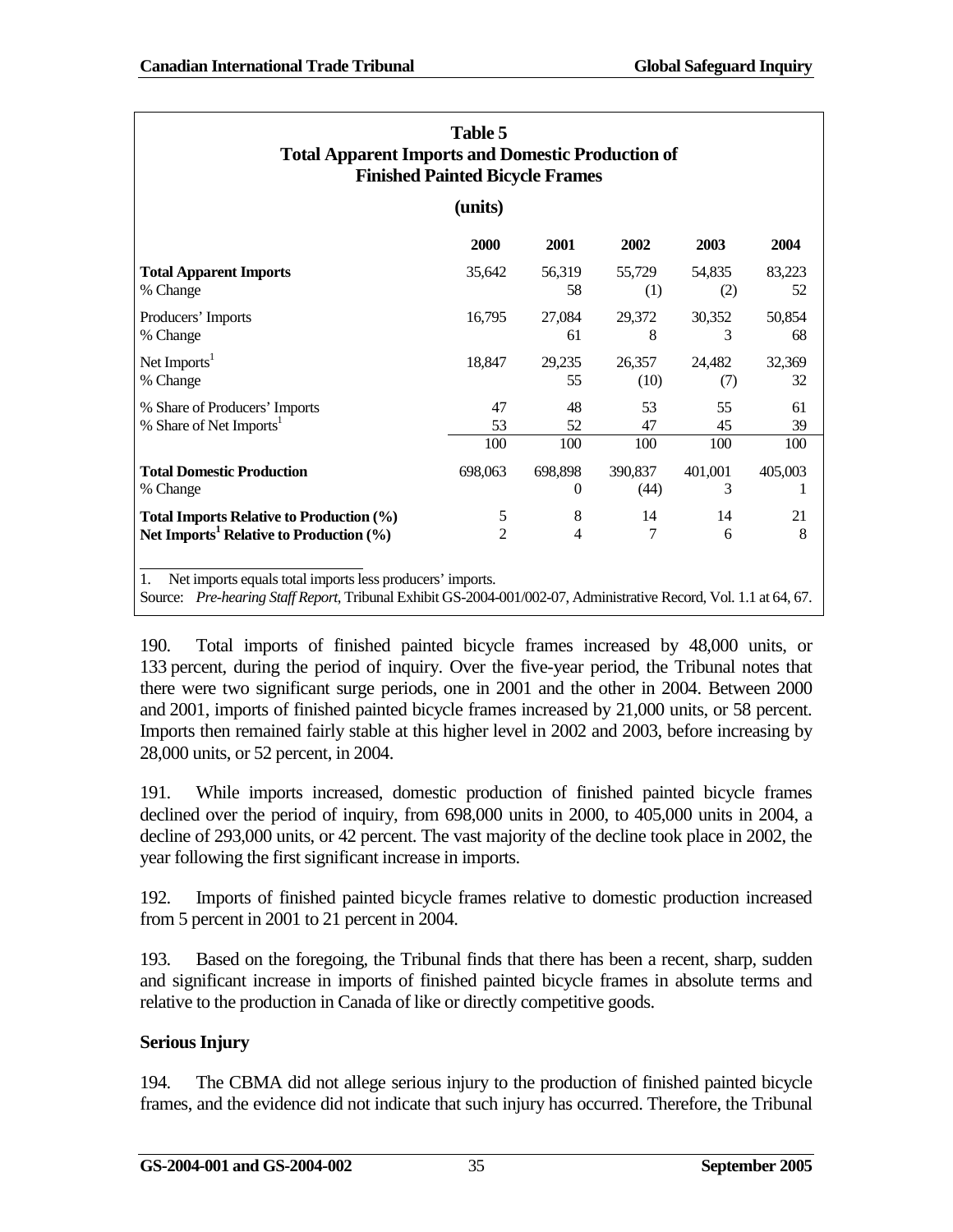concludes that increased imports of finished painted bicycle frames are not being imported in such increased quantities and under such conditions as to be a principal cause of serious injury to domestic producers of like or directly competitive goods.

#### **Threat of Serious Injury**

195. Having found that increased imports were not a cause of serious injury to the domestic producers of finished painted bicycle frames, the Tribunal must determine whether there is a threat of serious injury caused by the increase in imports. In this respect, the *CITT Act* requires the Tribunal to determine whether the increased imports are a principal cause of threat of serious injury. Subsection 2(1) defines threat of serious injury as meaning serious injury that, on the basis of facts, and not merely of allegation, conjecture or remote possibility, is clearly imminent.

196. The CBMA alleged that finished painted bicycle frames are being imported in such increased quantities and under such conditions as to threaten to cause serious injury to domestic producers of like or directly competitive goods.

197. In its complaints, the CBMA submitted that, if imported painted frames are not subject to safeguard protection, their importation would pose a threat of circumvention of the protection afforded to complete bicycles, as there would be an insignificant cost barrier and a low capital outlay needed to assemble complete bicycles using imported frames. Should there be protection against imports of bicycles, assembly in Canada of bicycles from imported finished painted bicycle frames could quickly and easily be established, displacing Canadian production of finished painted bicycle frames.

198. An examination of the imports indicates that domestic producers accounted for an increasing proportion of total imports each year during the period of inquiry. Imports by domestic producers increased from 47 percent of total imports in 2000 to 61 percent in 2004. The Tribunal considers that there can be no threat of injury to domestic producers by goods imported by domestic producers themselves. After deducting imports of finished painted frames by domestic producers, the Tribunal is of the view that the remaining volume and increase in imported finished painted bicycle frames are not sufficient, relative to the volume of domestic frame production, to threaten injury.

199. Therefore, the Tribunal determines that finished painted bicycle frames are not being imported in such increased quantities and under such conditions as to be a principal cause of threat of serious injury to the domestic producers of finished painted bicycle frames.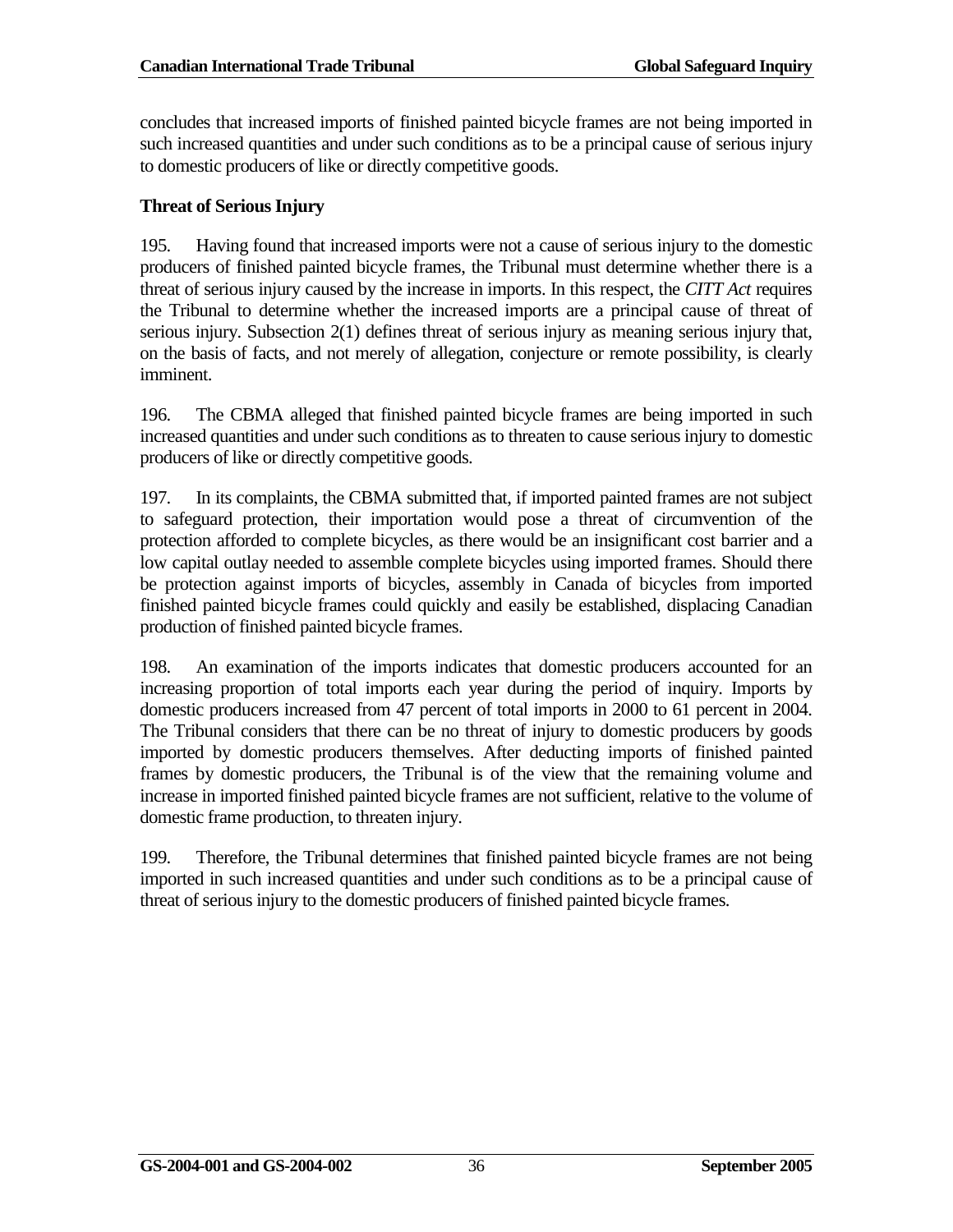# **CHAPTER IV**

### **RECOMMENDATIONS ON REQUESTS FOR PRODUCT EXCLUSIONS**

### <span id="page-46-1"></span><span id="page-46-0"></span>**INTRODUCTION**

200. In a notice issued May 3, 2005, the Tribunal outlined the exclusion request process for this global safeguard inquiry. The notice was sent to all persons who had been notified of the commencement of the inquiry. In addition, the exclusion request process and request forms were made available on the Tribunal's Web site.

201. The Tribunal received 26 exclusion requests for certain bicycles, 11 exclusion requests for certain finished painted bicycle frames and 5 exclusion requests for goods not subject to the inquiry.

202. In light of its determination that there has not been serious injury or threat of serious injury concerning certain finished painted bicycle frames, the Tribunal did not need to consider the exclusion requests for certain finished painted bicycle frames.

#### **Basis of Assessing the Requests for Exclusions**

203. The Tribunal recommends product exclusions only where it is of the view that such exclusions will not cause injury to the domestic producers. This approach is consistent with that adopted by the Tribunal in cases decided under *SIMA*. For example, in *Stainless Steel Wire*, the Tribunal stated:

The fundamental principle is that the Tribunal will grant product exclusions only when it is of the view that such exclusions will not cause injury to the domestic industry. The Tribunal has granted product exclusions for particular products in circumstances when, for instance, the domestic industry does not produce those particular products. The Tribunal also considers factors such as whether there is any domestic production of substitutable or competing goods, whether the domestic industry is an "active supplier" of the product or whether it normally produces the product or whether the domestic industry has the capability of producing the product.<sup>[85](#page-46-3)</sup> [Footnotes omitted]

### <span id="page-46-2"></span>**TRIBUNAL RECOMMENDATIONS FOR THE EXCLUSION OF CERTAIN BICYCLES**

204. Generally speaking, the exclusion requests covered the following types of bicycles: bicycles above certain FOB selling prices (at foreign point of direct shipment), folding bicycles, tandem bicycles, recumbent bicycles, bicycles made with specific materials, specific models, custom-designed bicycles, bicycles with a patented suspension and bicycles assembled with TIG welded frames. The following are the Tribunal's reasons for its recommendations concerning the exclusion requests.

<span id="page-46-3"></span><sup>85.</sup> (30 July 2004), NQ-2004-001 (CITT) at para. 96.  $\overline{a}$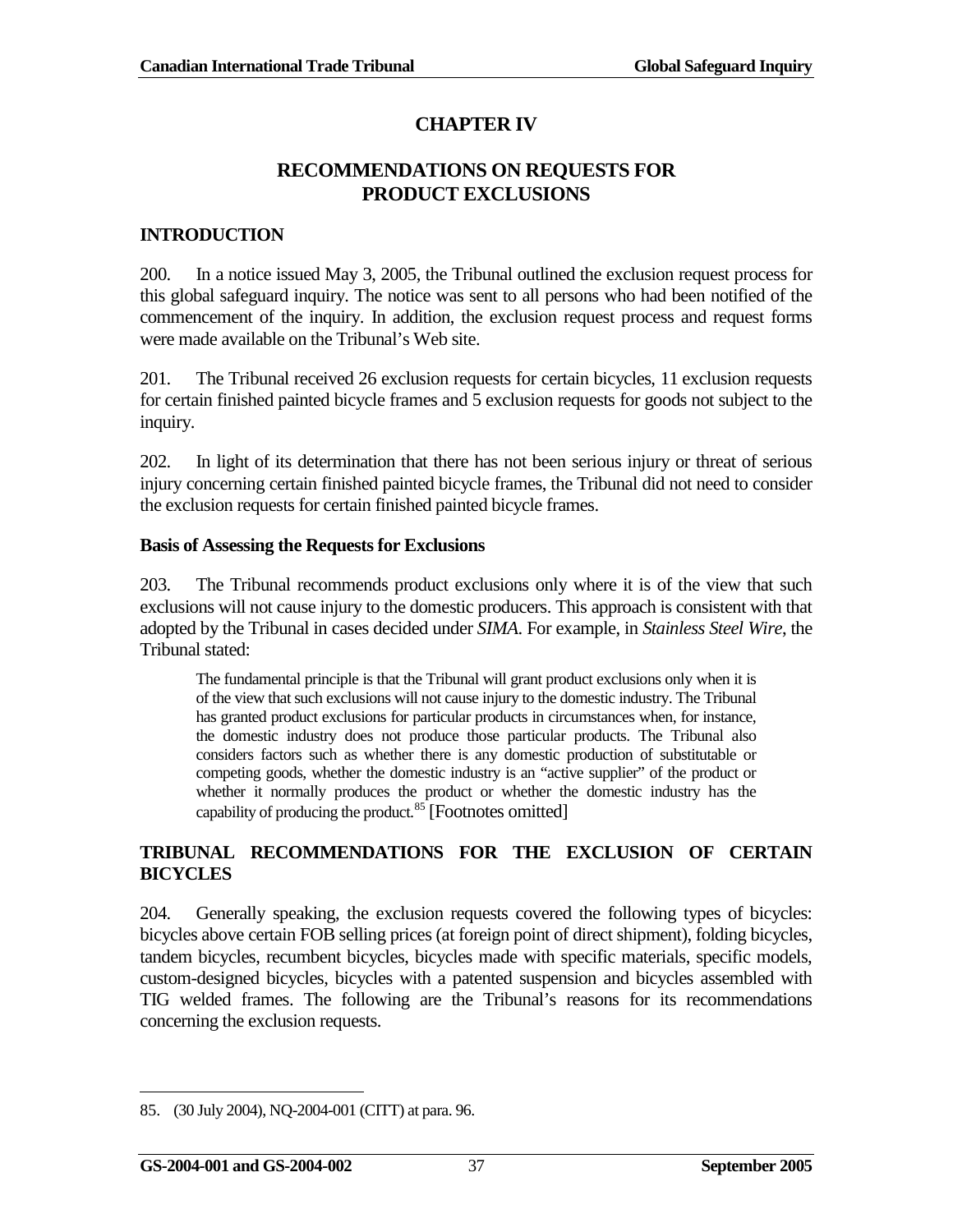205. First, the Tribunal considered the exclusion requests for bicycles with certain FOB selling prices. The Tribunal received three exclusion requests for complete bicycles with an FOB country of origin selling price exceeding CAN\$225. These requests were received from Giant Manufacturing, Taiwan Hodaka Ind. Co., Ltd. (Hodaka) and United Engineering. The Tribunal also received a request from Cervélo for an exclusion for high-end road and time trial bicycles. Based on evidence on the record, the Tribunal is satisfied that the bicycles for which Cervélo has requested an exclusion have an FOB country of origin selling price greater than CAN\$225.

206. In considering these requests, the Tribunal first determined that an FOB value of CAN\$225 is approximately equivalent to CAN\$400 retail. This FOB to retail price relationship is within the range of equivalences that were reported by respondents to the Tribunal's supplementary request for information relating to FOB to landed value and retail price relationships, as well as in witnesses' testimony.<sup>[86](#page-47-0)</sup>

207. The Tribunal is mindful that the CAN\$225 FOB to CAN\$400 retail equivalence is unchanged from the relationship that it found three years ago in the 2002 Review, despite the fact that the Canadian dollar appreciated against the U.S. dollar during this time. In concluding that the appreciation of the Canadian dollar has not substantially altered the FOB/retail relationship that existed in 2002, the Tribunal notes that the evidence on the record does not indicate any change in importer-distributor and importer-retailer margins since that time. This indicates that a bicycle that cost CAN\$225 FOB in 2004 should retail at the same level, namely, CAN\$400, as a bicycle that cost CAN\$225 FOB in 2002.<sup>[87](#page-47-1)</sup>

208. In considering these price point requests, the Tribunal examined the survey data collected on sales from domestic production and imports by wheel size and price ranges. The Tribunal examined sales from imports and domestic production of bicycles that retail as follows: (1) more than CAN\$1,000; (2) from CAN\$601 to CAN\$1,000; (3) from CAN\$401 to CAN\$600; and (4) CAN\$400 or less. The share of apparent imports of bicycles retailing in the various price segments was estimated using the ratio of annual sales from imports retailing in a

<span id="page-47-0"></span><sup>86.</sup> The Tribunal has relied, in particular, on the information provided by mass merchants in that regard. Tribunal Exhibit GS-2004-001/002-14.11C (protected), Administrative Record, Vol. 6A at 118.7-118.12; Tribunal Exhibit GS-2004-001/002-14.16D (protected), Administrative Record, Vol. 6B at 106.1-106.7; Tribunal Exhibits GS-2004-001/002-14.22D (protected) and -14.23C (protected). Administrative Record, Vol. 6C at 111.15-111.18 and 208.33-208.50 respectively; Tribunal Exhibit GS-2004-001/002-14.27D (protected), Administrative Record, Vol. 6D at 294.32-294.46; Tribunal Exhibit GS-2004-001/002-14.31C (protected), Administrative Record, Vol. 6E at 245-47; Tribunal Exhibit GS-2004-001/002-17.073A (protected), Administrative Record, Vol. 6.1A at 49.1-49.15; Importer's Exhibit B-04 (protected), para. 74, Administrative Record, Vol. 14; Importer's Exhibit R-01, para. 6, Administrative Record, Vol. 13E; *Transcript of In Camera Hearing*, Vol. 2, 22 June 2005, at 83-87; *Transcript of In Camera Hearing*, Vol. 3, 23 June 2005, at 380-89; *Transcript of In Camera Hearing*, Vol. 7, 29 June 2005, at 748-49.  $\overline{a}$ 

<span id="page-47-1"></span><sup>87.</sup> The major difference is that bicycles in 2004 have higher specifications than bicycles in 2002. The appreciation of the Canadian dollar has allowed importers to add features to imported bicycles without increasing their FOB Canadian costs or moving out of targeted retail price points.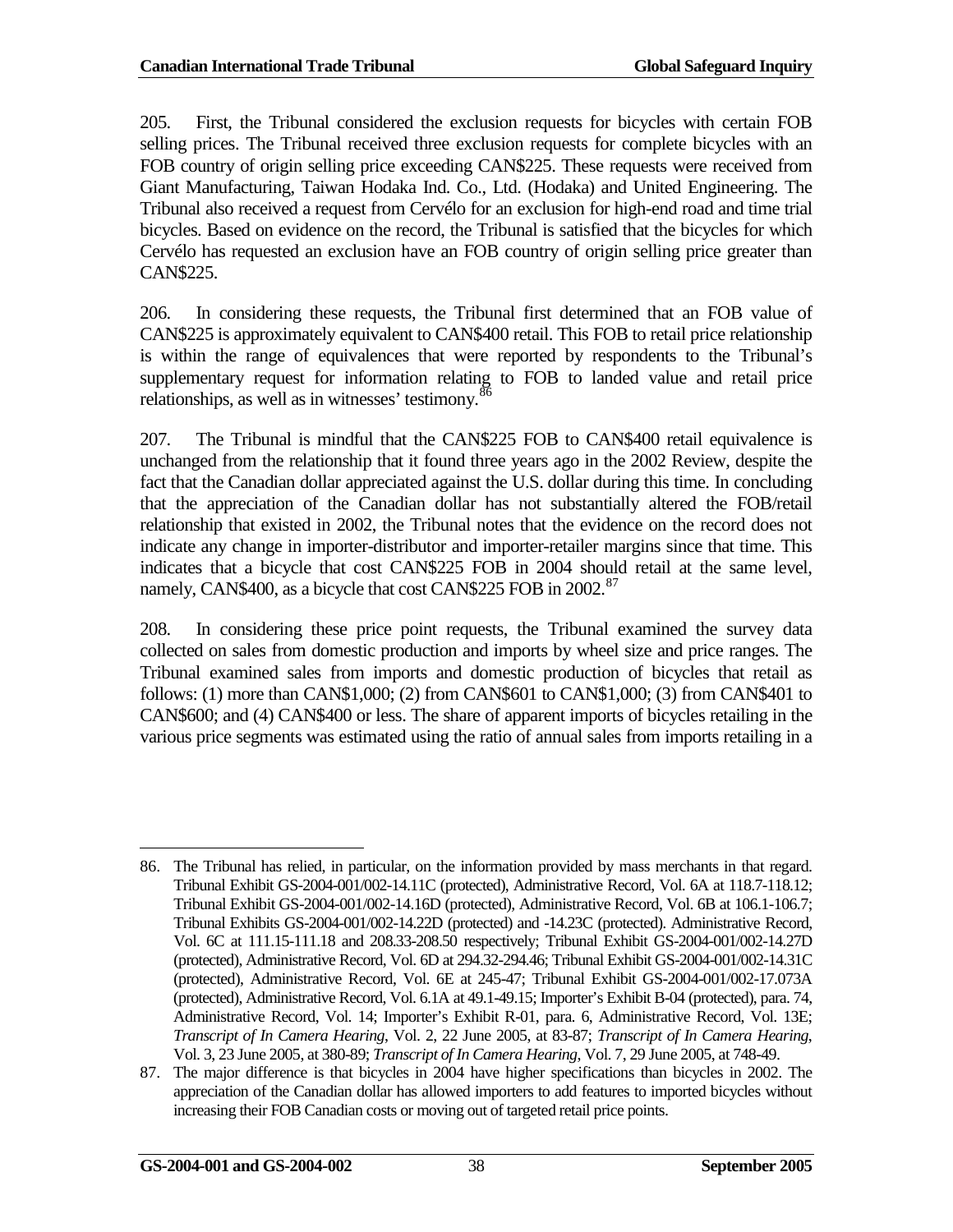particular price segment to total annual sales from imports, <sup>[88](#page-48-0)</sup> as reported to the Tribunal in response to its questionnaires.

209. The analysis indicated that a very large proportion of the apparent market for bicycles retails for CAN\$400 or less. Over the period of inquiry, sales from imports that retailed for CAN\$400 or less increased from approximately 75 percent of total sales from imports to over 85 percent. Sales by domestic producers of bicycles that retailed for CAN\$400 or less fluctuated between 90 and 93 percent of total domestic producers' sales over the same period, and between 94 and 96 percent of the sales from domestic production of the domestic producers supporting the complaint.

210. In this regard, the Tribunal notes domestic producers' predominant and increasing focus on their sales in the mass merchant segment of the market (which sells primarily in the CAN\$400 or less retail segment), particularly in light of Raleigh's growing relationship with CTC and Groupe Procycle's growing relationship with Wal-Mart. Similarly, the evidence of the domestic producers concerning injury focused essentially on the mass merchant segment and on bicycles retailing for CAN\$400 or less.

211. Indeed, domestic production and sales from domestic production of bicycles that retail for more than CAN\$400 increased during the period of inquiry, while domestic production and sales from domestic production of bicycles that retail for CAN\$400 or less declined significantly.<sup>[89](#page-48-1)</sup>

212. Consequently, the Tribunal finds that the domestic producers of bicycles experienced little or no injury with respect to bicycles that retail for over CAN\$400 and recommends that bicycles with an FOB selling price (at foreign point of direct shipment) exceeding CAN\$225 be excluded from the remedy.

213. Secondly, the Tribunal considered requests for exclusion for folding, tandem and semi and/or fully recumbent bicycles. The Tribunal recommends that folding, tandem and semi and/or fully recumbent bicycles be excluded from any remedy, as, in light of the limited domestic production, such exclusions would cause little or no injury to the domestic producers. Further, the Tribunal notes that the CBMA consented to these product exclusion requests.

214. Third, with regard to the exclusion requests for complete bicycles made fully or partially of carbon fibre or composite materials, monocoque aluminum and hydroformed aluminum, the Tribunal recommends that these bicycles not be excluded from any remedy because, in the Tribunal's view, the evidence indicates that the domestic industry makes substitutable products.

<span id="page-48-0"></span><sup>88.</sup> Includes producers' imports. Tribunal questionnaire replies with respect to sales by price category represented, on average, over 75 percent of the apparent market.  $\overline{a}$ 

<span id="page-48-1"></span><sup>89.</sup> Total sales of bicycles retailing for more than CAN\$400 increased by approximately 45,000 units, or 36 percent, during the period of inquiry. During this period, domestic producers increased their sales by over 3,000 units. Total sales of bicycles retailing for CAN\$400 or less increased by approximately 37 percent during the period of inquiry; however, sales from domestic production declined by almost 192,000 units over the same period. *Protected Pre-hearing Staff Report*, revised 24 May 2005, Tribunal Exhibit GS-2004-001/002-08A (protected), Vol. 2.1 at 241.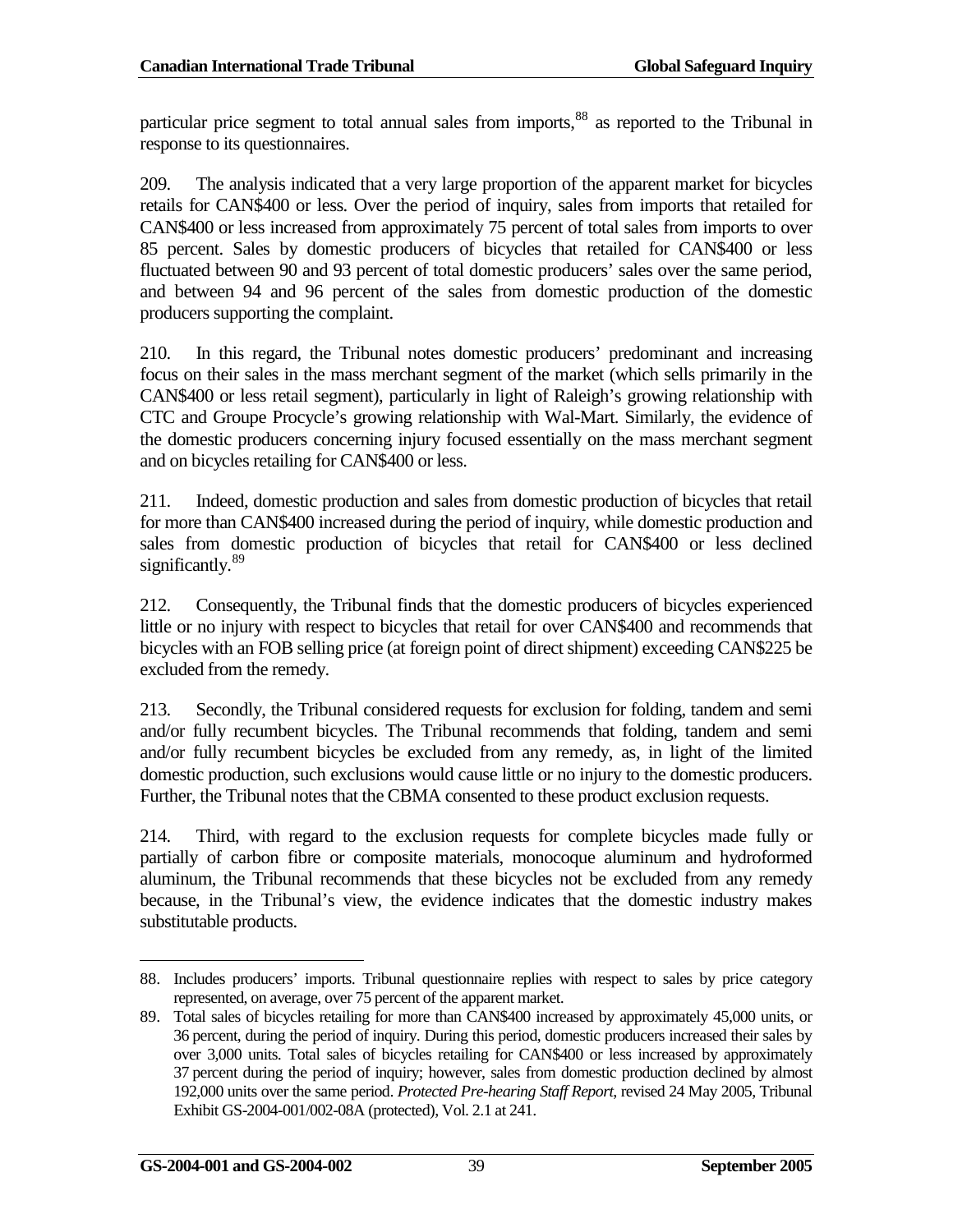215. Fourth, the Tribunal recommends that the exclusions requested by Norco with regard to the bicycles listed below be denied because the Tribunal is satisfied that the domestic industry produces models that are substitutable for those bicycles for which exclusions were sought. They include those with:

- wheel sizes under 16 inches and FOB values over CAN\$22; $^{90}$  $^{90}$  $^{90}$
- wheel sizes of 16 inches and over but under 20 inches and FOB values over CAN\$34;
- wheel sizes of 20 inches and over but under 24 inches and FOB values over CAN\$47;
- wheel sizes of 24 inches and FOB values over CAN\$59; and
- wheel sizes of 26 inches and FOB values over CAN\$78.

216. Fifth, for model-specific product exclusion requests from Kenton Bicycle Co., including its Chopper model, the Tribunal is satisfied that the domestic industry produces models that are substitutable for these types of bicycles and, therefore, recommends that these goods not be excluded from any remedy.

217. Sixth, the Tribunal recommends that "custom-designed" bicycles by Pt. Wijaya Indonesia Makmur Bicycle Industries (WIM) not be excluded from any remedy,  $91$  as it considers that substitutable products are available from domestic producers, such as private label bicycles made to third-party specifications.

218. Seventh, the Tribunal recommends that Norco bicycles with FSR four-bar link patented suspension from Specialized not be excluded from any remedy, as it considers that substitutable products are available from domestic producers. The Tribunal is satisfied that the domestic industry produces bicycles with dual suspension with four-bar link, which is substitutable for the patented suspension available from Specialized.

219. Finally, with respect to the exclusion request for bicycles with TIG welded frames, the Tribunal recommends that these goods not be excluded from any remedy, as it is satisfied that the bicycles produced with Metal Inert Gas welding by the domestic industry are substitutable products.

220. Table 6 lists the Tribunal's recommendations on product exclusion requests.

 $\overline{a}$ 

<span id="page-49-0"></span><sup>90.</sup> Bicycles with wheel diameters of 15 inches or less are not goods subject to this global safeguard inquiry.

<span id="page-49-1"></span><sup>91.</sup> To the extent that these "custom-designed" bicycles are not excluded as imports from a developing country.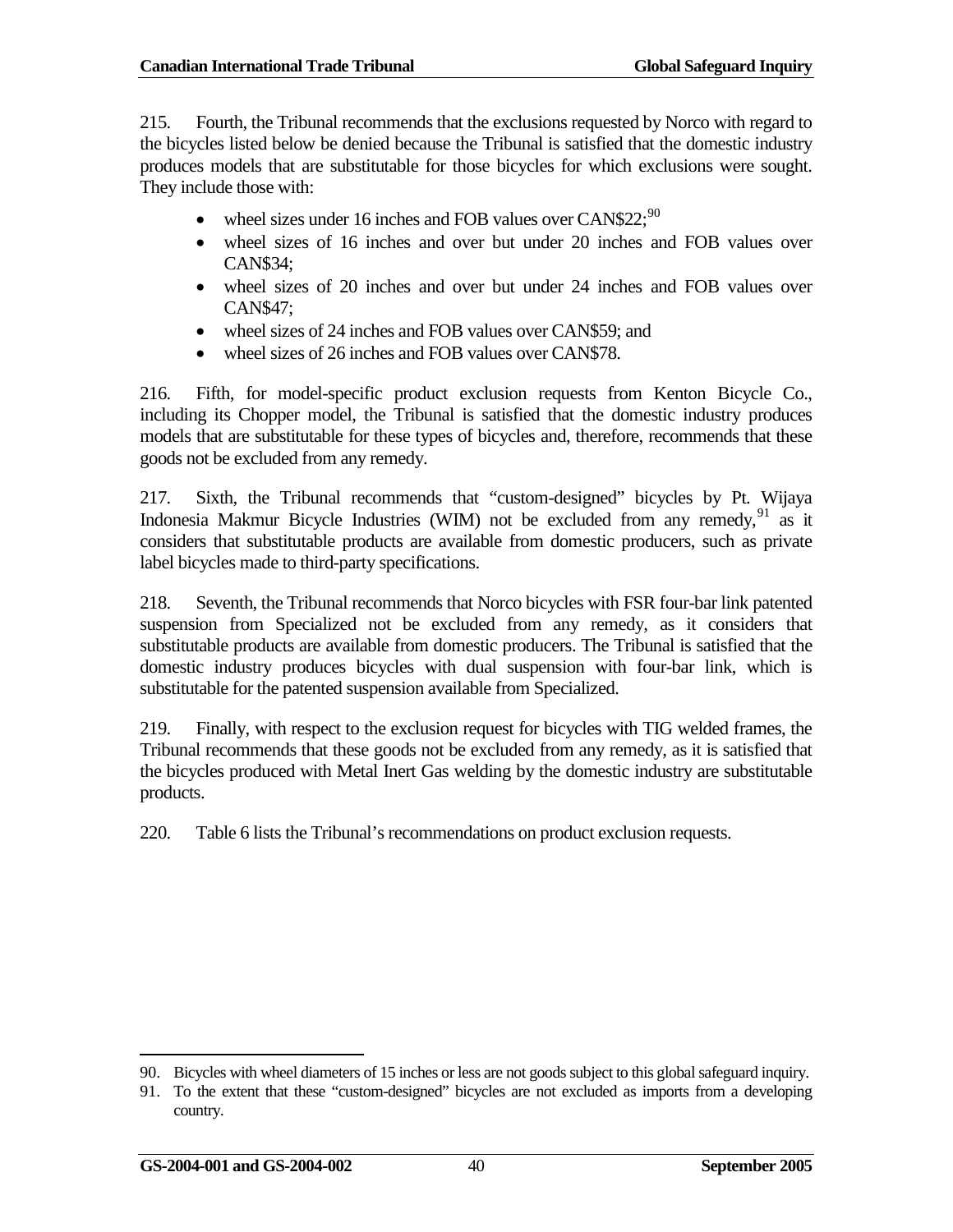| Table 6<br><b>Recommendations Concerning Requests for Product Exclusions</b> |                                          |                                                                                                                                                                           |                                                                            |  |
|------------------------------------------------------------------------------|------------------------------------------|---------------------------------------------------------------------------------------------------------------------------------------------------------------------------|----------------------------------------------------------------------------|--|
| <b>Exhibit No.</b><br>(Vol. 1.2)                                             | <b>Requester</b>                         | <b>Product</b>                                                                                                                                                            | Tribunal's<br><b>Recommendation</b>                                        |  |
| 31.07                                                                        | <b>Giant Manufacturing</b>               | • Bicycles with an FOB selling<br>price greater than CAN\$225                                                                                                             | Exclude from the remedy                                                    |  |
| 31.05                                                                        | Hodaka                                   | • Bicycles with an FOB selling<br>price greater than CAN\$225                                                                                                             | Exclude from the remedy                                                    |  |
| 31.08                                                                        | <b>United Engineering</b>                | • Bicycles with an FOB selling<br>price greater than CAN\$225                                                                                                             | Exclude from the remedy                                                    |  |
| 31.12                                                                        | Cervélo                                  | • High-end road bicycles and<br>high-end time trial bicycles of<br>synthetic and aluminum<br>materials                                                                    | Exclude from the remedy if<br>FOB selling price exceeds<br><b>CAN\$225</b> |  |
| 31.01                                                                        | Giatex Bicycles Inc.                     | • Folding bicycles                                                                                                                                                        | Exclude from the remedy                                                    |  |
| 31.02                                                                        | Pacific Waterhouse Intl. Trading<br>Inc. | • Folding bicycles                                                                                                                                                        | Exclude from the remedy                                                    |  |
| 31.04                                                                        | Peakbuyer Co. Ltd.                       | • Folding bicycles                                                                                                                                                        | Exclude from the remedy                                                    |  |
| 31.07                                                                        | <b>Giant Manufacturing</b>               | • Folding bicycles                                                                                                                                                        | Exclude from the remedy                                                    |  |
| 31.08                                                                        | <b>United Engineering</b>                | • Folding bicycles                                                                                                                                                        | Exclude from the remedy                                                    |  |
| 31.09                                                                        | OYAMA Industrial Co. Ltd.                | • Folding bicycles                                                                                                                                                        | Exclude from the remedy                                                    |  |
| 31.08                                                                        | <b>United Engineering</b>                | • Tandem bicycles                                                                                                                                                         | Exclude from the remedy                                                    |  |
| 31.07                                                                        | <b>Giant Manufacturing</b>               | • Recumbent bicycles                                                                                                                                                      | Exclude from the remedy                                                    |  |
| 31.13                                                                        | <b>Norco</b>                             | • Complete bicycles made fully or<br>partially of carbon fibre or<br>composite materials                                                                                  | Deny the exclusion request*                                                |  |
| 31.13                                                                        | <b>Norco</b>                             | • Complete bicycles made fully or<br>partially of monocoque<br>aluminum or hydroformed<br>aluminum                                                                        | Deny the exclusion request*                                                |  |
| 31.03                                                                        | Kenton Bicycle Co.                       | • 2600DH 26 inches aluminum<br>27 SPD Shimano LX Deore<br>• DX 26 inches aluminum 24SPD<br>Shimano Acera<br>• Rocket 20 inches aluminum<br>freestyle<br>$\bullet$ Chopper | Deny the exclusion request*                                                |  |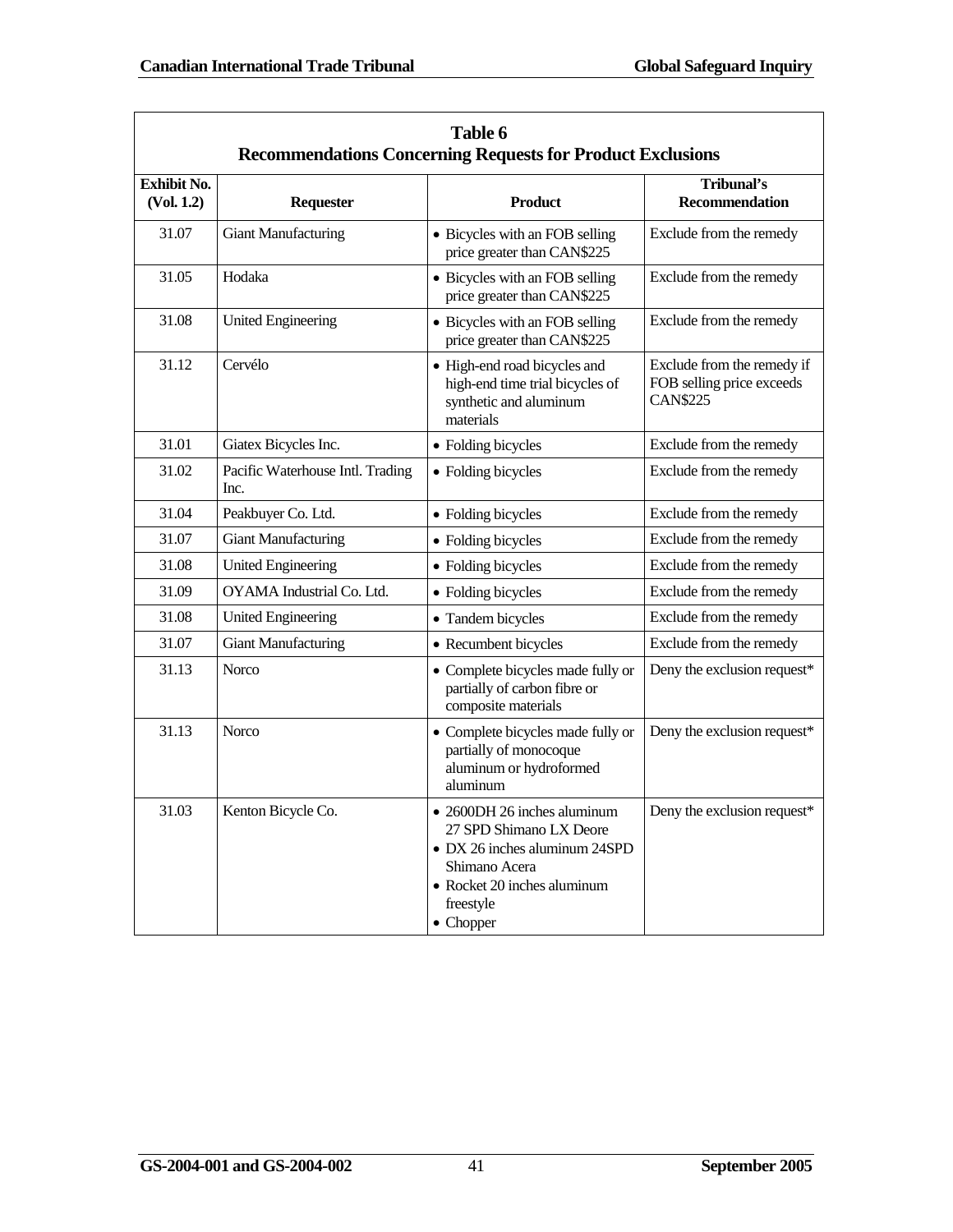| <b>Exhibit No.</b><br><b>Product</b><br>(Vol. 1.2)<br>Requester<br><b>Norco</b><br>Bicycles of various sizes and<br>31.13<br>corresponding FOB values:<br>• Wheel sizes under 16 inches and<br>FOB values over CAN\$22<br>• Wheel sizes of 16 inches and<br>over but under 20 inches and<br>FOB values over CAN\$34<br>• Wheel sizes of 20 inches and<br>over but under 24 inches and<br>FOB values over CAN\$47<br>• Wheel sizes of 24 inches and<br>FOB values over CAN\$59<br>• Wheel sizes of 26 inches and<br>FOB values over CAN\$78<br>31.06<br><b>WIM</b><br>• Custom-designed bicycles with<br>wheel diameters of 16 inches,<br>20 inches, 24 inches and<br>26 inches, pursuant to customer-<br>supplied specifications<br>31.13<br><b>Norco</b><br>• Finished painted bicycles using<br>FSR four-bar link patented<br>suspension from Specialized<br>31.10<br>Canadian Association of<br>• TIG welded assembled bicycles<br><b>Specialty Bicycle Importers</b><br>with TIG welded frames<br>(CASBI)<br>31.10<br><b>CASBI</b><br>• Carbon fibre forks<br>31.10<br><b>CASBI</b><br>• TIG welded cromoly forks | Table 6 (cont'd)<br><b>Recommendations Concerning Requests for Product Exclusions</b> |                            |                               |                                     |  |  |
|-----------------------------------------------------------------------------------------------------------------------------------------------------------------------------------------------------------------------------------------------------------------------------------------------------------------------------------------------------------------------------------------------------------------------------------------------------------------------------------------------------------------------------------------------------------------------------------------------------------------------------------------------------------------------------------------------------------------------------------------------------------------------------------------------------------------------------------------------------------------------------------------------------------------------------------------------------------------------------------------------------------------------------------------------------------------------------------------------------------------------|---------------------------------------------------------------------------------------|----------------------------|-------------------------------|-------------------------------------|--|--|
|                                                                                                                                                                                                                                                                                                                                                                                                                                                                                                                                                                                                                                                                                                                                                                                                                                                                                                                                                                                                                                                                                                                       |                                                                                       |                            |                               | Tribunal's<br><b>Recommendation</b> |  |  |
|                                                                                                                                                                                                                                                                                                                                                                                                                                                                                                                                                                                                                                                                                                                                                                                                                                                                                                                                                                                                                                                                                                                       |                                                                                       |                            |                               | Deny the exclusion request*         |  |  |
|                                                                                                                                                                                                                                                                                                                                                                                                                                                                                                                                                                                                                                                                                                                                                                                                                                                                                                                                                                                                                                                                                                                       |                                                                                       |                            |                               | Deny the exclusion request*         |  |  |
|                                                                                                                                                                                                                                                                                                                                                                                                                                                                                                                                                                                                                                                                                                                                                                                                                                                                                                                                                                                                                                                                                                                       |                                                                                       |                            |                               | Deny the exclusion request*         |  |  |
|                                                                                                                                                                                                                                                                                                                                                                                                                                                                                                                                                                                                                                                                                                                                                                                                                                                                                                                                                                                                                                                                                                                       |                                                                                       |                            |                               | Deny the exclusion request*         |  |  |
|                                                                                                                                                                                                                                                                                                                                                                                                                                                                                                                                                                                                                                                                                                                                                                                                                                                                                                                                                                                                                                                                                                                       |                                                                                       |                            |                               | Not subject to the inquiry          |  |  |
|                                                                                                                                                                                                                                                                                                                                                                                                                                                                                                                                                                                                                                                                                                                                                                                                                                                                                                                                                                                                                                                                                                                       |                                                                                       |                            |                               | Not subject to the inquiry          |  |  |
| forks made with a specific<br>manufacturing technique                                                                                                                                                                                                                                                                                                                                                                                                                                                                                                                                                                                                                                                                                                                                                                                                                                                                                                                                                                                                                                                                 | 31.14                                                                                 | <b>Outdoor Gear Canada</b> | • Carbon, kevlar or composite | Not subject to the inquiry          |  |  |
| 31.13<br>Norco<br>• Toy bicycles under classification<br>No. 8712.00.00.11                                                                                                                                                                                                                                                                                                                                                                                                                                                                                                                                                                                                                                                                                                                                                                                                                                                                                                                                                                                                                                            |                                                                                       |                            |                               | Not subject to the inquiry          |  |  |
| 31.03<br>Kenton Bicycle Co.<br>• 20 inches Unicycle                                                                                                                                                                                                                                                                                                                                                                                                                                                                                                                                                                                                                                                                                                                                                                                                                                                                                                                                                                                                                                                                   |                                                                                       |                            |                               | Not subject to the inquiry          |  |  |

\* The Tribunal recommends that any goods covered by these requests that have an FOB selling price (at foreign point of direct shipment) greater than CAN\$225 be excluded from the remedy.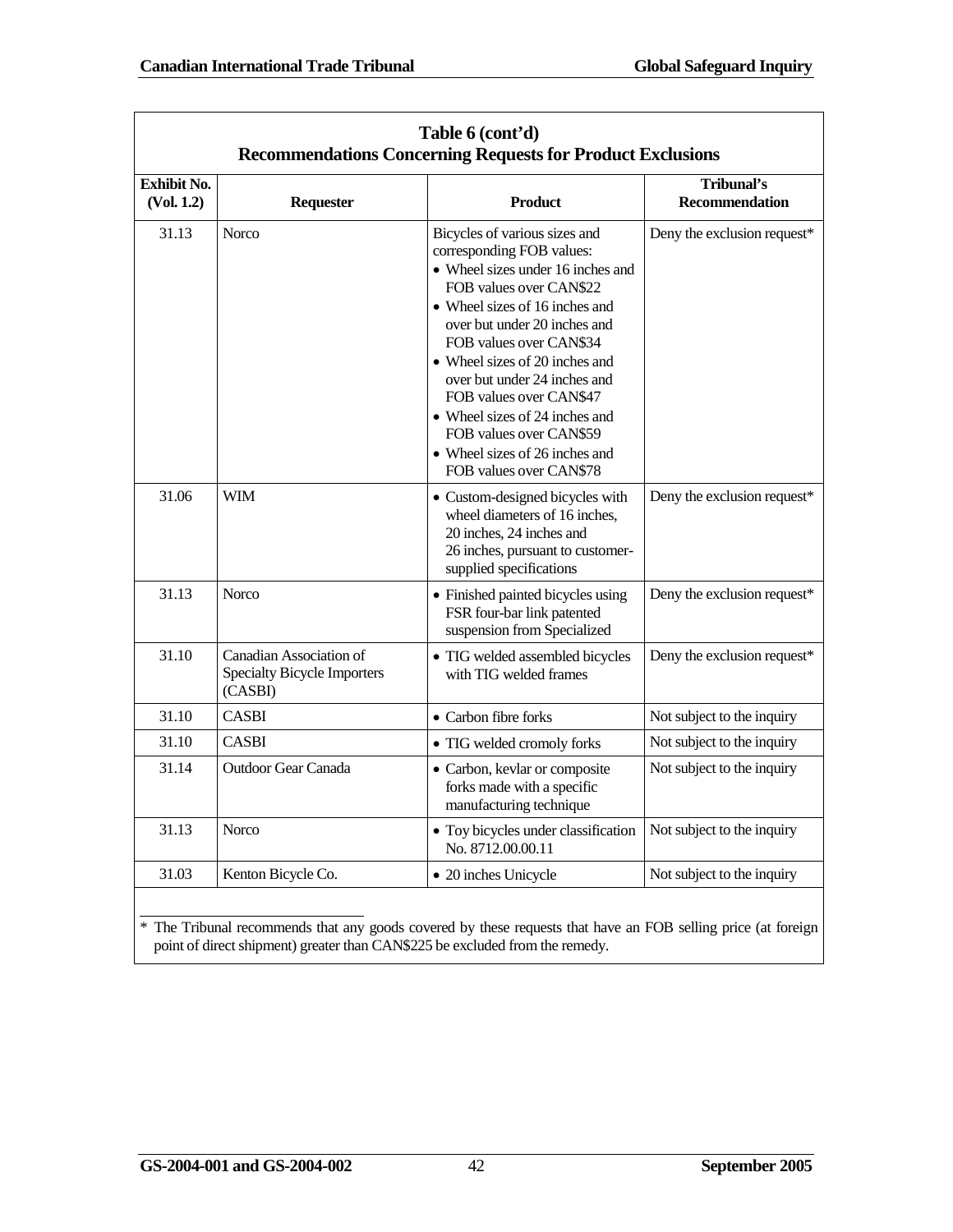# **CHAPTER V**

### **RECOMMENDATION ON APPROPRIATE REMEDY**

### <span id="page-52-1"></span><span id="page-52-0"></span>**INTRODUCTION**

221. As noted in Chapter I, the Tribunal's authority to address remedy in this global safeguard inquiry is found in the Referral Order, made on May 10, 2005, by the Governor General in Council, on the recommendation of the Minister of Finance and the Minister for International Trade, pursuant to subsection 27(3) of the *CITT Act.* Part (b) of the Referral Order refers to the Tribunal the matter of recommending to the Government the most appropriate remedy to address any injury or threat of injury that may be found in this case "over a period of three years, in accordance with Canada's rights and obligations under international trade agreements".

222. On May 13, 2005, the Tribunal published a notice of receipt of referral order, in which it advised parties and interested persons that it was conducting its injury and remedy proceedings concurrently. Parties were invited to make submissions on remedy at the same time as their submissions on injury. Further to the May 13, 2005, notice, the Tribunal received 2 remedy submissions on bicycles from parties supporting the complaint and 23 remedy submissions on bicycles from parties<sup>[92](#page-52-3)</sup> opposing the complaint. At the hearing, the Tribunal also invited counsel to make, as part of their closing arguments, submissions on remedy.

223. In this chapter, the Tribunal provides its recommendation on remedy. In making its recommendation, the Tribunal is guided by the Referral Order and by Canada's obligations under *GATT 1994*, the *Agreement on Safeguards*, *NAFTA*, *CIFTA* and the *CCFTA*. The Tribunal has also taken into account all the remedy submissions on bicycles, as well as the total body of evidence on the record pertaining to both injury and remedy.

### <span id="page-52-2"></span>**CHOICE OF REMEDY**

224. The types of measures generally considered to remedy any injury found in a global safeguard inquiry include: (1) simple tariffs or surtaxes, which apply to all imports irrespective of their volume; (2) tariff-rate quotas (TRQs), which impose different tariff rates below and above a predetermined import volume threshold; and (3) quotas, which establish an upper limit on the absolute volume of imports that can enter the market within a given period of time. The Tribunal notes that almost all the submissions on bicycles in this case proposed a remedy in the form of either a surtax or a TRQ. One submission proposed a specific duty amount to be applied to all imports. There were no submissions from any parties that supported a remedy in the form of a quota alone.

<span id="page-52-3"></span><sup>92.</sup> During the course of this global safeguard inquiry, the Tribunal also received eight letters from non-parties that provided their views on the negative impact that the application of a safeguard measure would have on their businesses and on the Canadian bicycle industry in general.  $\overline{a}$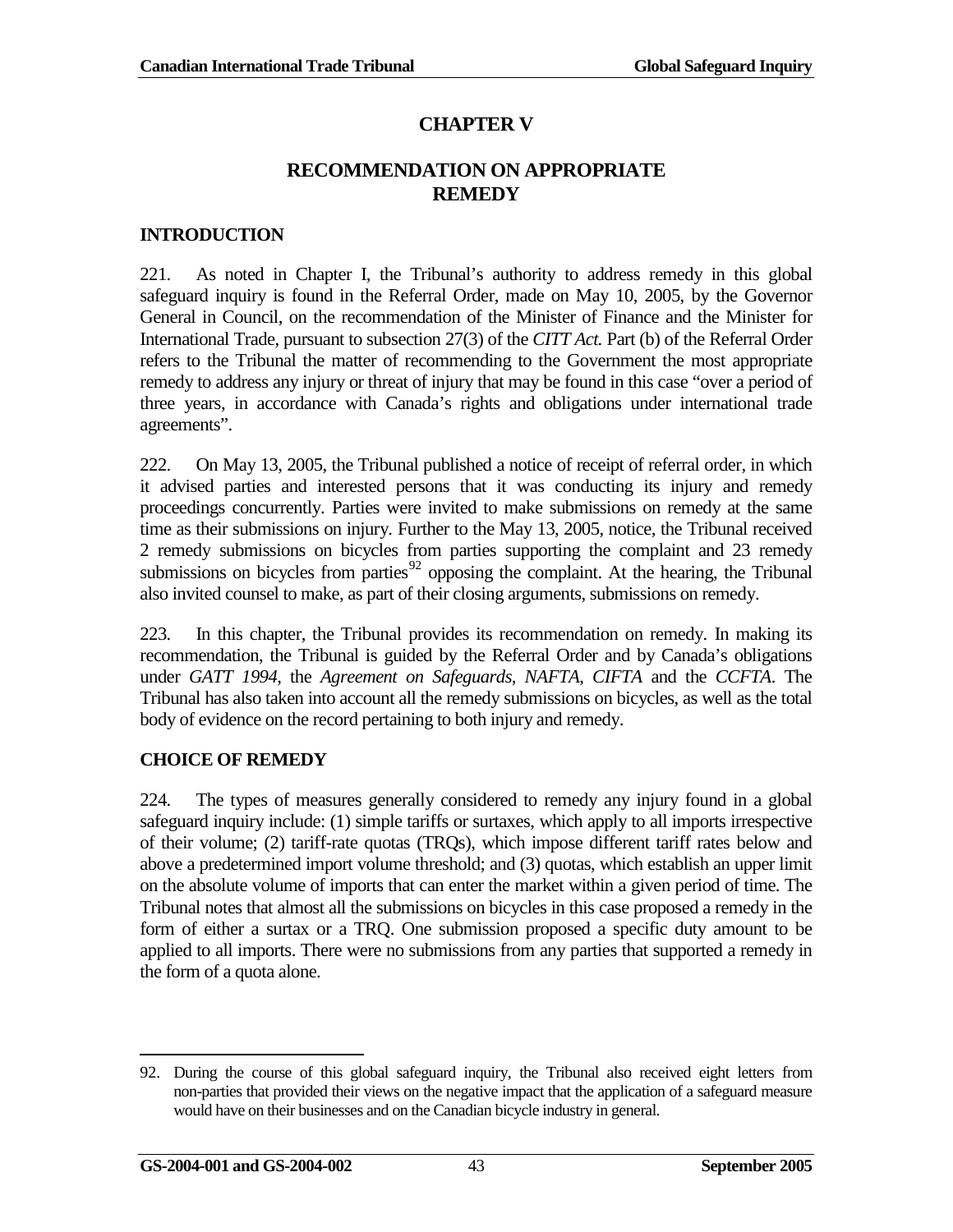225. The CBMA indicated, in its principal remedy submission on bicycles,  $93$  that its preferred approach to remedy was a surtax. Several of the parties opposing the complaint also indicated that, if injury were found, a remedy in the form of a surtax was the most acceptable approach from their perspective. Generally speaking, those that supported a surtax indicated that they did so because they felt that it was fairer, simpler to administer, more transparent, less disruptive of market patterns and less trade distorting than other remedies. The Tribunal agrees that, in this case, a surtax is the most appropriate remedy to remove the injury that has been experienced by the domestic producers.

226. In terms of remedying the serious injury caused to domestic producers of bicycles, the Tribunal notes that the market segment where injury is most highly concentrated, bicycles selling for CAN\$400 or less retail, as discussed in Chapter IV, is cost-driven and highly price-sensitive.<sup>[94](#page-53-1)</sup> Competition between domestic and imported bicycles within this segment is particularly intense at OPPs.<sup>[95](#page-53-2)</sup> As previously noted in Chapter II, sales of bicycles at OPPs comprise substantial volumes of domestic producers' sales and are critical to minimizing unit costs and maintaining efficient plant operations.

227. The evidence shows that imports from the major source countries<sup>[96](#page-53-3)</sup> have a significant cost advantage in this price segment stemming from their low labour costs.<sup>[97](#page-53-4)</sup> Moreover, since 2002, the appreciation of the Canadian dollar has reinforced this underlying labour cost advantage by lowering the purchase cost of imported bicycles.<sup>[98](#page-53-5)</sup> This has allowed imports to substantially undercut domestic prices on comparable bicycles and to offer more features than domestic bicycles at any given price point in the CAN\$400 or less retail segment.

<span id="page-53-0"></span><sup>93.</sup> Manufacturer's Exhibit A-02, paras. 126-33, Administrative Record, Vol. 11. The CBMA also made submissions, in the alternative to a surtax, pertaining to a TRQ and a specific duty (Manufacturer's Exhibit A-02, paras. 134-37, Administrative Record, Vol. 11; *Transcript of Public Argument*, 30 June 2005, at 63-67).  $\overline{a}$ 

<span id="page-53-1"></span><sup>94.</sup> Manufacturer's Exhibit A-03 (protected), paras. 23-24, Administrative Record, Vol. 12; Manufacturer's Exhibit A-04, paras. 21-22, Administrative Record, Vol. 11; Importer's Exhibit B-03, para. 79, Administrative Record, Vol. 13; *Transcript of Public Hearing*, Vol. 1, 20 June 2005, at 25, 65-66, 95, 98-99, 102, 183, 254; *Transcript of Public Hearing*, Vol. 2, 21 June 2005, at 414-15, 420, 422; *Transcript of Public Hearing*, Vol. 3, 22 June 2005, at 575; *Transcript of Public Hearing*, Vol. 5, 24 June 2005, at 859-63, 871-72; *Transcript of Public Hearing*, Vol. 6, 27 June 2005, at 1151; *Transcript of In Camera Hearing*, Vol. 7, 28 June 2005, at 1266-67.

<span id="page-53-2"></span><sup>95.</sup> *Transcript of Public Hearing*, Vol. 1, 20 June 2005, at 24-25; *Transcript of Public Hearing*, Vol. 3, 22 June 2005, at 574, 581-82, 625-26, 648-49; *Transcript of Public Hearing*, Vol. 5, 24 June 2005, at 859-63; *Transcript of In Camera Hearing*, Vol. 2, 22 June 2005, at 37.

<span id="page-53-3"></span><sup>96.</sup> In 2004, the five largest exporting countries to Canada were, by volume and order of importance, China, Vietnam, Chinese Taipei, the Philippines and Thailand. Ninety-six percent of imported bicycles with wheel diameters greater than 38.1 centimetres (15 inches) were sourced from these five countries in 2004. *Pre-hearing Staff Report*, Tribunal Exhibit GS-2004-001/002-07, Administrative Record, Vol. 1.1 at 40.

<span id="page-53-4"></span><sup>97.</sup> *Pre-hearing Staff Report*, Tribunal Exhibit GS-2004-001/002-07, Administrative Record, Vol. 1.1 at 126; *Transcript of Public Hearing*, Vol. 2, 21 June 2005, at 425, 428-29.

<span id="page-53-5"></span><sup>98.</sup> Canadian producers have also benefited, to some extent, from the appreciation of the Canadian dollar by lowering their Canadian dollar cost of imported bicycle components. Importer's Exhibit Q-09, para. 8, Administrative Record, Vol. 13E.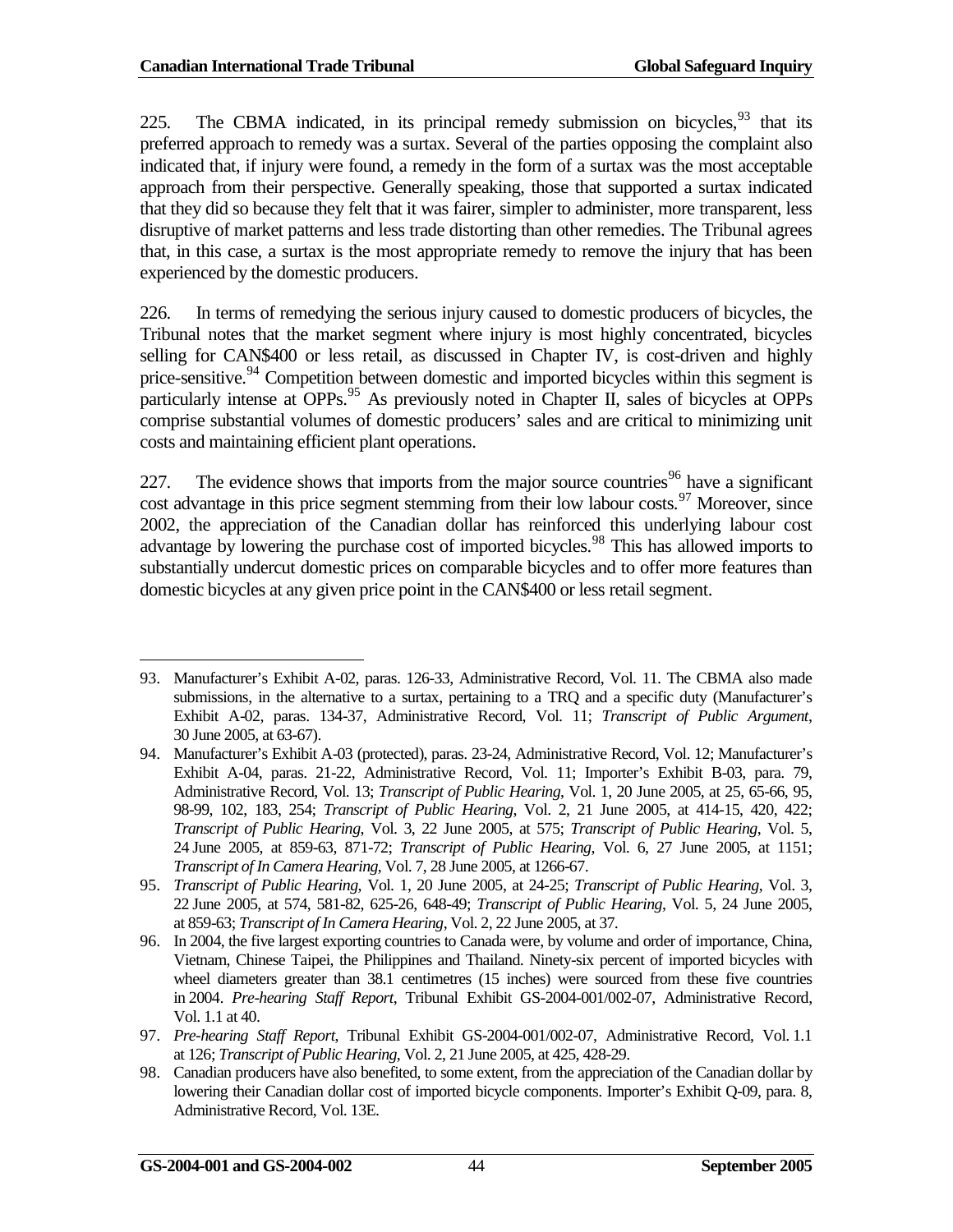228. In the Tribunal's opinion, the simplest, most effective and direct way to address these advantages is to raise import costs through a surtax on all imports that sell in this price range. As it is impractical to impose the surtax at the retail level, the Tribunal is proposing that the surtax be applied, on an *ad valorem* basis, to the equivalent FOB price, which, as discussed in Chapter IV, is CAN\$225.

229. The degree to which the proposed surtax will affect retail prices, at any point in time over the three-year period, will be determined by the level of competition prevailing in the Canadian bicycle market. The greater the competition, the lower the likely impact on retail prices. In the Tribunal's opinion, the intense competition that prevails in this sector of the market should limit the price impact of this measure and should mean that this measure has only a limited effect on the wide range of choices available to consumers, given the numerous sources of supply available in the market.<sup>[99](#page-54-1)</sup>

### <span id="page-54-0"></span>**RATE OF SURTAX PROPOSED**

230. Having decided to recommend a surtax remedy, it remains to be established what level of tariff will afford the domestic producers the appropriate level of protection. The Referral Order directs the Tribunal to recommend the most appropriate remedy, but is silent on matters of remedy level or methodology to reach it. For its part, subsection 55(2) of the *Customs Tariff* only provides that the rate of surtax applied may not exceed the rate that is sufficient to prevent or remedy serious injury.

231. Similarly, Article 5.1 of the *Agreement on Safeguards* indicates that safeguard measures should be applied only "to the extent necessary to prevent or remedy serious injury". However, with respect to a surtax remedy, the *Agreement on Safeguards* is also silent on how to go about selecting a methodology and determining an appropriate level. Therefore, the matter of developing the appropriate surtax remedy is left essentially to the Tribunal's judgment.

232. In considering this matter, the Tribunal notes that a number of the submissions that proposed a surtax remedy also proposed a specific surtax level. More particularly, in supporting its complaint, the CBMA proposed a 48 percent surtax, applied on an FOB *ad valorem* basis.[100](#page-54-2) This level was based on the level of anti-dumping duty that the European Union was expected to apply to bicycle imports from China at the conclusion of an interim review of existing EU anti-dumping measures against Chinese bicycles.<sup>[101](#page-54-3)</sup> According to the CBMA, the 48 percent duty was required in Canada to prevent Chinese bicycles from being diverted in the future from the European Union to Canada.

233. The Tribunal considers that the result of the interim review conducted by the European Union with respect to bicycle imports from China should not influence the establishment of the

<span id="page-54-1"></span><sup>99.</sup> *Pre-hearing Staff Report*, Tribunal Exhibit GS-2004-001/002-07, Administrative Record, Vol. 1.1 at 43.  $\overline{a}$ 

<span id="page-54-2"></span><sup>100.</sup> As noted earlier, the CBMA also put forward alternate proposals on a TRQ and on a specific or fixed duty approach to remedy. Since the Tribunal has decided on a surtax remedy, these alternate proposals are not considered further.

<span id="page-54-3"></span><sup>101.</sup> Disclosure made on April 28, 2005, by the EU on the interim review on imports of bicycles originating in China, Manufacturer's Exhibit A-15, Administrative Record, Vol. 11.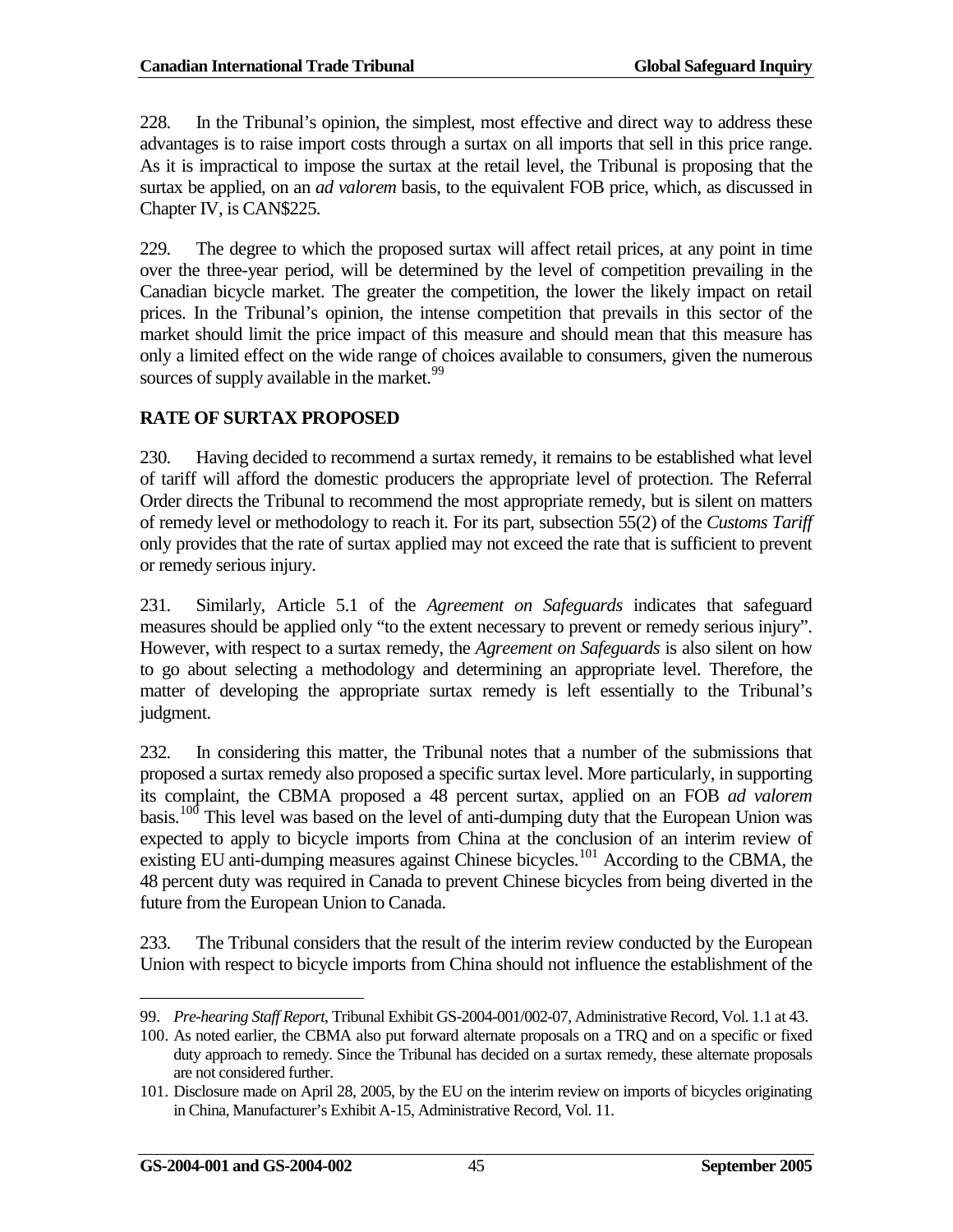rate of the recommended surtax in this global safeguard inquiry, since any injury resulting from diversion would be in the future. The Tribunal has determined that the domestic producers have already suffered serious injury rather than that they are facing a threat of serious injury in the future. In devising an appropriate remedy, the Tribunal aims at remedying that past injury. Further, the CBMA's concern about trade diversion is a matter of speculation. In this connection, the evidence does not indicate that the EU market for bicycles resembles the Canadian market for bicycles<sup>[102](#page-55-0)</sup> and, hence, there is no basis for drawing any meaningful inferences about the trade consequences for Canada of actions taken by the EU to protect its own market.

234. The Tribunal notes that some parties opposing the complaint submitted surtax proposals that ranged from a low of 0.2 percent<sup>[103](#page-55-1)</sup> to a high of 15 percent.<sup>[104](#page-55-2)</sup> The rationale for the 0.2 percent surtax was that it represented the amount by which the MFN tariff had declined since 1994. The justification advanced for the 15 percent surtax was that it was used by the Tribunal in *Steel Safeguard*. The Tribunal does not consider that either rationale is useful in addressing what amount of surtax would remedy the serious injury in this case. Overall, the proposals advanced by parties opposed to the complaint provide the Tribunal with little assistance in developing an appropriate surtax remedy.

235. As discussed in Chapter II, the Tribunal has found that the surge in import volumes was driven by low-priced imports throughout the period of inquiry and that, in particular, significant surges in imports occurred in 2001 and 2003. Accordingly, in developing the appropriate surtax, the Tribunal has focused on the pricing information on the record over the entire inquiry period, namely, from 2000 to 2004, and considered the following. The average landed value of imports<sup>[105](#page-55-3)</sup> from all sources declined steadily from 2000 to  $2004$ .<sup>[106](#page-55-4)</sup> To restore import prices from the 2004 to the 2000 level on an FOB equivalent basis would require a tariff that the Tribunal estimates to be between 24 and 26 percent.<sup>[107](#page-55-5)</sup> If values are calculated for the top

 $\overline{a}$ 

<span id="page-55-0"></span><sup>102.</sup> Indeed, there is some evidence indicating that the markets are quite different. Specifically, average EU prices for bicycles are much higher than in Canada. Manufacturer's Exhibit A-015 at 3, Administrative Record, Vol. 11; *Pre-hearing Staff Report*, revised 3 June 2005, Tribunal Exhibit GS-2004-001/002-07C, Administrative Record, Vol. 1.1 at 321.

<span id="page-55-1"></span><sup>103.</sup> Exporters' Exhibits K-03/L-03/N-03/O-03, paras. 18, 20, Administrative Record, Vol. 13D.

<span id="page-55-2"></span><sup>104.</sup> Importer's Exhibit B-07, para. 8, Administrative Record, Vol. 13.

<span id="page-55-3"></span><sup>105.</sup> The costs associated with bringing a bicycle from the foreign point of direct shipment to a warehouse in Canada. Generally, these costs include ocean and inland freights, duty and incidentals, such as insurance and brokerage fees.

<span id="page-55-4"></span><sup>106.</sup> *Pre-hearing Staff Report*, revised 3 June 2005, Tribunal Exhibit GS-2004-001/002-07C, Administrative Record, Vol. 1.1 at 319.

<span id="page-55-5"></span><sup>107.</sup> The Tribunal has derived FOB values from weighted landed values based on its analysis of the evidence provided by several witnesses during the hearing regarding the estimated costs (ocean and inland freight, duty and incidentals, such as insurance and brokerage fees), associated with bringing the goods from a foreign point of direct shipment to a warehouse in Canada. *Pre-hearing Staff Report*, revised 3 June 2005, Tribunal Exhibit GS-2004-001/002-07C, Administrative Record, Vol. 1.1 at 319; *Transcript of Public Hearing*, Vol. 2, 21 June 2005, at 345-48; *Transcript of In Camera Hearing*, Vol. 2, 22 June 2005, at 68-70; *Transcript of In Camera Hearing*, Vol. 3, 23 June 2005, at 380-81; *Transcript of In Camera Hearing*, Vol. 5, 27 June 2005, at 622-25; *Transcript of In Camera Hearing*, Vol. 6, 28 June 2005, at 696-97.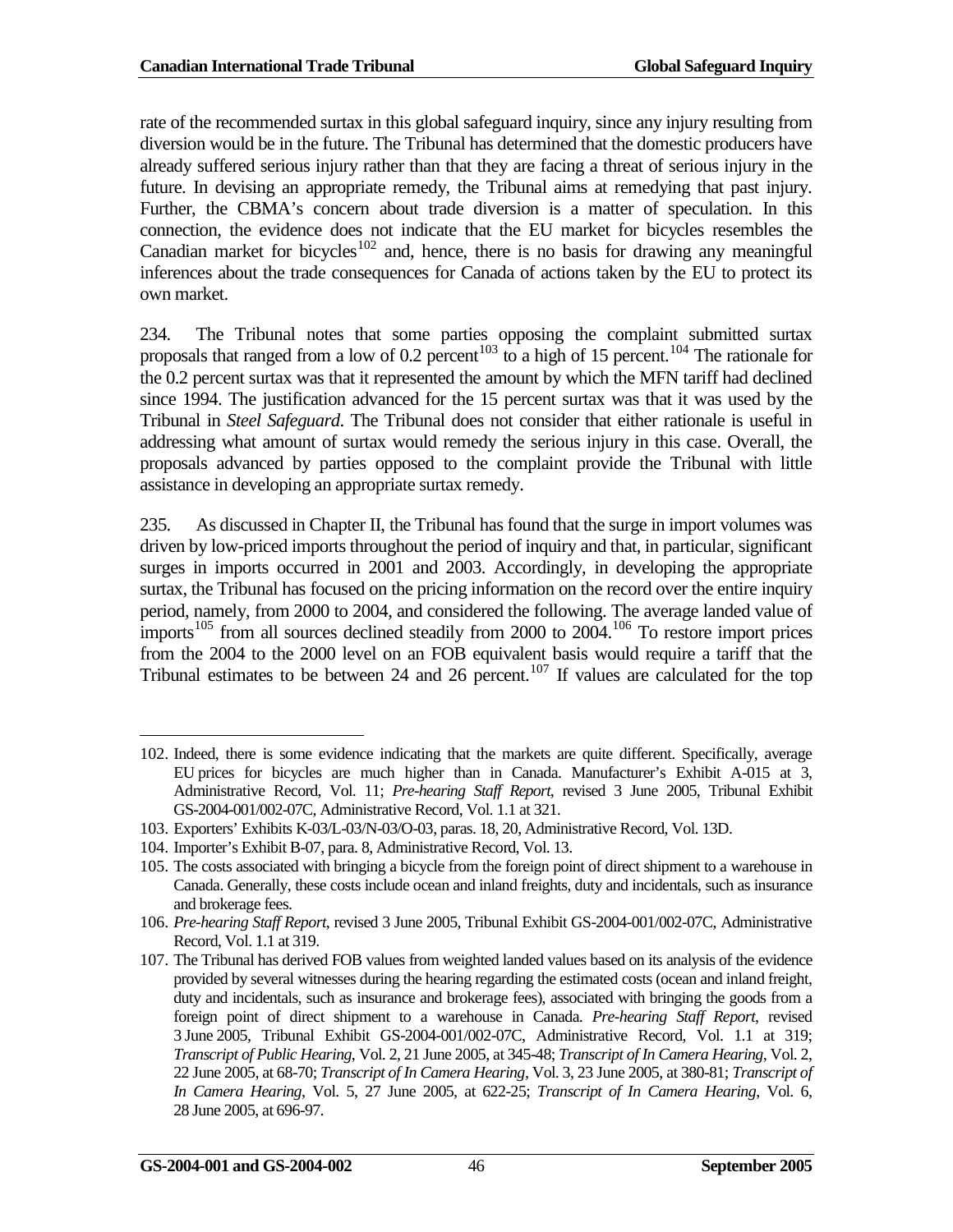five source countries, instead of from all sources, the estimated tariff required is between 31 and 35 percent.<sup>[108](#page-56-0)</sup>

236. The Tribunal is mindful that these weighted average values include some bicycles that retail above CAN\$400, as well as bicycles at CAN\$400 or less. To obtain a picture of pricing in the CAN\$400 or less retail segment, the Tribunal has examined the data on the record on the volume and value of sales by retail price point. The values provided by respondents to the Tribunal's questionnaires reflect their weighted average unit wholesale selling prices<sup>[109](#page-56-1)</sup> or wholesale purchase  $costs<sup>110</sup>$  $costs<sup>110</sup>$  $costs<sup>110</sup>$  in relation to specified retail price points.<sup>[111](#page-56-3)</sup> According to these data, weighted average unit wholesale import prices of bicycles retailing for CAN\$400 or less consistently undercut weighted average unit wholesale domestic prices from 2000 to 2004 by significant amounts.<sup>[112](#page-56-4)</sup> To eliminate this gap on an FOB basis would require a tariff that the Tribunal estimates to be in the range of  $20 \text{ to } 35$  percent.<sup>[113](#page-56-5)</sup>

237. In addition to the weighted average unit pricing information referred to in the previous paragraphs, the Tribunal considered information on the average unit wholesale price of domestic and imported bicycles with comparable features that were sold in specified retail price segments of CAN\$400 or less. This information showed that, from 2000 to 2004, there were 82 instances where CBMA members sold bicycles within the same period and the same retail price segment in competition with imported bicycles that the Tribunal considered to have

<span id="page-56-0"></span><sup>108.</sup> *Pre-hearing Staff Report*, Tribunal Exhibit GS-2004-001/002-07, Administrative Record, Vol. 1.1 at 40; *Pre-hearing Staff Report*, revised 3 June 2005, Tribunal Exhibit GS-2004-001/002-07C, Administrative Record, Vol. 1.1 at 318; *Transcript of Public Hearing*, Vol. 2, 21 June 2005, at 345-48; *Transcript of In Camera Hearing*, Vol. 2, 22 June 2005, at 68-70; *Transcript of In Camera Hearing*, Vol. 3, 23 June 2005, at 380-81; *Transcript of In Camera Hearing*, Vol. 5, 27 June 2005, at 622-25; *Transcript of In Camera Hearing*, Vol. 6, 28 June 2005, at 696-97.  $\overline{a}$ 

<span id="page-56-1"></span><sup>109.</sup> The price at which importer-distributors sell their bicycles to retailers. This price includes the cost of bringing the goods from a foreign point of direct shipment to a warehouse in Canada augmented by the importer-distributors' profit margin.

<span id="page-56-2"></span><sup>110.</sup> The price at which importer-retailers import bicycles for retail sale to consumers. The importer-retailers' import purchase price is at the equivalent trade level to the wholesale selling price of importerdistributors.

<span id="page-56-3"></span><sup>111.</sup> Domestic producers' replies to Schedule XIV of the domestic producers' questionnaire sent on March 8, 2005, and filed under collective Tribunal Exhibit GS-2004-001/002-11 (protected), Administrative Record, Vols. 4 to 4B; Importers' replies to Schedule V of the importers' questionnaire sent on March 8, 2005, and filed under collective Tribunal Exhibit GS-2004-001/002-14 (protected), Administrative Record, Vols. 6 to 6F.

<span id="page-56-4"></span><sup>112.</sup> The data collected on bicycles retailing for CAN\$400 or less indicate that, during the 2000-2004 period, weighted average unit wholesale import prices ranged from CAN\$110 to CAN\$115, and weighted average unit wholesale domestic prices fluctuated between CAN\$130 and CAN\$136. These values do not include domestic producers' imports.

<span id="page-56-5"></span><sup>113.</sup> Based on estimated cost information and importer-distributors' markups or profit margins provided by several witnesses during the hearing. *Transcript of Public Hearing*, Vol. 2, 21 June 2005, at 345-48; *Transcript of In Camera Hearing*, Vol. 2, 22 June 2005, at 67-70, 97-98; Tribunal Exhibit GS-2004-001/002-11.03C (protected), Administrative Record, Vol. 4A at 227; *Transcript of In Camera Hearing*, Vol. 3, 23 June 2005, at 380-82; *Transcript of In Camera Hearing*, Vol. 5, 27 June 2005, at 622-27; *Transcript of In Camera Hearing*, Vol. 6, 28 June 2005, at 690, 696-98, 708-709; Importer's Exhibit B-04 (protected), para. 74, Administrative Record, Vol. 14.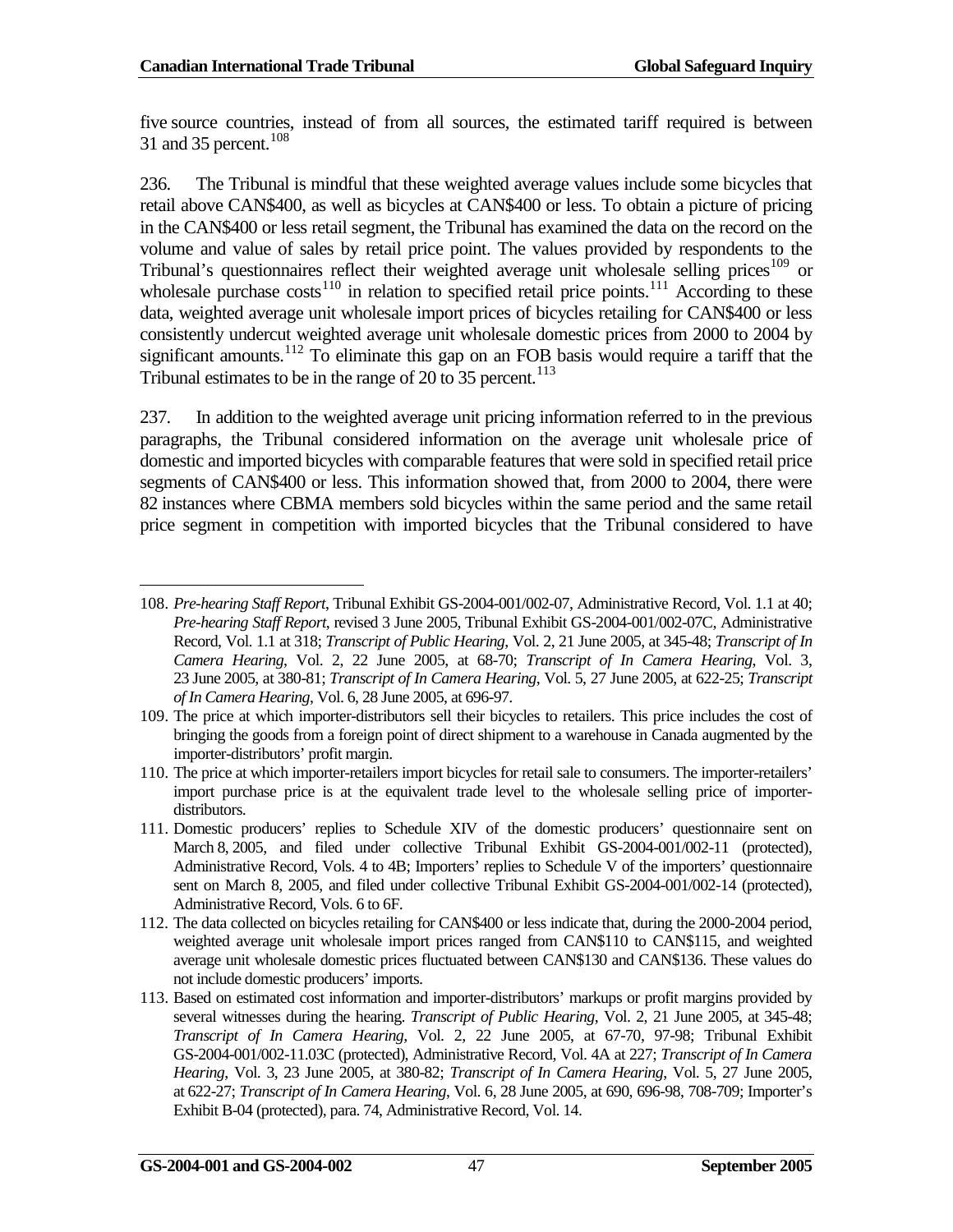similar or superior features.<sup>[114](#page-57-0)</sup> In 56 of these cases, or about 70 percent of the time, import prices were lower than the lowest domestic price and, in numerous cases, by more than 40 percent. The average margin of undercutting, as a percentage of import prices, over the 2000-2004 period, was in the order of 30 percent.

238. The Tribunal has also examined the specific injury allegations put forward by the CBMA in support of its complaint. These allegations show price undercutting by imports, often in the 20 to  $30$  percent range.<sup>[115](#page-57-1)</sup> Finally, the Tribunal has taken note of the testimony of one industry witness regarding the cost of importing a bicycle compared to the cost of producing the same bicycle in Canada.<sup>[116](#page-57-2)</sup> This *in camera* testimony reveals that imports are cheaper than Canadian-produced bicycles by an order of magnitude that is broadly consistent with the pricing data discussed above.

239. While the Tribunal is guided by the above pricing information, it considers that selecting a remedy in a global safeguard inquiry is not simply an accounting exercise that can be reduced to a precise mathematical calculation. Rather, it is an exercise in judgment that must take into account a wide range of factors.

240. The remedy must effectively remove the serious injury caused by imports, thereby providing the domestic producers with an opportunity to re-establish their ability to compete against imports. At the same time, it should not be set at a level that exceeds what is necessary to remove the serious injury.

241. Having regard to all the relevant factors, the Tribunal considers that the most appropriate remedy in this case is a surtax set at 30 percent in the first year of application and, thereafter, at 25 and 20 percent in the second and third years respectively. The Tribunal recommends that the surtax be applied to imports of bicycles, assembled or unassembled, with a wheel diameter greater than 38.1 centimetres (15 inches) with an FOB value of CAN\$225 or less (equivalent to CAN\$400 retail), subject to the exclusion of certain types of bicycles (see Chapter IV), and the exclusion of imports from free-trade agreement partners and certain developing countries, as discussed below.

242. Reducing the surtax by one third over the three-year period is liberalization consistent with Canada's obligations under the *Agreement on Safeguards*.<sup>[117](#page-57-3)</sup> In the Tribunal's opinion, a more rapid pace of liberalization would not be appropriate, given the condition of the domestic producers and the recovery period that they are likely to need to make adjustments.

 $\overline{a}$ 

<span id="page-57-0"></span><sup>114.</sup> *Protected Supplemental Information on Features of Bicycles and Finished Painted Frames*, Tribunal Exhibit GS-2004-001/002-08B (protected), Administrative Record, Vol. 2.1 at 264-72, 274-76, 278-80, 283-85, 288-89, 294-95, 300-301, 303-304.

<span id="page-57-1"></span><sup>115.</sup> The Tribunal is mindful that, in some cases, these allegations were contested by parties opposed to the complaint. However, the challenges generally did not put in question the validity of the import pricing cited by the industry. Rather, the challenges dealt with the extent to which pricing or other factors were driving the purchasing decision. Tribunal Exhibit GS-2004-001/002-02 (protected), Administrative Record, Vol. 2 at 24, 26-27, 114, 116, 118, 120, 124, 126, 141-45, 172, 174, 176, 178, 180; Tribunal Exhibit GS-2004-001/002-11.04 (protected), Administrative Record, Vol. 4A at 116-17; Tribunal Exhibit GS-2004-001/002-11.05 (protected), Administrative Record, Vol. 4B at 181-82, 184, 187, 188.

<span id="page-57-2"></span><sup>116.</sup> *Transcript of In Camera Hearing*, Vol. 3, 23 June 2005, at 212.

<span id="page-57-3"></span><sup>117.</sup> Article 7.4 of the *Agreement on Safeguards*.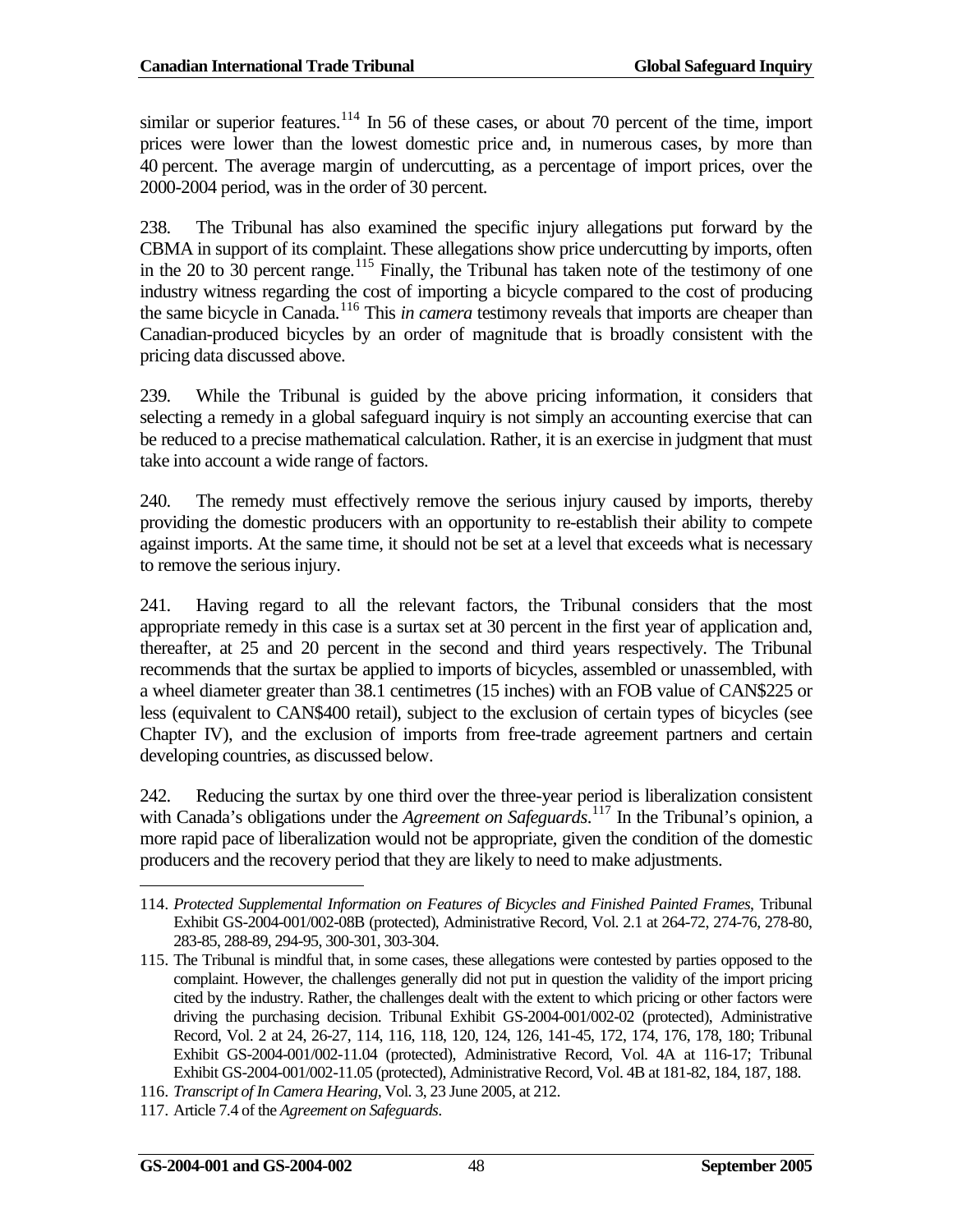243. The Tribunal notes that the Canadian bicycle industry operates on a seasonal selling cycle, with most orders negotiated in late spring, summer and early fall for delivery and sale in the following winter and spring.<sup>[118](#page-58-2)</sup> This means that the 2006 bicycle season is well under way. Therefore, the question arises whether the safeguard remedy should be implemented as soon as possible or delayed until the 2007 season.

244. In this connection, the Tribunal notes that to wait to impose the surtax until the 2007 bicycle season would carry the risk of increased injury to the domestic producers over the interim period. In that event, the rate of surtax now being recommended by the Tribunal might well prove to be inadequate to address injury. Importers would have been well aware of this global safeguard inquiry when they placed orders for the 2006 season over the past few months, and it is reasonable to assume that they negotiated appropriate commercial terms to take into account the fact that a surtax could be imposed. Accordingly, the Tribunal encourages an early response to the recommendation that it has formulated.

### <span id="page-58-0"></span>**IMPORTS FROM THE UNITED STATES, MEXICO, ISRAEL OR ANOTHER**  *CIFTA* **BENEFICIARY, AND CHILE**

245. Article 802(1) of *NAFTA*, Article 4.6(2) of *CIFTA* and Article F-02(2) of the *CCFTA* require that imports of a product from parties to these agreements be excluded from safeguard measures unless imports from a party account for a substantial share of total imports and contribute importantly to the serious injury, or threat thereof, caused by imports. In other words, if either of these conditions is not met, the imports from a party must be excluded from a safeguard action. Subsection 59(1) of the *Customs Tariff* implements these obligations under Canadian law.

246. As indicated in Chapter II, the Tribunal has determined that the quantity of bicycles imported from each of the United States, Mexico, Israel or another *CIFTA* beneficiary, and Chile did not account for a substantial share of total imports of the subject bicycles. Therefore, imports from the United States, Mexico, Israel or another *CIFTA* beneficiary, and Chile should be excluded from any safeguard remedy.

### <span id="page-58-1"></span>**DEVELOPING COUNTRIES**

247. In determining whether imports from a developing country should be subject to a safeguard measure, Article 9.1 of the *Agreement on Safeguards* provides that a safeguard measure "shall not be applied against a product originating in a developing country Member as long as its share of imports of the product concerned in the importing Member does not exceed 3 per cent, provided that developing country Members with less than 3 per cent import share collectively account for not more than 9 per cent of total imports of the product concerned." The developing country members to whom the above provision applies are identified in Part 1 of the OECD's Development Assistance Committee list, as replicated in Appendix V.

248. The Tribunal notes that the *Agreement on Safeguards* does not specify over what time period the above 3 percent and 9 percent thresholds should be calculated. The Tribunal has

<span id="page-58-2"></span><sup>118.</sup> *Transcript of Public Hearing*, Vol. 5, 24 June 2005, at 931-37; *Transcript of In Camera Hearing*, Vol. 6, 28 June 2005, at 689.  $\overline{a}$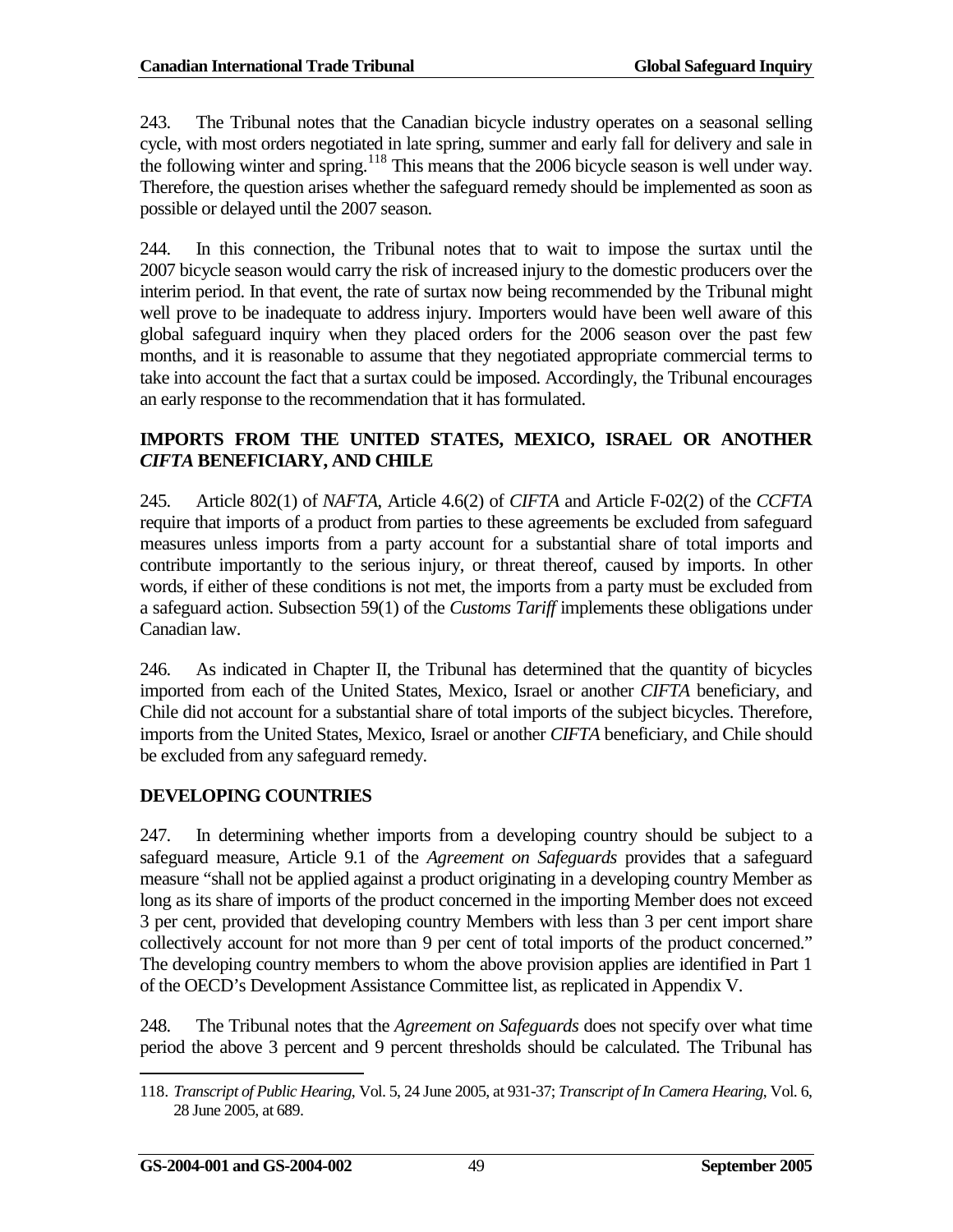decided that it would be appropriate for the developing country exclusion to be based on the proportions derived from total imports from 2001 to 2004,[119](#page-59-0) the period during which imports surged.

249. According to the import data<sup>[120](#page-59-1)</sup> set out in Appendix V, China, Mexico, the Philippines, Thailand and Vietnam are the only five developing countries whose individual shares of total imports exceeded the 3 percent threshold during the 2001-2004 period.

250. For all other developing countries, the data indicate that their individual shares of total imports of bicycles were below the 3 percent threshold and that their collective imports did not exceed 9 percent of total imports during the 2001-2004 period.<sup>[121](#page-59-2)</sup>

251. For the foregoing reasons, the proposed surtax should be applied to imports from China, the Philippines, Thailand and Vietnam, but not from other developing countries. The Tribunal has indicated above that imports from Mexico, as a result of the relevant *NAFTA* provisions, should be excluded from the application of the safeguard measure.

<span id="page-59-0"></span><sup>119.</sup> That is, each developing country's total aggregate imports from 2001 to 2004 divided by total aggregate imports from all sources over the same period.  $\overline{a}$ 

<span id="page-59-1"></span><sup>120.</sup> Although these data show the volume of imports of bicycles at all retail price points, evidence on the record indicates that the weighted average unit landed values of these imports ranged from a low of CAN\$69 to a high of CAN\$140 during the 2001-2004 period. This suggests that, in volume terms, the large majority of bicycles from these sources would have sold at retail prices at CAN\$400 or less. *Pre-hearing Staff Report*, Tribunal Exhibit GS-2004-001/002-07, Administrative Record, Vol. 1.1 at 40; *Pre-hearing Staff Report*, revised 3 June 2005, Tribunal Exhibit GS-2004-001/002-07C, Administrative Record, Vol. 1.1 at 318.

<span id="page-59-2"></span><sup>121.</sup> The Tribunal notes that the CBMA has argued that imports from certain developing countries should not be excluded because their imports in the first quarter of 2005 had risen significantly. The Tribunal does not consider that any definitive conclusions about developing country exclusions should be drawn from import statistics covering only one calendar quarter. If, in the future, imports from certain developing countries exceed the exclusion threshold on a sustained basis, then the industry may consider the recourses that are available to it at that time.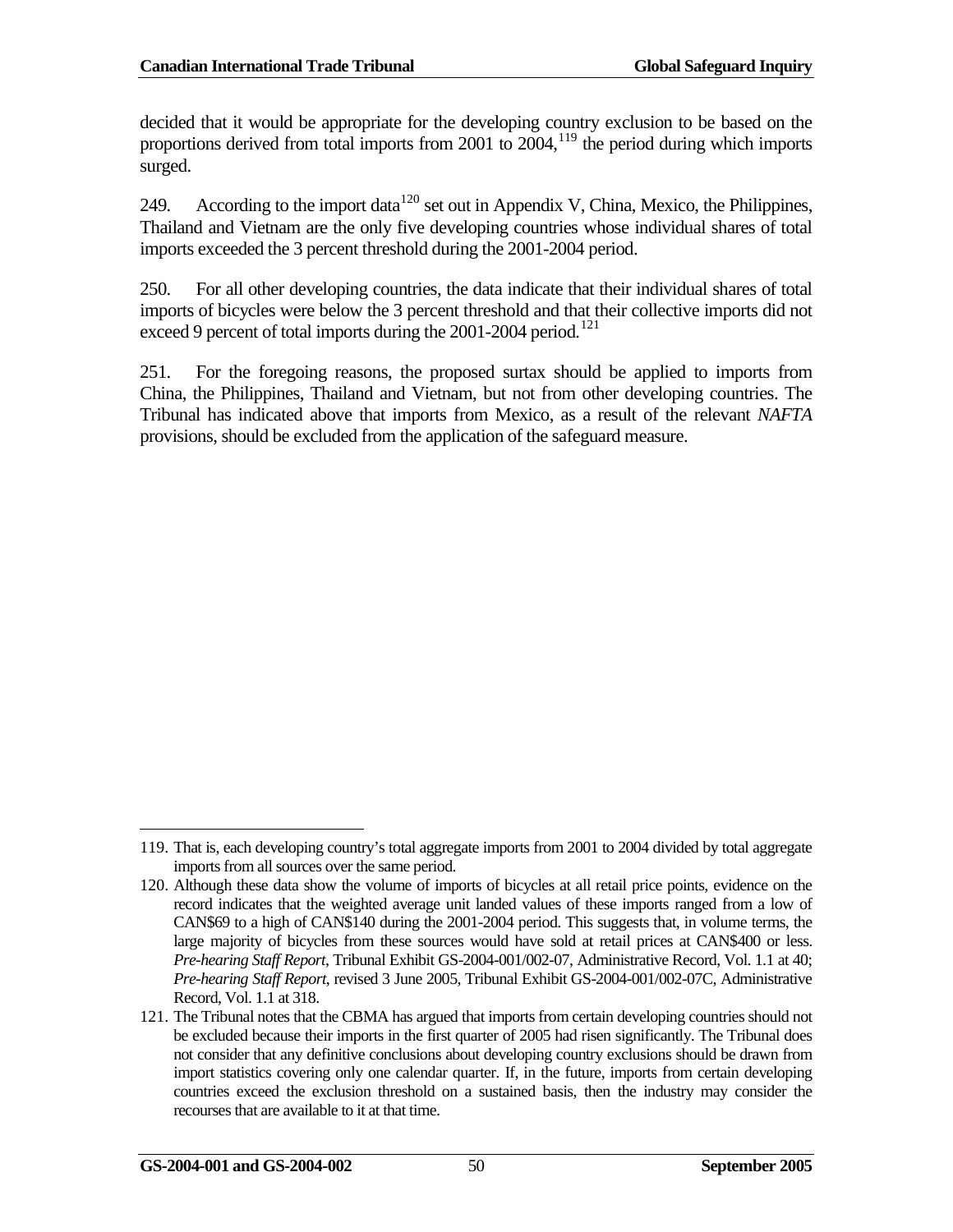# **APPENDIX I**

### **ORDER IN COUNCIL**

### **P.C. 2005-804 May 10, 2005**

Her Excellency the Governor General in Council, on the recommendation of the Minister of Finance and the Minister for International Trade, pursuant to subsection 27(3) of the *Canadian International Trade Tribunal Act* (the Act), hereby refers to the Canadian International Trade Tribunal the following matters in relation to the complaints into which inquiries were commenced by the Tribunal under subsection 26(1) of the Act on February 10, 2005 and March 24, 2005 respectively, and which concern the importation of bicycles, assembled or unassembled, with a wheel diameter greater than 38.1 cm or 15 inches, and the importation of finished painted bicycle frames, assembled or unassembled:

(*a*) in respect of each complaint, the matter of whether the determination referred to in sub-paragraph (i) remains the same if the goods in respect of which a determination referred to in sub-paragraph (ii) is made are excluded, in the event that the Tribunal:

(i) determines, under paragraph  $27(1)(a)$  of the Act, that the goods that are the subject of the complaint are being imported into Canada in such increased quantities and under such conditions as to be a principal cause of serious injury, or threat thereof, to domestic producers of like or directly competitive goods, and

(ii) determines, under section 20.01, 20.02 or 20.03 of the Act, that the quantity of the specified goods imported from a NAFTA country, Israel or another CIFTA beneficiary or Chile, as the case may be, does not account for a substantial share of total imports of goods of the same kind or that those goods do not contribute importantly to the serious injury or threat thereof; and

(*b*) the matter of recommending the most appropriate remedies to address such injury or threat of injury over a period of three years, in accordance with Canada's rights and obligations under international trade agreements.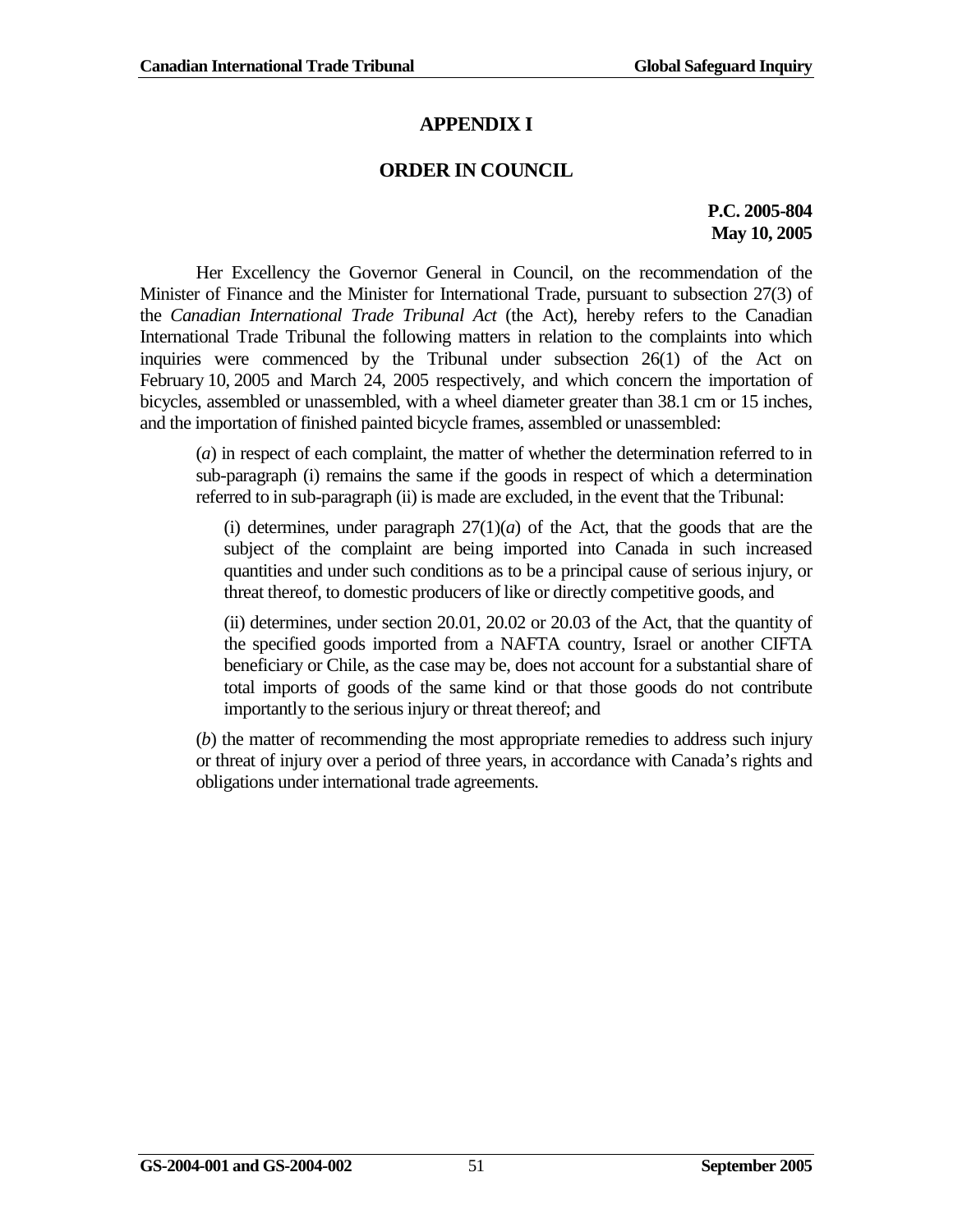### **APPENDIX II**

### **PARTICIPANTS**

#### **Counsel/Representative**

Raleigh Canada Limited Groupe Procycle Inc. C.J. Michael Flavell, Q.C. Geoffrey C. Kubrick J. Peter Jarosz Bonnie R. Penfold Alain Poirier Syndicat des Métallos Pierre Lalonde A. Mordo & Son Ltd. Yong Qi (Changzhou) Industrial Co., Ltd. Liyang (Shen Zhen) Machinery Co., Ltd. Liyang (Vietnam) Industries Co., Ltd. Peter Clark Chris Hines Patrick Cuenco Wallis Stagg Specialized Bicycle Components Canada, Inc. Paul K. Lepsoe Canadian Tire Corporation, Limited Riyaz Dattu Alison Howell Cervélo Cycles Inc. Laughlin J. Campbell Nicholas C. Bader Giant Manufacturing Co., Ltd. Cyndee Todgham Cherniak Sui-Yu Wu Rajeev Sharma Taiwan Bicycle Exporters' Association Cyndee Todgham Cherniak Paul Lalonde Sui-Yu Wu Rajeev Sharma Kenton Bicycle Co. Acebike Bicycle Co., Ltd. Cyndee Todgham Cherniak Michelle Wong Michael C. Yang Li Li Pride International Inc. Cyndee Todgham Cherniak Cynthia Amsterdam Rajeev Sharma Adam Goodman China Bicycle Association Cyndee Todgham Cherniak Cynthia Amsterdam Michelle Wong Michael C. Yang Li Li China Chamber of Commerce for Import & Export of Machinery & Electronic Products Cyndee Todgham Cherniak Paul Lalonde Cynthia Amsterdam Rajeev Sharma Michelle Wong Michael C. Yang Li Li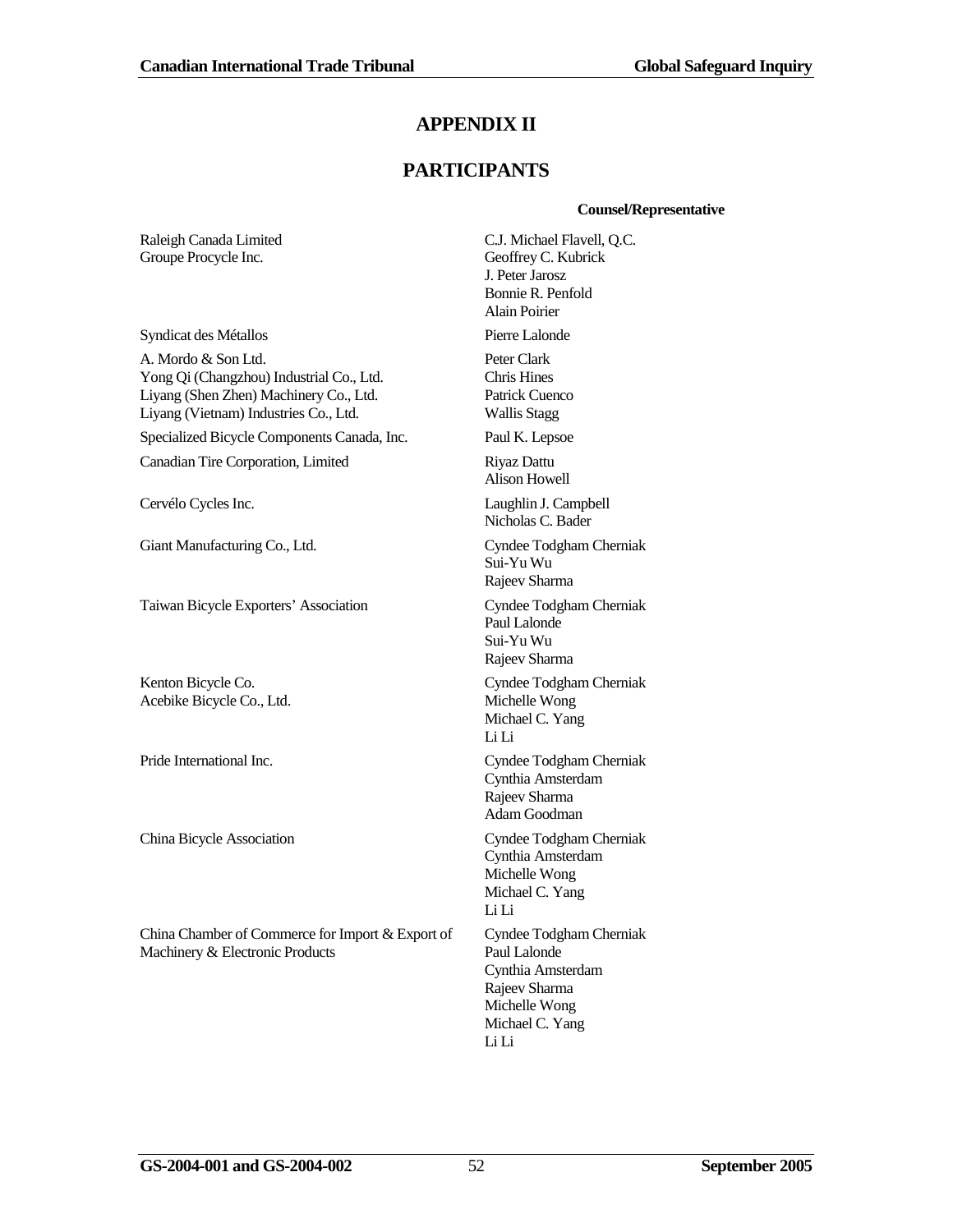#### **Counsel/Representative**

| Bangkok Cycle Industrial Company Limited                                                                                                                                                  | Cyndee Todgham Cherniak<br>Cynthia Amsterdam<br>Rajeev Sharma<br>Michelle Wong<br>Michael C. Yang<br>Apisith John Sutham |
|-------------------------------------------------------------------------------------------------------------------------------------------------------------------------------------------|--------------------------------------------------------------------------------------------------------------------------|
| Retail Council of Canada                                                                                                                                                                  | Darrel H. Pearson<br>Jesse I. Goldman<br>Martha Harrison<br>Michael Woods                                                |
| Canadian Association of Specialty Bicycle Importers                                                                                                                                       | James P. McIlroy                                                                                                         |
| <b>Trek Bicycle Corporation</b><br>Cannondale Bicycle Corporation<br>Giant Bicycle Canada, Inc.                                                                                           | Allan H. Turnbull<br>Paul D. Burns                                                                                       |
| Astro Engineering Vietnam Co., Ltd.<br>Asama Yuh Jium International Vietnam Co., Ltd.<br>Always Co., Ltd.<br>Vietnam Sheng Fa International Co., Ltd.<br>Dragon Bicycles Vietnam Co. Ltd. | Dean Peroff                                                                                                              |
| Genesis Cycle Inc.                                                                                                                                                                        | Elio Moracci                                                                                                             |
| Laidlaw Holdings Inc./To Wheels                                                                                                                                                           | J. Andrew Laidlaw                                                                                                        |
| Duke's Cycle                                                                                                                                                                              | <b>Gary Duke</b>                                                                                                         |
| Norco Products Ltd.                                                                                                                                                                       | Dave Overgaard                                                                                                           |
| Ryder Distribution Inc.                                                                                                                                                                   | John Morgado<br><b>Susy Lopes</b>                                                                                        |
| Office of Commercial Affairs, Royal Thai Consulate                                                                                                                                        | Prayoth Benyasut                                                                                                         |
| Bicicletas Mercurio, S.A. de C.V.                                                                                                                                                         | <b>Gunter Fritz Maerker Hahne</b>                                                                                        |
| Italcycle Inc.                                                                                                                                                                            | Angelo Vandoni                                                                                                           |
| Bicycle Trade Association of Canada                                                                                                                                                       | Janet O'Connell                                                                                                          |
| The NAFTA Office of Mexico in Canada                                                                                                                                                      | Carlos Piñera                                                                                                            |
| Giant China Co. Ltd.                                                                                                                                                                      | <b>Barton Cheng</b>                                                                                                      |
| Taipei Economic and Cultural Office, Canada                                                                                                                                               | Tso-Chen Chen                                                                                                            |
| .243 Racing Inc.                                                                                                                                                                          | Eric Fox                                                                                                                 |
| Undersecretariat of the Prime Ministry for Foreign Trade<br>(UFT) – Turkish Embassy – Office of the Commercial<br>Counsellor                                                              | Veysel Parlak                                                                                                            |
| Smooth Shifting Sports, Inc.                                                                                                                                                              | Peter Sejrup                                                                                                             |
| <b>Brantford Cyclepath</b>                                                                                                                                                                | <b>Richard Querney</b>                                                                                                   |
| <b>Bayview Cycle Centre</b><br><b>Independent Bicycle Dealer Association</b>                                                                                                              | <b>Inder Soor</b>                                                                                                        |
| Primeau Vélo                                                                                                                                                                              | Pierre Primeau                                                                                                           |
| Cycles Devinci Inc.                                                                                                                                                                       | Luc Sirois                                                                                                               |
| Accessoires pour Vélo O.G.D. Ltée (dba Outdoor Gear<br>Canada)                                                                                                                            | David Bowman                                                                                                             |
| <b>Bicycle Sports Pacific</b>                                                                                                                                                             | Michael Theil                                                                                                            |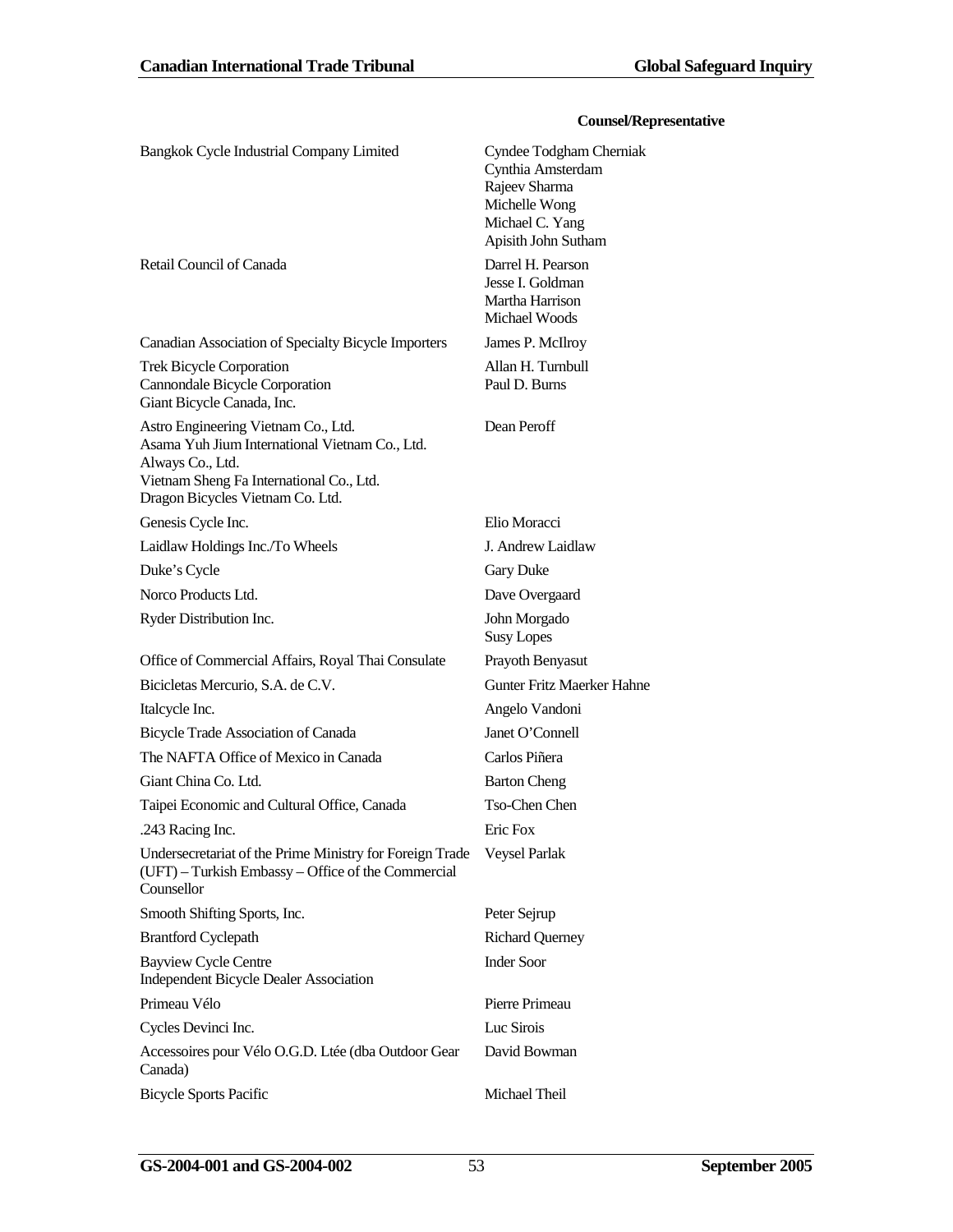### **APPENDIX III**

### **WITNESSES AT THE PUBLIC HEARING**

Kenneth B. Morrison Vice-President, Finance Raleigh Canada Limited

Daniel Maheux Finance Director Groupe Procycle Inc.

Alain Poirier Research Services Syndicat des Métallos

Claude Lévesque Permanent Syndicat des Métallos

Félix Gauthier President and Chief Executive Officer Cycles Devinci Inc.

Rick Woods Assistant General Merchandise Manager Costco Wholesale Canada Ltd.

Don Boyd Buyer – Bikes/In-Lines/Fitness/Snow Goods Zellers Inc.

Tom Via Vice-President of Merchandising Toys "R" Us Canada Ltd.

Percy J. Chien President Fairly Bike Manufacturing Co., Ltd.

Ivy Hu China Bicycle Association

Liu Pengxu Legal Affairs Department China Chamber of Commerce for Import & Export of Machinery & Electronic Products

Mike Millar National Sales Team Manager Giant Bicycle Canada, Inc.

Khawar M. Ahmad Account Manager Cannondale Bicycle Corporation

Allan Pontello Category Manager Bicycles and Fitness Equipment Canadian Tire Corporation, Limited

Raymond Dutil President Groupe Procycle Inc. Michel Arsenault **Director** United Steelworkers of America Ghyslain Parent Union President Groupe Procycle Inc.

Dave Overgaard Bicycle Division Manager Norco Products Ltd.

Gerard Vroomen Principal Cervélo Cycles Inc.

Éric St-Amand Buyer Costco Wholesale Canada Ltd.

Frank D'Amico Buyer – Toys Wal-Mart Canada Corp.

Diane J. Brisebois President & CEO Retail Council of Canada

Howard M.H. Sung Commercial Secretary, Economic Division Taipei Economic and Cultural Office, Canada

Zhang Peisheng Secretary General China Chamber of Commerce for Import & Export of Machinery & Electronic Products Household Machinery Branch

Shaun Morris Vice-President, Sales and Marketing A. Mordo & Son Ltd.

Mike Hietpas Canadian Sales Manager Trek Bicycle Corporation

Larry Koury Managing Director Specialized Canada Inc.

Janet O'Connell Executive Director Bicycle Trade Association of Canada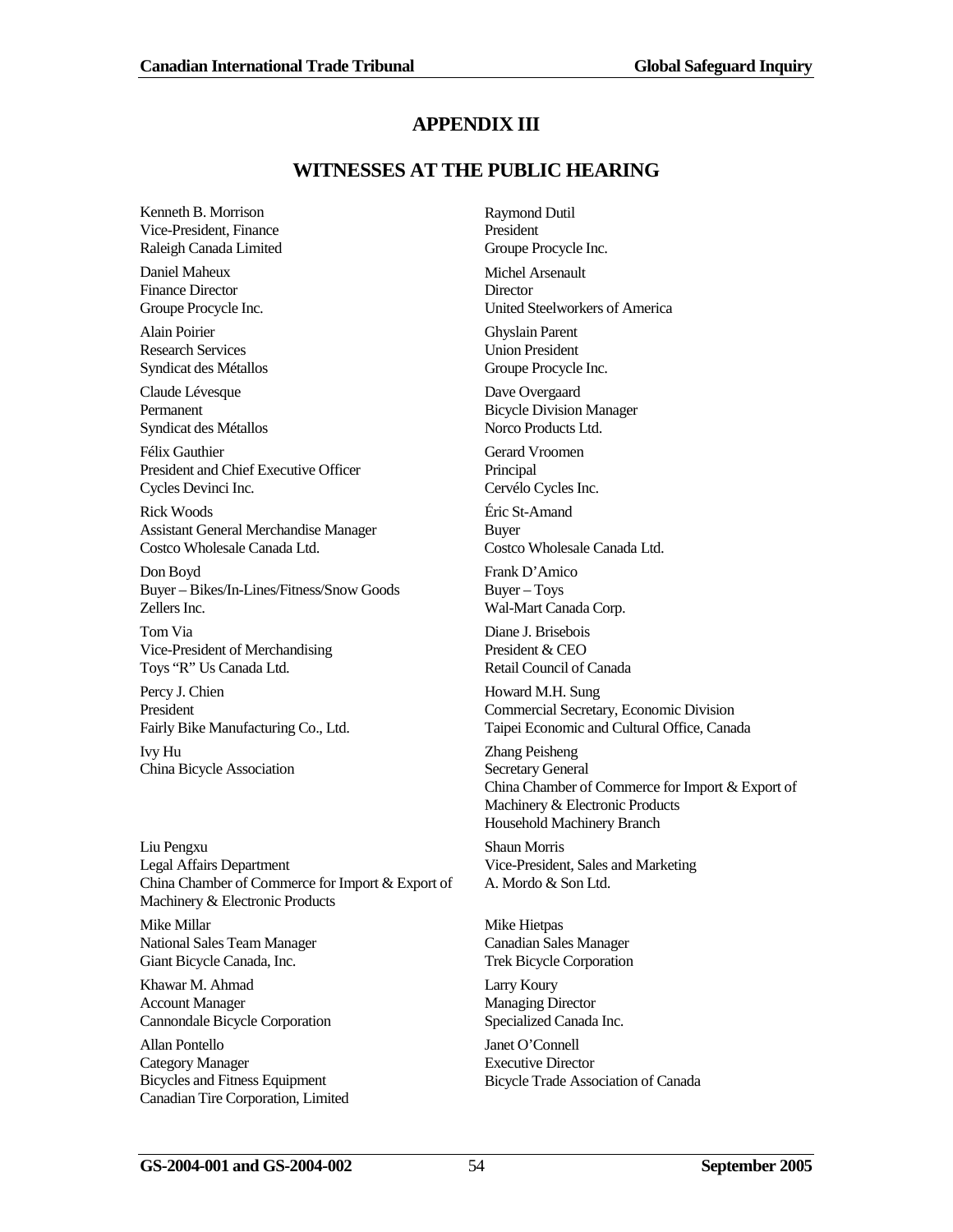Robert Jones Editor Canadian Cyclist

Jacob Heilbron The Bicycle Group Inc. (Kona Canada)

Peter Lilly **Owner** Sweet Pete's Cyclepath

Adriana Diaz Ortiz Director of International Assistance Economics Secretariat—Mexico

Philip Stanimir President and Chief Executive Officer 4269209 Canada Inc.

Sean Musson Director, Marketing and Product Development Bicycles and Action Sports Pride International Inc.

Mike Milo Senior Vice-President, Sales & Marketing Pride International Inc.

Reynold Cycle Barry Near Sport Swap Inc. Michael Theil **Owner** Bicycle Sports Pacific Alejandro Trujillo Saca Deputy Trade Representative The NAFTA Office of Mexico in Canada – Embassy of Mexico Pascal Motafferi President MMH & F International Inc. George Milo CEO Pride International Inc.

Daniel Haziza Senior Product Manager Bicycles and Action Sports Pride International Inc.

Reynold VanHerpe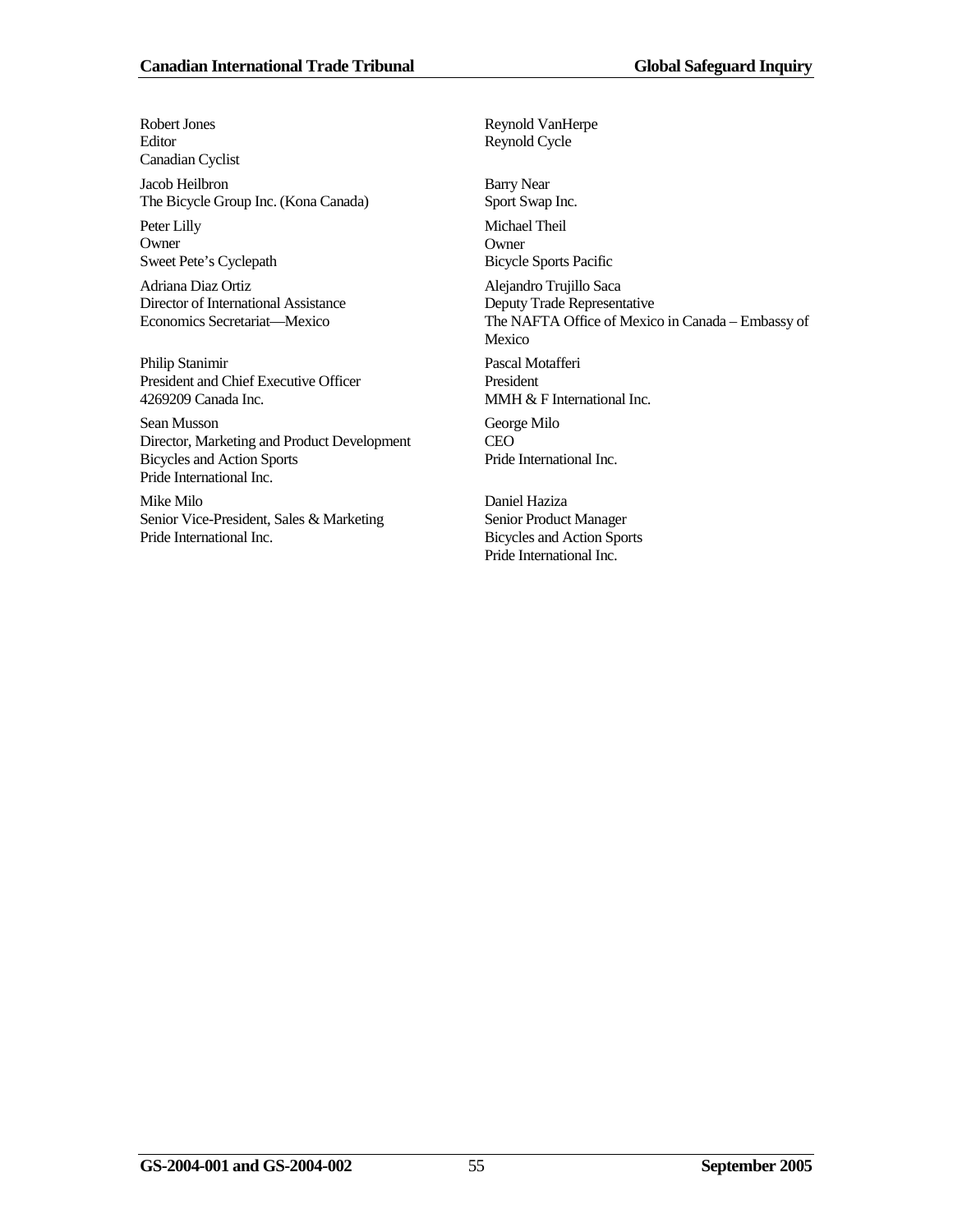### **APPENDIX IV**

### **COMPANIES THAT RESPONDED TO THE VARIOUS TRIBUNAL QUESTIONNAIRES**

#### **COMPANIES THAT RESPONDED TO THE DOMESTIC PRODUCERS' QUESTIONNAIRE**

Cycles Devinci Inc. Norco Products Ltd.

Raleigh Canada Limited

Note: Victoria Precision Inc., which ceased operations in May 2004, was not sent a domestic producers' questionnaire.

#### **COMPANIES THAT RESPONDED TO THE IMPORTERS' QUESTIONNAIRE**

#### **Importer/Assemblers**

| Importer                                                                 |                |
|--------------------------------------------------------------------------|----------------|
| Cervélo Cycles Inc.                                                      | Italcycle Inc. |
| Canada)                                                                  |                |
| Accessoires pour Vélo O.G.D. Ltée (dba Outdoor Gear Cycles Argon 18 Inc. |                |

.243 Racing Inc. Louis Garneau Sports Inc. 998833 Ont. Ltd. o/a ACS Distributing MacNeil Bikes Inc. A. Mordo & Son Ltd. Marin Mountain Bikes Canada Inc. Asama Enterprise Corporation Ltd. PCT Innovations Inc. (Banshee Bikes) Canadian Tire Corporation, Limited Pride International Inc. Cannondale Bicycle Corporation R.B. Inc. CyberSport Ltd. Santa Cruz Bicycle Cycles Lambert Inc. Sears Canada Inc. Genesis Cycle Inc. The Bicycle Group Inc. (Kona Canada) Giant Bicycle Canada, Inc. Trek Bicycle Corporation Home Hardware Stores Limited Wal-Mart Canada Corp. Iron Horse Bicycle Company, LLC Zellers Inc.

Eurospek Inc. Specialized Bicycle Components Canada, Inc. Huffy Corporation World Bicycle Sports Inc. dba Ten Pack Distribution

#### **COMPANIES THAT RESPONDED TO THE FOREIGN PRODUCERS' QUESTIONNAIRE**

Acetrikes Bicycle (Taicang) Co. Ltd. Kenstone Metal Co., Ltd. Always Co., Ltd.\* Kenton Bicycle Co. A-Pro Tech Co., Ltd.\* Liyang (Shen Zhen) Machinery Co., Ltd. Asama Yuh Jium International Vietnam Co., Ltd. Merida Industry Co. Ltd.\* Astro Engineering Vietnam Co., Ltd.\* Pacific Cycle Inc.\* Bangkok Cycle Industrial Company Limited Pt. Wijaya Indonesia Makmur Bicycle Industries Bev Int'l Corp.\* Santa Cruz Bicycle\* Bicicletas Mercurio, S.A. de C.V. Taioku Manufacturing Co., Ltd. Cannondale Bicycle Corporation\* Taiwan Hodaka Ind. Co., Ltd.\* Caribou Enterprise Co., Ltd.\* Trek Bicycle Corporation Dragon Bicycles Vietnam Co. Ltd. United Cycle Incorporated Fairly Bike Manufacturing Co., Ltd. United Engineering Corp. Giant China Co. Ltd. Vietnam Sheng Fa International Co., Ltd. Giant Manufacturing Co., Ltd.\* Yong Qi (Changzhou) Industrial Co., Ltd. Ideal Bike Corporation

\* Companies reporting export sales to Canada of finished painted bicycle frames.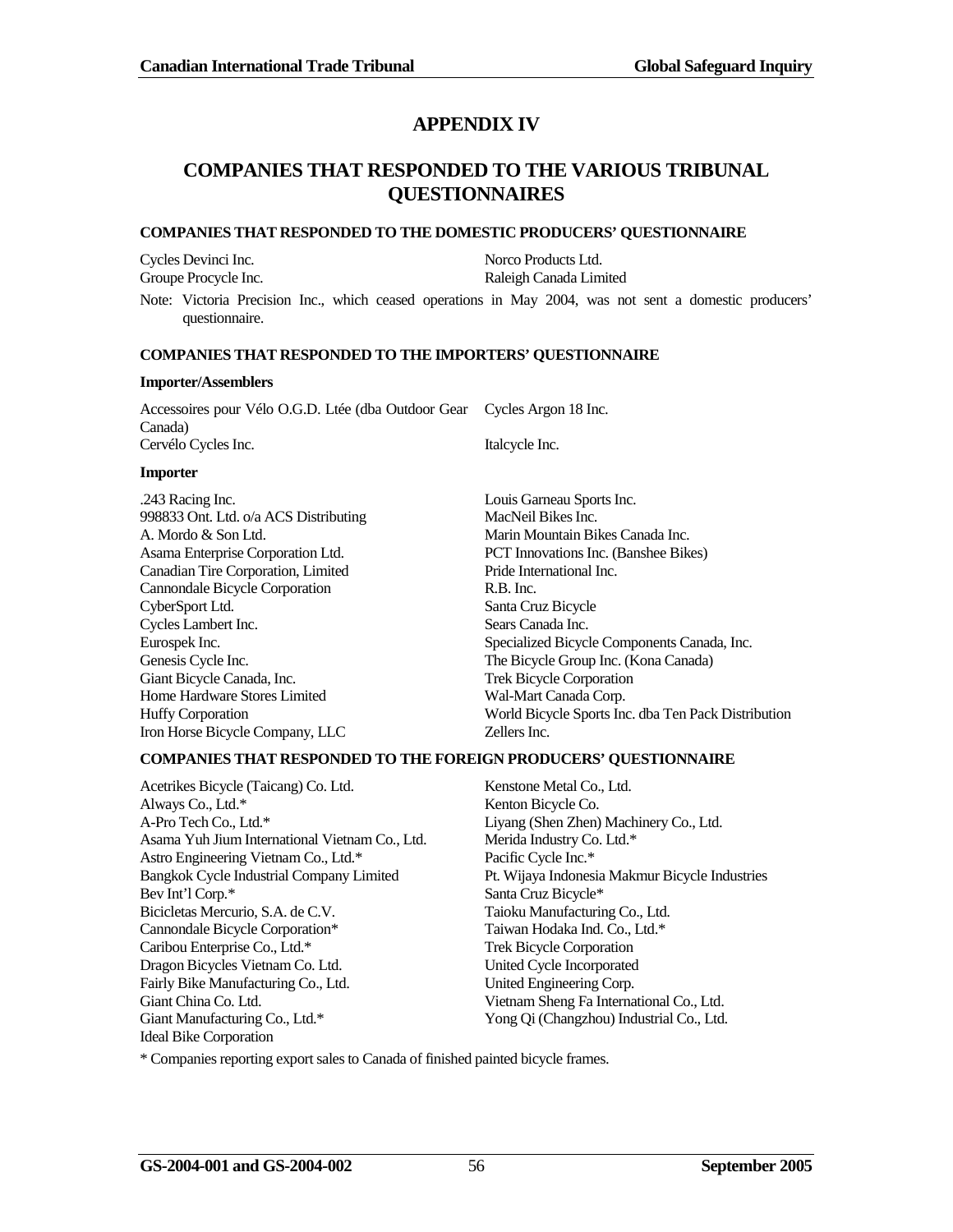#### **COMPANIES THAT RESPONDED TO THE PURCHASERS' QUESTIONNAIRE**

#### **Mass Merchants**

Canadian Tire Corporation, Limited. Toys "R" Us Canada Ltd. Costco Wholesale Canada Ltd. TruServ Canada Federated Co-operatives Limited Wal-Mart Canada Corp. London Drugs Ltd. Zellers Inc. The North West Company

#### **General Sporting Goods Retailers**

9039-5922 Quebec Inc. o/a Bicycle St-Joseph Sport Olympe Inc. Boyd's Source for Sports Sports Distributors of Canada DM Cyclosport Sports Excellence Saint-Bruno La Cordée Plein Air Inc. Sports Rosemère Inc. Sport Chek The Forzani Group Ltd. Sport Mart Inc. (a subsidiary of the Forzani Group Ltd.) Tuxedo Cycle & Sport Ltd.

#### **IBDs**

1088543 Ontario Ltd. o/a The Cyclepath Griffin Sports Ltd. 23156318 Quebec Inc. o/a Vélo-Cité Enr. Head Over Wheels Cycle & Sport 2327-0887 Quebec Inc. o/a Le Bicycle Brisé Inform Cycle Ltd. 600200 Ont. Inc. o/a Doug's Bicycle Sales & Service J & J Cycle 630685 Ont. Inc. o/a Braun's Bicycle & Fitness J.H. Lamontagne 771417 Ab. Ltd. o/a Cast Away Sports Jacob Bicycle Centre 818188 Ontario Inc. o/a Cyclepath Jolley's Alternative Wheels 9093-4175 Quebec Inc. o/a Centre du Bicycle Sainte-Foy Jubilee Cycle 9150-8259 Quebec Inc. o/a RST VeloSports Kamikaze Bikes A. Vincent Krusty's Bicycles Ltd. ABC Cycles & Sports Ltée La Bicicletta Ambleside Cycle Ltd. Laidlaw Holdings Inc./To Wheels Ancaster Cycle Ltd. Les Sports Donald Gingras 1987 André Primeau Vélo Inc. Lifesport-Calgary Ltd. Articles de Sport Lacourse Inc. Macqueen's Bike Shop Au-Bécycle Sport Marseille Bicycle & Sport Award Cycle & Sports Inc. Mountain Bike City Bastion Cycle 2018 Cycle & Fitness Bayview Cycle Centre<br>
Beausoleil Cycle Sport Inc.<br>
Pedalhead<br>
Pedalhead Beausoleil Cycle Sport Inc. Bert & Mac's Cycle Ltd. Pedalsport Bicycle Café Performance Bicycles Ltd. Bicycle Sports Pacific (North Vancouver) Poser Sports Bicycle Sports Pacific (Vancouver) Proform Cycle Inc. Bicycle Sports Pacific (West Vancouver) Rebec & Kroes Cycle & Sport Inc. Bicycle Works Re-my Sport Inc. Bicyclettes Montréal-Nord Inc. Revolution Cycle Bike Sports Reynold Cycle Bikefit Inc. Rider's Cycles Ltd. Boutique Le Pédalier Inc. <br>
Ridley's Cycle Bow Cycle & Sports Co. Ltd. River Valley Cycle & Sports Ltd. Brant Cycle **Russ Hay's Bicycle Shop (1974)** Ltd. Canary Cycles Sainte-Julie Cycles et Ski Centre du Vélo Mascouche Simon's Cycles Ltd. Centre du Vélo St-Eustache Single Track Cycle Chain Reaction Bicycles Inc. Skiis & Biikes City Bikes Spin Cycles Z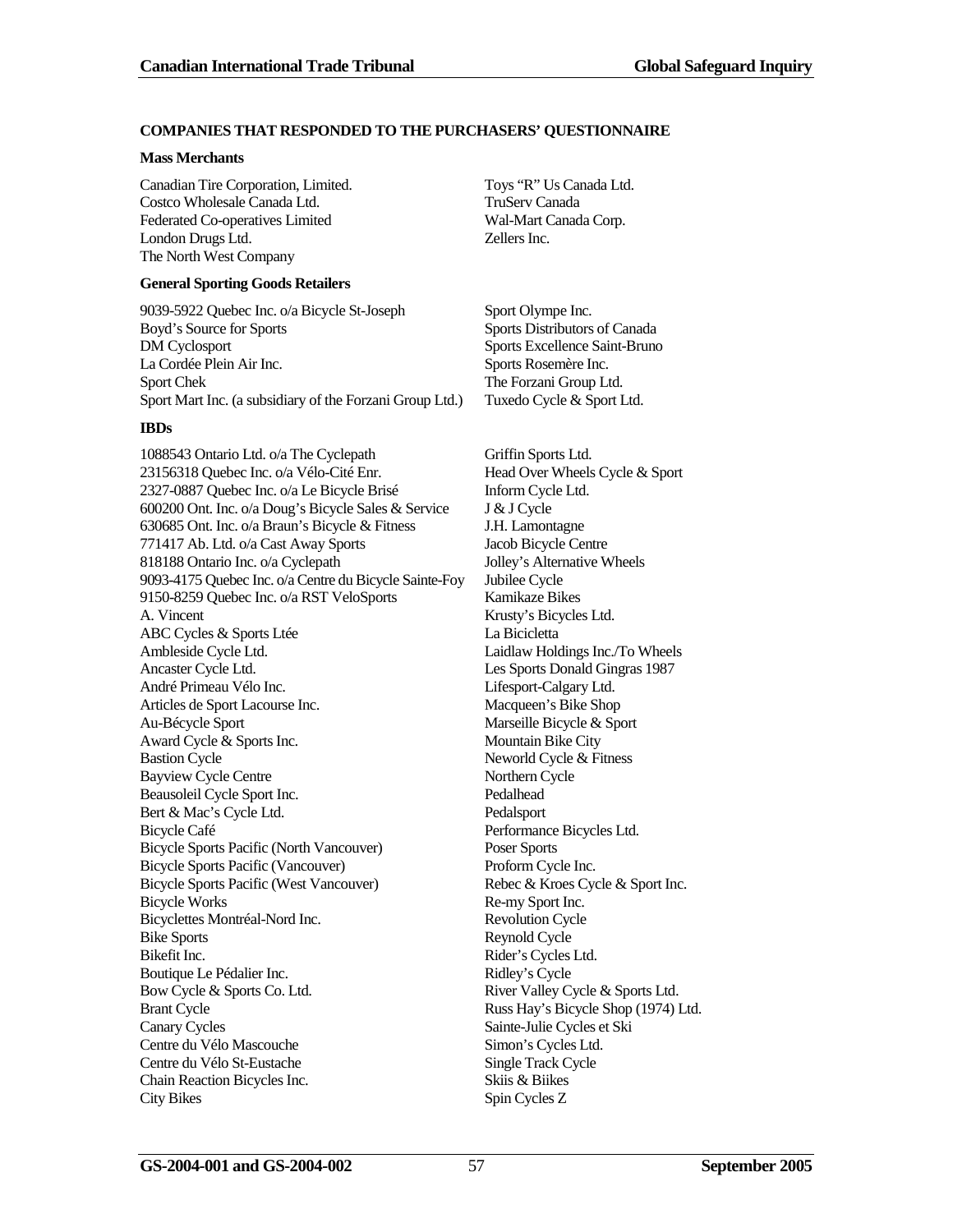Coastal Cycle & Watersports Ltd. Sport Dépôt Cove Bike Shop Ltd. Sport Swap Inc. (Barrie) Cranky's Bike Shop Sport Swap Inc. (Toronto) Curbside Cycle Sportfax Limited Cycle & Ski du Village ENRG Sporting Life Inc. Cycle Cambridge Sports G.T.H. Inc. Cycle Solutions (Toronto) Steed Cycles Inc. Cycle Solutions Inc. (Corner Brook) Steveston Bicycle Ltd. Cycles Cadieux St-Paul Bicycles Centre du Vélo Inc. Cycles Performance Straight Up Cycles Ltd. Cycles Perigny Sweet Pete's Cyclepath Cyclesmith Inc. Teal Sport Inc. Cyclo Sportif G.M. Bertrand The Bicycle Shop D'Ornellas Bike Shop The Bike Doctor Dizzy Cycles Ltd. (North Vancouver) The Bike Shop Ltd. Dizzy Cycles Ltd. (Vancouver) The Cyclepath (Brampton) Down to Earth Adventure Outfitters The Cyclepath (Calgary) Duke's Cycle The Cyclepath (Oakville) Experience Cycling Ltd. (Duncan) The Cyclepath (Toronto - Danforth)<br>
Fort Street Cycle Tommy and Lefebvre Frasers Source for Sports United Cycle Freewheel Cycle Inc. (Dundas) Vélo 2000 Inc. Fresh Air Experience Inc. Watson's Wheels Ltd. o/a The Cyclepath Full Cycle Ltd. Wentings Cycle & Mountain Shop Gagné Vélo Ski Western Cycle & Sporting Goods Co. Ltd. Gears & Grills Ltd. Westwood Cycle Gears Bike & Ski Shop Limited Woodsy's Ski & Sport Gerick Cycle & Sport X-Squeeze Me Corp. o/a Liberty! Bicycles Goldstream Ave. Bicycles Ltd.  $\qquad \qquad$  Ziggy's Cycle and Sport Ltd.

Tommy and Lefebvre Freewheel Cycle Ltd. (Jaspar) Walyn Management Inc. o/a The Cyclepath

Note: The questionnaire responses for Pride International Inc. and Experience Cycling (Maple Ridge) Ltd. were not included in this list. Pride International Inc. does not sell bicycles and finished painted bicycle frames to consumers. Experience Cycling Ltd. provided two responses to the Purchasers' Questionnaire on Market Characteristics, one for each of the two different locations that it operates in the Vancouver area (i.e. Duncan and Maple Ridge). The store located in Maple Ridge was opened in 2005, and it did not have data for the period of inquiry.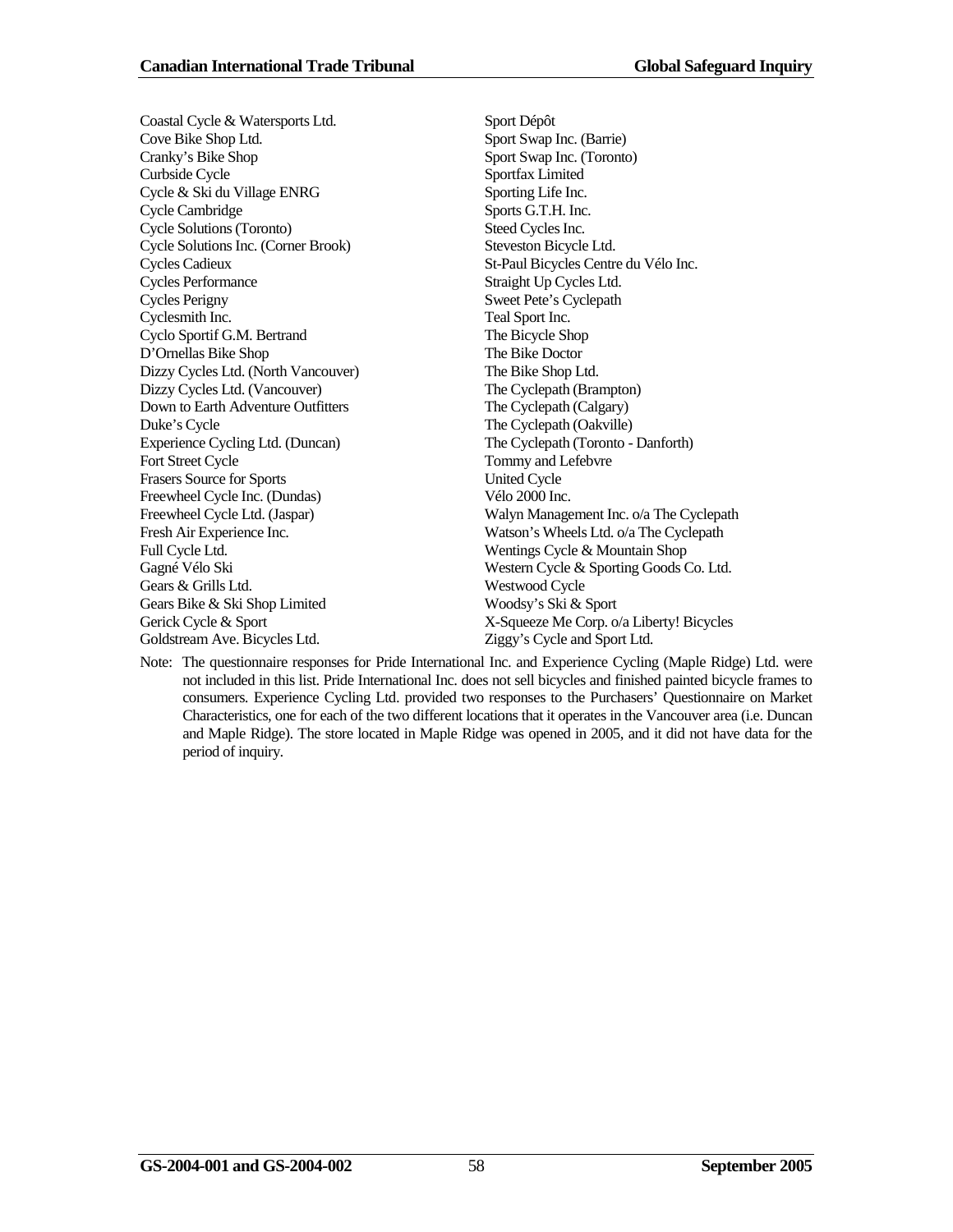### **APPENDIX V**

# **IMPORTS OF BICYCLES FROM DEVELOPING COUNTRIES**

#### **(units)**

| <b>Country</b>             | 2000    | 2001           | 2002           | 2003      | 2004      | <b>Total</b><br>2001-2004 | Weighted<br><b>Average</b><br><b>Percent</b><br>2001-2004 |
|----------------------------|---------|----------------|----------------|-----------|-----------|---------------------------|-----------------------------------------------------------|
| Bangladesh                 | 1       | 1              |                |           | 1         | 2                         | 0.0                                                       |
| <b>Brazil</b>              |         |                |                |           | 1         | 1                         | 0.0                                                       |
| Cambodia                   |         |                | 1              |           |           | 1                         | 0.0                                                       |
| Chad                       |         |                |                | 1         |           | 1                         | 0.0                                                       |
| Chile                      | 15      |                |                |           |           |                           |                                                           |
| China                      | 237,090 | 355,647        | 482,765        | 392,823   | 395,146   | 1,626,381                 | 45.3                                                      |
| Colombia                   |         |                | 1              |           |           | 1                         | 0.0                                                       |
| Costa Rica                 | 1       |                |                |           |           |                           |                                                           |
| India                      | 4       | $\overline{2}$ | 142            | 8         | 38        | 190                       | 0.0                                                       |
| Indonesia                  | 55,030  | 19,269         | 3,820          | 15,493    | 11,015    | 49,596                    | 1.4                                                       |
| Korea                      | 1       |                | 479            | 6         |           | 485                       | 0.0                                                       |
| Malaysia                   | 1,974   | 6              | 1              |           |           | 7                         | 0.0                                                       |
| Mexico                     | 31,100  | 56,054         | 43,962         | 77,594    | 8,739     | 186,350                   | 5.2                                                       |
| Pakistan                   | 1       |                | 5              |           |           | 5                         | 0.0                                                       |
| Panama                     |         |                | $\overline{2}$ |           |           | $\overline{2}$            | 0.0                                                       |
| Philippines                | 12,837  | 89,629         | 60,366         | 64,279    | 77,848    | 292,121                   | 8.1                                                       |
| Sierra Leone               |         | 2              |                |           |           | 2                         | 0.0                                                       |
| South Africa               |         |                |                | 1         | 1         | $\overline{2}$            | 0.0                                                       |
| Thailand                   | 64,339  | 56,696         | 69,625         | 64,147    | 30,969    | 221,437                   | 6.2                                                       |
| Vietnam (nm)               | 7,936   | 14,430         | 48,356         | 141,062   | 330,917   | 534,765                   | 14.9                                                      |
| <b>Total Developing</b>    |         |                |                |           |           |                           |                                                           |
| <b>Countries</b>           | 410,329 | 591,735        | 709,526        | 755,413   | 854,676   | 2,911,350                 | 81.0                                                      |
| <b>Total Developing</b>    |         |                |                |           |           |                           |                                                           |
| <b>Countries with Less</b> |         |                |                |           |           |                           |                                                           |
| Than 3% Share              | 22,770  | 33,709         | 4,452          | 15,509    | 50,765    | 50,296                    | 1.4                                                       |
| 9% of Imports From All     |         |                |                |           |           |                           |                                                           |
| <b>Countries</b>           | 48,467  | 64,677         | 72,712         | 90,205    | 95,739    | 323,333                   | 9.0                                                       |
| <b>Total All Countries</b> | 538,523 | 718,631        | 807,907        | 1,002,279 | 1,063,768 | 3,592,586                 | 100.0                                                     |

1. This table shows the volume of imports of bicycles at all retail price points.

2. "(nm)" means non-WTO member.

3. Includes WTO and non-WTO members.

4. Includes imports by domestic producers and importers.

5. "-" means zero.

Source: *Pre-hearing Staff Report*, Tribunal Exhibit GS-2004-001/002-07, Administrative Record, Vol. 1.1 at 43.